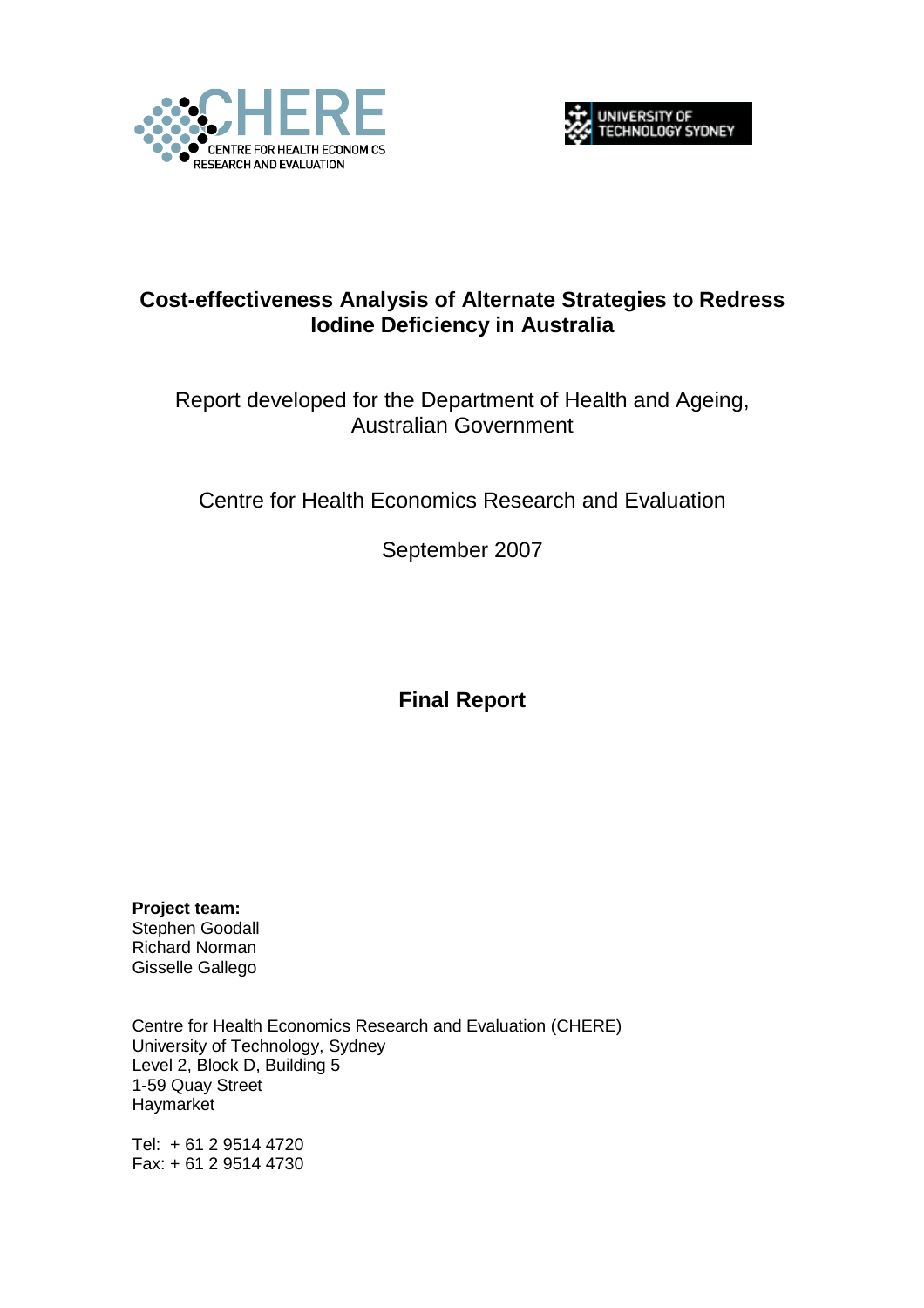#### **About CHERE**

CHERE is an independent research unit affiliated with the University of Technology, Sydney. It has been established since 1991, and in that time has developed a strong reputation for excellence in research and teaching in health economics and public health and for providing timely and high quality policy advice and support. Its research program is policy-relevant and concerned with issues at the forefront of the sub-discipline.

CHERE has extensive experience in evaluating health services and programs, and in assessing the effectiveness of policy initiatives. The Centre provides policy support to all levels of the health care system, through both formal and informal involvement in working parties, committees, and by undertaking commissioned projects. For further details on our work, see www.chere.uts.edu.au.

#### **Acknowledgments**

CHERE would like to thank and acknowledge the following individuals who provided expert advice:

- o Food Standards Australia New Zealand, in particular John Davies, Christian Thoma and Dr Dorothy Mackerras
- o Dr. Lone Banke Rasmussen, Department of Nutrition, Mørkhøj, Bygade, Søborg, Denmark
- o Dr Judy Seal, Public Health Nutrition, Population Health, Department of Health and Human Services, Hobart.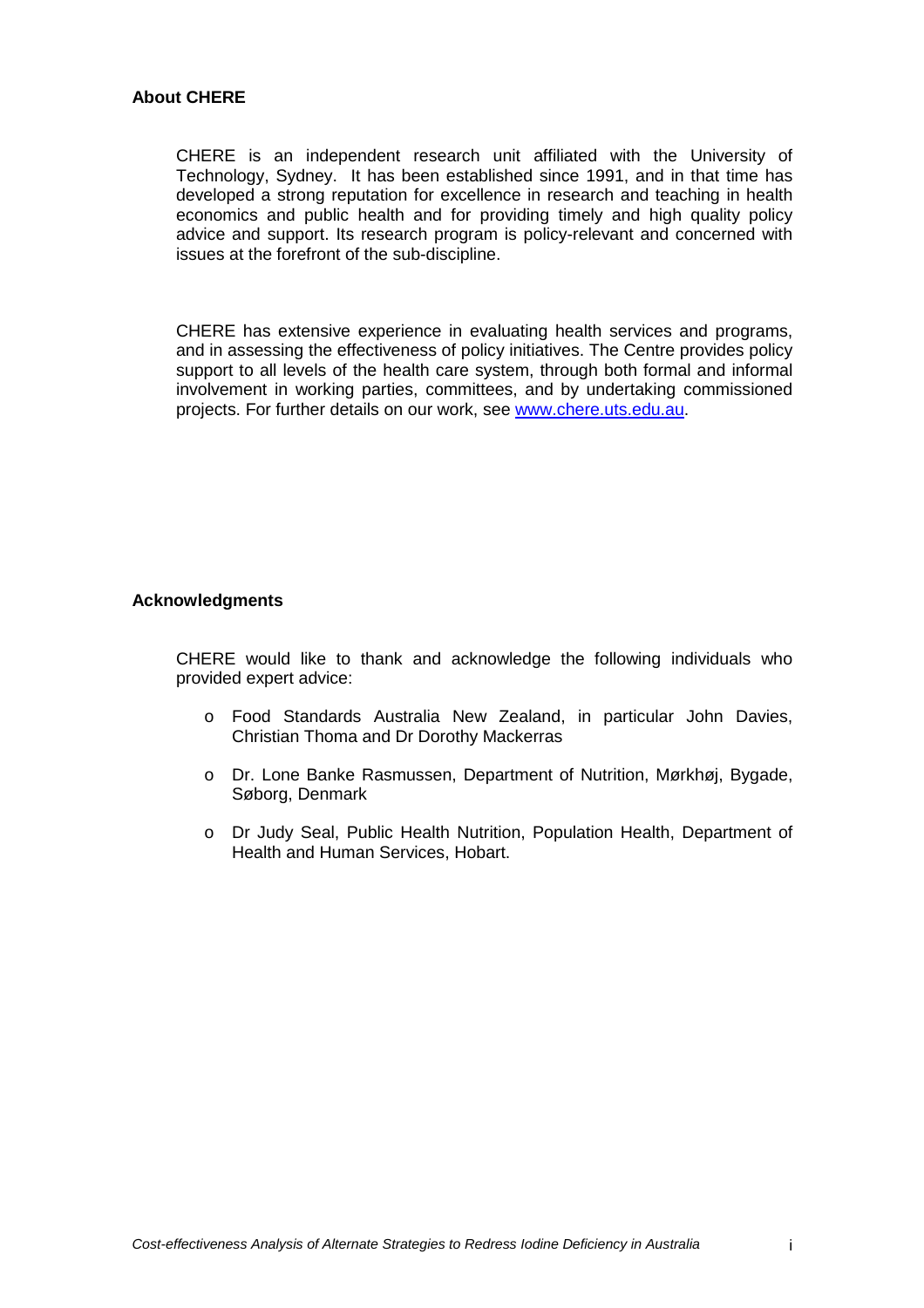## **Table of Contents**

| 1            |                                                  | <b>Executive Summary</b>                                                                                                    | 1                                |
|--------------|--------------------------------------------------|-----------------------------------------------------------------------------------------------------------------------------|----------------------------------|
|              | 1.1                                              | Conclusion                                                                                                                  | 4                                |
| $\mathbf{2}$ |                                                  | <b>Introduction</b>                                                                                                         | 6                                |
|              | 2.1                                              | Background and purpose of this report                                                                                       | 6                                |
|              | 2.2                                              | What is iodine and why is it important?                                                                                     | 6                                |
|              | 2.3                                              | lodine deficiency                                                                                                           | 6                                |
|              | 2.4                                              | Dietary iodine                                                                                                              | $\overline{7}$                   |
|              | 2.5                                              | Australia and New Zealand's responsibility                                                                                  | 8                                |
|              | $2.6^{\circ}$<br>2.6.1<br>2.6.2                  | Recommended iodine levels in the population<br>Recommended dietary iodine intake<br>Recommended urinary iodine levels       | 8<br>9<br>9                      |
|              | 2.7<br>2.7.1                                     | History of iodine fortification in Australia and New Zealand<br><b>Current fortification strategies</b>                     | 11<br>11                         |
|              | 2.8                                              | Current evidence of iodine deficiency in Australia and New Zealand                                                          | 12                               |
|              | 2.9                                              | Why choose bread?                                                                                                           | 12 <sup>2</sup>                  |
|              | 2.10                                             | Potential strategies to redress iodine deficiency                                                                           | 13                               |
| 3            |                                                  | <b>Previous FSANZ assessments</b>                                                                                           | 14                               |
|              | 3.1                                              | Summary of the report produced by Access Economics                                                                          | 14                               |
|              | 3.2                                              | Scope of this Assessment                                                                                                    | 15                               |
| 4            |                                                  | <b>Review of the Literature</b>                                                                                             | 16                               |
|              | 4.1<br>4.1.1<br>4.1.2                            | Literature sources and search strategies<br>Inclusion/selection criteria<br>Search terms used                               | 16<br>16<br>16                   |
|              | 4.2                                              | Evidence of iodine deficiency in Australia and New Zealand                                                                  | 17                               |
|              | 4.3<br>4.3.1<br>4.3.2<br>4.3.3                   | lodine deficiency and IDDs<br>lodine deficiency and IQ<br>Iodine induced hyperthyroidism (IIH)<br>Hypothyroidism and goitre | 28<br>28<br>28<br>30             |
|              | 4.4<br>4.4.1<br>4.4.2<br>4.4.3<br>4.4.4<br>4.4.5 | Iodine supplementation/fortification<br>Supplementation<br>Fortification<br>Denmark<br>Switzerland<br>Australia             | 30<br>30<br>31<br>31<br>31<br>32 |
|              | 4.5                                              | Interventions aimed at promoting the use of iodised salt and/or iodine intake34                                             |                                  |
|              | 4.6                                              | Responses to (non-iodine) health education programs                                                                         | 36                               |
|              | 4.7<br>4.7.1                                     | Iodine requirements during pregnancy and lactation<br>Iodine status of pregnant women in Australia and New Zealand          | 37<br>37                         |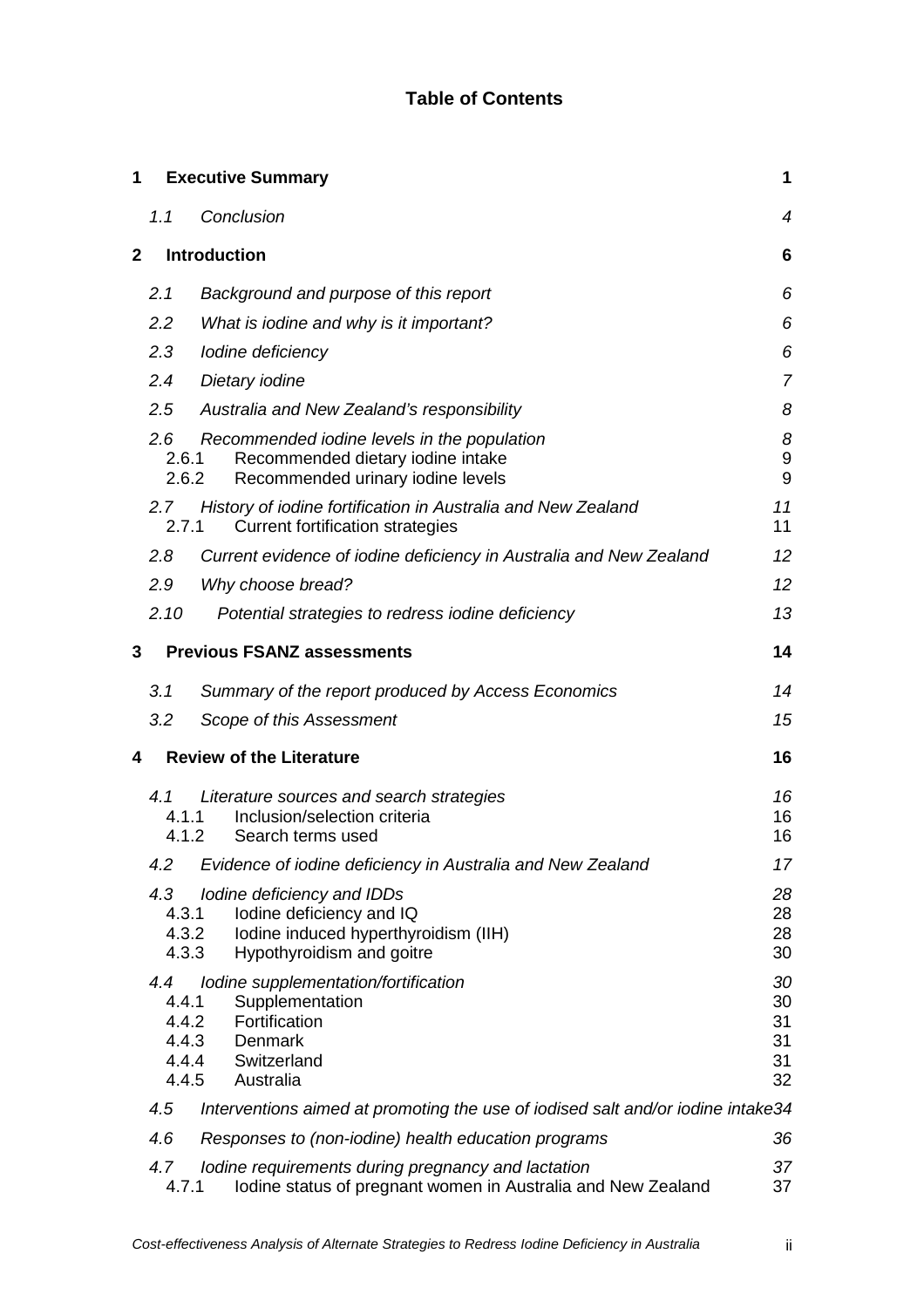|   | 4.7.2                 | Effectiveness of iodine supplementation during pregnancy and lactation<br>38                                                                                                                                                                                                                        |                                  |
|---|-----------------------|-----------------------------------------------------------------------------------------------------------------------------------------------------------------------------------------------------------------------------------------------------------------------------------------------------|----------------------------------|
|   | 4.7.3                 | Availability of iodine-containing supplements                                                                                                                                                                                                                                                       | 42                               |
| 5 |                       | <b>Cost Considerations</b>                                                                                                                                                                                                                                                                          | 43                               |
|   | 5.1                   | Costs estimated by Access Economics                                                                                                                                                                                                                                                                 | 43                               |
|   | 5.2                   | Discount rate                                                                                                                                                                                                                                                                                       | 44                               |
|   | 5.3<br>5.3.1<br>5.3.5 | Cost of mandatory fortification of bread with iodised salt<br>Costs to the salt manufacturers<br>5.3.2<br>Costs to the bread manufacturers<br>5.3.3<br>Cost to the Government<br>5.3.4<br>Summary of the costs of mandatory fortification of bread<br>Mandatory fortification minus piggyback costs | 44<br>45<br>45<br>45<br>46<br>46 |
|   | 5.4<br>5.4.1<br>5.4.5 | Cost of voluntary fortification of bread with iodised salt<br>Costs to the salt manufacturers<br>5.4.2<br>Costs to the bread manufacturers<br>5.4.3<br>Cost to the Government<br>5.4.4<br>Summary of costs of voluntary fortification of bread<br>Voluntary fortification minus piggyback costs     | 47<br>48<br>48<br>48<br>48<br>49 |
|   | 5.5<br>population     | Cost of implementing an educational health campaign targeting the whole                                                                                                                                                                                                                             | 51                               |
|   | 5.6<br>5.6.1<br>5.6.2 | Costs of targeting pregnant women<br>Costs of physician counselling<br>Costs of iodine supplements to pregnant women                                                                                                                                                                                | 52<br>52<br>53                   |
| 6 |                       | Population level economic modelling of mandatory and voluntary                                                                                                                                                                                                                                      |                                  |
|   |                       | fortification of bread with iodine                                                                                                                                                                                                                                                                  | 54                               |
|   | 6.1                   | Assumptions for population level modelling                                                                                                                                                                                                                                                          | 54                               |
|   | 6.2                   | <b>Introduction</b>                                                                                                                                                                                                                                                                                 | 55                               |
|   | 6.3<br>6.3.3          | Estimation of the impact of iodine-fortified bread<br>Australian / New Zealand population size<br>6.3.1<br>6.3.2<br>Proportion of population who eat bread<br>Proportion of bread that is currently subject to fortification                                                                        | 56<br>56<br>56<br>57             |
|   | 6.4<br>6.4.1<br>6.4.2 | Estimation of deficiency averted<br>The likely effect of fortification<br>The likely effect of a population-level education campaign                                                                                                                                                                | 57<br>58<br>62                   |
|   | 6.5<br>6.5.1<br>6.5.3 | Estimated number of IDD linked conditions averted<br>Intellectual Impairment<br>6.5.2<br>Hyperthyroidism<br><b>Hypothyroidism and Goitre</b>                                                                                                                                                        | 63<br>63<br>64<br>64             |
|   | 6.6                   | The cost of fortification                                                                                                                                                                                                                                                                           | 65                               |
|   | 6.7                   | Producing cost-effectiveness ratios                                                                                                                                                                                                                                                                 | 66                               |
|   | 6.8                   | <b>Sensitivity Analysis</b>                                                                                                                                                                                                                                                                         | 67                               |
| 7 |                       | Economic modelling of options relevant to pregnant women                                                                                                                                                                                                                                            | 69                               |
| 8 |                       | <b>Discussion</b>                                                                                                                                                                                                                                                                                   | 72                               |
|   | 8.1                   | Mandatory versus voluntary fortification of bread with iodine                                                                                                                                                                                                                                       | 76                               |
|   |                       | Cost-effectiveness Analysis of Alternate Strategies to Redress lodine Deficiency in Australia                                                                                                                                                                                                       | Ш                                |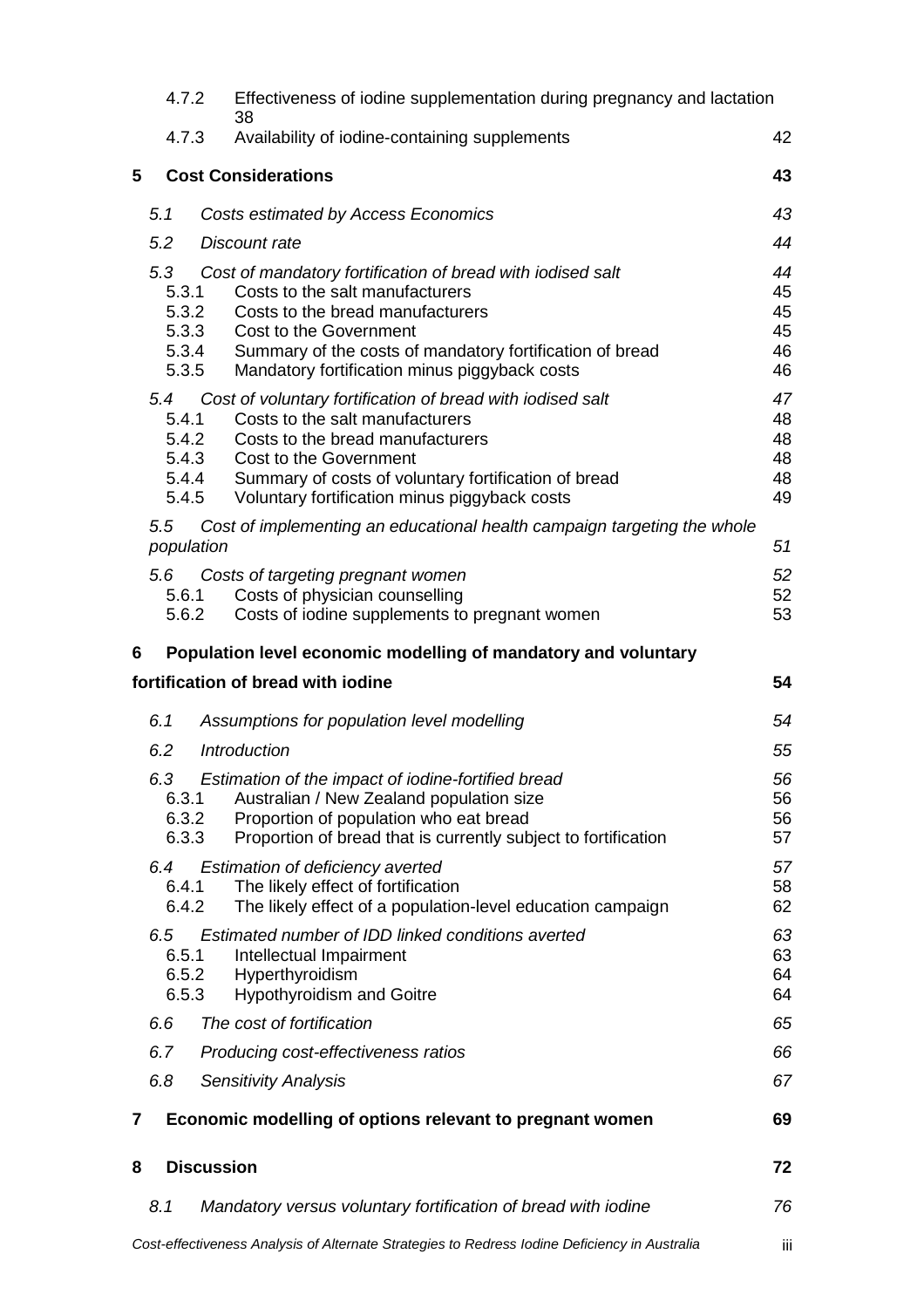| 9  | <b>Conclusion</b> | 78 |
|----|-------------------|----|
| 10 | <b>References</b> | 80 |
| 11 | Appendix          | 88 |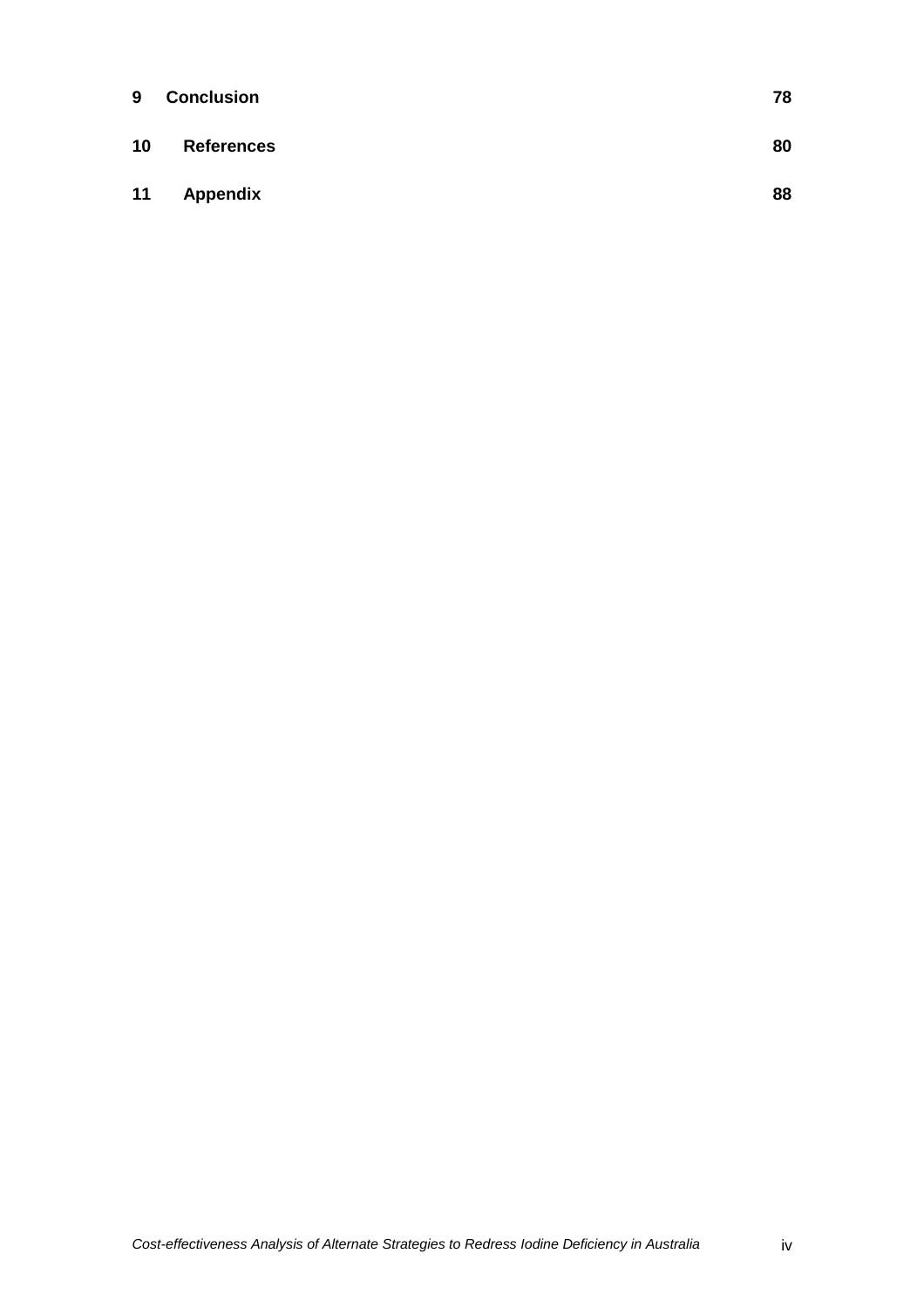## **List of Tables**

| Table 1: Summary of the costs of each strategy to address iodine deficiency2             |  |
|------------------------------------------------------------------------------------------|--|
| Table 2: Summary of cost-effectiveness ratios (Mandatory versus status quo) 3            |  |
| Table 3: Cost-effectiveness ratios for adding supplementation and education for          |  |
|                                                                                          |  |
| Table 4: The spectrum of iodine deficiency disorders (IDDs) (World Health                |  |
|                                                                                          |  |
| Table 5: Iodine reference values for Australia and New Zealand (National Health and      |  |
| Medical Research Council and the New Zealand Ministry of Health, 2006) 9                 |  |
| Table 6: Epidemiological criteria for assessing iodine nutrition based on median iodine  |  |
| urine concentrations (UIC) in school aged children. Adapted from (World Health           |  |
|                                                                                          |  |
| Table 7: Summary of studies conducted in New Zealand-study details 19                    |  |
| Table 8: Summary of studies conducted in Australia-study details  21                     |  |
| Table 9: Summary of results for urinary iodine excretion in New Zealand and Australian   |  |
|                                                                                          |  |
|                                                                                          |  |
| Table 11: Summary of studies increasing the use of iodised salt and/or iodine intake. 35 |  |
|                                                                                          |  |
|                                                                                          |  |
| Table 14: Summary of studies of iodine supplementation in pregnancy  40                  |  |
| Table 15: The cost of mandatory fortification of bread (Access Economics) 43             |  |
|                                                                                          |  |
| Table 17: The cost of mandatory fortification of bread (minus piggyback costs of         |  |
|                                                                                          |  |
|                                                                                          |  |
| Table 19: The cost of voluntary fortification of bread (minus piggyback costs of         |  |
|                                                                                          |  |
| Table 20: The total costs of mandatory versus voluntary fortification (minus piggyback   |  |
|                                                                                          |  |
| Table 21: Summary of costs of selected high profile national public health campaigns51   |  |
| Table 22: Summary of costs of a high profile national public health campaign52           |  |
|                                                                                          |  |
|                                                                                          |  |
| Table 25: Total costs of an iodine supplementation program in pregnant women 53          |  |
|                                                                                          |  |
| Table 27: The exposed population under mandatory fortification 57                        |  |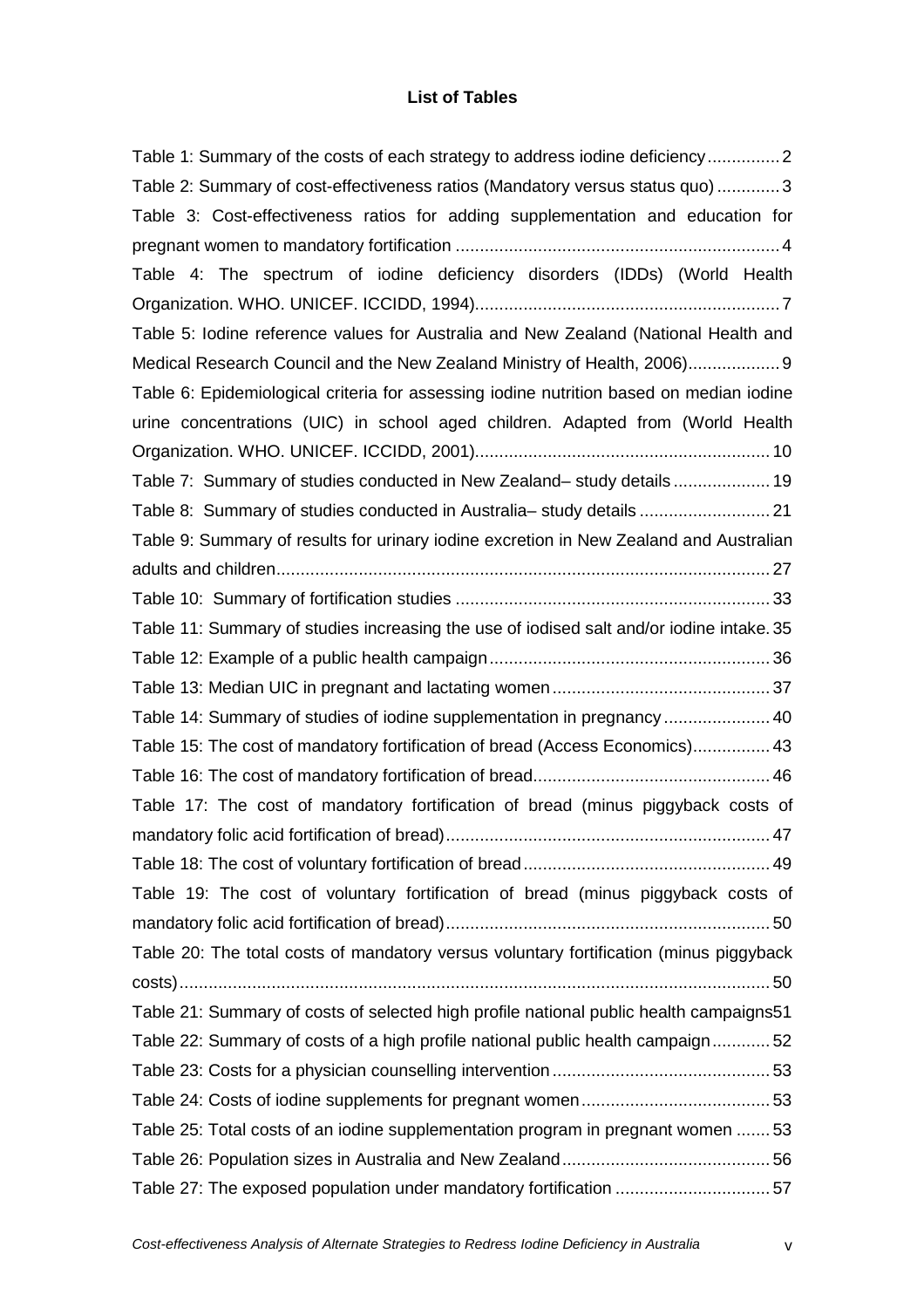| Table 28: The exposed population under voluntary fortification57                          |
|-------------------------------------------------------------------------------------------|
|                                                                                           |
| Table 30: Bread eating population percentages below thresholds under mandatory            |
|                                                                                           |
| Table 31: Bread eating population percentages below thresholds under mandatory            |
|                                                                                           |
| Table 32: Expected levels of iodine deficiency (defined by average annual UIC) in the     |
|                                                                                           |
| Table 33: Expected levels of iodine deficiency (defined by average annual UIC) in the     |
|                                                                                           |
|                                                                                           |
| Table 35: Cost-effectiveness ratios (Mandatory versus status quo)  67                     |
| Table 36: The pregnant women below 50 µg/l and 150 µg/l under voluntary and               |
|                                                                                           |
| Table 37: The effect of using supplementation in parallel with mandatory fortification on |
|                                                                                           |
| Table 38: The effect of using supplementation in parallel with mandatory fortification on |
|                                                                                           |
| Table 39: The effect of using supplementation in parallel with mandatory fortification on |
|                                                                                           |
| Table 40: Cost-effectiveness ratios for adding supplementation and education for          |
|                                                                                           |
|                                                                                           |
|                                                                                           |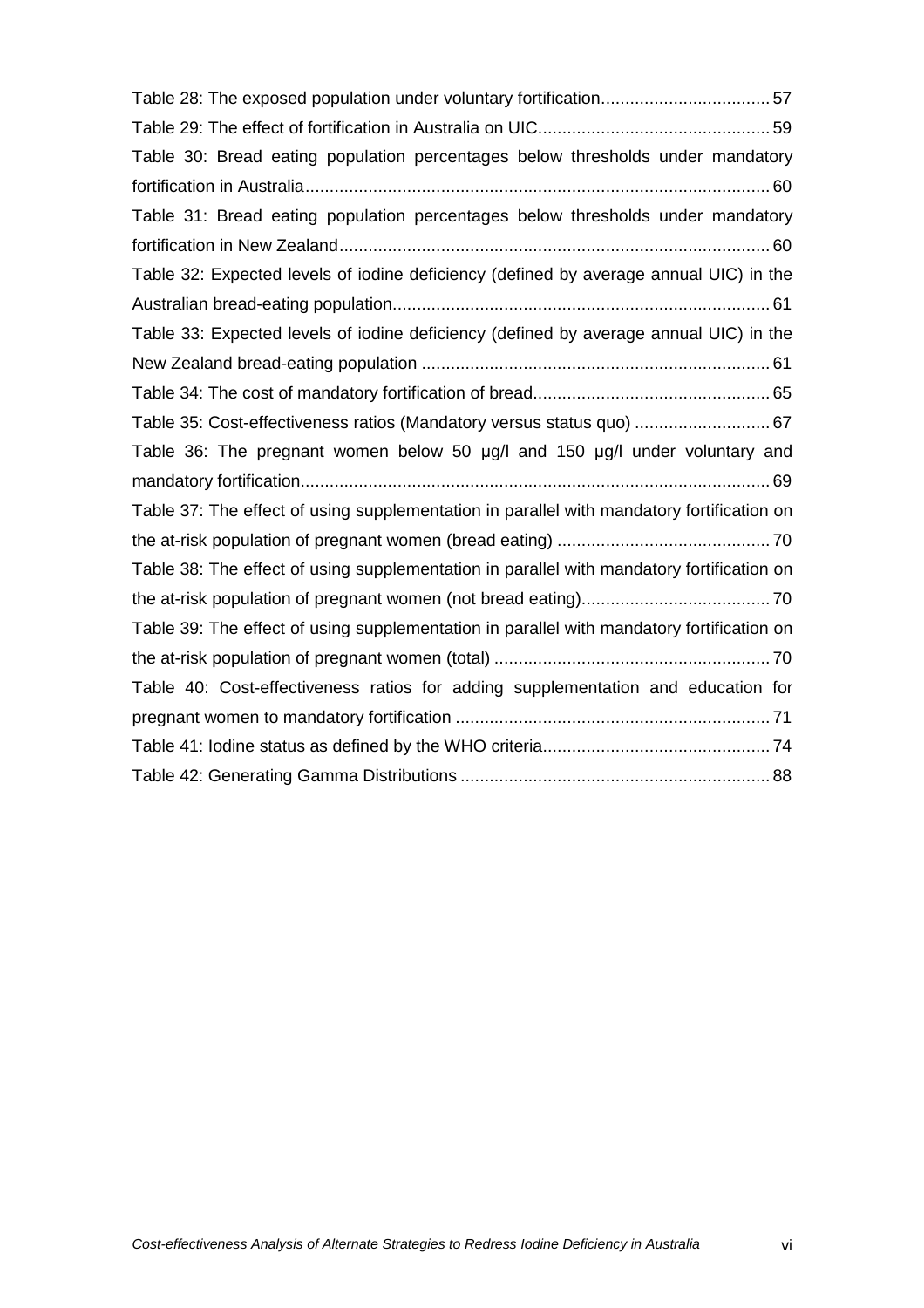## **List of Figures**

| Figure 1: The reduction in the population of Australia, below 100 µg/l, under mandatory |  |
|-----------------------------------------------------------------------------------------|--|
|                                                                                         |  |
| Figure 2: The reduction in the population of New Zealand, below 100 µg/l, under         |  |
|                                                                                         |  |
|                                                                                         |  |
|                                                                                         |  |
|                                                                                         |  |
|                                                                                         |  |
|                                                                                         |  |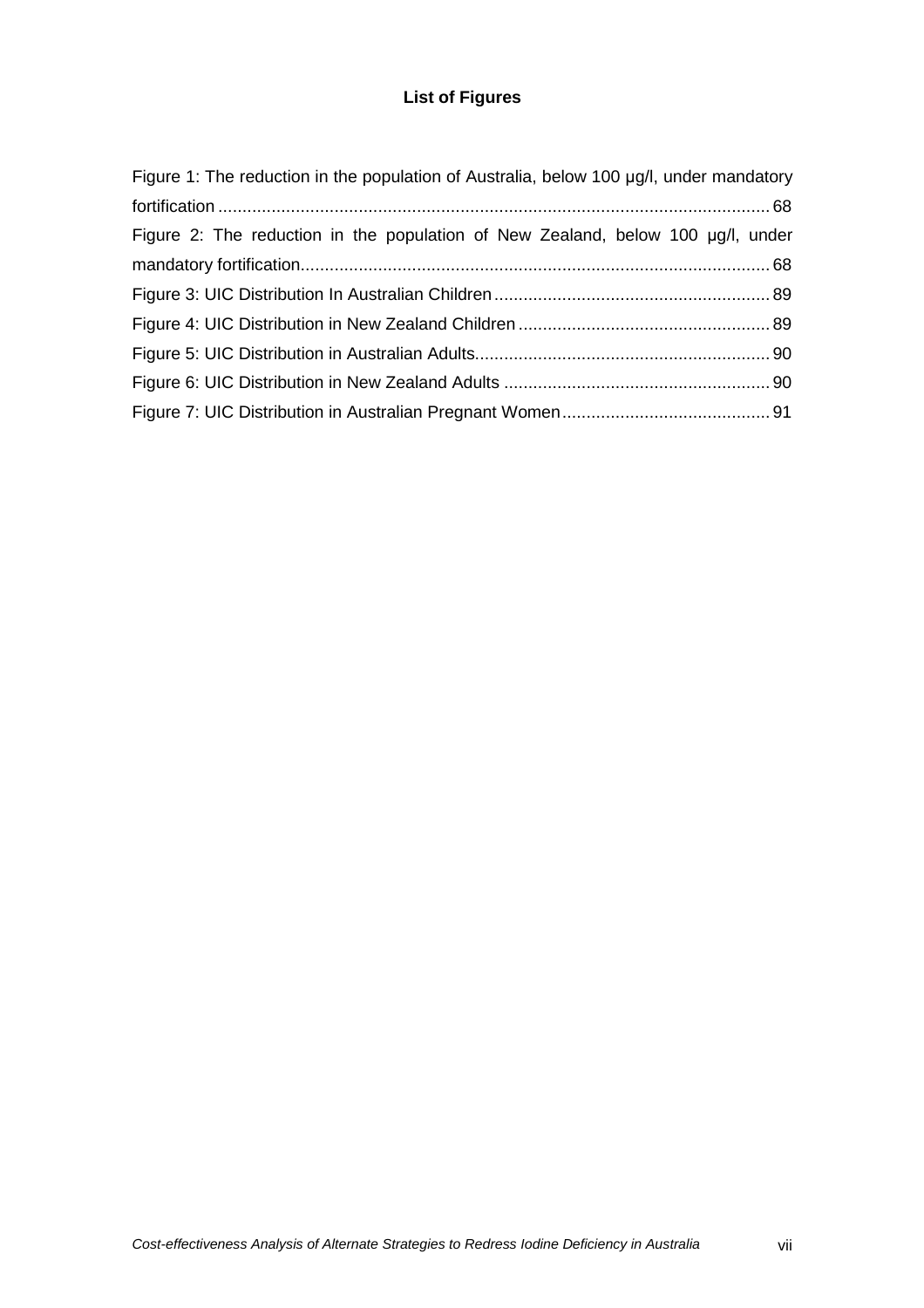## **1 Executive Summary**

As part of proposal P230-Consideration of Mandatory Fortification with Iodine, Food Standards Australia New Zealand (FSANZ) are currently preparing a proposal for the mandatory fortification of bread-making salt with iodine. The motivation for FSANZ proposal P230, is the re-emergence of iodine deficiency in Australia and New Zealand. In the context of the preparation of this proposal, the Department of Health and Ageing (DOHA) has commissioned the Centre for Health Economic Research and Evaluation (CHERE), University of Technology, Sydney, to assess and compare the cost effectiveness of strategies that are aimed at reducing the prevalence of iodine deficiency in Australia and New Zealand (including but not limited to the mandatory iodine fortification of breadmaking salt).

Iodine is an essential trace element that must be derived exogenously. Iodine is required for the formation of thyroid hormones, which are essential for normal thyroid function, growth and development. The thyroid gland is able to maintain, synthesise and secrete thyroid hormones even during extended periods of excessively low or high iodine intake. However extended periods of relatively high or low iodine intake can lead to illness. Insufficient dietary iodine results in a range of adverse conditions known collectively as Iodine Deficiency Disorders (IDDs).

The World Health Organisation (WHO) criteria for an iodine adequate population states that the median urinary iodine levels in the target population are at least 100 µg/l, and that no more than 20% of the population should have a urinary iodine level less than 50 µg/l. Based on the evidence collated in this report, both Australian and New Zealand populations had mild iodine deficiency.

DOHA are considering the following options for redressing iodine deficiency in Australia:

- a) Maintenance of status quo;
- b) The implementation of an educational program to target either pregnant women and/or the whole population to increase their intake of dietary iodine;
- c) The implementation of an iodine supplementation program to target either pregnant women and/or the whole population to increase their intake of dietary iodine;
- d) Mandatory fortification:
	- o The mandatory replacement of salt with iodised salt to bread, with the salt iodisation range from 35-55mg of iodine per kg of salt;
	- o The mandatory replacement of salt with iodised salt to bread, with the salt iodisation range from 35-55mg of iodine per kg of salt, in conjunction with an iodine supplementation program to target pregnant women.
- e) Voluntary fortification:
	- o The voluntary replacement of salt with iodised salt to bread, with the salt iodisation range from 35-55mg of iodine per kg of salt;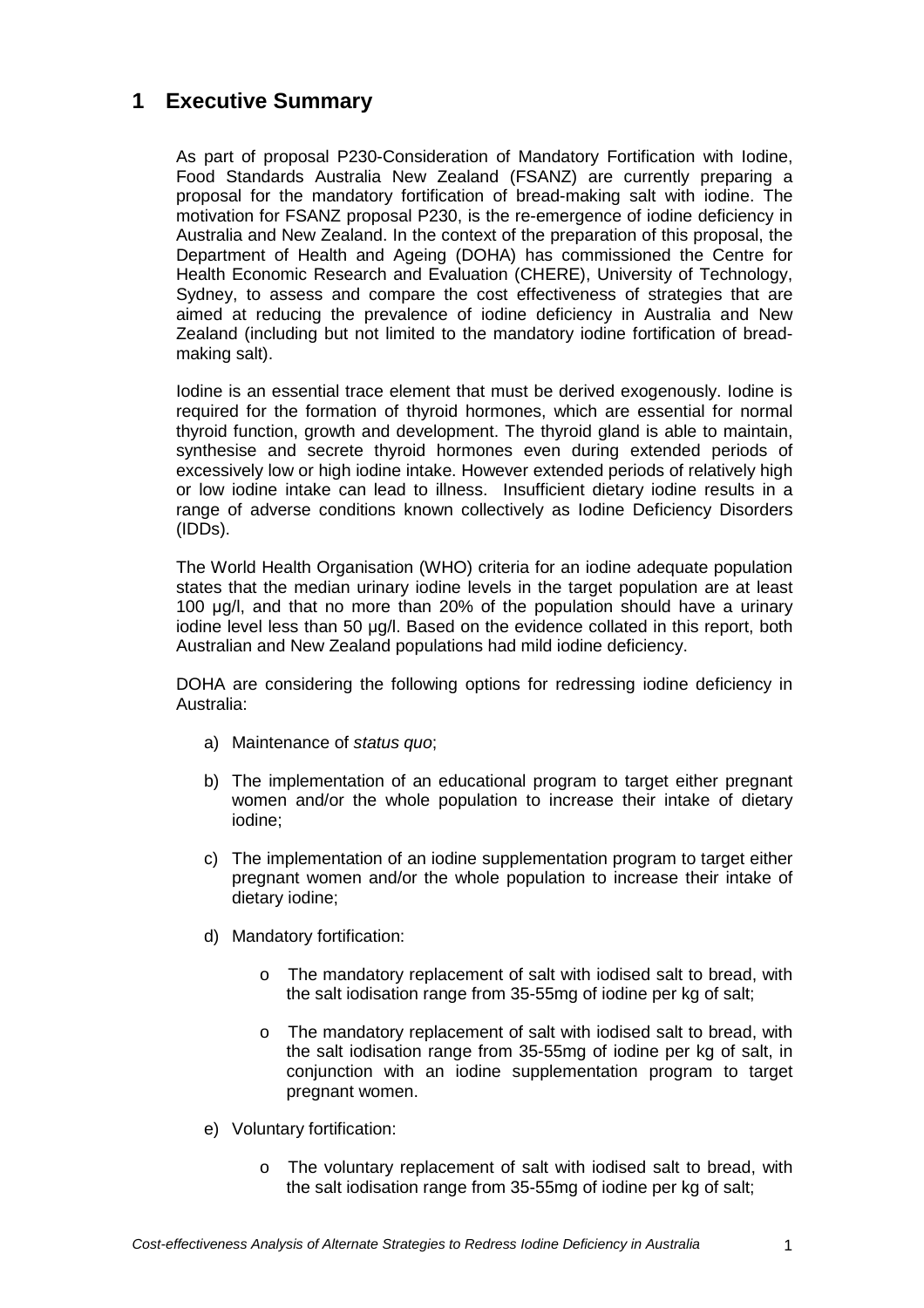o The voluntary replacement of salt with iodised salt to bread, with the salt iodisation range from 35-55mg of iodine per kg of salt, in conjunction with an iodine supplementation program to target pregnant women.

The costs of each option are summarised in Table 1. The costs are representative of the bread making industry, salt manufacturers, government, physician and individual. Potential savings through the parallel introduction of mandatory fortification of bread with folic acid and iodised salt may reduce the costs of iodine fortification significantly.

## **Table 1: Summary of the costs of each strategy to address iodine deficiency**

|                                                                                             | Net Present Value (10 years) <sup>1</sup> |                    |
|---------------------------------------------------------------------------------------------|-------------------------------------------|--------------------|
|                                                                                             | <b>Australia</b>                          | <b>New Zealand</b> |
| Maintaining the status quo                                                                  | A\$0                                      | NZ\$0              |
| Mandatory fortification of bread                                                            | A\$10,563,000                             | NZ\$2,788,000      |
| Mandatory fortification of bread (minus<br>piggybacked costs from folic acid fortification) | A\$3,101,000                              | NZ\$959,000        |
| Voluntary fortification of bread                                                            | A\$8,710,000                              | NZ\$2,424,000      |
| Voluntary fortification of bread (minus<br>piggybacked costs from folic acid fortification) | A\$2,639,000                              | NZ\$894,000        |
| High profile national public health campaign                                                | A\$12,108,000                             | NZ\$2,422,000      |
| lodine supplementation program                                                              | A\$73,320,000                             | NZ\$16,152,000     |
| Iodine supplementation program with physician<br>counselling                                | A\$74,567,000                             | NZ\$16,401,000     |

**1** Costs rounded to the nearest \$1,000

The cost-effectiveness analysis involved two major components. Firstly, we looked at population-level interventions. These were the mandatory and voluntary fortification of bread, and the use of an educational program. The second component focused on pregnant women as they are of particular significance due to their iodine status playing a significant role in the neurological development of their unborn child.

We also estimate the cost per person (mandatory and voluntary) removed from cohorts with levels below 50 µg/l and 100 µg/l over a ten year period. For mandatory fortification, our estimates suggest that there will be approximately 128,000 and 7,320,000 fewer people with average annual iodine levels of <50 µg/l and <100 µg/l respectively in Australia. In New Zealand the corresponding figures are 224,000 and 2,567,000 for the  $<50$  ug/l and  $<100$  ug/l cohorts, respectively. The relatively greater impact in New Zealand reflects the higher severity of iodine deficiency at baseline. Finally, the cost-effectiveness ratios, which estimate the costs of reducing the population below 50 ug/l UIC (100 µg/l) by one for a ten-year period are \$24.32 (\$0.42) for Australia and \$4.28 (\$0.37) for New Zealand. These are summarised in Table 2.

For voluntary fortification, our estimates suggest that there will be 102,200 and 5.834,000 fewer person with an annual average UIC of <50 µg/l and <100 µg/l respectively in Australia. In New Zealand the corresponding figures are 179,000 and 1,874,300 for the <50 µg/l and <100 µg/l cohorts, respectively. Finally, the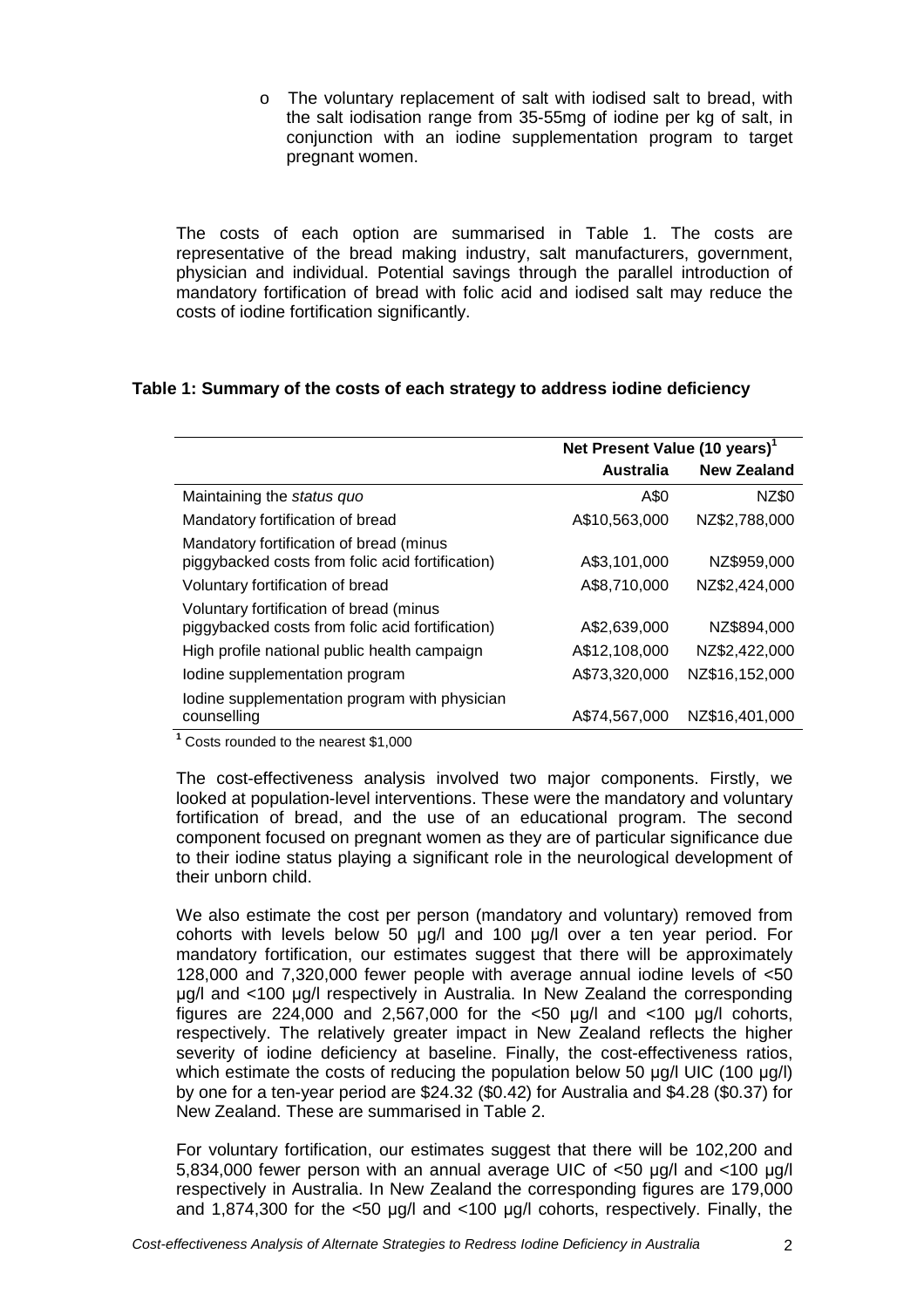cost-effectiveness ratios, which estimate the costs of reducing the population below 50 µg/l UIC (100 µg/l) for a ten-year period are \$25.82 (\$0.45) for Australia and \$4.99 (\$0.48) for New Zealand.

It should be noted that, in comparing voluntary fortification with mandatory fortification, economic evaluation would conventionally exclude voluntary fortification since it is subject to extended dominance. Mandatory fortification has a greater effect in reducing iodine deficiency, and reduces the population at a lower cost per person (despite having a higher overall cost).

#### **Table 2: Summary of cost-effectiveness ratios (Mandatory versus status quo)**

|                      |                                                           |           | Australia | <b>New Zealand</b> |
|----------------------|-----------------------------------------------------------|-----------|-----------|--------------------|
| back)                | Cost (10 years) (local\$000) (assumed lower due to piggy- | (A)       | \$3,101   | \$959              |
|                      | Cost (10 years) (local\$000) (no piggy-back)<br>(B)       |           |           | \$2,788            |
| Outcome              | Reduction in people below 50 µg/l                         | (C)       | 127,529   | 224.116            |
|                      | Total reduction below 100 µg/l                            | (D)       | 7,319,647 | 2,567,469          |
| Piggy-<br>backed     | Cost per person reduction below 50<br>(A/C)               | $\mu$ g/l | \$24.32   | \$4.28             |
| costs                | Cost per person reduction below 100 µg/l<br>(A/D)         |           | \$0.42    | \$0.37             |
| Non-piggy-<br>backed | Cost per person reduction below 50 µg/l<br>(B/C)          |           | \$82.83   | \$12.44            |
| costs                | Cost per person reduction below 100 µg/l<br>(B/D)         |           | \$1.44    | \$1.09             |

Looking at the targeted strategies for pregnant women, the cost of reducing the at-risk population by one person was, as expected, higher than for the population. This was because the population of pregnant women below 50 and 150 µg/l was small, especially if mandatory fortification of salt in bread in undertaken in parallel. The cost of reducing the Australian (New Zealander) population below 50 µg/l by one unit was \$745,700 (\$108,600). Regarding the WHO criterion for pregnant women of 150 µg/l, the respective figures for Australia and New Zealand were \$6,100 and \$8,000. These are summarised in Table 3.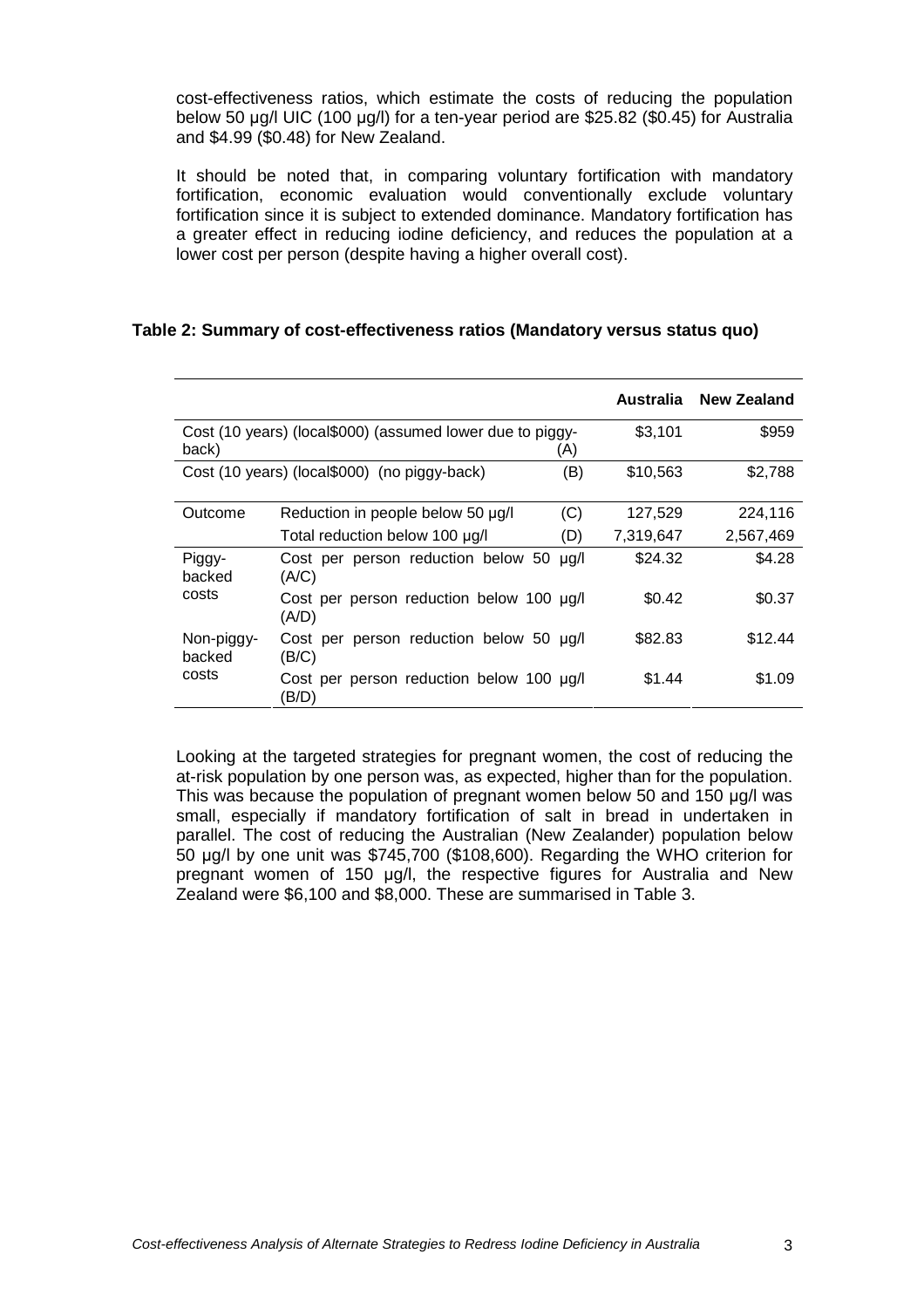#### **Table 3: Cost-effectiveness ratios for adding supplementation and education for pregnant women to mandatory fortification**

|         |                                                                                         | <b>Australia</b> | <b>New</b><br><b>Zealand</b> |
|---------|-----------------------------------------------------------------------------------------|------------------|------------------------------|
|         | Cost (10 years) (local\$000) (A)                                                        | \$74,567         | \$16,401                     |
| Outcome | Reduction in people below 50 µg/l<br>(B)                                                | 100              | 151                          |
|         | Total reduction of those below 150µg/l<br>(C)                                           | 12,241           | 2,042                        |
|         | Cost per person reduction below 50 µg/l<br>(rounded to nearest \$100)<br>(A/B)          | \$745,700        | \$108,600                    |
|         | person reduction below<br>150<br>Cost<br>per<br>µg/l(rounded to nearest \$100)<br>(A/C) | \$6,100          | \$8,000                      |

Mandatory iodine fortification of bread may lead to an increase in the number of hyperthyroidism cases. We estimate potentially 2,676 extra cases per year in Australia and 507 in New Zealand. Caution is required when interpreting these findings. Firstly, these values may be over estimates, since they are based upon a Copenhagen population that was more iodine deficient than the current Australian population. Secondly, evidence from Switzerland demonstrated a reduction in hyperthyroidism, ten years post iodine fortification. This suggests that the number of cases of hyperthyroidism in Australia and New Zealand may actually fall in the long term.

Due to the uncertainty of the evidence pertaining to hypothyroidism, we have not estimated the impact of iodine fortification on the number of cases of hypothyroidism or goitre in Australia and New Zealand.

## **1.1 Conclusion**

Our findings are based on estimates of iodine deficiency obtained from recently published peer-reviewed journal articles pertaining to the Australian and New Zealand population. Consequently our assumptions are based on the fact that these papers are representative of the respective populations. Any deviation from this assumption will bias our results and introduce uncertainty.

Our findings suggest that both the Australian and New Zealand populations are mildly iodine deficient, as defined by the World Health Organization (WHO). This deficiency is more pronounced in New Zealand. After either mandatory or voluntary iodine fortification of bread, we estimate that Australia and New Zealand will become iodine adequate.

Assessed in terms of cost-effectiveness ratios, the cost of moving individuals from the cohort with median levels of iodine below 50 µg/l (those most at risk of developing IDDs in the future), appears small compared with the potential benefits associated with improved health, reduced health care costs and/or gains in productivity and GDP.

The following points will require further clarification as the published evidence becomes available:

o An accurate estimate of the benefit of the potential increase in population IQ in terms of productivity gains and therefore increases in GDP.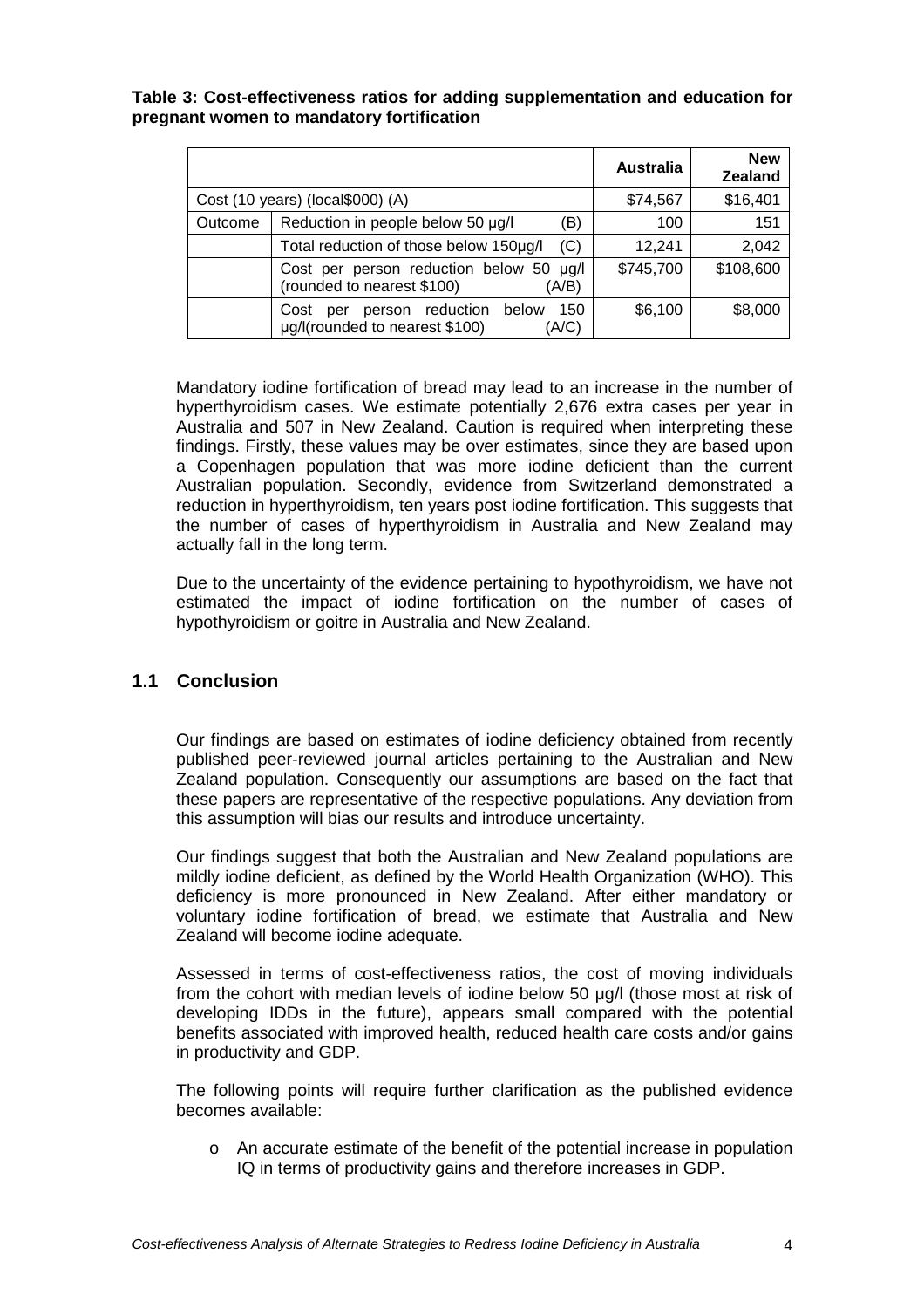- o A more detailed estimate of the costs associated with mandatory fortification. These should reflect a broader societal perspective and include the costs of health care utilisation (both negative and positive), and the costs associated with ongoing monitoring of iodine levels in the population.
- o Irrespective of whether Food Standards Australia New Zealand<br>(FSANZ)/DOHA Australian Government decides to adopt (FSANZ)/DOHA Australian Government decides to adopt mandatory/voluntary fortification of bread with iodine, the evidence pertaining to the re-emergence of iodine deficiency in Australia and New Zealand warrants the development of a strategic ongoing nutrition monitoring and surveillance program.

As stated in the introduction, our aim was to produce a report that builds upon the considerable evidence that has already been assimilated by FSANZ (including a detailed cost-benefit analysis completed by Access Economics). We did not attempt to duplicate any of this work for obvious reasons. This report is therefore to be viewed both as a stand-alone piece of evidence, and in the context of this stream of evidence.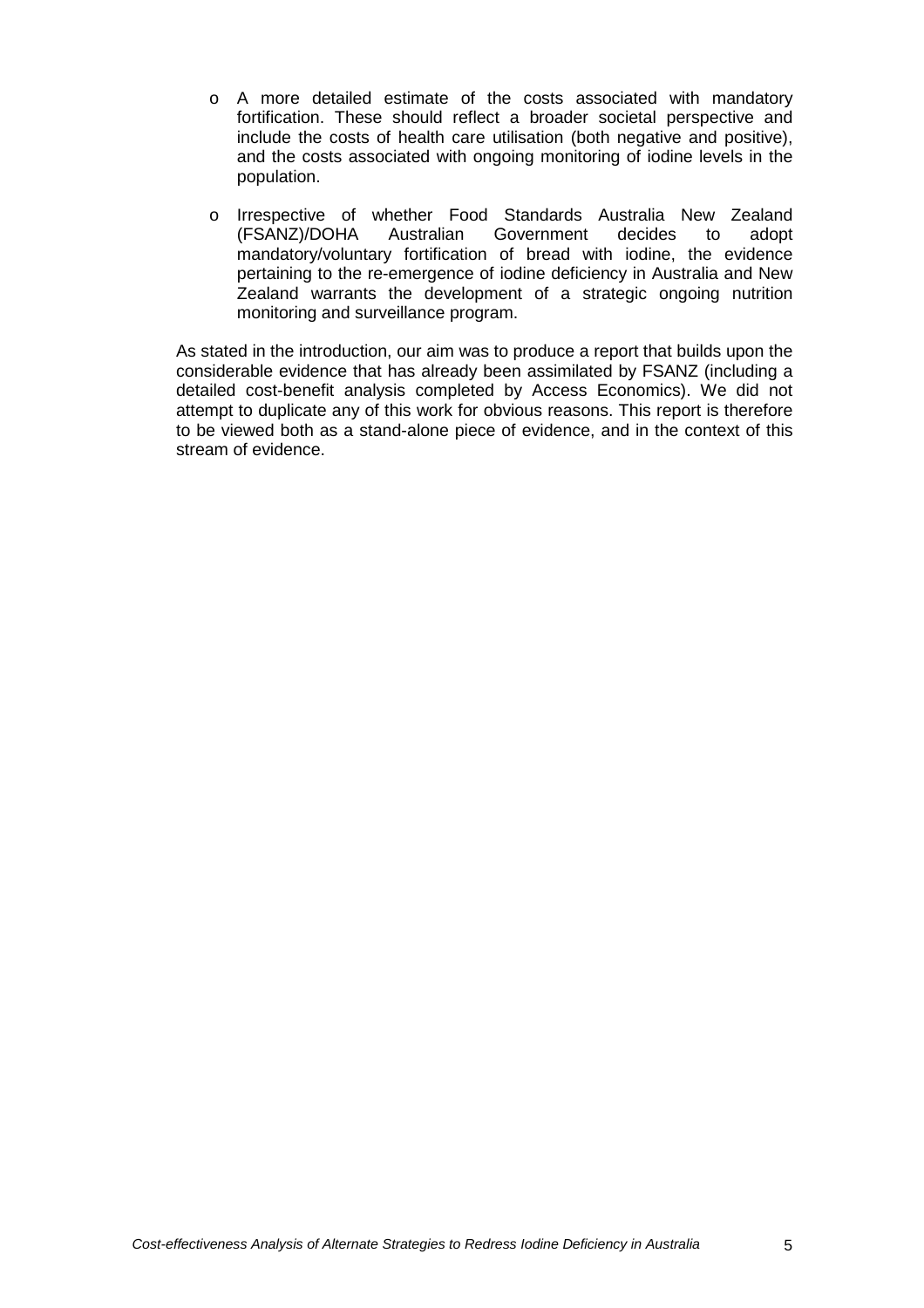## **2 Introduction**

## **2.1 Background and purpose of this report**

As part of proposal P230-Consideration of Mandatory Fortification with Iodine, Food Standards Australia New Zealand (FSANZ) are currently preparing a proposal for the mandatory fortification of bread-making salt with iodine. The motivation for FSANZ proposal P230, is the re-emergence of iodine deficiency in Australia and New Zealand.

In the context of the preparation of this proposal, the DOHA is seeking to assess and compare the cost effectiveness of strategies that are aimed at reducing the prevalence of iodine deficiency in Australia and New Zealand (including but not limited to the mandatory iodine fortification of bread-making salt). DOHA has commissioned the Centre for Health Economic Research and Evaluation (CHERE), University of Technology, Sydney, to perform this analysis. The assessment will inform the preparation of advice on the most effective strategy for achieving this aim.

## **2.2 What is iodine and why is it important?**

Iodine is a naturally occurring mineral and an essential trace element that must be derived exogenously. Iodine is required as a component of thyroid hormones, which are an important regulator of energy metabolism and crucial for the development of brain tissue (Visser, 2006). The thyroid gland is able to maintain synthesis and secretion of thyroid hormones even during extended periods of excessively high or low iodine intake. During periods of excessive iodine, the healthy thyroid can maintain normal iodine levels by inhibition of the organification of iodine. This autoregulatory mechanism is termed the acute Wolff-Chaikoff effect, and is an effective means of rejecting large quantities of iodine. The Wolff-Chaikoff effect prevents the thyroid from producing large quantities of thyroid hormones (Markou, et al., 2001). During iodine deficiency, the depletion of iodine availability results in a multi-step response. There is increased secretion of thyroid-stimulation hormone (TSH), thyroid growth is stimulated leading to an enlarged thryroid, iodine trapping is enhanced, and there is a shift from the intrathyroidal formation of thyroxin to the more active metabolite triodothyronin (Markou, et al., 2001).

In spite of the robust nature of the thyroid gland, prolonged periods of iodine insufficiency can result in severe health consequences.

## **2.3 Iodine deficiency**

Insufficient dietary iodine results in a range of adverse conditions known collectively as Iodine Deficiency Disorders (IDDs). Globally, iodine deficiency is a major public health problem and the largest preventable cause of brain damage in children (World Health Organization. WHO. UNICEF. ICCIDD, 2001). Goitre is the most recognised and visible consequence of iodine deficiency however with the exception of severe goitre, it is probably the least important condition. Although in the context of mild and moderate deficiency the development of goitres, especially autonomous nodular goitres, is predisposing to spontaneous or iodine induced hyperthyroidism. Biochemical hypothyroidism, due to iodine deficiency at critical periods during foetal development in pregnancy and early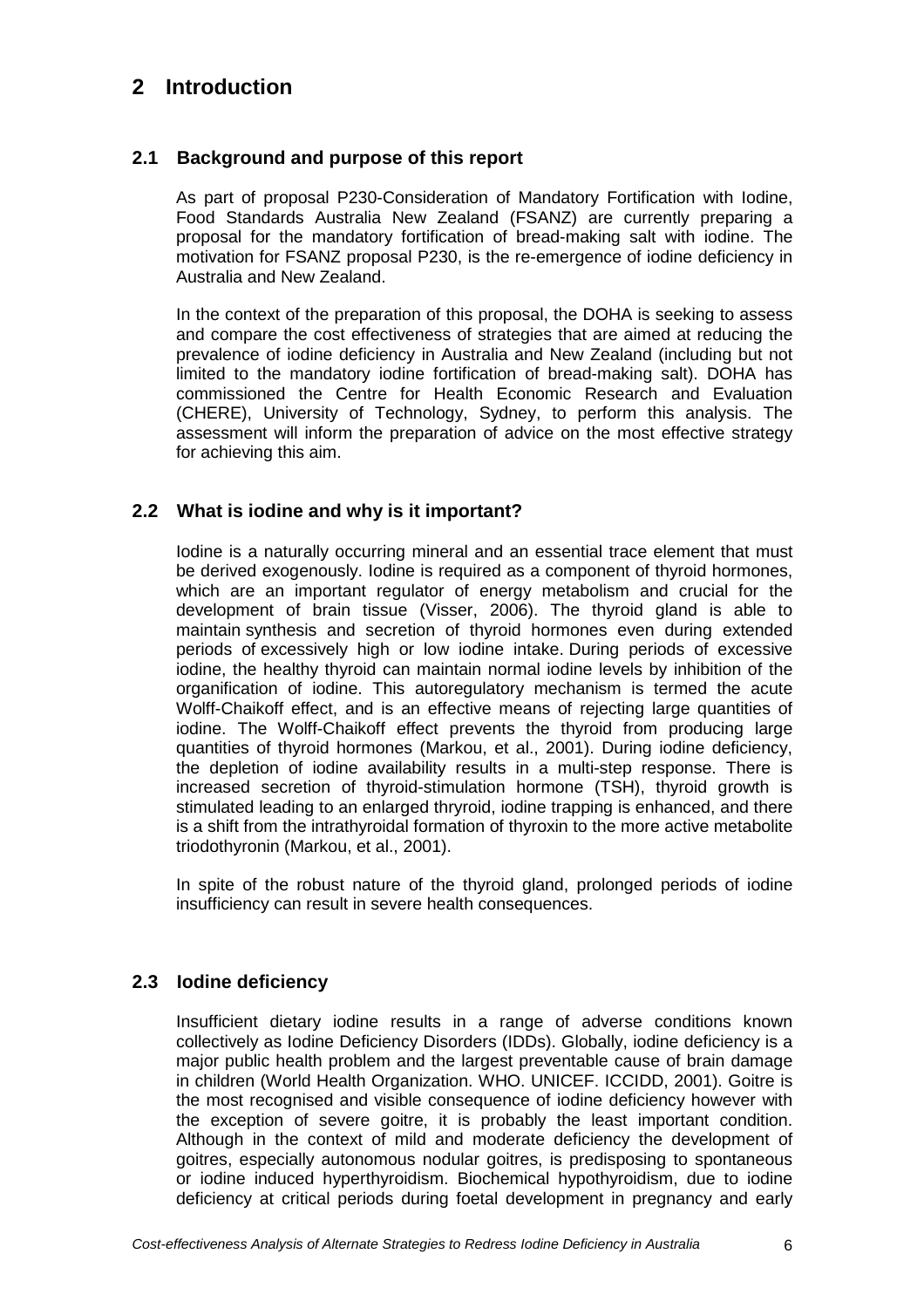childhood results in impaired development of the brain and consequently in impaired mental function (Boyages, 1993).

Iodine deficiency has harmful effects on individuals, especially on children (See Table 4) (World Health Organization. WHO. UNICEF. ICCIDD, 1994). In early pregnancy the foetus is totally dependant on maternal thyroxin for normal brain development (Becker, et al., 2006). A small decrease in serum thyroxine level during pregnancy, either because of iodine deficiency or thyroid disease, is an important risk factor for impaired psychomotor development in infants (Boyages, 1993). This deficiency during pregnancy may lead to irreversible foetal brain damage (Becker, et al., 2006).

Children (including newborn and infants) are at an increased risk of experiencing adverse effects in response to iodine deficiency (Angermayr and Clar, 2004). It is now appreciated that there is a general diminution in intelligence quotient (IQ) in communities where iodine deficiency is severe. Intellectual impairment in children of American women who had mild hypothyroidism during pregnancy has demonstrated the need for better detection and treatment of hypothyroidism during early pregnancy, irrespective of its cause (Utiger, 1999). Interestingly, the median urine iodine level during pregnancy in the Australian population is half that of the United States (Burgess, et al., 2007).

| <b>Population</b> | <b>Feature</b>                                                                      |
|-------------------|-------------------------------------------------------------------------------------|
| Foetus            | <b>Stillbirth</b><br>Congenital abnormalities                                       |
|                   | Increased perinatal mortality                                                       |
|                   | Increased infant mortality                                                          |
|                   | Neurological cretinism: mental deficiency, deaf mutism, spastic<br>diplegia, squint |
|                   | Myxoedematous cretinism: dwarfism. Mental deficiency                                |
|                   | Psychomotor defects                                                                 |
| Neonate           | Neonatal goitre                                                                     |
|                   | Neonatal hypothyroidism                                                             |
| Child and         | Goitre                                                                              |
| adolescent        | Juvenile hypothyroidism                                                             |
|                   | Impaired mental function                                                            |
|                   | Retarded physical development                                                       |
| Adult             | Goitre with its complications                                                       |
|                   | Hypothryroidism                                                                     |
|                   | Impaired mental function                                                            |
|                   | lodine-induced hyperthyroidism                                                      |

**Table 4: The spectrum of iodine deficiency disorders (IDDs) (World Health Organization. WHO. UNICEF. ICCIDD, 1994)** 

#### **2.4 Dietary iodine**

Iodine must be derived exogenously; therefore dietary intake is important. Some food products contain naturally high levels of iodine; these include dairy products, seafood, kelp and eggs. Kelp and certain seafood can contain very high levels of iodine. Historically milk was a good source of iodine; however, the level of iodine in milk has declined primarily due to the reduced use of iodine-based cleaning products within the dairy industry (Gunton, et al., 1999). Individuals may also obtain iodine from drinking water, but the intake is dependant on the concentration of iodine in the local water supply.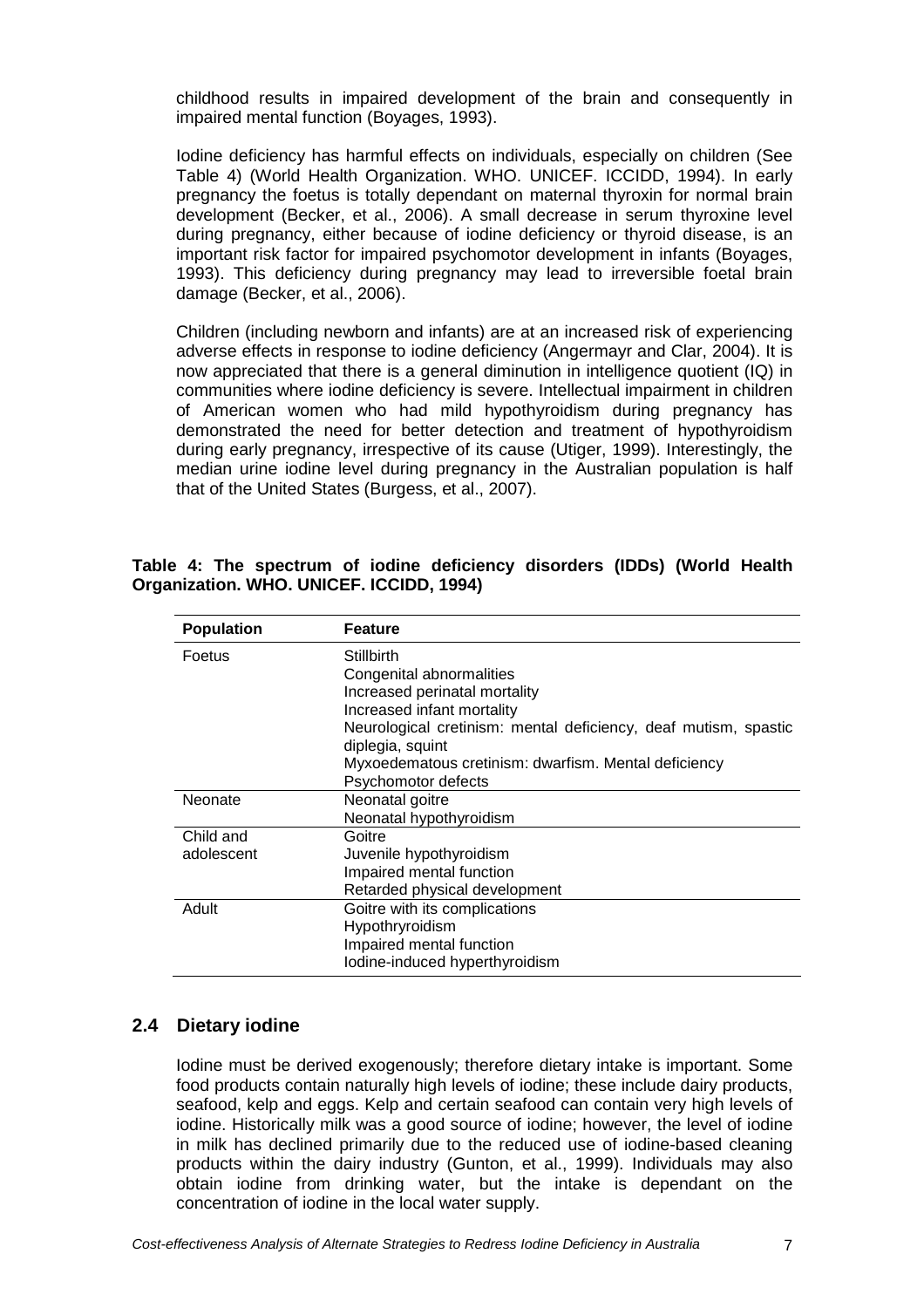It is possible to increase dietary iodine intake by using iodised salt. However, the amount of iodised salt being consumed has been decreasing. This is due to a greater use of non-iodised salt, more reliance on processed foods<sup>1</sup> and a general reduction in total salt intake. The overall reduction in total salt intake reflects the success of health promotion campaigns, aimed at preventing hypertension in adults due to excess salt consumption in adults (Cappuccio, 2007, Little, et al., 2004). Additionally, some individuals may acquire iodine from food supplements or medicines.

## **2.5 Australia and New Zealand's responsibility**

Australia and New Zealand have obligations to prevent iodine deficiency, since both countries are signatories to the 1990 United Nations sponsored Declaration for the Survival, Protection and Development of Children which states 'every child has the right to an adequate supply of iodine to ensure its normal development' (United Nations, 1990).

The specific objective of any program designed to improve the status of iodine sufficiency in a population is to reduce the risk of IDDs for vulnerable subpopulations, such as the developing foetus and young children. In 1993, the World Health Organization (WHO), in collaboration with UNICEF, The International Council for the Control of Iodine Deficiency Disorders (ICCIDD) and other international organisations recommended universal salt iodisation (Food Standards Australia New Zealand, 2004). Many developed countries have adopted iodine fortification (predominantly through salt), although countries have differed in whether they have adopted mandatory or voluntary iodisation. Whilst improvements in population iodine levels have been observed, concerns remain about their sustainability in the absence of legislative measures.

The specific objective of FSANZ's Proposal P230 is to reduce the prevalence of iodine deficiency in Australia and New Zealand, especially in children. The current guideline, (Current Standard 2.10.2 – Salt and Salt Products of the Australia New Zealand Standards Code (the Code)) is a voluntary standard that allows the fortification of salt with iodine at a concentration of 25-65 mg iodine/kg salt. There are concerns about the effectiveness of this program since only 15% of Australian and half of New Zealand salt manufactured for households is iodised<sup>2</sup> (Food Standards Australia New Zealand, 2006). There are other disadvantages associated with iodised salt, the main one being that vulnerable groups such as children, and pregnant and lactating women may not have (or be recommended not to have) high salt consumption, (Angermayr and Clar, 2004).

## **2.6 Recommended iodine levels in the population**

 $\overline{a}$ 

There are two methods of measuring iodine levels in the population. These are; 1) monitoring the iodine intake or 2) assaying the urinary iodine concentrations.

<sup>&</sup>lt;sup>1</sup> Although processed foods contain salt, to our knowledge this salt tends to be non-iodised.<br><sup>2</sup> Jedised selt is also permitted to be added to ather foods as larges to the food is approx

Iodised salt is also permitted to be added to other foods as long as the food is appropriately labelled.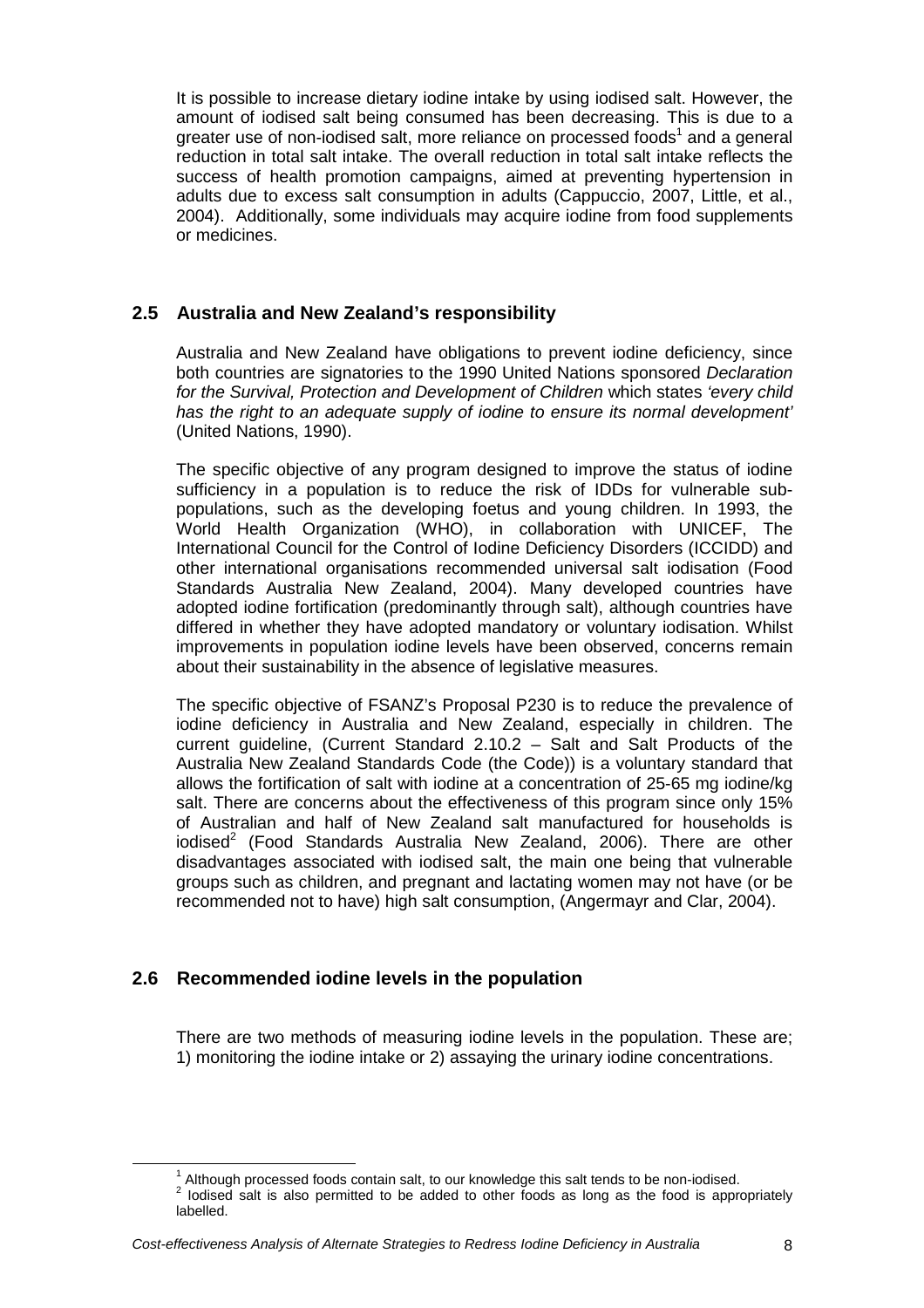#### **2.6.1 Recommended dietary iodine intake**

Two measures of dietary intake are commonly used; the estimated average requirement (EAR) and the recommended daily intake (RDI). EAR is defined as "a daily nutrient level estimated to meet the requirements of half the healthy individuals in a particular life stage and gender group" and the RDI represents "the average daily dietary intake level that is sufficient to meet the nutrient requirements of nearly all (97–98 per cent) healthy individuals in a particular life stage and gender group" (National Health and Medical Research Council and the New Zealand Ministry of Health, 2006). The EAR for iodine for non-pregnant and non-lactating adults has been estimated at 100 µg/day and RDI of iodine in adults is 150 µg/day.

Higher levels, >250 µg/day (RDI), are required during pregnancy and breastfeeding. (International Council for Control of Iodine Deficiency Disorders, 2007) This is due to enhanced maternal requirements, increased renal clearance and diversion of iodine for foetal thyroid hormone production (Boyages, 1993).

The WHO recommends a daily intake of: 90 µg of iodine for infants (0-59 months); 120 µg for schoolchildren (6-12 years) and 150 µg for adolescents and adults (World Health Organization. WHO. UNICEF. ICCIDD, 1996). The ICCIDD recommends 250 µg per day for pregnant and lactating women. (International Council for Control of Iodine Deficiency Disorders, 2007) In Australia the recommended daily intake of iodine is between (90-120) µg for children, 150 µg for adults and 250 µg for pregnant and lactating women (Li, et al., 2006).

| <b>Age Group</b>       | <b>Estimated average</b><br>requirement (EAR) | <b>Recommended Daily</b><br>Intake (RDI) µg/day |
|------------------------|-----------------------------------------------|-------------------------------------------------|
|                        | µg/day                                        |                                                 |
| Infants (Breast milk)  | ۰                                             | 90                                              |
| Infants (Breast milk & | ٠                                             | 110                                             |
| food)                  |                                               |                                                 |
| Children (1-8 yrs)     | 65                                            | 90                                              |
| Children (9-13yrs)     | 75                                            | 120                                             |
| Adolescents (14-18yrs) | 95                                            | 150                                             |
| Adults                 | 150                                           | 150                                             |
| <b>Pregnant Women</b>  | 220                                           | 250                                             |

**Table 5: Iodine reference values for Australia and New Zealand (National Health and Medical Research Council and the New Zealand Ministry of Health, 2006)** 

#### **2.6.2 Recommended urinary iodine levels**

Measuring iodine intake is problematic, since it requires an estimate of the quantity and type of food consumed. Most iodine absorbed in the body is eventually excreted in the urine. Therefore, urinary iodine levels represent a good proxy for recent dietary iodine intake. It is worth noting that during the day an individual's urinary iodine excretion can vary. However, over the population these trends even out. Several authors have suggested that measurement of urine iodine excretion provides the single best measurement of the iodine nutritional status of a population (Soldin, 2002, Stanbury, et al., 1998, World Health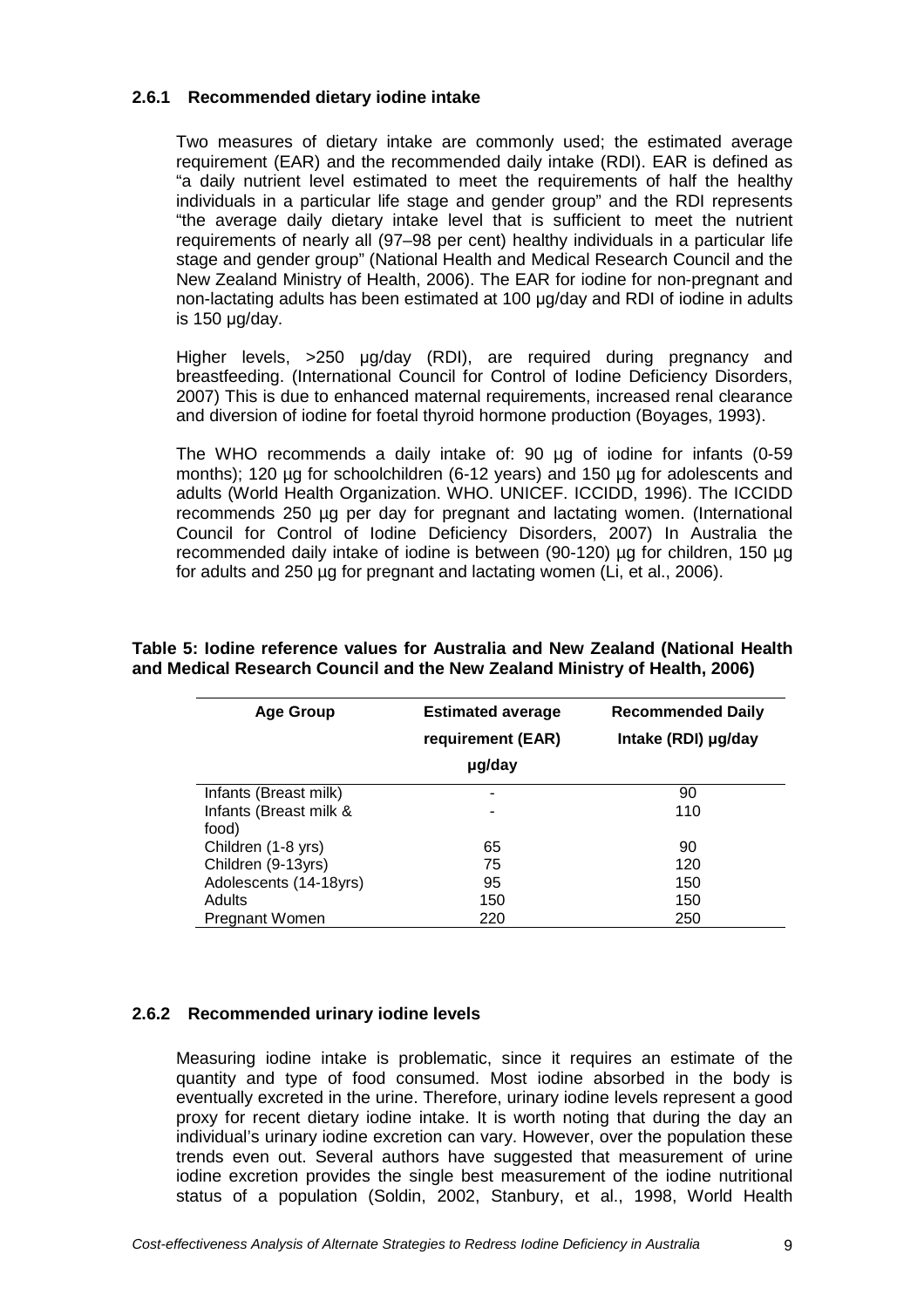Organization. WHO. UNICEF. ICCIDD, 1994, World Health Organization. WHO. UNICEF. ICCIDD, 2001). Dietary iodine intake is positively correlated with urinary iodine excretion in an iodine adequate area (Kim, et al., 1998), and correlates well in a mild iodine deficient area (Rasmussen, et al., 1999). Gibson et al. (1995) estimated that daily urinary iodine excretion corresponds to 85-90% of the amount of iodine consumed per day.

Daily iodine intake may be estimated from 24 hour urine iodide excretion based on the assumption that 90% of iodine intake is excreted in the urine (Thomson, 2004). However, due to the difficulties of collecting 24 hour samples, population studies use casual or fasting urine samples to measure iodine concentration (Thomson, et al., 1997). Since population values are not usually normally distributed, the median rather than the mean is used as a measure of central tendency (Andersson, et al., 2005).

A median urinary iodine concentration (UIC) of 100 micrograms per litre  $(\mu g/l)$  is considered by the World Health Organization (WHO), the United Nation Children's Fund (UNICEF) and the International Council for Control of Iodine Deficiency Disorders (ICCIDD) as the minimal UIC for iodine sufficiency (See Table 6) (World Health Organization. WHO. UNICEF. ICCIDD, 1994). The WHO/ICCIDD criteria for an iodine adequate population states that the median urinary iodine levels in the target population should be at least 100 µg/l and no more than 20% of the population should have a urinary iodine level of less than 50 µg/l. (World Health Organization. WHO. UNICEF. ICCIDD, 1994)<sup>3</sup>. The ICCIDD recommends that the median UIC during pregnancy should range between 150-249 µg/l (International Council for Control of Iodine Deficiency Disorders, 2007).

**Table 6: Epidemiological criteria for assessing iodine nutrition based on median iodine urine concentrations (UIC) in school aged children. Adapted from (World Health Organization. WHO. UNICEF. ICCIDD, 2001)<sup>4</sup>**

| <b>Median UIC</b> | lodine intake          | lodine nutrition                                                                                        |
|-------------------|------------------------|---------------------------------------------------------------------------------------------------------|
| (µg/l)            |                        |                                                                                                         |
| < 20              | Insufficient           | Severe                                                                                                  |
| $20 - 49$         | Insufficient           | Moderate                                                                                                |
| 50-99             | Insufficient           | Mild                                                                                                    |
| 100-199           | Adequate               | Optimal                                                                                                 |
| 200-299           | More than*<br>adequate | Risk of lodine induced hyperthyroidism for<br>those who were jodine deficient.*                         |
| $\geq 300$        | Excessive              | Risk of adverse health consequences (iodine<br>induced hyperthyroidism, autoimmune<br>thyroid diseases) |

**\*** This adverse risk could occur during five to ten years following the introduction of iodised salt. It has been reported that beyond this period of time, in populations with adequately iodised salt, median values up to 300 µg/l have not demostrated side-effects (World Health Organization. WHO. UNICEF. ICCIDD, 1994).

 $\overline{a}$ 

 $3$  Also less than 3% of neonates should have a whole blood TSH concentration greater than 5mIU/l <sup>4</sup> NB. The WHO median UIC refers to the population iodine concentration, not the iodine

concentration of an individual.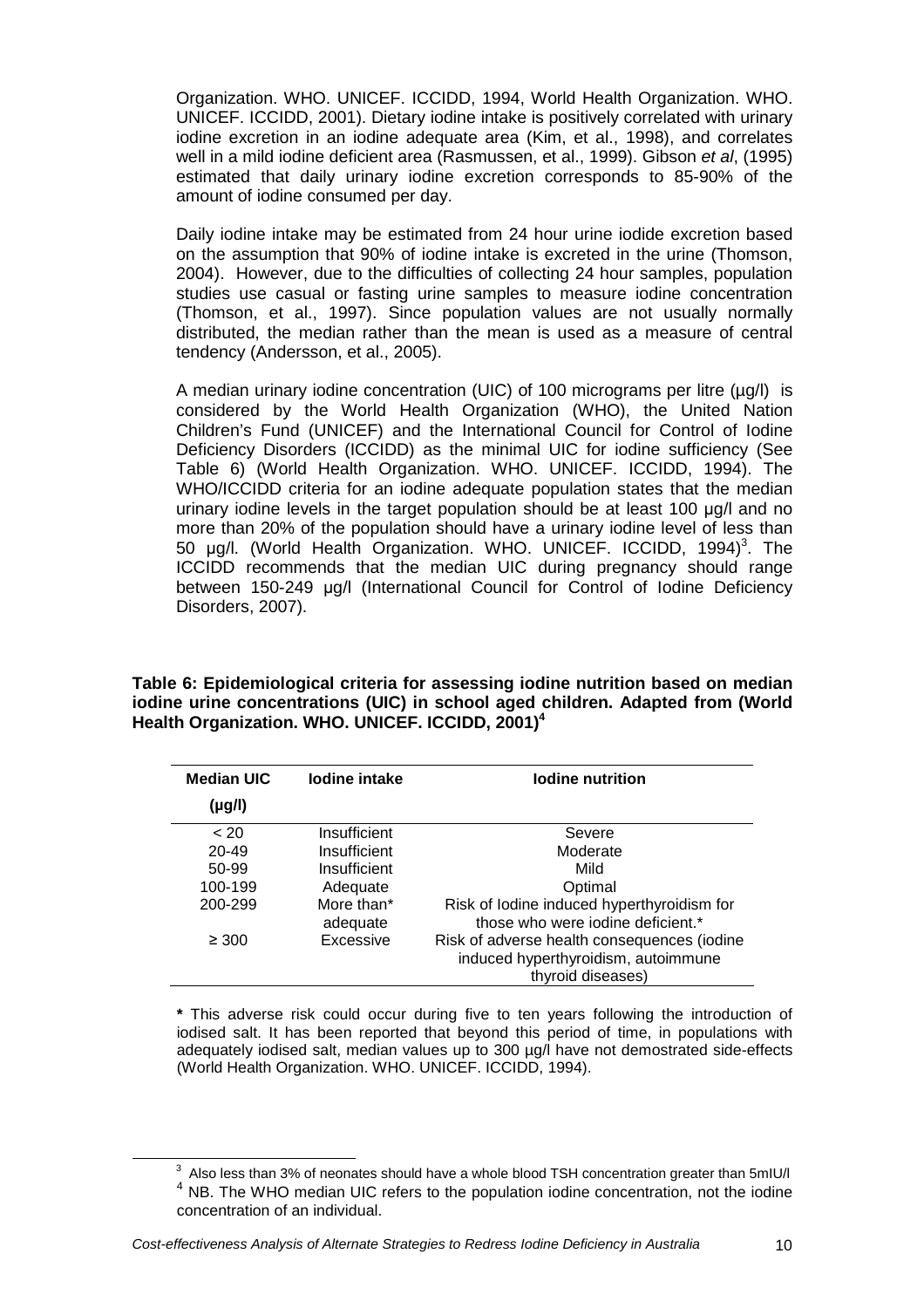## **2.7 History of iodine fortification in Australia and New Zealand**

Historically, Australian and New Zealand populations have had problems maintaining iodine sufficiency.

#### **New Zealand**

By the 1920s, the initial response to this population deficiency in both countries was to introduce voluntary fortification of household salt (Food Standards Australia New Zealand, 2004, Thomson, et al., 2001). New Zealand began with an iodine content of 4mg per kg of salt, which was later increased to 40-80mg iodine/kg of salt in 1938. The initial program was also accompanied by a public health promotion campaign. Despite the availability of non-iodised household salt, the incidence of goitre had virtually disappeared by the 1950s $<sup>5</sup>$  (Mann and</sup> Aitken, 2003, Thomson, 2004).

#### **Tasmania**

The Tasmanian population has always been at a higher risk of iodine deficiency than the Australian mainland, mainly attributable to the lower levels of iodine in the soil (Thomson, 2003). A State-wide iodine supplementation program<sup>6</sup> was introduced in 1950, in response to a 1949 Tasmania Health department initiative that demonstrated a high goitre rate and low urinary iodine excretion in children (Gibson, 1995). The program was discontinued in the 1960s because of limited success. In 1966, potassium iodate was added to bread improvers. This intervention, along with increased iodine availability from iodophor contamination of dairy foods and increased importation of food from mainland Australia, led to an increase in the incidence of iodine-induced hyperthyroidism, (Connolly, et al., 1970) and was subsequently discontinued in 1976.

#### **Australia mainland**

Endemic goitre was also a significant problem in certain regions of mainland Australia. In response, the Australian government initiated the goitre prevention program, in 1947, which included iodine supplementation. By 1953, iodised salt was being added to bread in the ACT, but this was discontinued in the 1980s (Food Standards Australia New Zealand, 2006).

## **2.7.1 Current fortification strategies**

As discussed, Australia and New Zealand have implemented several strategies in the past aimed at reducing iodine deficiency. These have had varying degrees of success. The current guideline, (Current Standard 2.10.2 – Salt and Salt Products of the Australia New Zealand Standards Code (the Code)) is a voluntary code that allows the fortification of salt with iodine at a concentration of 25-65 mg iodine/kg salt. There are concerns about the actual effectiveness of this program since only 15% of Australian and 50% New Zealand salt manufactured for households is iodised<sup>7</sup> (Food Standards Australia New Zealand, 2006).

 $5$  It is worth noting that at this time, the amount of dietary salt derived from household salt was higher than now because more food was prepared at home. Also successful health campaigns for hypertension and heart disease have seen the overall dietary salt intake reduce.

<sup>6</sup> Children were given 10mg potassium iodine table per week.

<sup>7</sup> Iodised salt is also permitted to be added to other foods as long as the food is appropriately labelled.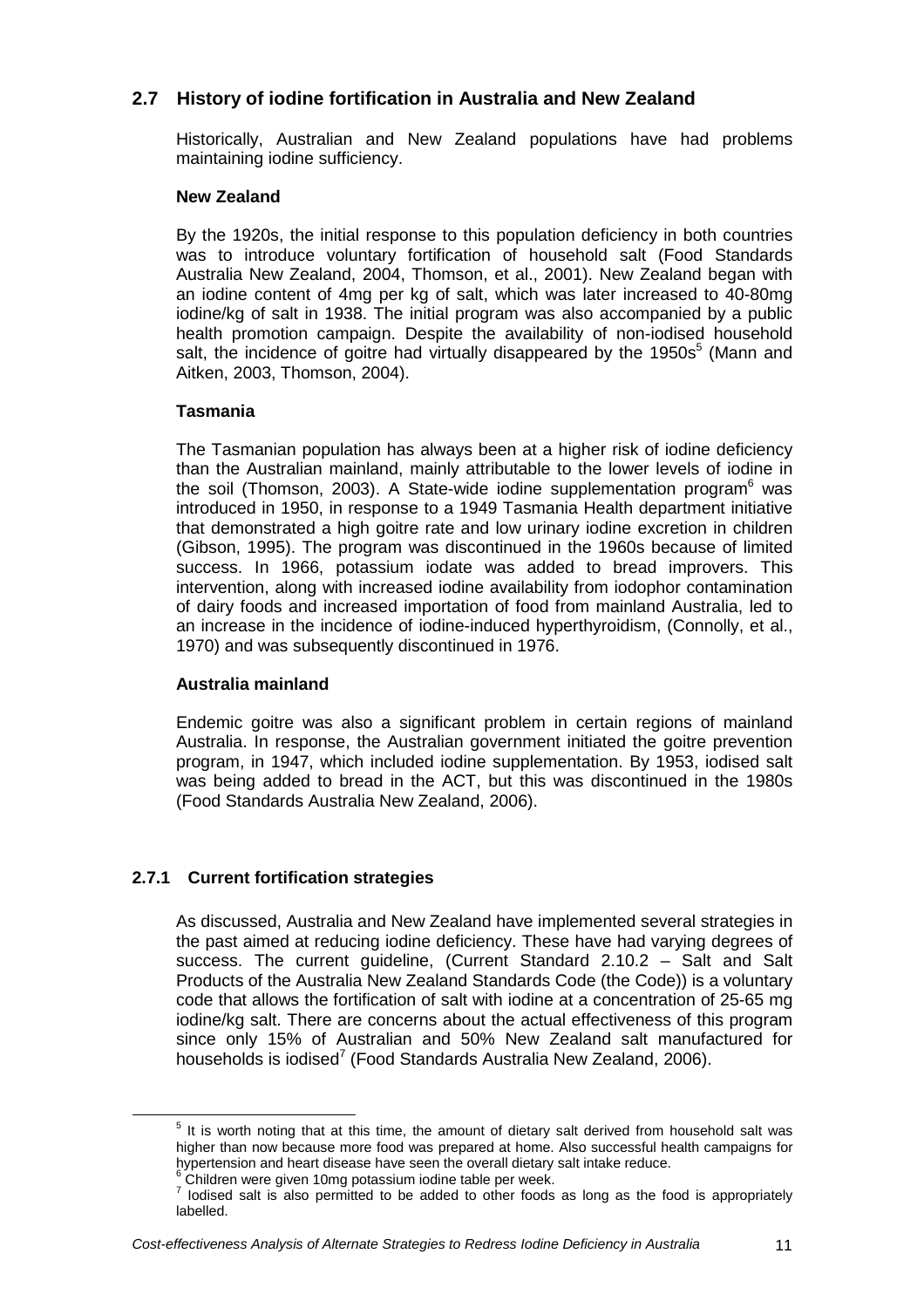Tasmania is the only Australian state with a voluntary iodine fortification program in bread. Despite demonstrating iodine sufficiency in the 1980s, a series of investigations in the 1990s concluded that Tasmanians had become mildly iodine deficient. In response, the Tasmanian Government began an interim<sup>8</sup> voluntary fortification program in October 2001 (Seal, et al., 2003). As a consequence, an estimated 80% of bread baked and sold in Tasmania was manufactured with salt containing ~40mg iodine/kg (Seal, et al., 2003).

## **2.8 Current evidence of iodine deficiency in Australia and New Zealand**

By the late 1980s, the Australian population was considered iodine adequate (Stanbury, et al., 1998). Subsequent evidence has suggested that iodine deficiency has returned in both the Australian and New Zealand populations (Thomson, et al., 2001).

The re-emergence of iodine deficiency, as indicated by urinary iodine levels is inevitably linked with a decrease in dietary iodine intake. One reason for this could be different practices within the dairy industry. Traditionally, milk was the predominant source of iodine in Australia. This was mainly due to accidental iodine contamination from iodine-based disinfectants. However, cleaning solutions have gradually been replaced by more effective non-iodised equivalents. Consequently, the levels of iodine in present day milk are lower. (Gunton, et al., 1999). This is compounded by the fact that less iodised salt is being consumed, through a combination of purchasing more non-iodised salt, eating more processed food (i.e. containing mainly non-iodised salt) and a decrease in overall salt consumption.

The current iodine status of Australian and New Zealand populations will be discussed in detail in Chapter 4.

## **2.9 Why choose bread?**

The food vehicle under review for iodine fortification is bread. FSANZ initially proposed mandating the use of iodised salt in biscuits and breakfast cereals in addition to bread. However, problems have been highlighted regarding trade restrictions due to the import/export of biscuits and manufacturing technical difficulties with respect to the delivery of a consistent amount of iodine in breakfast cereals (Food Standards Australia New Zealand, 2007).

Bread has several advantages that make it suitable for mandatory fortification of iodine: it is typically produced locally for the domestic market, therefore it does not suffer from import/export concerns; bread has a short shelf-life so avoiding technical difficulties affecting products with longer shelf-lives; and feasibility studies have demonstrated that iodised salt can be successfully added to bread without significantly varying the salt content. In addition bread is a staple part of most individuals' daily diet. FSANZ estimates that 88% of Australians aged 2 years and above, and 87% of New Zealanders aged 15 years and above consume bread (Food Standards Australia New Zealand, 2007).

FSANZ has suggested two exemptions to mandatory fortification of breads. These are for organic breads and yeast-free breads. We were unable to obtain a

<sup>8</sup> The fortification of bread in Tasmania is an interim measure until iodine supplementation is adopted as a national standard.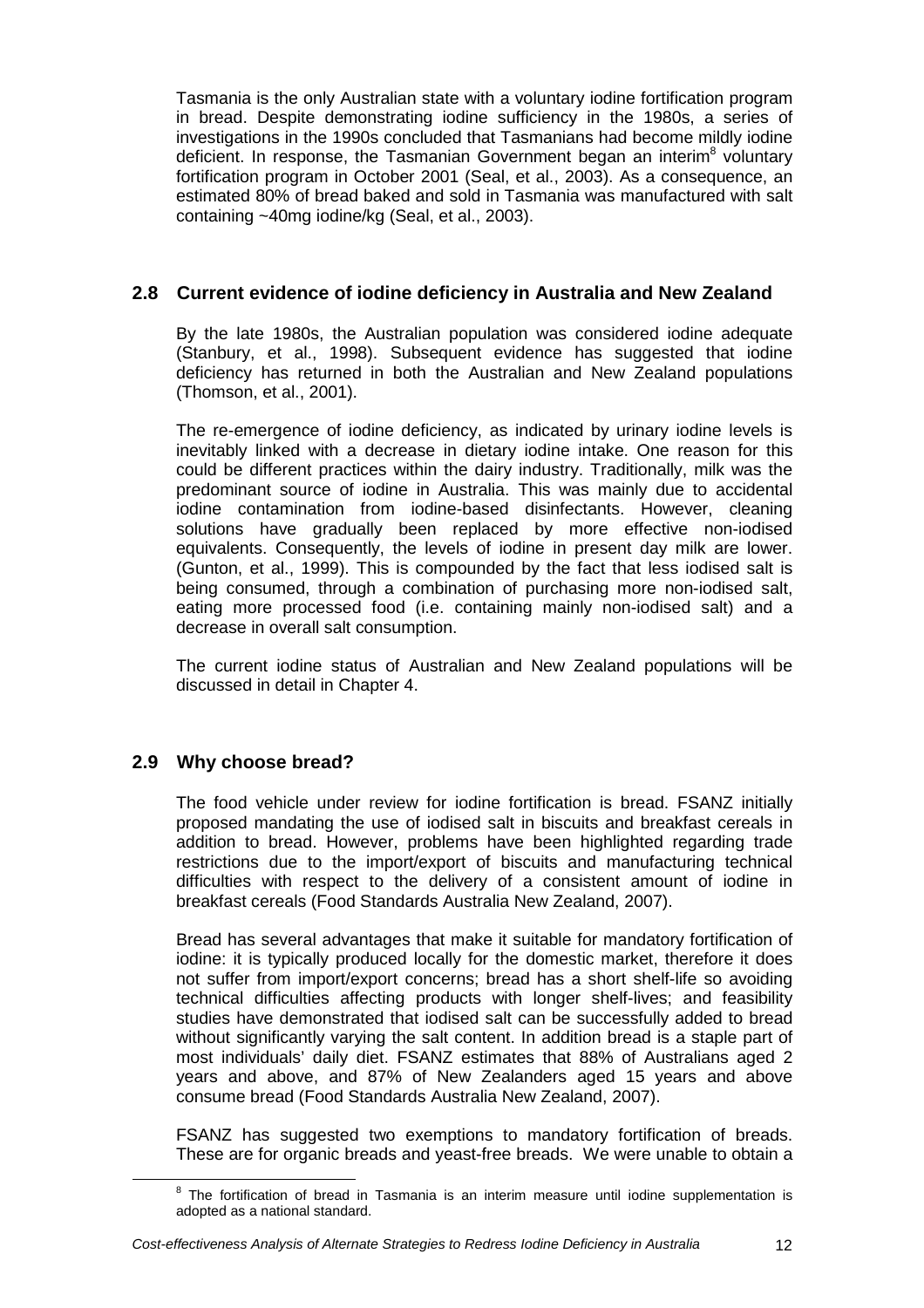reliable estimate of organic bread consumption in Australia and New Zealand, although our estimate is that it would be below 5%. We also do not have estimates for the percentage of bread sold that is unleavened.

For a thorough discussion of FSANZ proposal for iodine fortification, see Proposal P230, Consideration of Mandatory Fortification with Iodine – Key issues for consideration at Final Assessment (May 2007) (Food Standards Australia New Zealand, 2007).

### **2.10 Potential strategies to redress iodine deficiency**

In summary, DOHA would like to consider the following options for redressing iodine deficiency in Australia:

- a) Maintenance of status quo;
- b) The implementation of an educational program to target either pregnant women and/or the whole population to increase their intake of dietary iodine;
- c) The implementation of an iodine supplementation program to target either pregnant women and/or the whole population to increase their intake of dietary iodine;
- d) Mandatory fortification:
	- o The mandatory replacement of salt with iodised salt to bread, with the salt iodisation range from 35-55mg of iodine per kg of salt;
	- o The mandatory replacement of salt with iodised salt to bread, with the salt iodisation range from 35-55mg of iodine per kg of salt, in conjunction with an iodine supplementation program to target pregnant women.
- e) Voluntary fortification:
	- o The voluntary replacement of salt with iodised salt to bread, with the salt iodisation range from 35-55mg of iodine per kg of salt;
	- o The voluntary replacement of salt with iodised salt to bread, with the salt iodisation range from 35-55mg of iodine per kg of salt, in conjunction with an iodine supplementation program to target pregnant women.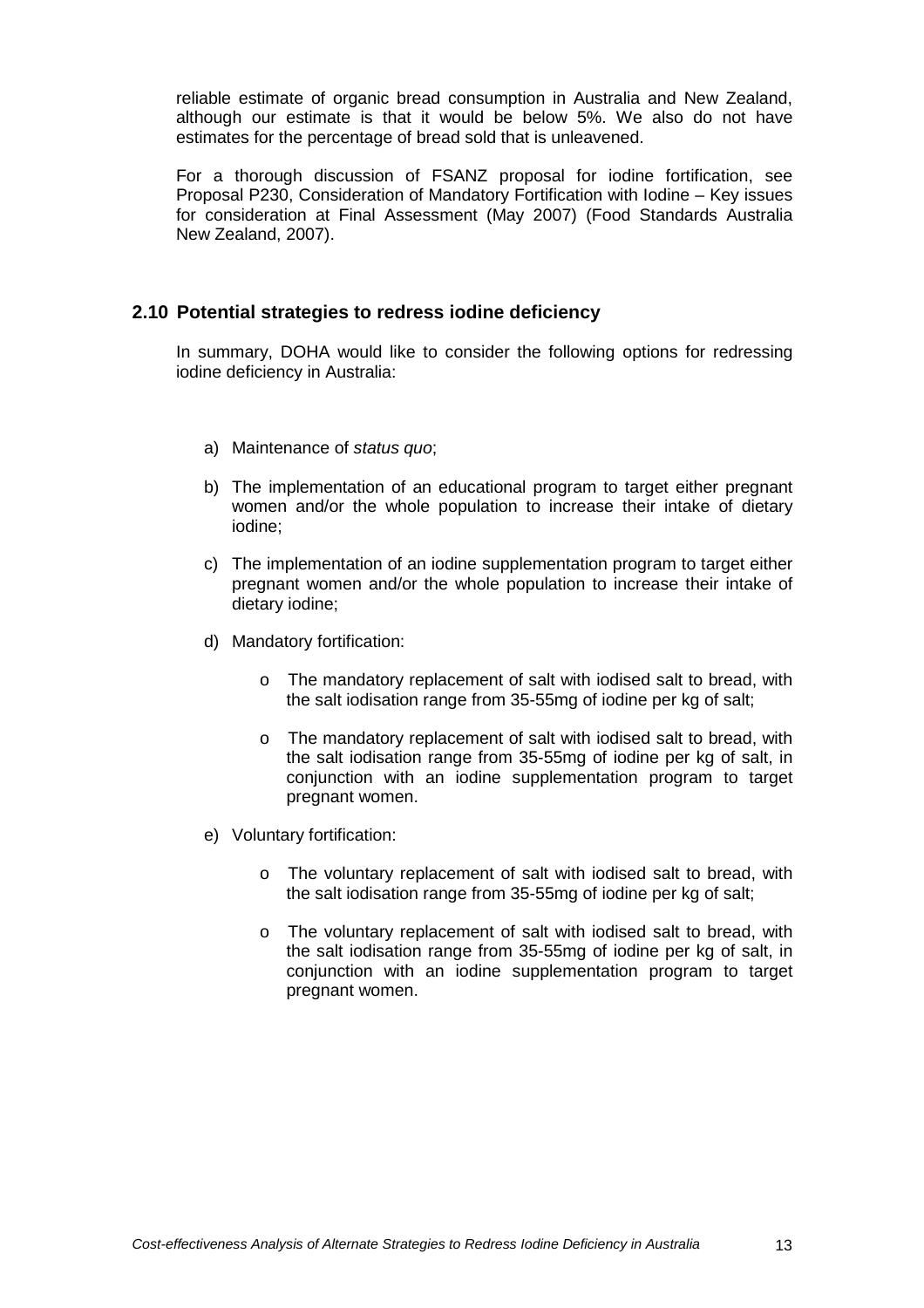# **3 Previous FSANZ assessments**

## **3.1 Summary of the report produced by Access Economics**

Prior to this report, Access Economics were commissioned to model the benefit of mandatory iodine supplementation using a cost-benefit analysis approach (Access Economics, 2006). The authors use a human capital technique to assign money valuation to health outcomes. The money valuation is based on the estimated lost earnings and production due to both disability and premature death. The basis for the modelling is that an increase in average IQ (intelligence quotient) of a proportion of the population is linked to an increase in their average weekly earnings<sup>9</sup>.

The size of benefit per person was estimated using a three step approach. Firstly, the size of IQ increase when a person moves from mild deficiency to adequate secondly, the size of productivity increase per IQ point and finally the size of total productivity increase per person. The model was based on a lognormal distribution for increase IQ, with a mean IQ increase of 0.8 points, and a standard deviation of 1 point. The relationship between IQ and earnings was estimated with the impact of a 1 point increase in IQ correlating to a mean increase on productivity of 0.9 percent. The sensitivity testing was based on zero percent and 3.5 percent increase in productivity, representing the minimum and maximum scenarios respectively. The calculated size of the total productivity increase per person was 0.48 percent, with a standard deviation of 1.06 percent. This meant the minimum and maximum productivity increase per person was 0.0005% and 28.25%, respectively.

The estimated benefit, in terms of mean productivity gain, of mandatory iodine fortification using the estimates stated above was A\$1.85 billion (95% CI, A\$44.9 million, A\$7.23 billon) for Australia and NZ\$286 million (95% CI, NZ\$6.56 million, NZ\$1.14 billion) for New Zealand.

Access Economics also estimated the potential cost of mandatory iodine fortification of bread in Australia and New Zealand. These results are reported later in the report and are used for the basis of our cost-effectiveness estimates.

Finally, Access Economics estimated the net benefits of iodine fortification over a 15 year time period. They estimated the mean net benefit of iodine fortification to be A\$1,759,772,000 (95% CI, A\$-9,835,839 to A\$7,329,940,000) in Australia and NZ\$265,180,900 (95% CI, NZ\$909,793 to NZ\$1,044,035,000) in New Zealand. The wide range of the confidence intervals reflects the significant uncertainty underlying the results. Whilst the clarity, transparency and prudence of this economic evaluation should be complimented, the results are based on a series of key assumptions, as they correctly acknowledged.

 $9$  A limitation of this approach is that it assumes that the number of individuals benefiting from fortification should not be of sufficient magnitude to substantially influence the overall clearing of the labour market, thus making a net addition to productivity capacity. If the proportion of individuals is large enough, a general rise in IQ may affect the level of earnings at which the market clears, i.e. in the long term, a raise in the average IQ may not affect earnings. The authors correctly acknowledge this limitation.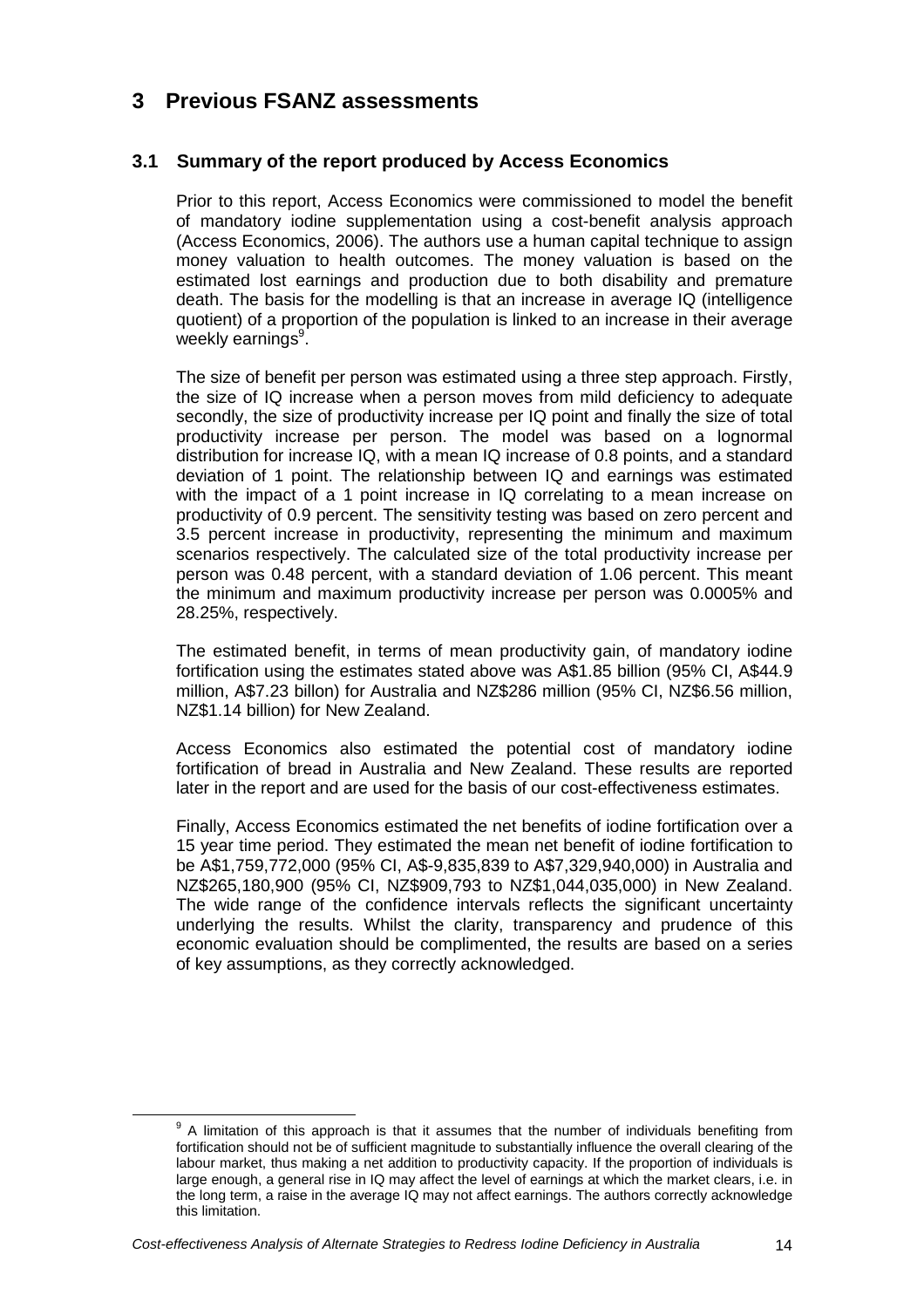### **3.2 Scope of this Assessment**

Following an invitation from DOHA, Australian Government, the Centre for Health Economics Research and Evaluation (CHERE) was commissioned to investigate the cost-effectiveness analysis of alternate strategies to redress iodine deficiency in Australia. As outlined above a previous report completed by Access Economics used a cost-benefit analysis approach to address a similar question, although this was restricted to the mandatory fortification of bread with iodine. Our aim in this report is to complement the original evaluation, rather than duplicate it. This investigation aims to address the following issues:

- o cost of the intervention;
- $\circ$  effect on the population (at the national level, divided into adults, children and pregnant women);
- o cost effectiveness in terms of reduction of people no longer at risk of iodine deficiency;
- o reduction in cases of hypothyroidism and potential increase in hyperthyroidism; and
- o whether the strategy will result in an iodine 'replete' population, as determined by International Council for the Control of Iodine Deficiency Disorders (ICCIDD) criteria.

The purpose of this report is *not* to:

- o repeat the work produced in an earlier report by Access Economics, which estimated the net benefit of iodine fortification using a cost-benefit analysis approach (Access Economics, 2006).
- o discuss the relative merits of choosing bread as the most suitable vehicle of fortifying the food supply. This has already been discussed in a previous FSANZ report (Food Standards Australia New Zealand, 2007).
- o model the relative benefits of choosing bread only, versus; bread and breakfast cereal, milk or salt. Or,
- o discuss, or model, any ethical issues, pertaining to 'freedom of choice', that may arise from mandatory fortification as opposed to voluntary fortification.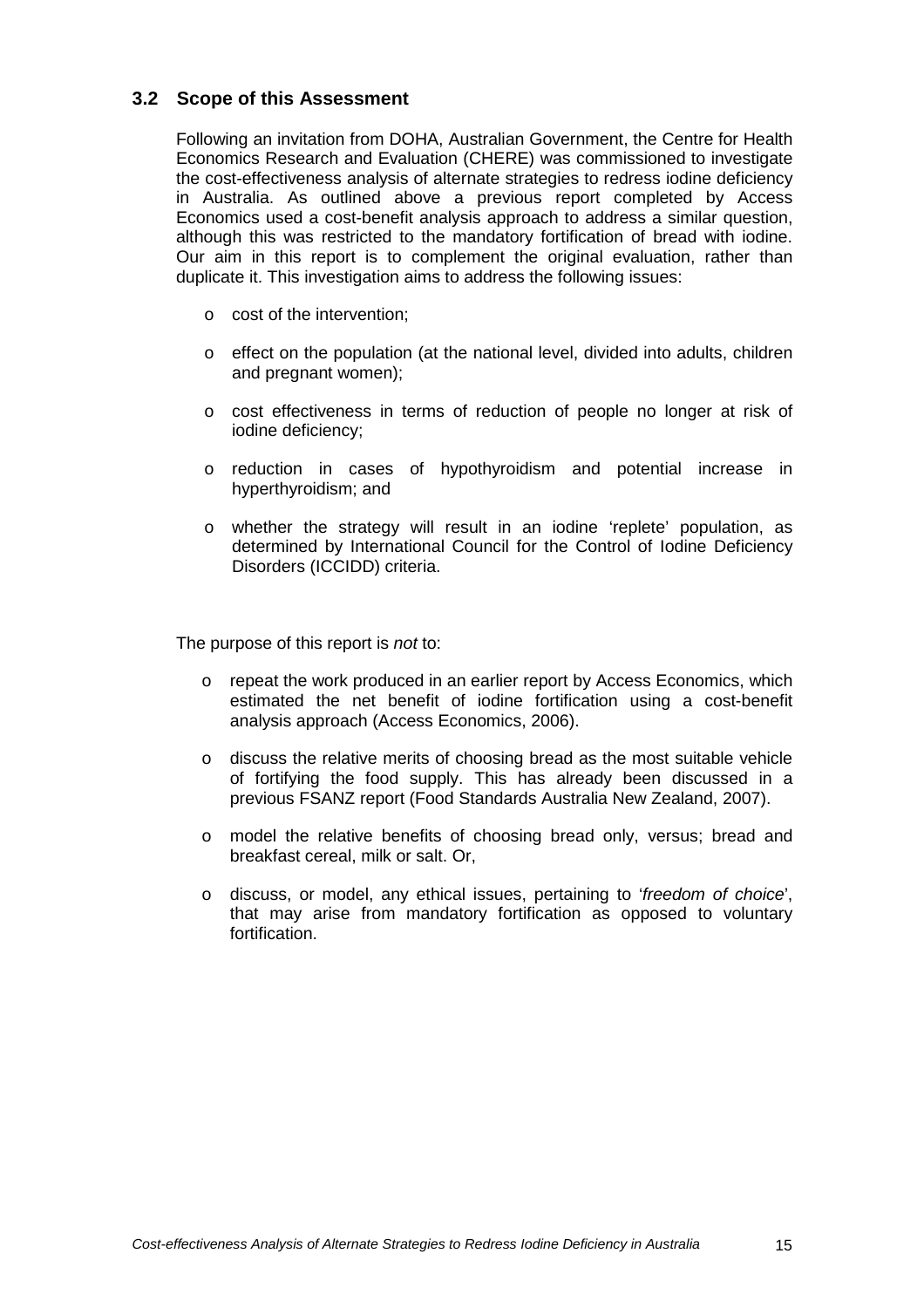## **4 Review of the Literature**

This section summarises the currently available published evidence. We begin by presenting the evidence for iodine deficiency in Australia and New Zealand. This is followed by linking current knowledge of iodine deficiency with IDDs. Some of the current iodine fortification/supplementation programs within the developed world are discussed next, along with interventions that are designed to encourage the use of iodised salt or iodine containing supplements. We finished with a brief overview of iodine requirements during pregnancy.

### **4.1 Literature sources and search strategies**

The literature was searched to identify relevant studies and reviews concerning iodine deficiency for the period between 1990 and May 2007. Databases of peerreviewed literature including Medline, PubMed, CINAHL and Cochrane were searched. The bibliographies of all retrieved publications were hand searched for any relevant references missing in the database search.

Web-based searches, using the internet search engines 'Google' and 'Google scholar', were conducted to identify national and international position statements and reports on iodine fortification. Additional relevant Australian reports were obtained from FSANZ and the researchers' professional contacts. Grey literature such as conference abstracts and reports were also included.

#### **4.1.1 Inclusion/selection criteria**

The following criteria were used for the review and selection of the studies:

- o published 1990 2007
- o available in English
- o specifically focused on IDDs
- $\circ$  preference given to meta-analysis and systematic reviews where available
- o articles were selected on relevance to the topic
- o hand searching of relevant articles and reports
- o relevant Australian and overseas reports/publications known to the researchers

#### **4.1.2 Search terms used**

- o Iodine deficiency, and
- o intelligence quotient, and
- o fortification,
- o thyroid,
- o Iodine deficit disorder\$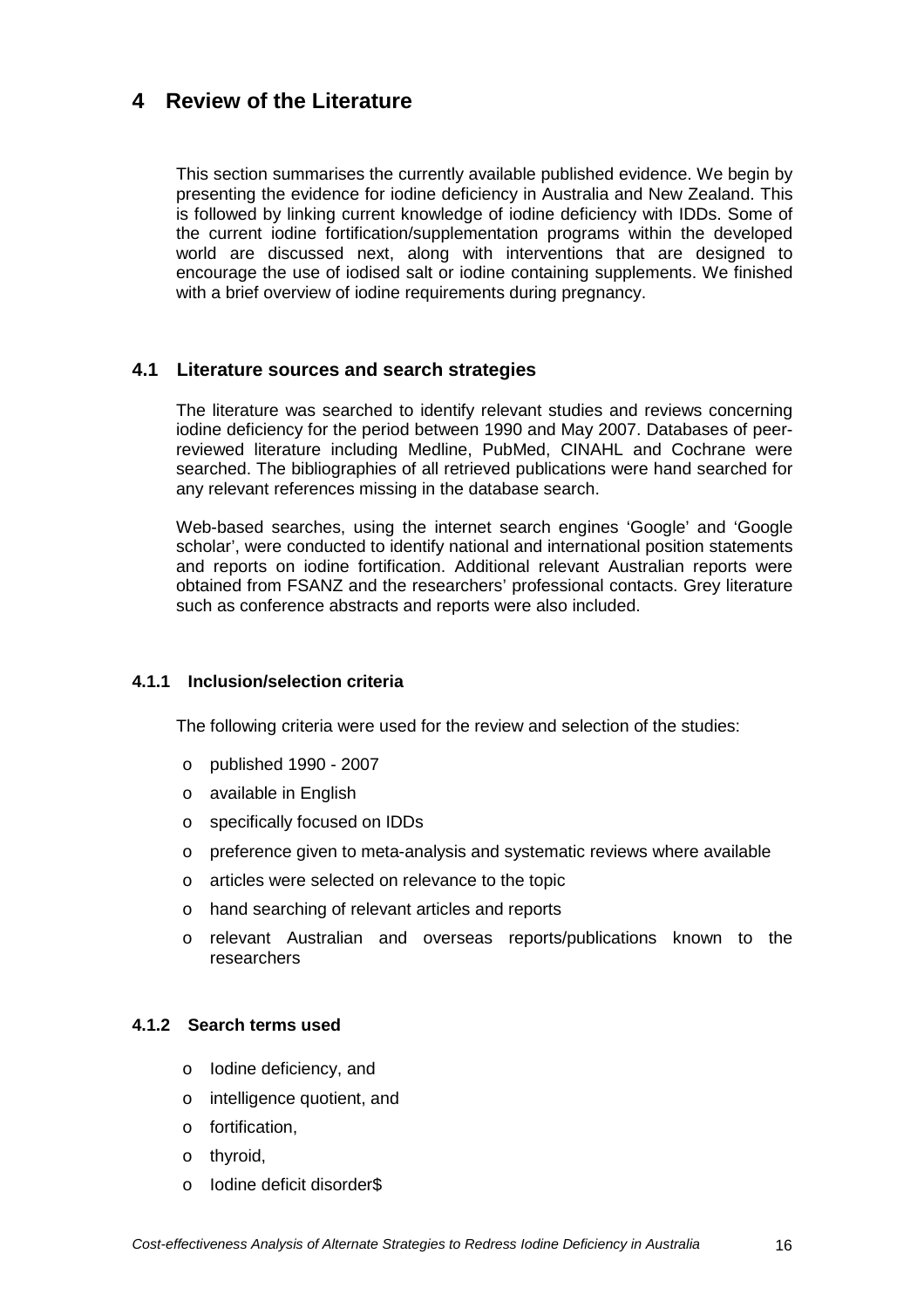- o dietary supplement\$, and/or
- o iodine suppl\$
- o pregnant women,
- o intake
- o nutrition survey

## **4.2 Evidence of iodine deficiency in Australia and New Zealand**

Six studies in New Zealand and thirteen studies in Australia assessing iodine status in different populations were identified through the search strategy. As recommended by WHO/UNICEF/ICCIDD (World Health Organization. WHO. UNICEF. ICCIDD, 2001) most surveys were conducted in school aged children, and the number of participants was similar across studies. The exceptions were the National Nutrition Survey in New Zealand and the Australian National Iodine Nutrition study which included a larger number of participants. The Australian survey (Li, et al., 2006, NZ Food NZ Children, 2003) used the Thyromobile model to collect samples for urinary iodine determination. The advantage of this is that the methodology is standardised and allows more reliable comparisons among other populations of children which use the same methodology. Delange et al have described that the Thyromobile has been used across Europe (Delange, et al., 1997). All other studies conducted in children used casual urine samples<sup>10</sup> to measure iodine concentration. Studies in adults in New Zealand used 24 hour urine collection.

Goitre rates and serum thyroid-stimulating hormone (TSH) levels were not commonly assessed in these studies. Three Australian studies were conducted in newborns using TSH concentration to determine iodine deficiency (Chan, et al., 2003, McElduff, et al., 2002, Travers, et al., 2006). However, caution should be exercised when comparing these results as TSH measurements in newborns are influenced by a number of factors including: timing of specimen collection, newborn exposure to iodine containing antiseptics and the TSH assay (Copeland, et al., 2002).

Two studies, one in New Zealand and one in Australia, measured thryroid volumes by ultrasound (Li, et al., 2006, Skeaff, et al., 2002). However it was been reported that inter-observer error, type of transducer, type of instrument, and position of the child may all contribute to variations in the results of thyroid volumes (Anonymous, 2000).

No published studies have assessed the iodine status of pregnant women in New Zealand. An abstract presented at the New Zealand Dietetic Association Conference in 2006 reported that the median UIC of 170 pregnant women was 38 µg/l (IQR 24-56 µg/l) and a goitre rate of 7% (Pettigrew Porter A, et al., 2006). However the authors have not published these results in a peer-reviewed journal. One study investigated the influence of pregnancy and lactation on selenium metabolism. Pregnant women (n=35) were assigned to control (n=17) or 50 µg selenium supplment (n=18). Results for these two groups were combined and a range of iodide excretion for 2–9 months was reported. The median values were somewhat consistent during pregnancy (Range  $0.19 - 0.41$  µmol/L or 24 µg/l – 52 µg/l) (Thomson, et al., 2001). This result is has to be reviewed with caution since half of the women were receiving Selenium, this trace element influences the metabolism of iodine (Thomson, et al., 2005).

#### Cost-effectiveness Analysis of Alternate Strategies to Redress Iodine Deficiency in Australia 17

 $10$  These may be either spot urine samples or fasting samples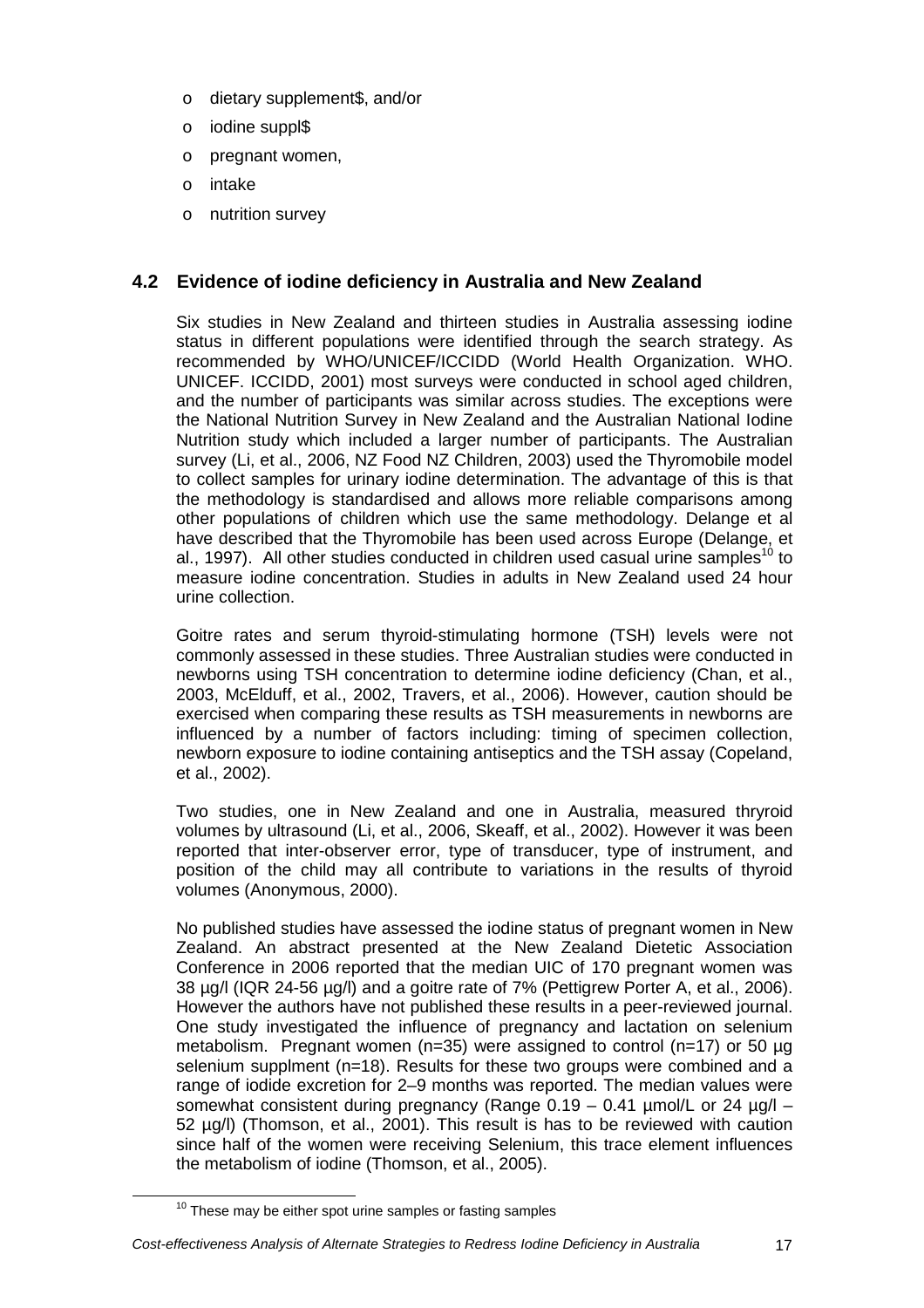Descriptive characteristics of New Zealand studies are listed in Table 7 and Australian studies in Table 8.

Table 9 focuses on the median UIC level reported by these studies. This allows comparisons between populations (children, adults), places (Sydney, Melbourne) and time (before/after fortification).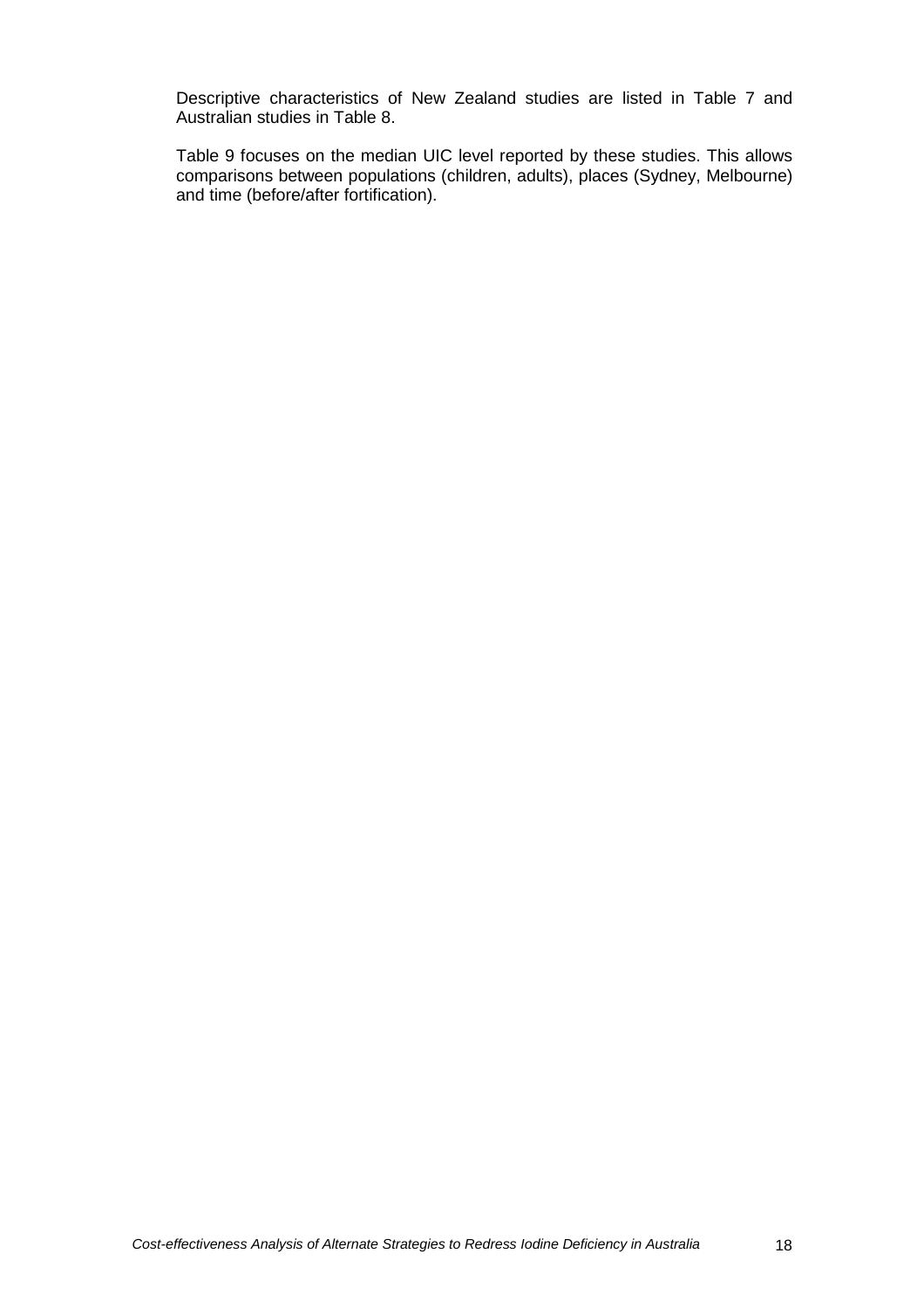## **Table 7: Summary of studies conducted in New Zealand– study details**

| <b>Author &amp; Year</b> | <b>Study details</b>                                                                                                              | Sample size                                                                    | <b>Measure of jodine status</b>                                                                           | <b>Study Results</b>                                                                                                   | lodine deficiency reported<br>by the authors in the sample<br>studied                                                 |
|--------------------------|-----------------------------------------------------------------------------------------------------------------------------------|--------------------------------------------------------------------------------|-----------------------------------------------------------------------------------------------------------|------------------------------------------------------------------------------------------------------------------------|-----------------------------------------------------------------------------------------------------------------------|
| (Thomson,<br>al., 1997)  | et Recruitment from blood<br>transfusion centres in Otago and<br>Waikato                                                          | Adults between 18-72 years<br>183* subjects - Otago<br>128* subjects - Waikato | UIC in fasting overnight<br>urine specimen and 24<br>hour urine* sample                                   | Median UIC: 60 µg/l (Otago) 76<br>µg/l (Waikato)                                                                       | <b>Mild Deficiency</b>                                                                                                |
|                          |                                                                                                                                   | *Excluding subjects taking                                                     | (*Positive relationship                                                                                   | $<$ 20 µg/l: 7% (n=23)                                                                                                 | Severe Deficiency                                                                                                     |
|                          |                                                                                                                                   | supplements including<br>iodine)                                               | between total 24-h urinary<br>iodine excretion and iodide<br>concentrations in fasting<br>urine samples). | Otago<br>$< 50$ µg/l: 30%<br>$< 100 \mu g/l$ : 79%                                                                     | Moderate Deficiency<br>Mild Deficiency                                                                                |
|                          |                                                                                                                                   |                                                                                |                                                                                                           | Waikato<br>< 50 µg/l: 23%<br>$< 100$ µg/l: 71%                                                                         | Moderate Deficiency<br><b>Mild Deficiency</b>                                                                         |
| (Thomson,<br>al., 2001)  | et Recruitment from blood<br>transfusion centre in Otago                                                                          | Adults aged 18-49 years                                                        | 24 hour urine sample                                                                                      | Median UIC: 54 µg/l (CI:55-64)                                                                                         | Mild deficiency                                                                                                       |
| 2002)                    | (Skeaff, et al., 8 schools randomly selected in<br>Dunedin (South)<br>22 schools using sampling<br>interval in Wellington (North) | 282 children between 8-10<br>vears                                             | UIC in urine samples taken<br>between 8 am -12 pm                                                         | Median UIC = $66 \mu g/l$<br>$<$ 20 µg/l: 3.6% (CI: 1.1-6.2)<br>$<$ 50 µg/l: 31.4% (CI: 24.2 – 38.6) Severe Deficiency | 30% of the children had iodine<br>concentrations $<$ 50 µg/l                                                          |
|                          | (Weighting factor was used to<br>account for difference)                                                                          |                                                                                |                                                                                                           | $<$ 100 µg/l: 80% (Cl:74.1-85.3)                                                                                       | Moderate Deficiency<br><b>Mild Deficiency</b>                                                                         |
|                          |                                                                                                                                   |                                                                                | Thyroid volume assessed<br>by ultrasound                                                                  | 11.3% had enlarged thyroid<br>dlands                                                                                   | Indicative of mild deficiency                                                                                         |
| Children, 2003) survey   | (NZ Food NZ Cross sectional population<br>172 schools across New                                                                  | 3275 children between 5-14<br>vears old                                        | UIC in urine samples                                                                                      | Median urinary iodine<br>concentration of 66 µg/l                                                                      | Mild Deficiency                                                                                                       |
|                          | <b>Zealand</b>                                                                                                                    |                                                                                |                                                                                                           | 28 % had a urinary iodine<br>concentration below 50 µg/l                                                               | ICCIDD recommends that no<br>Imore than 20% of children<br>should have a urinary iodine<br>level of less than 50 µg/l |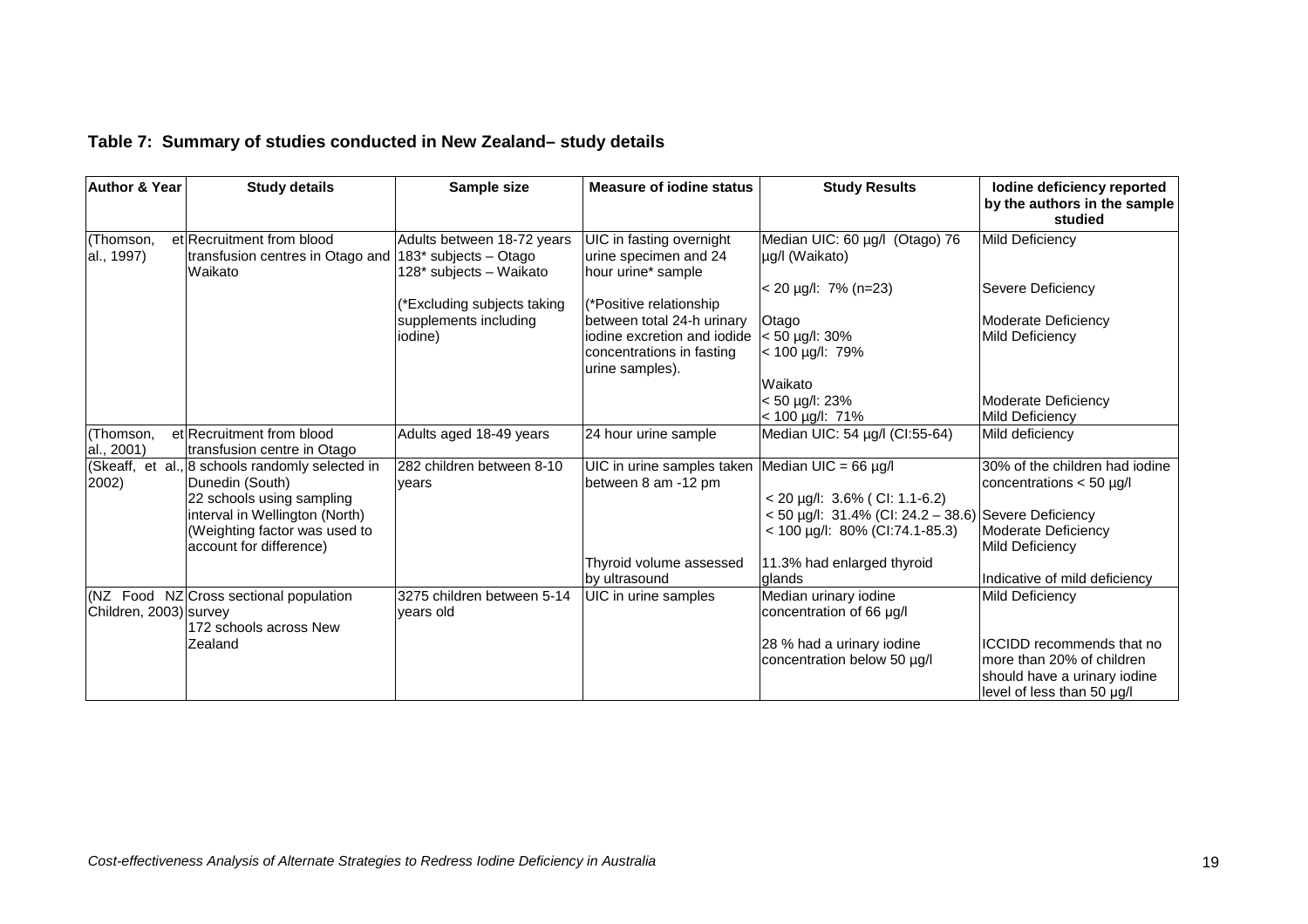| <b>Author &amp; Year</b> | <b>Study details</b>                                                                                                                                                                | Sample size                                     | <b>Measure of jodine status</b>                  | <b>Study Results</b>                                                                                                                                                                                                              | lodine deficiency reported<br>by the authors in the sample<br>studied                                                                |
|--------------------------|-------------------------------------------------------------------------------------------------------------------------------------------------------------------------------------|-------------------------------------------------|--------------------------------------------------|-----------------------------------------------------------------------------------------------------------------------------------------------------------------------------------------------------------------------------------|--------------------------------------------------------------------------------------------------------------------------------------|
| $ 2005\rangle$           | (Skeaff, et al., Three cities: Christchurch,<br>Dunedin and Invercargill.<br>Children were randomly selected $n = 39$ Mothers<br>in each city as a proportion of<br>the population. | $n = 230$ children between 6 -<br>I24 month old | UIC in casual urine sample Median urinary iodine | concentration in children: 67 µg/l<br>$<$ 20 µg/l: 11.7% (CI 7.6-15.6)<br>$<$ 50 µg/l: 37.0% (CI: 30.5 – 43.4)<br>$<$ 100 µg/l: 67.4% (Cl:60.5-74.3)                                                                              | Mild Deficiency<br>Severe Deficiency<br>Moderate Deficiency<br>Mild Deficiency                                                       |
|                          |                                                                                                                                                                                     |                                                 | UIC in breast milk sample                        | Median in children by food intake<br>Formula fed (n=51): 99 µg/l<br>Breast fed (n=43): 44 µg/l<br>Both (n=17): 59 µg/l<br>Not breast or formula (n=119) 59<br> µg/l<br>lodine concentration in breast<br>milk: 22 µg/l (CI 18-26) | Mild Deficiency<br>Moderate Deficiency<br>Moderate Deficiency<br>Moderate Deficiency<br>Expected iodine concentration<br>100-200 µg/ |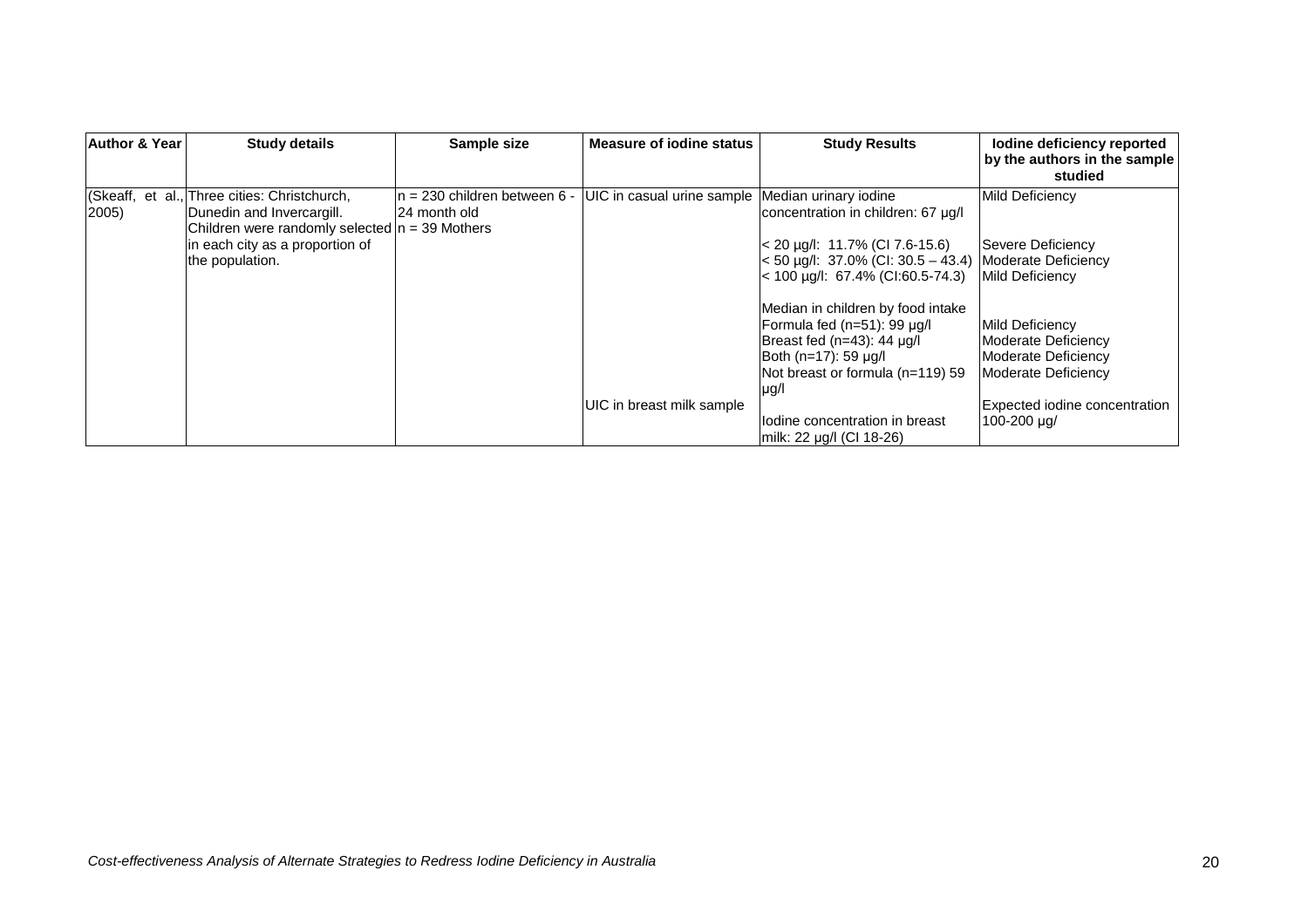|  | Table 8: Summary of studies conducted in Australia-study details |  |  |  |
|--|------------------------------------------------------------------|--|--|--|
|--|------------------------------------------------------------------|--|--|--|

| <b>Author &amp; Year</b> | <b>Study details</b>                                                                           | Sample size                                                                                                                        | <b>Measure of jodine status</b> | <b>Study Results</b>                                                                                                                                                                                                                                                                                                                                                                                                                                                                                          | lodine deficiency reported<br>by the authors in the sample<br>studied                                     |
|--------------------------|------------------------------------------------------------------------------------------------|------------------------------------------------------------------------------------------------------------------------------------|---------------------------------|---------------------------------------------------------------------------------------------------------------------------------------------------------------------------------------------------------------------------------------------------------------------------------------------------------------------------------------------------------------------------------------------------------------------------------------------------------------------------------------------------------------|-----------------------------------------------------------------------------------------------------------|
| 1999)                    | (Gunton, et al., Cross sectional study at a<br>tertiary referral hospital in<br>Sydney's North | $n = 81$ pregnant women and<br>26 of these postpartum women<br>$n = 135$ patients with diabetes<br>mellitus<br>$n = 19$ volunteers | UIC in spot urine samples       | Median UIC:<br>Pregnant women: 104 µg/l (CI 89-<br>129)<br>Postpartum women: 79 µg/l (CI<br>44-229)<br>Patients with diabetes: 65 µg/l (CI)<br>58-89)<br>Volunteers: 64 µg/l (CI 54-75)<br>$< 50 \mu q/l$<br>Pregnant women: $19.8\%$ (n=16)<br>Postpartum women: 19.2% (n=5)<br>Patients with diabetes: 34.1%<br>$(n=46)$<br>Volunteers: 26.3% (n=5)<br>$< 100 \mu g/l$<br>Pregnant women: 29.6% (n=24)<br>Postpartum women: 34.6%(n=9)<br>Patients with diabetes:<br>37.8%(n=51)<br>Volunteers: 47.4% (n=9) | Normal<br>Mild Deficiency<br>Mild Deficiency<br>Mild deficiency<br>Moderate Deficiency<br>Mild Deficiency |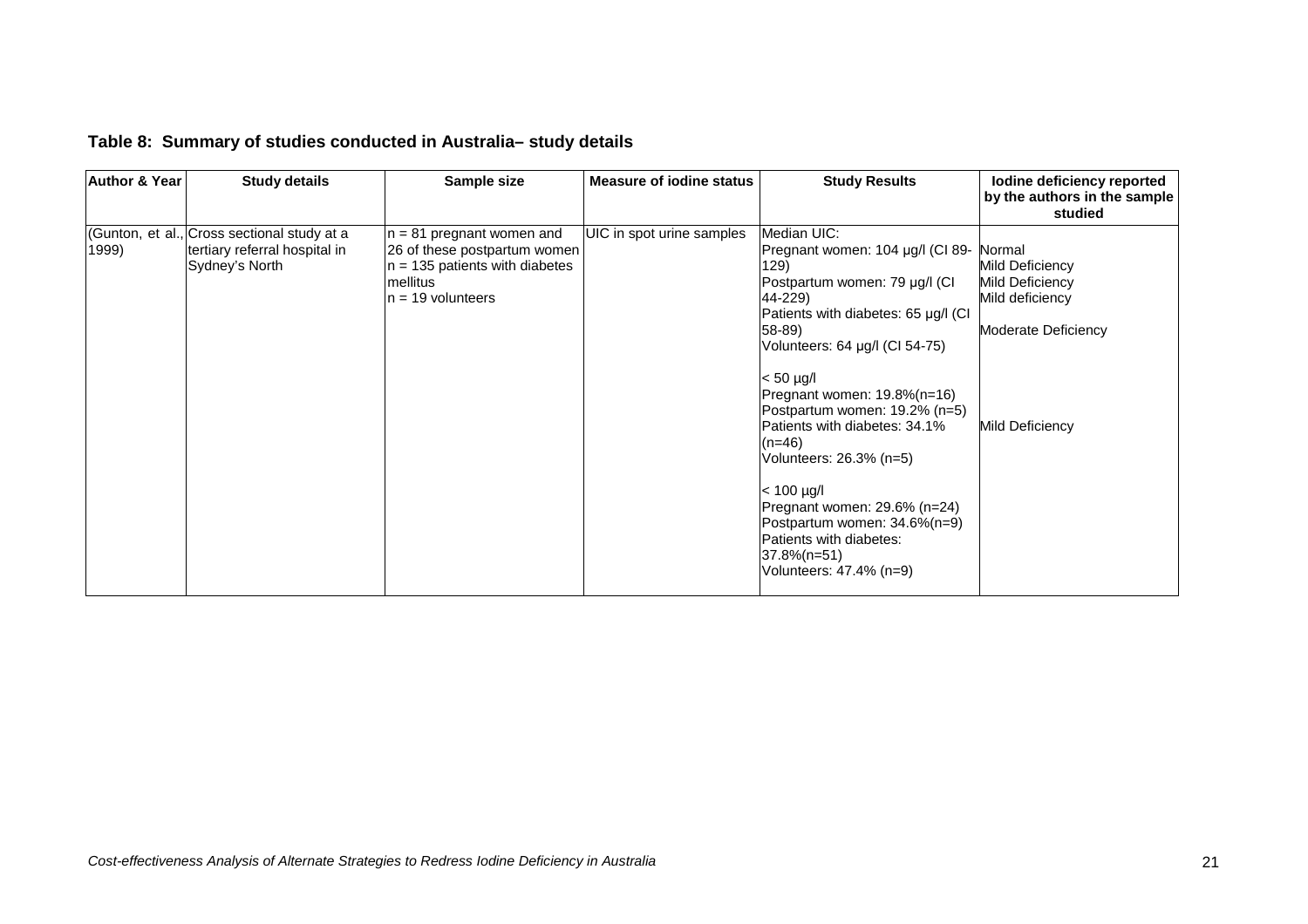| <b>Author &amp; Year</b>    | <b>Study details</b>                                                                                                                                                                                            | Sample size                                                                                                                                                                          | <b>Measure of jodine status</b>                                                            | <b>Study Results</b>                                                                                                                                                                                                                                                                                         | lodine deficiency reported<br>by the authors in the sample<br>studied                                                                                 |
|-----------------------------|-----------------------------------------------------------------------------------------------------------------------------------------------------------------------------------------------------------------|--------------------------------------------------------------------------------------------------------------------------------------------------------------------------------------|--------------------------------------------------------------------------------------------|--------------------------------------------------------------------------------------------------------------------------------------------------------------------------------------------------------------------------------------------------------------------------------------------------------------|-------------------------------------------------------------------------------------------------------------------------------------------------------|
| (Li, et al.,<br>2001)       | Cross sectional study at an<br>outpatient clinic in a tertiary<br>referral hospital in Sydney's<br>West (Late 1998 early 1999)                                                                                  | School children aged 6-13<br>vears<br>In = 94 schoolchildren<br>$n = 63$ healthy adults<br>$n = 101$ pregnant women<br>$n = 85$ diabetic patients<br>$n = 19$ volunteers             | UIC in spot urine samples                                                                  | Median UIC:<br>School children: 84 µg/l (Range<br>28-312)<br>Healthy adults: 88 µg/l (Range<br>$12 - 200$<br>Pregnant women: 88µg/l (Range<br>$20 - 448$<br>Diabetic patients: 69 µg/l (Range<br>$20 - 234$<br>$< 50$ µg/<br>School children: 13.8% (n=13)                                                   | Mild deficiency<br>Mild deficiency<br>Mild deficiency<br>Mild deficiency<br>Moderate deficiency                                                       |
| (McElduff, et<br>al., 2002) | Cross sectional survey of<br>infants participating in a<br>neonatal screening program at<br>Royal North Shore Hospital in<br>northern Sydney<br>Anonymous samples of babies<br>born<br>1) Between August 1998 - | 1) $n = 1316$ general neonatal<br>population<br>$ 2$ ) n = 1457 general neonate<br>population<br>$(3)$ n = 84 identified neonatal<br>group<br><b>Mothers</b><br>$(4)$ n = 84 Mothers | TSH concentration in whole<br>blood 3 days after birth<br>(WHO recommendation 72<br>hours) | Healthy adults: 20.6%(n=13)<br>Pregnant women: 17.8% (n=18)<br>Diabetic patients: 23.5% (n=20)<br>Neonatal whole blood TSH values<br>$>$ 5mIU/L<br>Sample 1: 8.1% (CI: 6.6-9.5)<br>Sample 2: 5.4% (CI 4.3-6.6)<br>Median TSH value in Sample 1:<br>1.77 mIU/L<br>Median TSH value in Sample 3:<br>1.87 mIU/l | Mild iodine deficiency based<br>Ion WHO criteria for iodine<br>adequate population <3% of<br>neonates with whole blood<br>TSH concentrations > 5mIU/I |
|                             | April 1999<br>2) Between 1 March $-31$<br>December 2000<br>3) Infants whose mother<br>attended the hospital between<br>September 1998 - August<br>1999<br>4) Mothers of babies in 3)                            |                                                                                                                                                                                      | UIC in urine samples                                                                       | Median UIC in mothers: 109 µg/l<br>$(65-168 \text{ µg/l})$<br>$<$ 50 µg/l: 11.9% (CI 5.0-18.8)                                                                                                                                                                                                               |                                                                                                                                                       |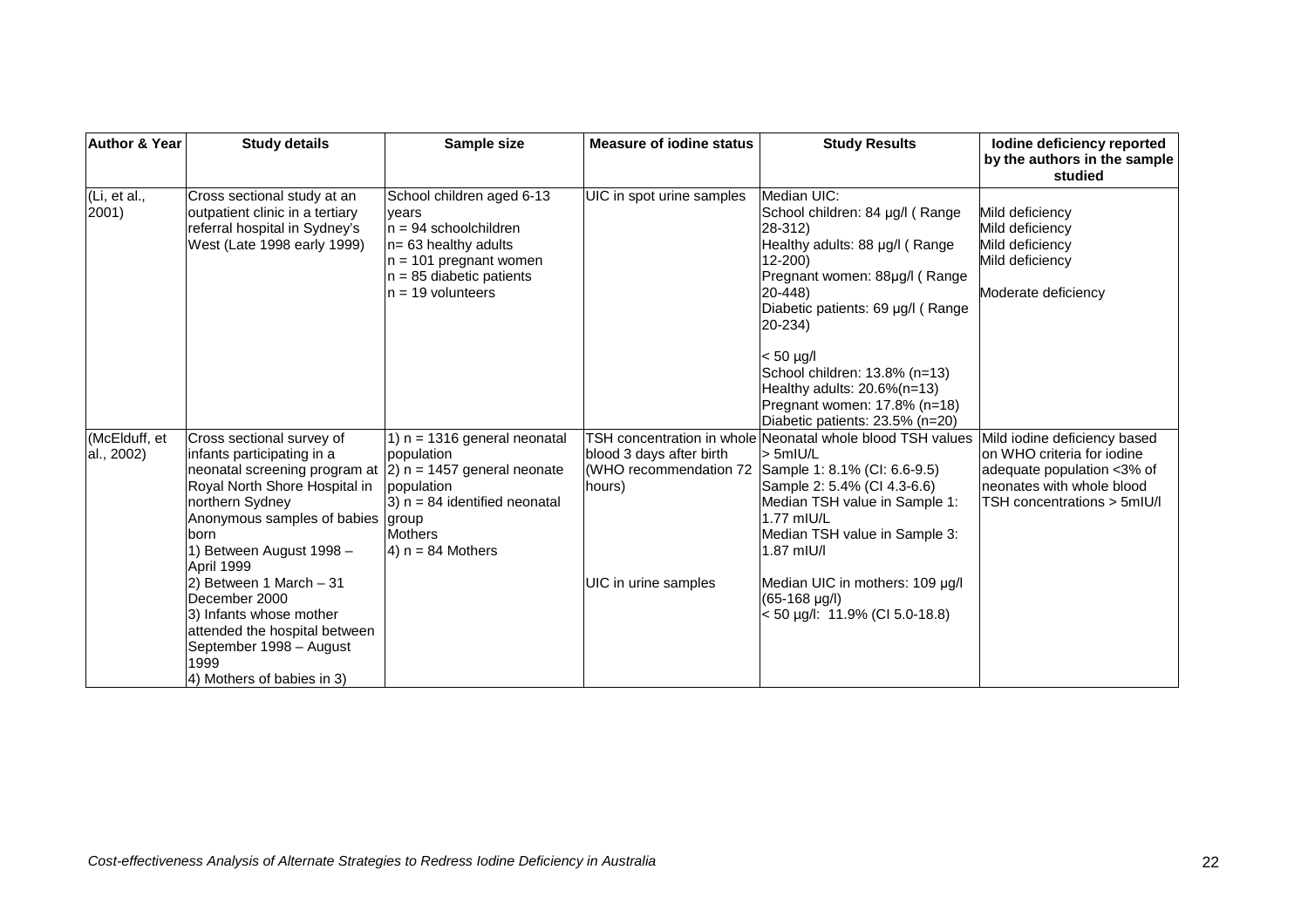| <b>Author &amp; Year</b> | <b>Study details</b>                                                                                                   | Sample size                                                                                         | <b>Measure of jodine status</b>                                                                 | <b>Study Results</b>                                                                                                         | lodine deficiency reported<br>by the authors in the sample<br>studied |
|--------------------------|------------------------------------------------------------------------------------------------------------------------|-----------------------------------------------------------------------------------------------------|-------------------------------------------------------------------------------------------------|------------------------------------------------------------------------------------------------------------------------------|-----------------------------------------------------------------------|
| al., 2002)               | (Guttikonda, et Cross sectional survey of<br>Ischoolchildren in Tasmania                                               | n=225 school children aged 4-<br>17 years                                                           | UIC first morning urine<br>samples                                                              | Median UIC: 84 µg/l (IQR: 57-110) Mild deficiency<br>$< 50 \mu g/l$ : 20%                                                    |                                                                       |
|                          |                                                                                                                        |                                                                                                     | Thyroid ultrasound scan                                                                         | No significant differences in the<br>thyroid volumes was found                                                               |                                                                       |
| al., 2003)               | (Guttikonda, et Cross sectional survey school<br>children attending a public<br>school on the Central Coast of         | $n=$ 301 school children aged 5- UIC first morning urine<br>13 years                                | samples                                                                                         | Median UIC: 82 µg/l (IQR: 61-<br>109)                                                                                        | Mild deficiency                                                       |
|                          | New South Wales in November<br>2000                                                                                    |                                                                                                     | Thyroid ultrasound scan                                                                         | $< 50$ µg/l: 14% (n=42)<br>Goitre prevalence of zero                                                                         |                                                                       |
| al., 2003)               | (McDonnell, et   Cross sectional survey of<br>schoolchildren in urban private<br>schools in Melbourne (August<br>2001) | Children aged 11-18 years<br>$n = 607$ thyroid gland palpation<br>$\ln$ = 577 provided urine sample | UIC in urine samples                                                                            | Median UIC: 70 µg/l (IQR 48-98)<br>$< 50 \mu g/l$ : 27% (n=156)<br>50 - 99 µg/l: 49% (n=283)<br>$≥100 \mu g/l$ : 24% (n=138) | Mild deficiency<br>Moderate deficiency<br>Mild deficiency<br>Normal   |
|                          |                                                                                                                        |                                                                                                     | Thyroid gland palpation<br>Grade 1: palpable but not<br>visible goitre<br>Grade 2: palpable and | Median grade 1 (n=97): 68 (IQR<br>$50-95$                                                                                    |                                                                       |
|                          |                                                                                                                        |                                                                                                     | visible goitre                                                                                  | Median grade 2 (n=15): 62 (IQR<br>$54 - 79$                                                                                  |                                                                       |
| (Chan, et al.,<br>2003)  | Postnatal ward of a tertiary<br>referral hospital in Sydney.<br>March-December 2000                                    | Mothers and their newborns<br>$n = 50$                                                              | UIC spot urine sample                                                                           | Median UIC:46 µg/l (Range 4-140)<br>$< 50 \mu g/l$ : 58% (n=29)                                                              |                                                                       |
|                          |                                                                                                                        |                                                                                                     | <b>Breast milk</b>                                                                              | Median: 84 µg/l (25-234)                                                                                                     |                                                                       |
|                          |                                                                                                                        |                                                                                                     | TSH (heel-prick blood<br>sample)                                                                | Median TSH value: 1.15 mIU/I<br>> 5 mIU/I: 6% (n=3)                                                                          |                                                                       |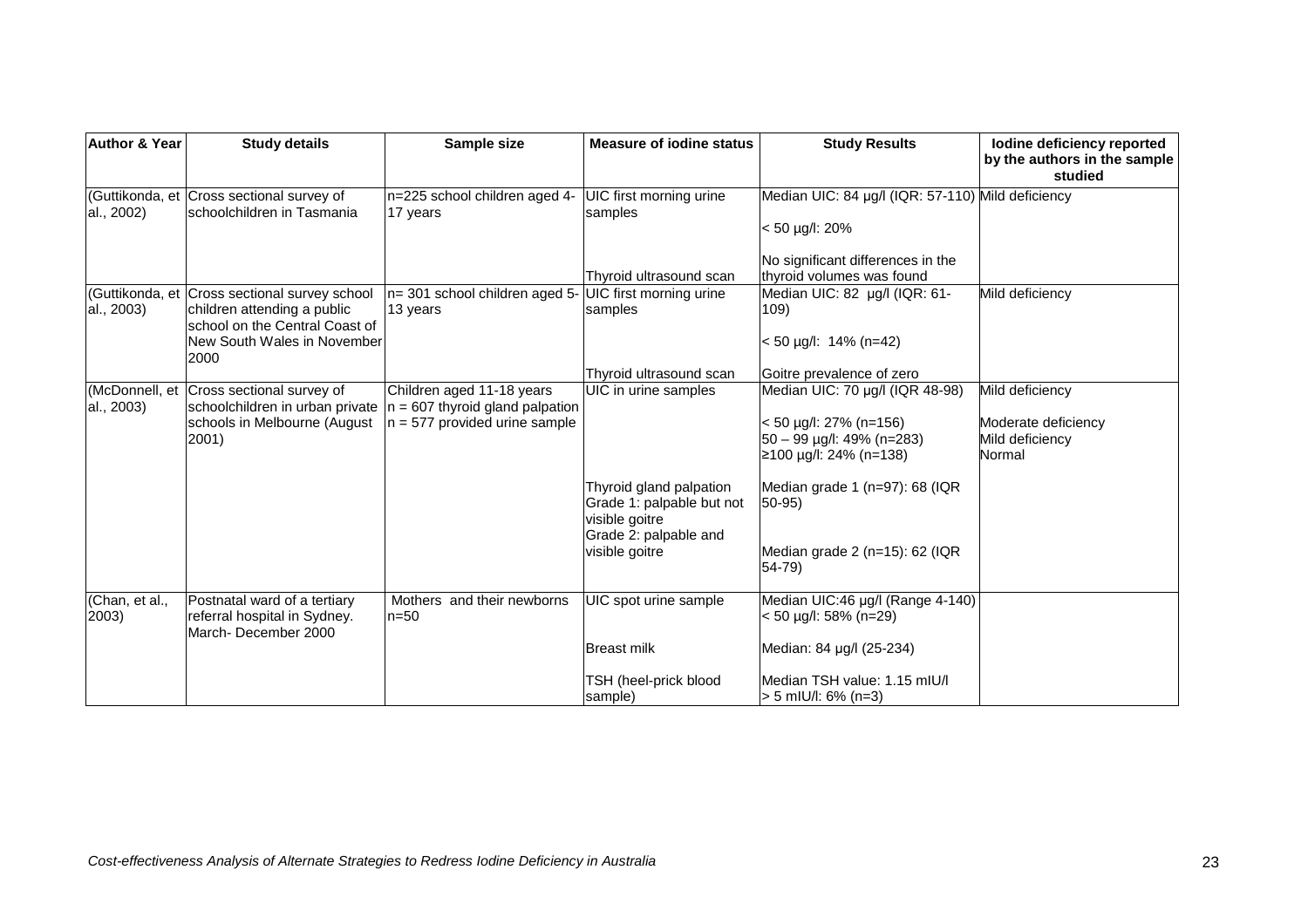| <b>Author &amp; Year</b>   | <b>Study details</b>                                                                                           | Sample size                                                               | <b>Measure of jodine status</b>                | <b>Study Results</b>                                               | lodine deficiency reported<br>by the authors in the sample<br>studied |
|----------------------------|----------------------------------------------------------------------------------------------------------------|---------------------------------------------------------------------------|------------------------------------------------|--------------------------------------------------------------------|-----------------------------------------------------------------------|
| (Hynes, et al.,<br>2004)   | 1998-99 Baseline survey. Two<br>stage stratified sampling<br>Tasmanian schools<br>2000-01 Follow up survey. No | School children aged 4-12<br>vears<br>n= 241 Baseline<br>n= 170 Follow up | UIC spot morning urine<br>samples (first void) | <b>Baseline</b><br>Median UIC: 75 µg/l (Range 15-<br>240)          | Mild deficiency                                                       |
|                            | intervention involved                                                                                          |                                                                           |                                                | $< 50 \mu g/l$ : 13%<br>< 100 µg/l: 77%<br>Follow up               | Mild deficiency                                                       |
|                            |                                                                                                                |                                                                           |                                                | Median UIC: 76 µg/l                                                |                                                                       |
|                            |                                                                                                                |                                                                           |                                                | $< 50 \mu g/l$ : 21%<br>$< 100$ µg/l: 69%                          |                                                                       |
| (Hamrosi, et<br>al., 2005) | Prospective study. Pregnant<br>women participating in a Down                                                   | Pregnant women<br>$n = 277$ Caucasian                                     | UIC in spot urine samples                      | Median UIC: Caucasian 52 µg/l                                      | Mild deficiency                                                       |
|                            | Syndrome screening study in<br>Melbourne (1999-2001)                                                           | $n = 263$ Vietnamese<br>n= 262 Indian/Sri Lankan                          |                                                | $< 50$ µg/l<br>Caucasian 48.4%                                     |                                                                       |
|                            |                                                                                                                |                                                                           |                                                | Vietnamese 38.4%<br>Indian / Sri Lankan 40.8%                      |                                                                       |
| (Li, et al.,<br>2006)      | Australian National Iodine<br>Nutrition study. Cross sectional 10 years<br>survey. One stage random            | n=1709 schoolchildren aged 8-                                             | UIC in first morning urine<br>sample           | Median UIC: 104 µg/l (IQR: 71-<br>147)<br>New South Wales: 89 µg/l | Normal<br>Mild<br>Mild                                                |
|                            | cluster drawn from all Year 4<br>school classes (July 2003 -                                                   |                                                                           |                                                | $(IQR:65-123.5)$<br>Victoria: 73.5 µg/l (IQR: 53-104.3)            | Normal<br>Normal                                                      |
|                            | December 2004)                                                                                                 |                                                                           |                                                | South Australia: 101 µg/l (IQR 74-<br>130)                         | Normal                                                                |
|                            |                                                                                                                |                                                                           |                                                | Western Australia: 142.5 µg/l (IQR<br>$103.5 - 214$                | Mild deficiency                                                       |
|                            |                                                                                                                |                                                                           |                                                | Queensland: 136.5 µg/l (IQR<br>104.3-183.8)                        |                                                                       |
|                            |                                                                                                                |                                                                           |                                                | $< 100 \mu g/l$                                                    |                                                                       |
|                            |                                                                                                                |                                                                           | Thyroid ultrasound scan                        | 72.6% Victoria<br>58.8% New South Wales                            |                                                                       |
|                            |                                                                                                                |                                                                           |                                                | 47.5% South Australia<br>Thyroid volumes were marginally           |                                                                       |
|                            |                                                                                                                |                                                                           |                                                | increased compared with                                            |                                                                       |
|                            |                                                                                                                |                                                                           |                                                | international normative                                            |                                                                       |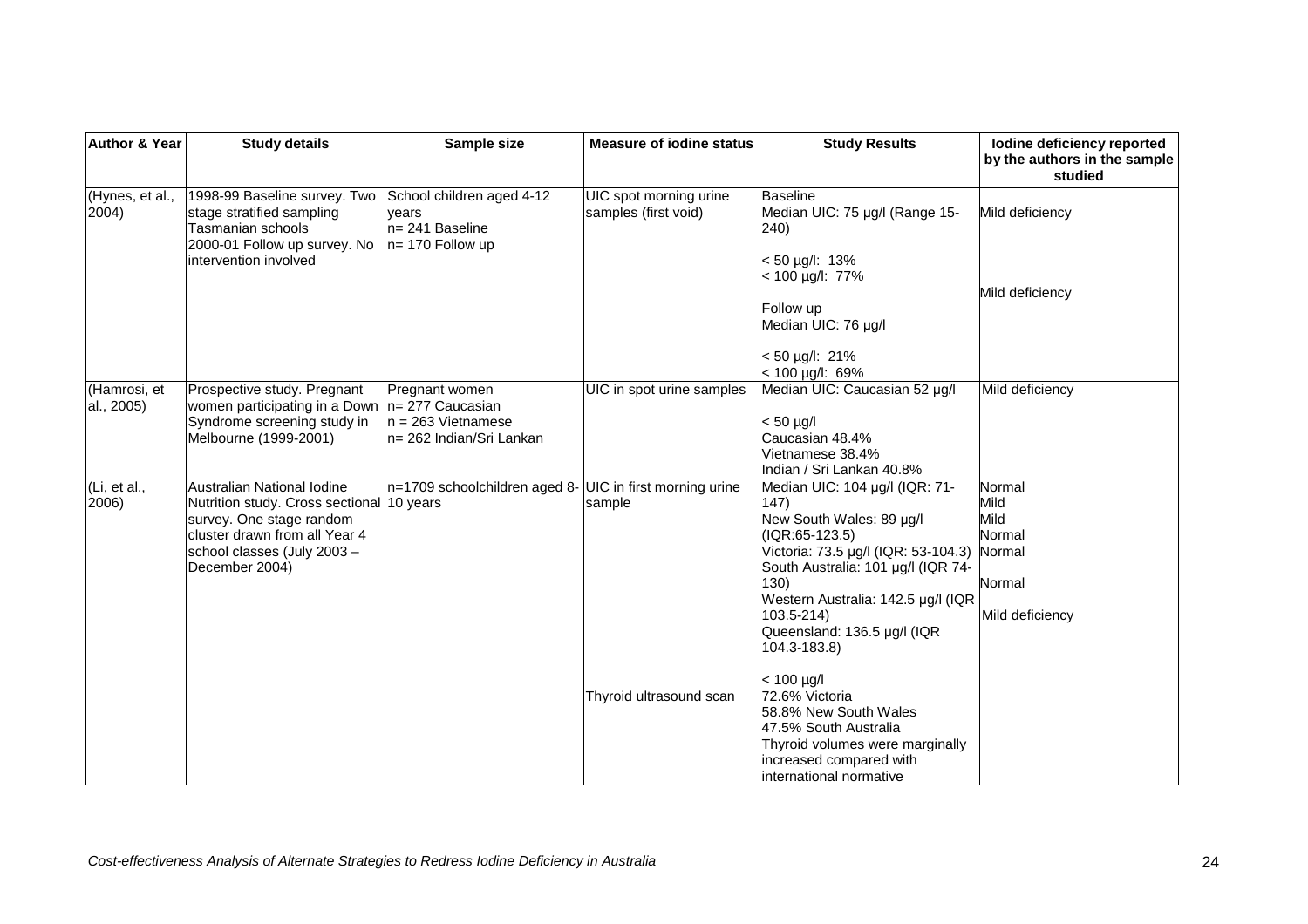| <b>Author</b><br>&<br>Year | <b>Study details</b>                                                                                                                                                                                                     | Sample size                                                            | <b>Measure of jodine</b><br>status                                                   | <b>Study Results</b>                                                                                                                                                                                                                                                                                                                                                                       | lodine deficiency reported by<br>the authors in the sample<br>studied |
|----------------------------|--------------------------------------------------------------------------------------------------------------------------------------------------------------------------------------------------------------------------|------------------------------------------------------------------------|--------------------------------------------------------------------------------------|--------------------------------------------------------------------------------------------------------------------------------------------------------------------------------------------------------------------------------------------------------------------------------------------------------------------------------------------------------------------------------------------|-----------------------------------------------------------------------|
| 2006)                      | (Travers, et al., Antenatal and community<br>midwife program clinics in<br>public hospitals and community<br>centres in NSW Central Coast<br>(March-May 2004)                                                            | n= 796 Pregnant women<br>$ln=816$ Newborns                             | Maternal UIC in spot urine<br>samples                                                | Median UIC: 85 µg/l<br>$<$ 50 µg/l: 16.6% (n=132)<br>Median UIC public hospital: 82<br>$\mu$ g/l<br>Median UIC in private hospital:<br>$101$ $\mu$ g/l                                                                                                                                                                                                                                     | Mild deficiency                                                       |
|                            |                                                                                                                                                                                                                          |                                                                        | Newborn whole blood<br>thyroid stimulating hormone $>$ 5 mIU/l: 2.2% (n=18)<br>(TSH) | Median TSH value: 1.15 mIU/I                                                                                                                                                                                                                                                                                                                                                               | Normal                                                                |
| (Seal, et al.,<br>2007)    | Post intervention (fortification<br>of bread with iodine), cross<br>sectional survey of Tasmanian $ n=430$ in 2004<br>school children.<br>One stage cluster sampling*.<br>Intervention: voluntary bread<br>fortification | Children between 8 -11 years<br>$ln=$ 347 in 2003<br>$n = 401$ in 2005 | UIC in spot urine samples*                                                           | Median urinary iodine<br>concentration pre intervention:<br>75 µg/l - 1998<br>72 µg/l - 2000<br>Median post intervention (2003-<br>2005)<br>$105 \mu g/l - 2003$<br>$109 \mu g/l - 2004$<br>$105 \mu g/l - 2005$<br>Pre intervention<br>< 50 µg/l: 16.9% 1998<br>< 50 µg/l: 18.7% 2000<br>Post intervention<br>$<$ 50 µg/l: 10.1% 2003<br>< 50 µg/l: 10.0% 2004<br>$<$ 50 µg/l: 10.5% 2005 | Mild deficiency<br>Normal levels                                      |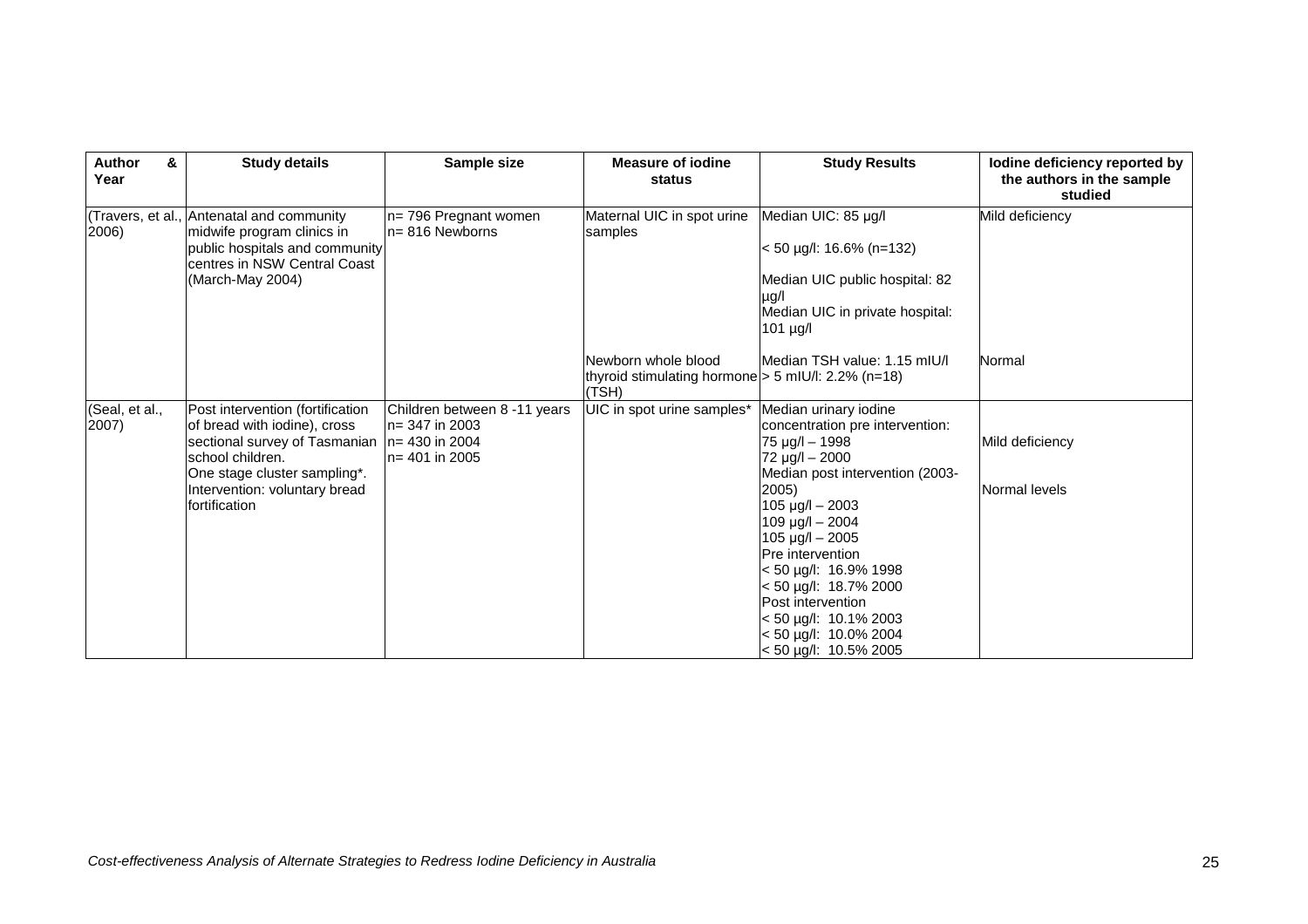| <b>Author</b><br>&<br>Year | <b>Study details</b>                                                                                                                        | Sample size                                                                          | <b>Measure of jodine</b><br>status     | <b>Study Results</b>                                                                                                                            | lodine deficiency reported by<br>the authors in the sample<br>studied |
|----------------------------|---------------------------------------------------------------------------------------------------------------------------------------------|--------------------------------------------------------------------------------------|----------------------------------------|-------------------------------------------------------------------------------------------------------------------------------------------------|-----------------------------------------------------------------------|
| (Burgess, et<br>al., 2007) | Cross sectional survey of<br>pregnant women attending<br>1) An antenatal clinic at the<br>Royal Hobart hospital (RHH).<br>$(200-01 & 2006)$ | Pregnant women<br>1) $n=285$ in 2000-01 & $n=$<br>229 in 2006<br>2) n=288 in 2003-06 | UIC.<br>urine<br>in<br>spot<br>samples | Median urinary iodine<br>concentration pre intervention<br>$(2000-01)$ :<br>75 µg/l (IQR: 43-189)<br>Pre intervention<br>$< 50 \mu g/l$ : 30.9% | Mild deficiency                                                       |
|                            | 2) General practices and<br>family planning clinics around<br>Tasmania (2003-2006) (Post<br>bread fortification)                            |                                                                                      |                                        | Median post intervention RHH<br>(2006)<br>86 µg/l (IQR: 57-160)<br>Post intervention RHH<br>$< 50$ µg/l: 19.2%                                  | Mild deficiency                                                       |
|                            |                                                                                                                                             |                                                                                      |                                        | Median post intervention (2003-<br>06)<br>81 µg/l (IQR: 63-115)<br>Post intervention<br>$< 50 \mu g/l$ : 18.8%                                  | Mild deficiency                                                       |

UIC: Urinary Iodine Concentration UIE: Urinary Iodine Excretion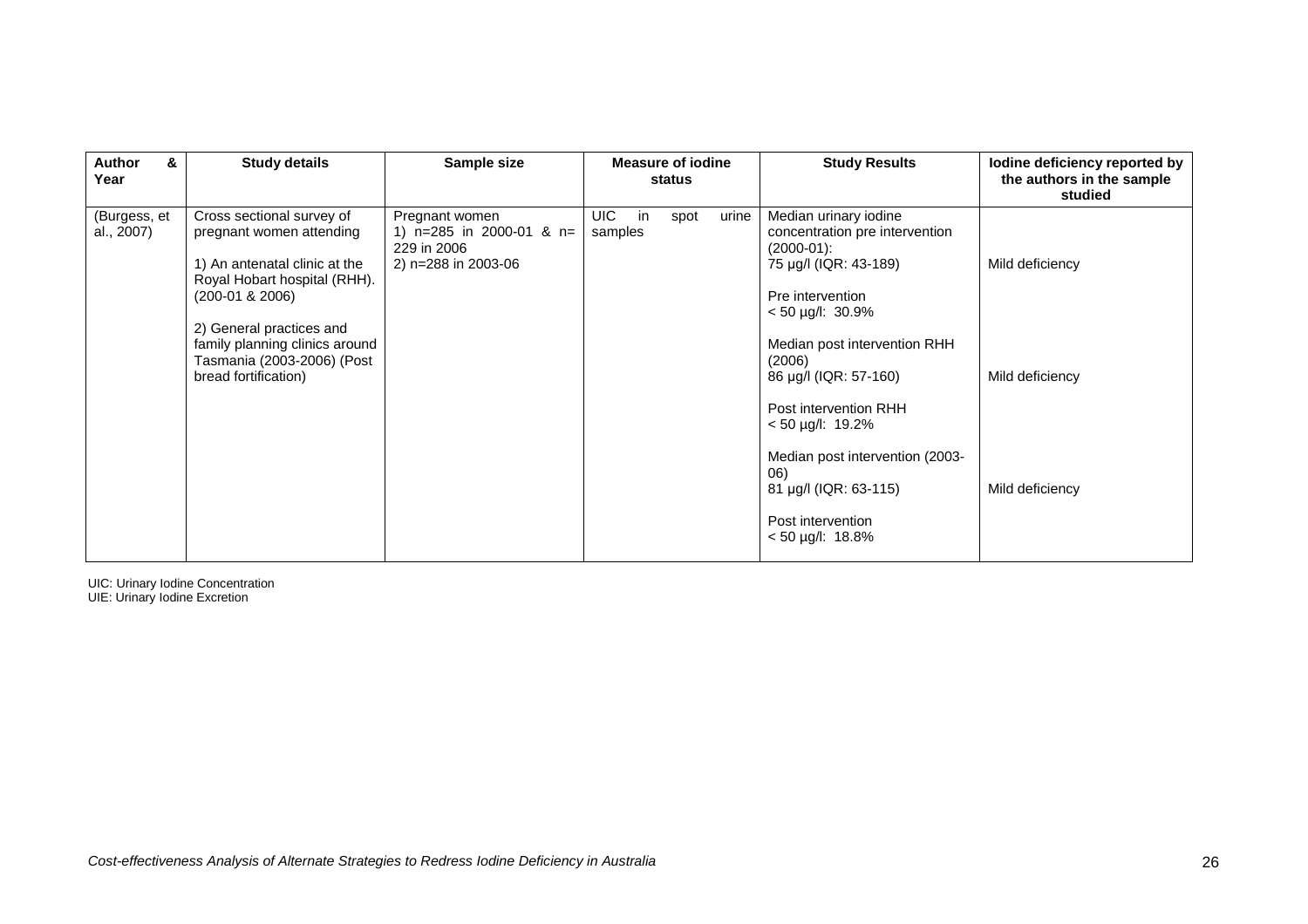|                                                               |         |        |        | Urinary iodide (µg/l) |                                         |
|---------------------------------------------------------------|---------|--------|--------|-----------------------|-----------------------------------------|
| Population                                                    | Year    | Number | Median | Distribution          | Study                                   |
| <b>New Zealand</b>                                            |         |        |        |                       |                                         |
| Otago blood donors <sup>a</sup>                               | 1993-94 | 183    | 42     | Range: 6-126          | (Thomson, et al.,<br>1997)              |
| Waikato blood donors <sup>a</sup>                             | 1993-94 | 128    | 53     | Range: 17-152         | (Thomson, et al.,<br>1997)              |
| Otago blood donors <sup>a</sup>                               | 1997-98 | 233    | 54     | CI: 55-64             | (Thomson, et al.,<br>2001)              |
| Breast fed infants and<br>toddlers. South island <sup>b</sup> | 1998-99 | 230    | 67     | IQR: 37-115           | (Skeaff, et al.,<br>2005)               |
| Dunedin and Wellington<br>children <sup>2</sup>               | 1996-97 | 282    | 66     | IQR: 45-91            | (Skeaff, et al.,                        |
| New Zealand children <sup>b</sup>                             | 2002    | 1796   | 66     | Range 1-260           | 2002)<br>(NZ Food NZ<br>Children, 2003) |
| <b>Australia</b>                                              |         |        |        |                       |                                         |
| Sydney North adults                                           | 1998-99 | 19     | 64     | CI: 54-75             | (Gunton, et al.,<br>1999)               |
| Western Sydney adults                                         | 1998-99 | 63     | 88     | Range 12-200          | (Li, et al., 2001)                      |
| Pregnant women in<br>Western Sydney                           | 1998-99 | 101    | 88     | Range: 20-448         | (Li, et al., 2001)                      |
| Pregnant women in<br><b>Sydney North</b>                      | 1998-99 | 81     | 104    | CI: 89-129            | (Gunton, et al.,<br>1999)               |
| Pregnant women in<br><b>Sydney North</b>                      | 2000    | 84     | 109    | IQR: 65-168           | (McElduff, et al.,<br>2002)             |
| Pregnant women NSW<br>Central Coast                           | 2004    | 796    | 85     | Range: 19-1510        | (Travers, et al.,<br>2006)              |
| Pregnant women in<br>Tasmania                                 | 2000-01 | 285    | 76     | IQR: 43-1289          | (Burgess, et al.,<br>2007)              |
| Pregnant women in<br>Tasmania                                 | 2006    | 229    | 86     | IQR: 57-160           | (Burgess, et al.,<br>2007)              |
| Pregnant women in<br>Tasmania <sup>4</sup>                    | 2003-06 | 288    | 81     | IQR: 63-115           | (Burgess, et al.,<br>2007)              |
| Postpartum women                                              | 1998-99 | 26     | 79     | CI: 44-229            | (Gunton, et al.,<br>1999)               |
| Sydney West children                                          | 1998-99 | 94     | 84     | Range 28-312          | (Li, et al., 2001)                      |
| Tasmanian children                                            | 1998-99 | 241    | 75     | IQR: 60-96            | (Hynes, et al.,<br>2004)                |
| <b>Central Coast New South</b><br>Wales children              | 2000    | 301    | 82     | IQR: 61-109           | (Guttikonda, et<br>al., 2003)           |
| Tasmanian children                                            | 2000    | 225    | 84     | IQR: 57-110           | (Guttikonda, et<br>al., 2002)           |
| Melbourne children                                            | 2001    | 577    | 70     | IQR: 48-98            | (McDonnell, et<br>al., 2003)            |
| Tasmanian children                                            | 2000-01 | 170    | 76     | IQR: 54-105           | (Hynes, et al.,<br>2004)                |
| Australian children<br>Tasmanian children <sup>c</sup>        | 2003-04 | 1709   | 104    | IQR: 71-147           | (Li, et al., 2006)                      |
|                                                               | 2003    | 347    | 105    | IQR:72-147            | (Seal, et al.,<br>2007)                 |
| Tasmanian children <sup>c</sup>                               | 2004    | 430    | 109    | IQR:74-159            | (Seal, et al.,<br>2007)                 |
| Tasmanian children <sup>c</sup>                               | 2005    | 401    | 105    | IQR: 72-155           | (Seal, et al.,<br>2007)                 |

## **Table 9: Summary of results for urinary iodine excretion in New Zealand and Australian adults and children**

<sup>a</sup>24 h urine collection; <sup>b</sup>Casual urine samples; <sup>c</sup>After voluntary food fortification; CI: Confidence interval ; IQR: Interquartile range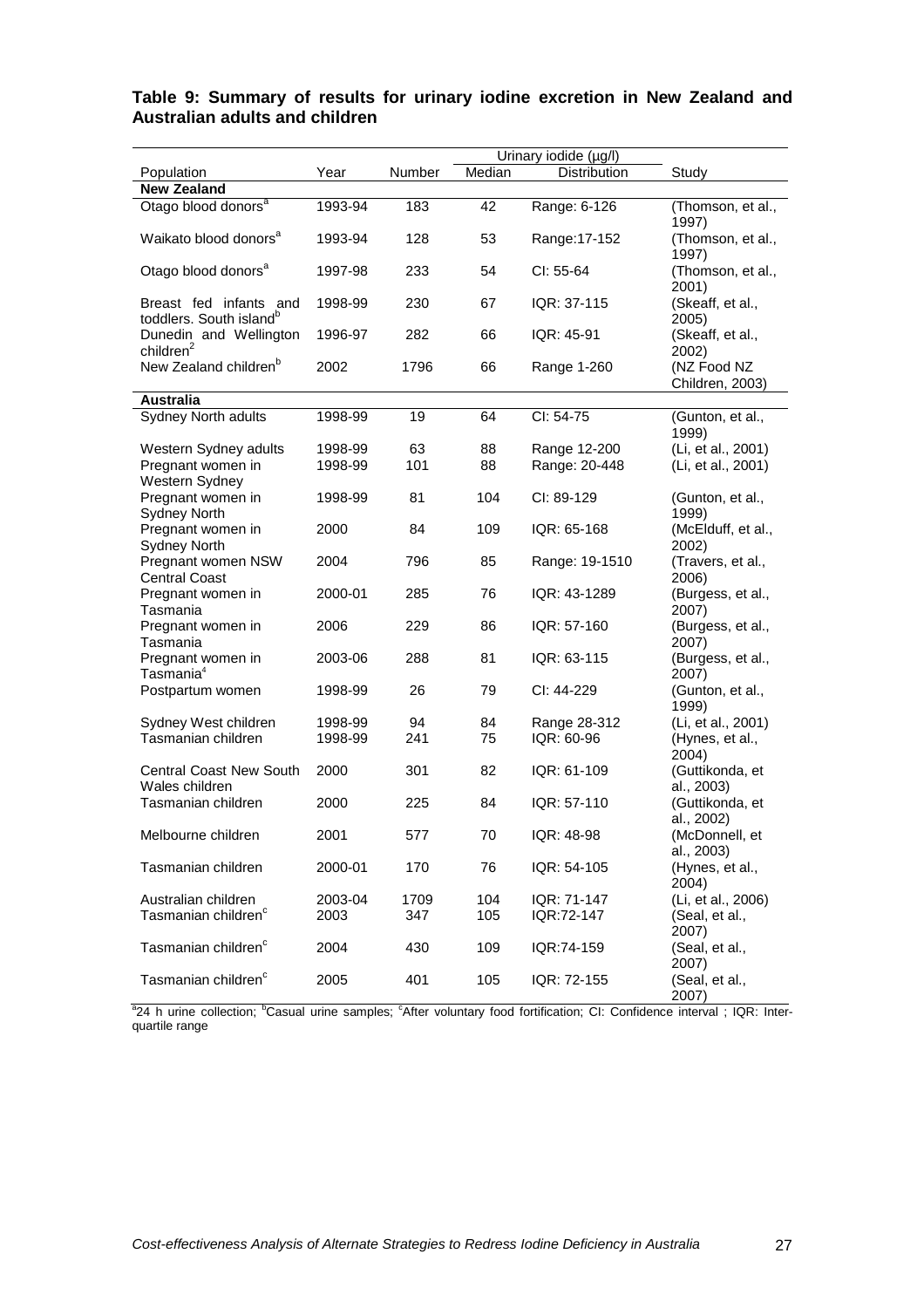## **4.3 Iodine deficiency and IDDs**

#### **4.3.1 Iodine deficiency and IQ**

The most important consequence of iodine deficiency has been described as mental retardation. (World Health Organization. WHO. UNICEF. ICCIDD, 1994) A meta-analysis of 18 studies on mental development in iodine deficient areas (17 severe and 1 mild) demonstrated that there is a loss of 13.5 IQ points compared to controls from iodine sufficient areas (Bleichrodt and Born, 1994). There are some limitations to Bleichrodt's study: firstly, the mixture of outcomes of IQ and non-IQ tests and secondly, limiting the selection of studies to those reported in English language journals.

The evidence linking populations with mild or moderate iodine deficiency to cognitive development is not as well-established or widely studied as the link with severe iodine deficiency. Mild maternal iodine deficiency can result in a decrease in cognitive capacity and subtle psychomotor defects in the population (Boyages, 1993). Mild iodine deficiency is associated with neurological deficits and hearing impairments (Azizi, et al., 1995, Azizi, et al., 1993, Bleichrodt and Born, 1994, Boyages, 1994). A number of papers clearly identify that a society with a lower level of iodine is likely to have a higher level of intellectual impairment (Azizi, et al., 1995, Azizi, et al., 1993, Bleichrodt and Born, 1994, Boyages, 1994). Evidence suggests that this is particularly relevant in iodine deficiency in the early stages of pregnancy (Delange, 2005).

Most publications have aimed to ascertain the effect of iodine supplementation on cognitive and motor performance in moderately to severely iodine deficient children (van den Briel, et al., 2000, Zimmermann, et al., 2006) However these results may not be generalisable to areas with a different degree of iodine deficiency. As previously discussed children in Australia and New Zealand are mildly iodine deficient. Most studies have been also conducted in developing countries. Therefore the group of children in these studies are also less likely to compare to the Australian/New Zealand, characteristics such as health, socioeconomic status and the accessibility and quality of the education are likely to differ. There are also differences in terms of methodology and transferability of the instruments used in different studies.

A recently published article by Santiago-Fernandez et al. measured the relationship between urinary iodine concentration and intellectual capacity in schoolchildren in Spain (Santiago-Fernandez, et al., 2004). The median UIC for the iodine deficient cohort was 90 µg/l (i.e. mild deficiency). This study identified a significant difference in IQ between those with a UIC below 100 µg/l (96.40 IQ points), and those above 100 µg/l (99.03 IQ points), p-value of 0.01 (Santiago-Fernandez, et al., 2004). This study is relevant to Australia/New Zealand as it was conducted in an area of mild deficiency and in a developed country.

#### **4.3.2 Iodine induced hyperthyroidism (IIH)**

Hyperthyroidism is a condition in which the thyroid gland produces excessive amounts of the thyroid hormones; thyroxine and triiodothyronine. Iodine induced hyperthyroidism (IIH) has been reported in iodine supplementation programs (Bulow Pedersen, et al., 2006). IIH seems to occur primarily in older populations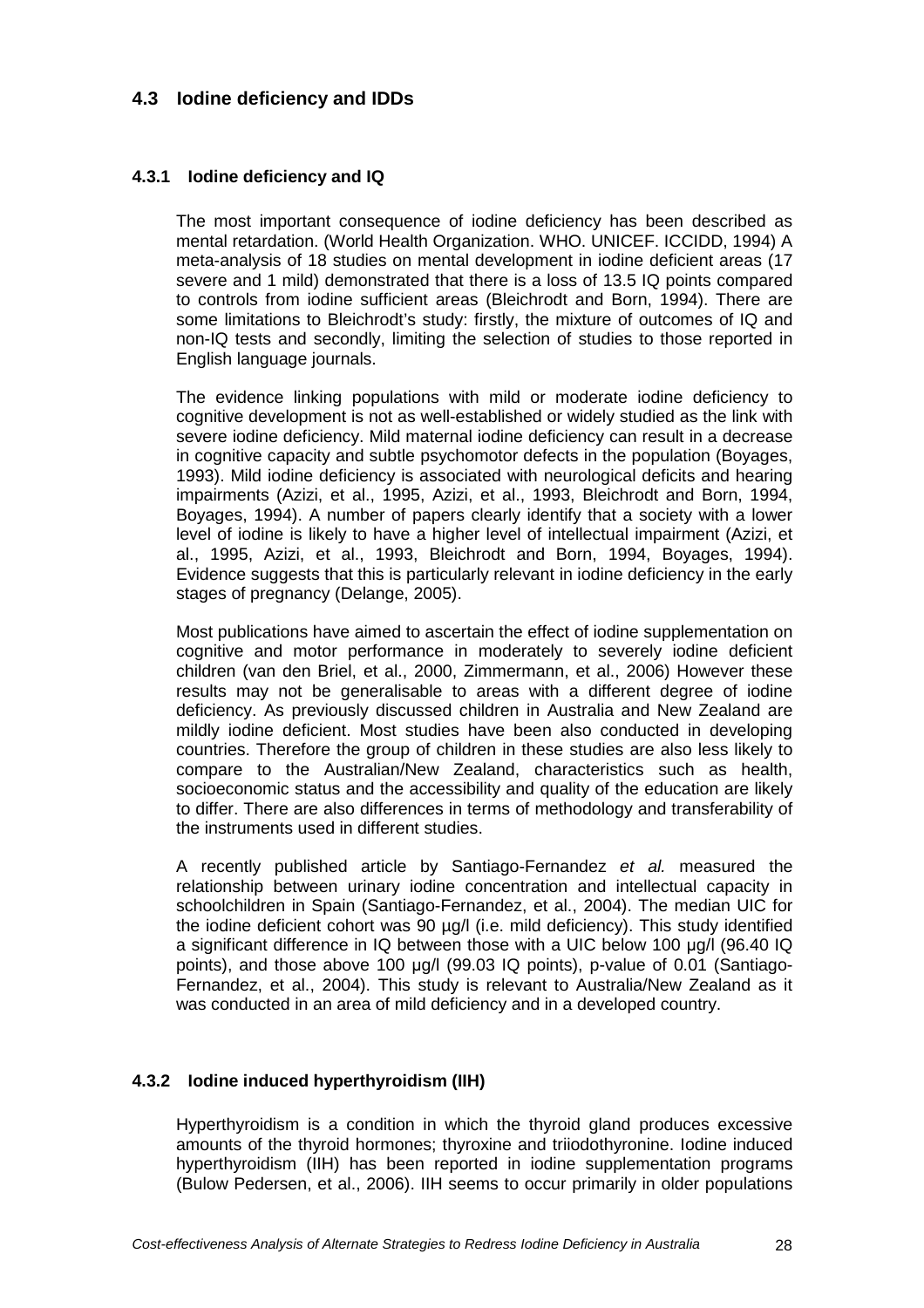(Laurberg, et al., 2006) with autonomous thyroid nodules caused by longstanding low Iodine intake (Bulow Pedersen, et al., 2006) .

Connolly et al, reported an increase in the incidence of thyrotoxicosis after bread was iodised with potassium iodate in 1966 in Tasmania. Toxic nodular goitre was more common than Grave's disease and the incidence was higher in older people (Connolly, et al., 1970).

In China salt has been iodised since 1996. Since then the median UIC has increased from 165  $\mu$ g/l in 1995 to 330  $\mu$ g/l in 1997 (Teng, et al., 2006). Teng et al investigated the iodine induced thyroid disease after 1999 (4 years after fortification). This study demonstrated that an area with adequate iodine intake (median 243 µg/l) had a higher prevalence of subclinical hypothyroidism and of autoimmune thyroiditis compared to a mild iodine deficient area (median 84 µg/l) (Teng, et al., 2006). The authors concluded that more than adequate or excessive iodine intake may lead to hypothyroidism and autoimmune thyroiditis.

In Austria the level of salt iodisation doubled in 1990. Mostbeck et al conducted a study to assess the annual incidence of hyperthyroidism before and after the intervention (Mostbeck, et al., 1998). According to the study results hyperthyroidism could be divided into two phases after salt iodisation; first the incidence of hyperthyroidism increases and peaks after 1-4 years, this is then followed by a decrease. Sub clinical Graves disease did not follow this pattern (Mostbeck, et al., 1998).

In Denmark, Bulow Pedersen et al 2006, identified that, while the incidence of hyperthyroidism was consistently higher in older cohorts, the increased incidence of hyperthyroidism under a fortification scheme was greater in younger populations. The Danish approach had two main stages. (Bulow Pedersen, et al., 2006)

- o In June 1998, they introduced a voluntary scheme, adding 8 parts per million (ppm) iodine to all salt
- o In June 2000 the program became mandatory. In addition, the level of iodine increased to 13 ppm in household salt and iodised salt in commercial bread production was also included

The Copenhagen cohort used in this paper is largely representative of the Australian population, since, at baseline, the population was mildly iodine deficient (rather than moderate as seen in Aalborg). However, Denmark has a long history of iodine deficiency having only included voluntary iodised salt in the 1990s (Rasmussen, et al., 1996). The Copenhagen experience was an increase in hyperthyroidism from a baseline figure of approximately 80 cases per 100,000 per year to approximately 100/100,000.

The Danish results differ from those in Switzerland (Baltisberger, et al., 1995). In 1980, Switzerland raised the iodine content of salt from 7.5 mg/kg to 15 mg/kg. This raised the iodine level of the population from mild deficiency to iodine sufficiency. In the first year, there was a 27% rise in hyperthyroidism. However, this declined year on year until, at the end of a ten year period, the number of cases of hyperthyroidism had reduced to 44% of the level seen before fortification. This was predominantly caused by a decrease in the number of toxic nodular goitre. Thus, the number of cases of hyperthyroidism began at 62.3 per 100,000 per year, increased in year one to approximately 79 per 100,000, and then declined to approximately 27 per 100,000 at year ten.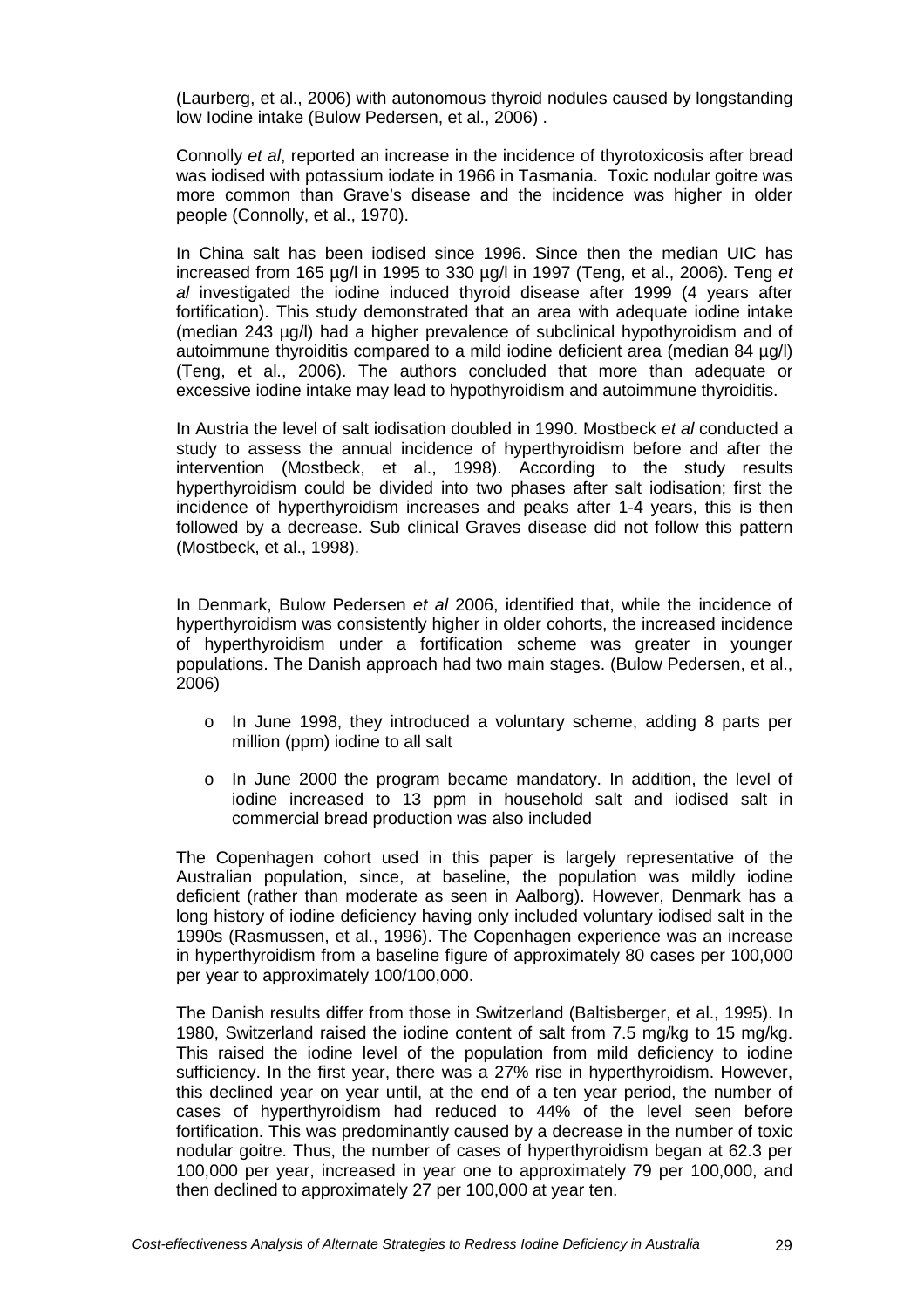These contrasting results may be explained by the fact that the incidence of hyperthyroidism depends on the severity of iodine deficiency and the magnitude of the increase in iodine intake (Stanbury, et al., 1998). These experiences illustrate the importance of population monitoring during iodine fortification programs.

## **4.3.3 Hypothyroidism and goitre**

Hypothyroidism is a condition in which the thyroid gland produces insufficient amounts of thyroid hormone. Laurberg et al used the same Danish data to contrast the rates of hypothyroidism and goitre between Copenhagen and Aalborg. The standardised incidence rates of hypothyroidism in the two areas were 38.9 and 29.2 cases per 100,000 per year, respectively. As expected, the area with a greater deficiency had an elevated level of hypothyroidism. (Laurberg, et al., 2006) Unfortunately, in the absence of time series data, it is not possible to estimate accurately the number of cases averted through the fortification program.

Similarly, the prevalence of palpable goitre was higher in the Aalborg cohort across four age ranges considered (women aged 18-22, 25-30, 40-45 and 60-65, and men 60-65). Unfortunately, time series data was not presented. The excess prevalence of goitre in the moderate relative to the mildly deficient population, ranged from approximately one percentage point in the youngest cohort of women to almost ten percentage points for the cohort of men aged 60-65.

## **4.4 Iodine supplementation/fortification**

This section reviews the success of particular iodine fortification (or supplementation) programs.

## **4.4.1 Supplementation**

In severely affected areas iodine supplementation has been addressed by the administration of a slow-release preparation such as iodised oil. This form of supplementation has been restricted to populations living in areas of severe deficiency and for specific groups such as pregnant women and young children where iodised salt coverage is not sufficient (World Health Organization, 2007).

A Cochrane systematic review, measuring the effects of maternal iodine supplementation in areas of iodine deficiency is currently under revision (Mahomed and Gulmezoglu, 2000). This review will be relevant for populations with high level of endemic goitre.

One systematic review has been conducted on the role of iodised supplementation for preventing IDDs (Angermayr and Clar, 2004). Angermayr et al found twenty six prospective controlled trials: twenty of them were classified as low quality and six of moderate quality (Angermayr and Clar, 2004). The main conclusion of the review was that methodological differences between studies and poor quality of the studies did not allow for a meta-analysis to be conducted. However the authors concluded that despite this, the results suggested that iodine supplementation is an effective means of decreasing goitre rates and improving iodine status in children. Also there were indications of positive effects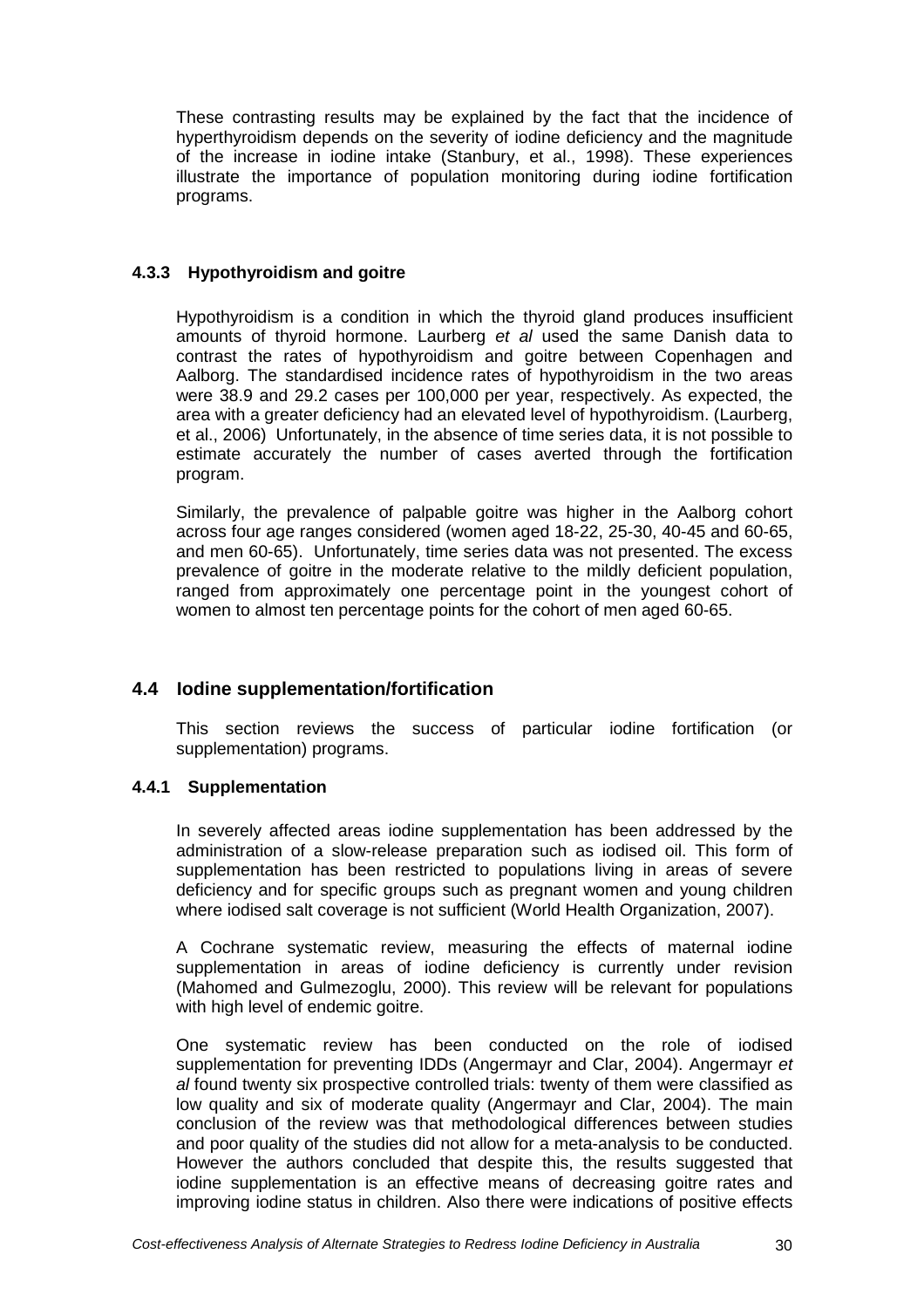on physical and mental development (although not always significant) (Angermayr and Clar, 2004).

This review does not consider supplementation by intake of iodine-containing dietary supplements.

## **4.4.2 Fortification**

The WHO states that the most appropriate method for increasing dietary iodine is via the fortification of salt (World Health Organization. WHO. UNICEF. ICCIDD, 1994, World Health Organization. WHO. UNICEF. ICCIDD, 2001). Currently more than 98 countries report some form of fortification program using salt. (World Health Organization. WHO. UNICEF. ICCIDD, 2001).However due to the reemergence of iodine deficiency some salt iodisation programs have undergone changes. What follows is a brief description of three fortification programs which have been evaluated following changes in the legislation.

## **4.4.3 Denmark**

Voluntary fortification of salt (sodium chloride) with iodine was introduced in Denmark in 1998 (Rasmussen, et al., 1996). Due to poor compliance, mandatory fortification of household salt and bread was introduced during the period July 2000-April 2001. The fortified level of iodine also increased from 8 to 13 ppm (Rasmussen, et al., 2002). Median urinary iodine concentration of participants not taking iodine supplements before mandatory fortification was 45 µg/l (moderate) in Aalborg and 61 µg/l (mild) in Copenhagen (Laurberg, et al., 2006). The main problem with this study was that UIC levels post-fortification were not measured. However, Lauberg et al calculated that iodine intake increased by 62 µg iodine per day (Laurberg, et al., 2006).

In another Danish study iodine intake was determined by estimating the content of iodine in bread and household salt after the mandatory fortification program was introduced (Rasmussen, et al., 2007). Rasmussen et al. used data from a nationwide dietary survey, completed by 4,124 randomly selected Danish individuals. The study results demonstrated that the median iodine intake from bread increased by 25 µg/day (Range 13-43) and total (salt and bread) intake increased by 63 µg/day (Range 36-104) (Rasmussen, et al., 2007).

## **4.4.4 Switzerland**

In Switzerland iodised salt has been available nationwide since 1952. However, in 1980 due to persisting mild iodine deficiency Swiss authorities decided to increase the iodine content in salt from 7.5 to 15 mg/kg (Burgi, et al., 1990). In the early 1990s mild iodine deficiency was reported in school children (96 µg/l) and pregnant women (83-100 µg/l) (Zimmermann, et al., 2005). As a consequence, in 1998 the minimum content of iodine in salt was increased to 20 mg/kg. Zimmerman et al (2005) evaluated the impact of these iodine increases in salt iodine concentration in newborn children, school aged children and pregnant women. In 1999 median UIC in children was 115 ug/l (5-143 ug/l) and 138 ug/l  $(5-1881 \text{ µg/l})$  in pregnant women. In 2004 UIC was 141  $\text{µg/l}$  (0-516  $\text{µg/l}$ ) and 249 µg/l (8-995 µg/), respectively (P<0.01). In addition to this, newborn thyrotropin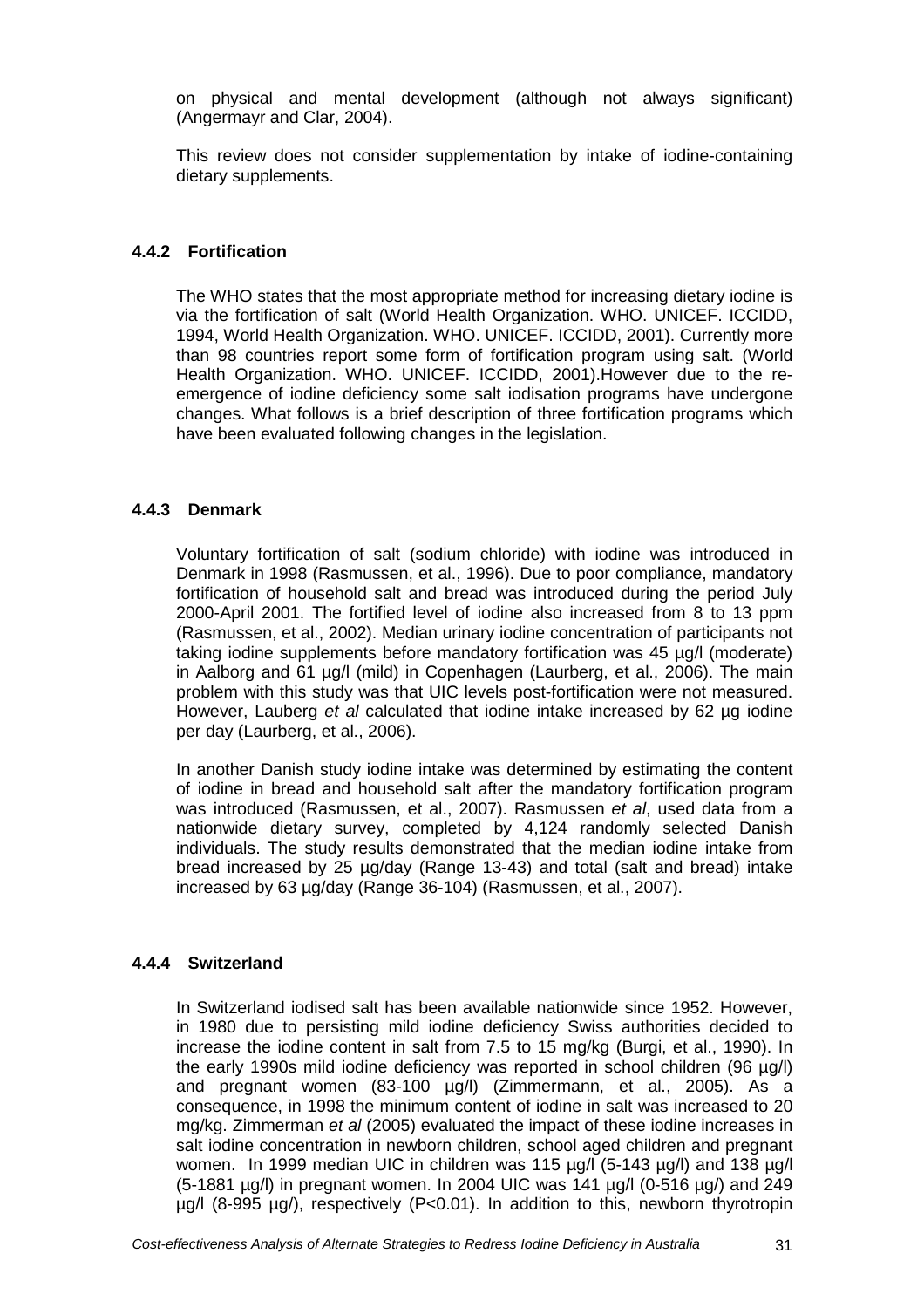concentrations > 5 mU/l decreased from 2.9% in 1992-1998 to 1.7% in 1999- 2004 (P<0.0001) (Zimmermann, et al., 2005).

In this same study the proportion of children with UIC  $>$  100 µg/l increased from 60 to 86%. The proportion of children above UIC 300 µg/l (iodine excess) increased from 2 to 4%.

#### **4.4.5 Australia**

The only paper which reports both UIC before and after an iodine fortification program is that by Seal et al. (2007). Between 2000 and 2003, the median UIC increased from 72 µg/l (95%CI:67-84) to 105 µg/l (95%CI:98-111). This increase in median UIC (33 µg/l) was not spread equally across the distribution. The lower quartile median UIC rose from 54 µg/l to 72 µg/l (18 µg/l), and the upper quartile rose from 103 µg/l to 147 µg/l (44 µg/l). This suggests that after iodine fortification, not only is there the expected increase in median UIC, but also a spread in the UIC range.

Recent evidence has suggested that the effect of voluntary fortification on pregnant women may be below this level. Using individuals exposed to the same Tasmanian fortification program, Burgess and colleagues measured the median UIC in individuals attending the Royal Hobart Hospital (RHH) prior to fortification (2001), and compared this with the median UIC after fortification (2006). In addition to this the authors also investigated a population of pregnant women in primary health care centres between 2003 and 2006. Looking only at the comparable RHH populations, the increase in median UIC was 10 µg/l (Burgess, et al., 2007) .

These results of the changes in UIC following a fortification program are summarised in Table 10.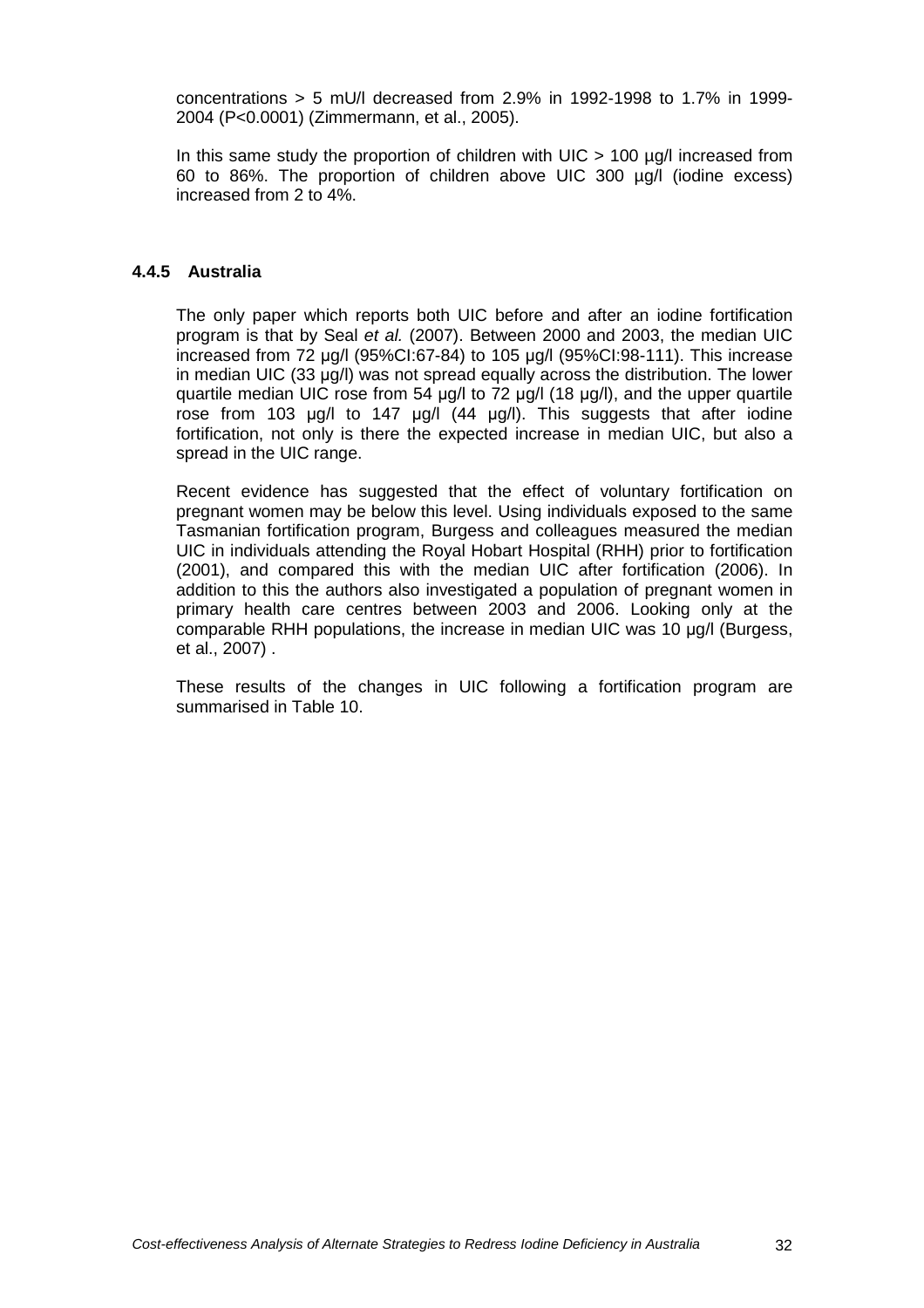|  |  | Table 10: Summary of fortification studies |  |
|--|--|--------------------------------------------|--|
|--|--|--------------------------------------------|--|

| Author<br>&<br>Year         | <b>Study location</b>   | <b>Vehicle</b>                                                 | <b>Study details</b>                                                                                                                                                                                                                       |                                                                           | <b>UIC/Intake Before</b>                                                                                                                                                       | <b>UIC/Intake After</b>                                                                                                                                                           |
|-----------------------------|-------------------------|----------------------------------------------------------------|--------------------------------------------------------------------------------------------------------------------------------------------------------------------------------------------------------------------------------------------|---------------------------------------------------------------------------|--------------------------------------------------------------------------------------------------------------------------------------------------------------------------------|-----------------------------------------------------------------------------------------------------------------------------------------------------------------------------------|
| Seal et al<br>$(2007)^*$    | Australia<br>(Tasmania) | in bread (Voluntary)                                           | lodised salt 40 mg/kg Children between 8 -11 y<br>Before (1998 – 2000)<br>$n = 124$ in 1998<br>ln= 91 in 2000                                                                                                                              | After (2003 - 2005)<br>n= 347 in 2003<br>n= 430 in 2004<br>n= 401 in 2005 | 75 µg/l - 1998 (CI 72-80)<br>72 µg/l - 2000 (CI 67-84)                                                                                                                         | $105 \mu g/l - 2003$ (CI 98-111)<br>109 µg/l - 2004 (CI 103-115)<br>105 µg/l - 2005 (CI 98-118)                                                                                   |
| Burgess et al<br>$(2007)^*$ | Australia<br>(Tasmania) | lodised salt 40 mg/kg   Pregnant women<br>in bread (Voluntary) | Before (2000-01)<br>ln=285 in 2000-01                                                                                                                                                                                                      | After (2003-2006)<br>n=288 in 2003-06<br>n=229 in 2006                    | 76 µg/l (IQR: 43-189)                                                                                                                                                          | $ 81 \text{ µg/}$ (IQR: 63-115) - 2003 &<br>2006<br>86 µg/l (IQR: 57-160) - 2006                                                                                                  |
| Lauberg<br>(2006)           | et al Denmark           | Bread and salt 13<br>ppm<br>(Mandatory)                        | Before (1997-1998): 4649 subjects living in<br>either Aalborg or Copenhagen before iodine<br>fortification was started<br>After (2004-2005): 3500 subjects from the same<br>cities about 5 years after iodine fortification was<br>started |                                                                           | 45 µg/l Aalborg<br>61 µg/l Copenhagen                                                                                                                                          | lodine intake was calculated to<br>increase by 62 µg iodine per<br>day. UIC concentration was<br>not reported.                                                                    |
| Rasmussen<br>et al (2007)   | Denmark                 | Bread and salt 13<br>ppm<br>(Mandatory)                        | After (2000-2002): 4,124 randomly selected<br>Danish subjects who completed a nationwide<br>dietary survey.<br>A total of 312 bread samples and 18 table<br>salts were analysed for iodine content.                                        |                                                                           |                                                                                                                                                                                | Median intake<br>Bread: 25 µg/day (13-43)<br>Total: 63 µg/day (36-104)                                                                                                            |
| Zimmermann<br>et al (2005)  | Switzerland             | Salt 20mg/kg<br>Mandatory                                      | After 1999 (1 year after iodine increase)<br>$n = 610$ school children<br>$n = 511$ pregnant women<br>After 2004 (5 years after iodine increase)<br>n=386 school children<br>n=279 pregnant women                                          |                                                                           | 96 µg/l school children (Zurich &<br>Engadine valley) (Zimmermann,<br>et al., 1998)<br>115 µg/l school children<br>Range (5-413)<br>138 µg/l pregnant women.<br>Range (5-1881) | 115 µg/l school children<br>Range (5-413)<br>138 µg/l pregnant women.<br>Range (5-1881)<br>141 µg/l school children<br>Range (0-516)<br>249 µg/l pregnant women.<br>Range (8-995) |

\* Study details are provided in Table 8 and Table 9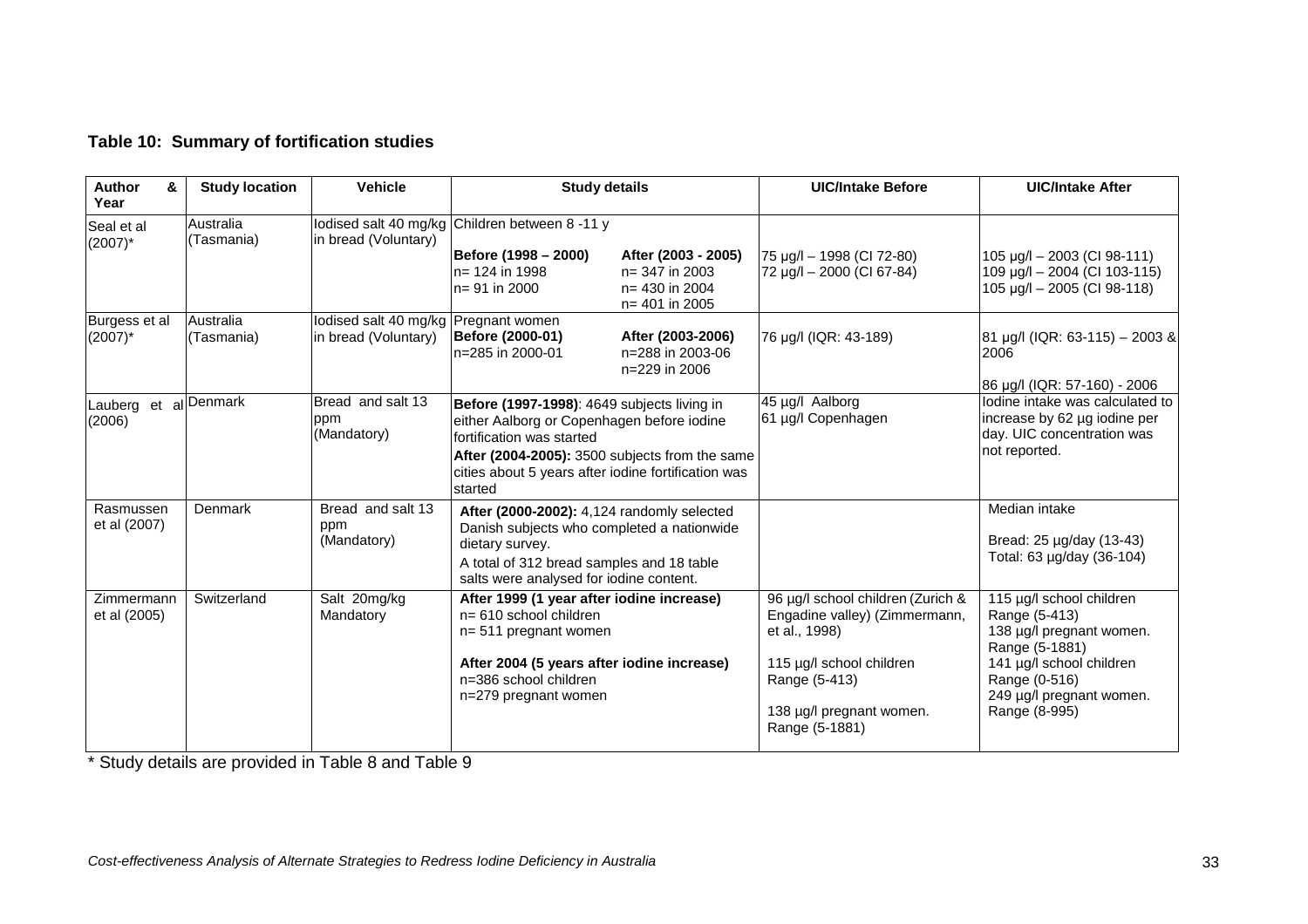## **4.5 Interventions aimed at promoting the use of iodised salt and/or iodine intake**

Universal salt iodisation may be a permanent or long-term solution to iodine deficiency (Mannar, 2006). However, within individuals salt intake varies greatly. The WHO recommends at least 15-20 ppm of iodine in salt at the point of consumption (Dunn, 2000). To provide 150-200 µg of iodine per day, an individual needs to eat 10g of iodised salt per  $day^{17}$ . Interestingly, when salt consumption decreased in Austria and Switzerland, the respective Governments responded by increasing the iodine content in salt (Burgi, et al., 1990, Mostbeck, et al., 1998).

Most of the evidence for the effectiveness of strategies aimed at promoting iodised salt consumption is derived from studies conducted in the developing world (See Table 11).

To date, there have been no public health campaigns, promoting the use of iodised salt in Australia (Li, et al., 2007). On the other hand, reduction in salt intake (sodium chloride) has been widely publicised. One example of this is the "Drop the Salt" campaign launched on the  $15<sup>th</sup>$  of May 2007 (The George Institute for International Health, 2007). According to WHO a "comprehensive strategy that effectively encompasses both public health problems must be developed". This is to diminish the risk of confusion that might emerge with potentially conflicting public health messages (World Health Organization, 2007).

In Australia, Li et al conducted a study examining changes in iodised salt sales after a brief period of television and newspaper reports (Li, et al., 2007). The Factiva database was used to search for "iodine" in all Australian newspapers from 1 January 1997 until 30 April 2006. Sales of iodised salt were obtained from Synovate AZTEC grocery data. Interestingly, the study found that iodised salt sales increased significantly (5.2%) after modest news coverage (television or newspaper) regarding the benefits of using iodised salt or negative aspects of IDDs. During the study period the most obvious increase in iodised salt sales came after the NINS project was launched in (Sep/Oct) 2003 and when the results were presented in September 2005. In the period between September 2003 and April 2006 there was a 29% increase in the volume (units) of iodised salt purchased.

<sup>&</sup>lt;sup>11</sup> Assuming no other source of iodine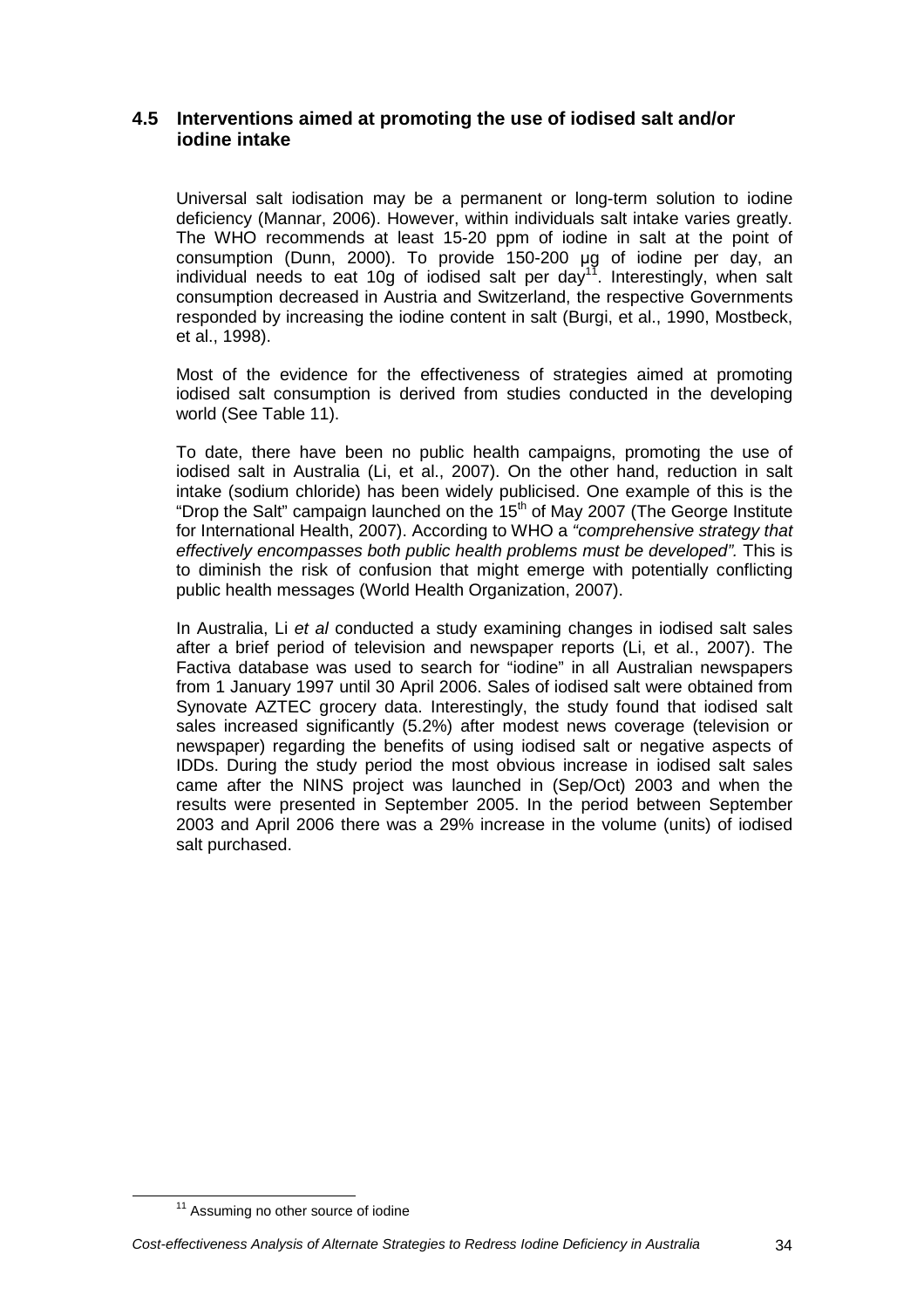## **Table 11: Summary of studies increasing the use of iodised salt and/or iodine intake**

| <b>Author &amp; Year</b>       | <b>Study details</b>                                                                                                                                                                                                            | <b>Intervention</b>                                                                                                                                                                                                                                                                                                                                                                                                                                                                                                                    | <b>Pre intervention</b>                                                                                                                           | <b>Post intervention</b>                                                                                                                    |
|--------------------------------|---------------------------------------------------------------------------------------------------------------------------------------------------------------------------------------------------------------------------------|----------------------------------------------------------------------------------------------------------------------------------------------------------------------------------------------------------------------------------------------------------------------------------------------------------------------------------------------------------------------------------------------------------------------------------------------------------------------------------------------------------------------------------------|---------------------------------------------------------------------------------------------------------------------------------------------------|---------------------------------------------------------------------------------------------------------------------------------------------|
| (Umemoto,<br>et<br>al., 1999)  | Study conducted in Guatemala in the<br>hamlet of Vista Hermosa. Two schools<br>were randomly assigned to be control or<br>intervention.                                                                                         | School based approach to community education.<br>Four 1-hour educational sessions conducted<br>once a week in $2^{nd}$ and $5^{th}$ grade.<br>Session 1: understanding of iodine deficiency<br>and the importance of iodised salt.<br>Session 2: benefit of iodine for physical<br>development<br>Session 3: iodine for mental development and<br>productivity. Children played memory games<br>Session 4: puppet show focussing on<br>consequences to pregnant women.<br>Each session was followed by a review of the<br>previous one | Use of iodised salt by<br>Households of $2^{nd}$ and $5^{th}$<br>grades.<br>Control (103 children): 39.2%<br>Intervention (94 children):<br>29.7% | Use of iodised salt by<br>Households of $2^{nd}$ and $5^{th}$<br>grades.<br>Control: 44.4% (p>0.05)<br>Intervention: $75\%$ ( $p < 0.001$ ) |
| (Can,<br>et<br>al.,<br>2001)   | Study conducted in Turkey, Trabzon<br>region. Two-stage random sampling<br>targeting married women. 672 women<br>were interviewed before the intervention<br>and 768 were interviewed post<br>intervention.                     | Media mass campaign to increase consumption<br>of iodised salt. Feb - May 1999 two television<br>programs each running for three hours (late<br>evening and mornings) Key messages reinforced<br>were: "For your health use iodised salt",<br>"Shortage of iodine may cause mental<br>retardation-choose iodised salt for your children"<br>and "lodised salt is no different from non-iodised<br>salt; same taste and price".                                                                                                         | Knowledge about iodised salt:<br>67%<br>Use of iodised salt: 55%                                                                                  | Knowledge about iodised salt:<br>73%<br>Use of iodised salt: 62%<br>Unaware of the campaign and<br>iodised salt not used (n=160)<br>42%     |
| (Rossi<br>and<br>Branca, 2003) | Evaluation conducted in Armenia (area<br>of endemic goitre)<br>Pre intervention (1997): cross sectional<br>study n= 2627 households.<br>Post intervention (2000): Demographic<br>and Health Survey (DHS): n= 5976<br>households | Multi-channel information dissemination: eight<br>IDD-focused TV programs and six TV spots<br>broadcasted nationally. Information and<br>education campaigns were undertaken in the<br>South and North regions. Endocrinologists and<br>paediatricians visited villages and organised<br>community meetings with local authorities, health<br>providers and the village to disseminate IDD<br>information and promote the use of iodised salt.                                                                                         | 66% of households consumed<br>iodised salt.                                                                                                       | 83% of households consumed<br>iodised salt.<br>17% increased in iodised salt<br>intake                                                      |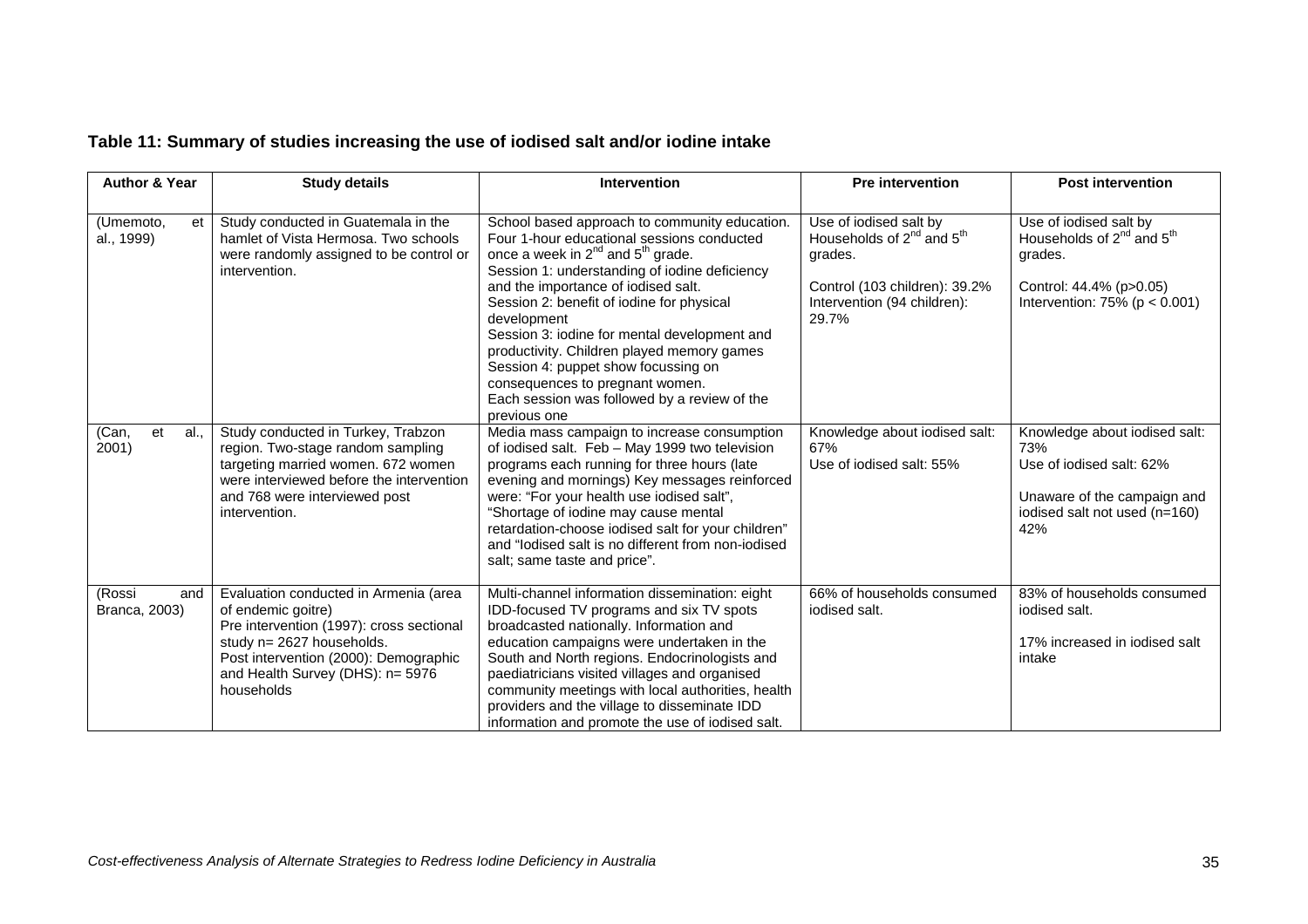## **4.6 Responses to (non-iodine) health education programs**

In the absence of evidence regarding the use of health campaigns aimed at increasing iodine consumption. We now demonstrate the effectiveness of comparable public health campaigns targeting other nutritional deficiencies.

The literature suggests that the use of multiple channels to deliver public health messages is more effective than relying on a single source (Schooler, et al., 1998). Campaign effectiveness can vary in terms of impact, reach and specificity (targeting). However behaviour change is a complex process and it does not follow directly from exposure to a message (Schooler, et al., 1998).

Reger et al (2000), conducted a study in rural communities in West Virginia (USA) examining the effectiveness of various educational approaches to promote the "1% Or Less" message. The "1% Or Less" campaign promotes the switch between high-fat (whole or 2%) to low fat milk (1% or fat free) for adults and children over the age of 2. The primary outcome measures of the study were: supermarket milk sales and self-reported milk consumption. Three communities took part in the study and they were assigned to campaign or control (Reger, et al., 2000). Study results are summarised in Table 12.

### **Table 12: Example of a public health campaign in the USA**

|                                                                | % of Low-Fat Milk sales | Self reported           |                      |                              |
|----------------------------------------------------------------|-------------------------|-------------------------|----------------------|------------------------------|
| <b>Strategy used</b>                                           | <b>Pre</b><br>campaign  | <b>Post</b><br>campaign | 6-month<br>follow up | switching to<br>low-fat milk |
| Public relations,<br>community based<br>educational activities | 23                      | 28                      | 29                   | $19.6*$                      |
| Paid advertising                                               | 28                      | 34                      | 27                   | $12.8**$                     |
| None                                                           | 23                      | 22                      | 21                   | 6.8                          |

Milk sales are reported as a percent of all milk sold for the month before, the month after, and 6 months after the "1% Or Less" campaign was introduced in West Virginia (1997). \*  $p < 0.001$ , \*\* p  $\leq$  0.01

Public relations plus a community based educational campaign was the most effective strategy to promote the switch from high-fat to low fat milk. Nearly 20% of individuals responded to these strategies. However, the study design (non random) and the setting (rural USA) might limit the generalisability of these results.

In 1998, New South Wales (NSW) introduced a health campaign aimed at promoting moderate intensity activity. The strategies used included; paid and unpaid television, media advertising (printed), physician mail-outs and community level support programs. To evaluate the effectiveness of this campaign a study was conducted using a quasi-experimental and cohort study design. Cross sectional surveys were conducted before and after the campaign and other states were used as controls. The target group of this campaign was adults aged 25 to 60 years and the primary outcome measures were: physical activity, media message awareness, physical activity knowledge and reported behaviour (Bauman, et al., 2001).

Individuals in the target group (25-60 years) were 2.08 (95% CI 1.51-2.86) times more likely to increase their activity by at least half an hour per week. Recall (unprompted) of the activity messages before/after increased from 2.1 to 20.9%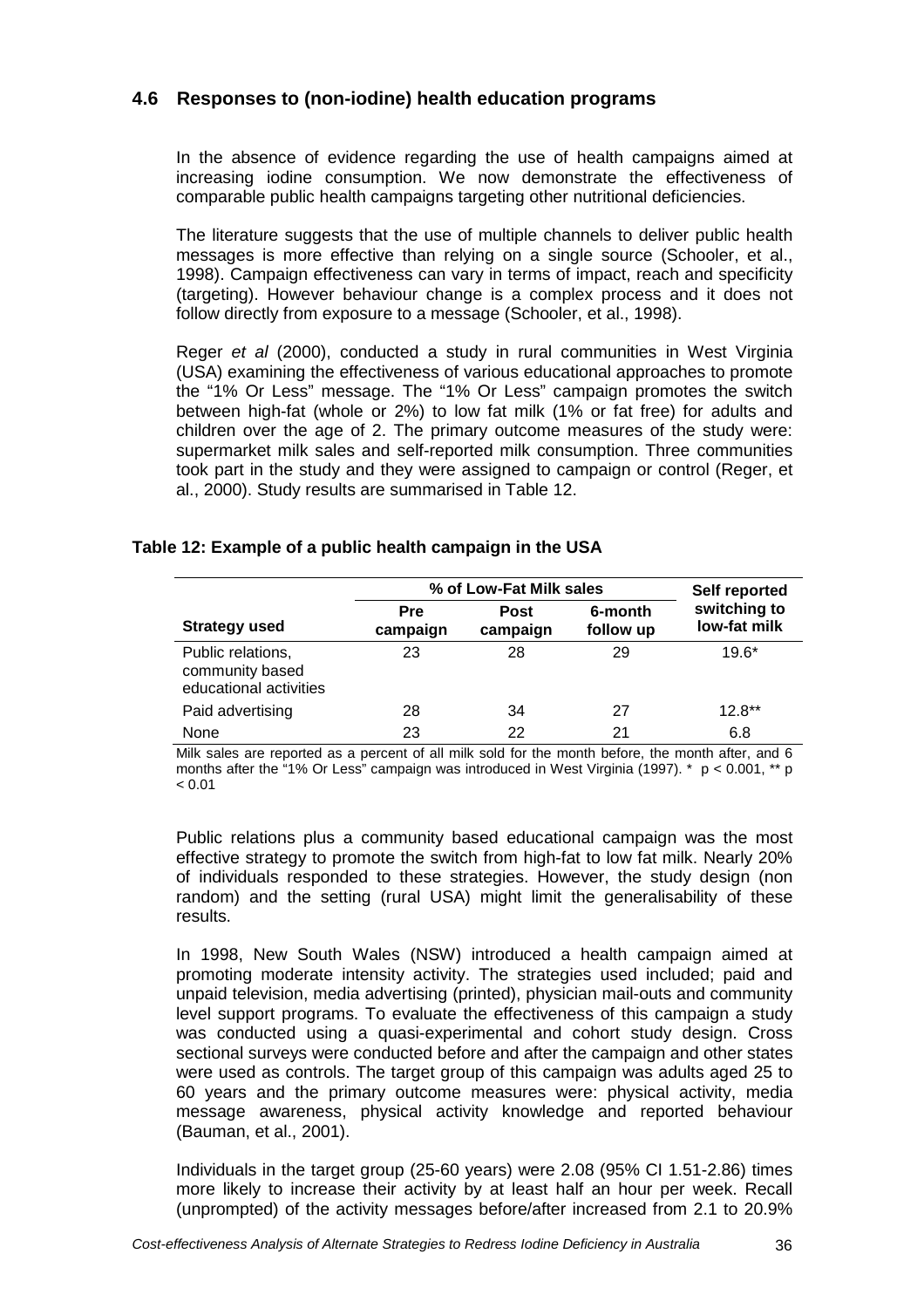(p< 0.01). Prompted awareness of the campaign theme increased from 14.2% to 59.0% (p< 0.001). These results show that the short-term physical activity message recall was positively influenced by this integrated campaign.

## **4.7 Iodine requirements during pregnancy and lactation**

During pregnancy thyroid physiology is altered by several factors that increase thyroid hormone requirements. If hypothyroidism develops early in pregnancy the neurological damage may be more severe. This can be prevented by correcting maternal iodine deficiency before or during the first three months of pregnancy (Picciano, 2003). Therefore it is important to establish iodine sufficiency during pregnancy (Dunn and Delange, 2001).

A WHO Technical Consultation produced recent guidelines on iodine requirements in pregnancy and infancy. Early recommendations have recently been summarised (International Council for Control of Iodine Deficiency Disorders, 2007). Iodine intake during pregnancy and lactation should be 250 µg/day and not exceed 500 µg/day (International Council for Control of Iodine Deficiency Disorders, 2007).

The RDI for pregnant women in Australia and New Zealand is 220 µg/day and 270 µg/day during lactation (National Health and Medical Research Council and the New Zealand Ministry of Health, 2006).

## **4.7.1 Iodine status of pregnant women in Australia and New Zealand**

The WHO Technical Consultation proposed that the median UIC was the best indicator to use in population (national) surveys to assess the iodine nutrition of pregnant and lactating women (International Council for Control of Iodine Deficiency Disorders, 2007). The median UIC for iodine categorisation of pregnant and lactating women are summarised in Table 13.

| <b>Population Group</b>      | Median UIC (µg//L)                                                                                                   | <b>Category of iodine intake</b>                                         |
|------------------------------|----------------------------------------------------------------------------------------------------------------------|--------------------------------------------------------------------------|
| Pregnant women               | < 150<br>$150 - 249$<br>$250 - 499$<br>$\geq 500$                                                                    | Insufficient<br>Adequate<br>More than adequate<br>Excessive <sup>‡</sup> |
| Lactating women <sup>§</sup> | < 100<br>$\geq 100$<br>$\frac{1}{2}$ Means everges of the amount required to provent and control isoling deficiency. | Insufficient<br>Adequate                                                 |

#### **Table 13: Median UIC in pregnant and lactating women**

Means excess of the amount required to prevent and control iodine deficiency

<sup>§</sup> Figures are lower than iodine requirements because of the iodine excreted in breast milk.

Source: (International Council for Control of Iodine Deficiency Disorders, 2007)

As previously discussed recent studies have reported low urinary iodine concentrations (UIC) in pregnant women in Australia (Burgess, et al., 2007,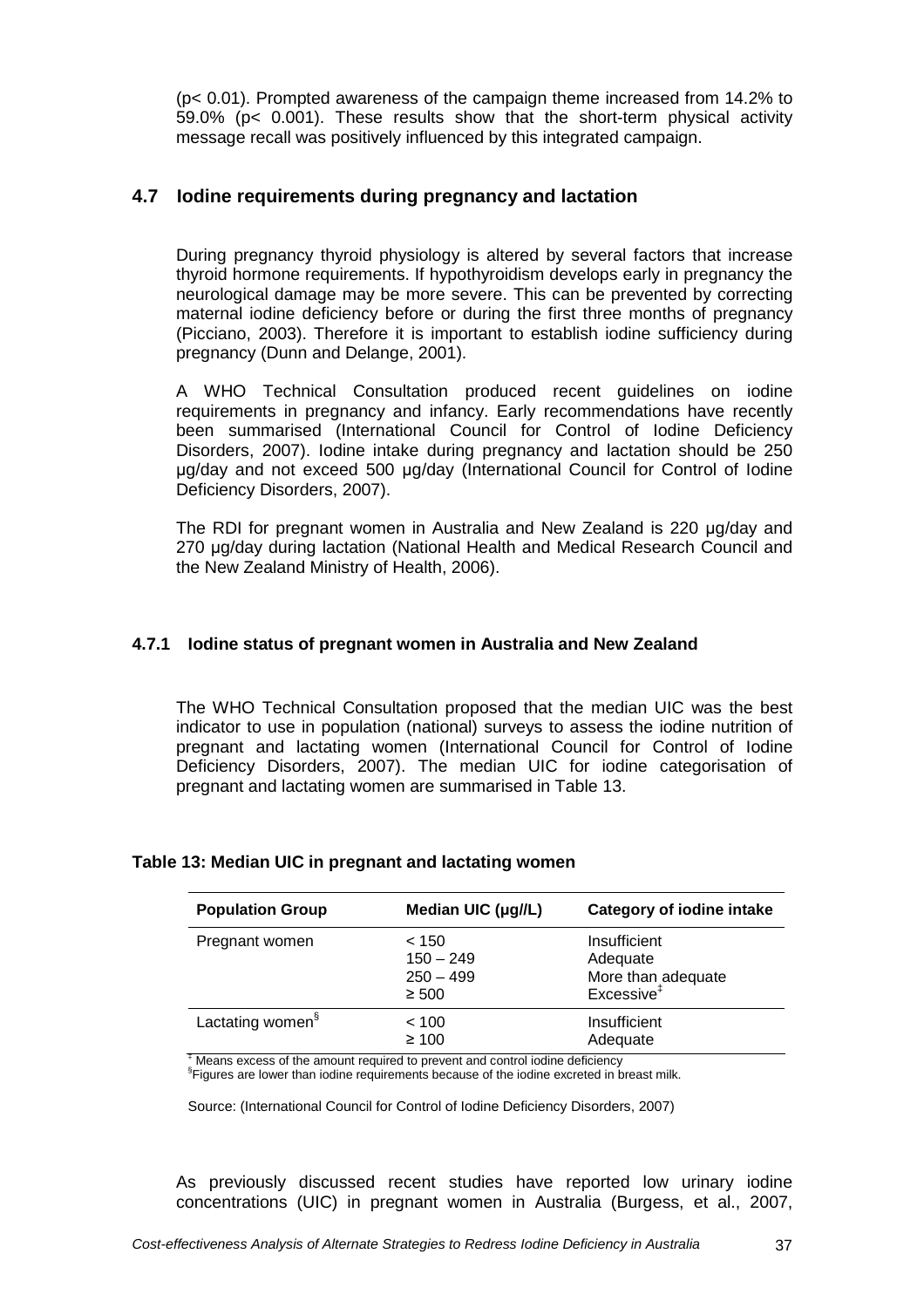Hamrosi, et al., 2005, Travers, et al., 2006). UIC below 50ug/l was found in almost half of the Caucasian pregnant women who participated in a Down syndrome study in Melbourne. This study also found that 40% of the Vietnamese and Indian/Sri Lankan women surveyed had UIC below 50ug/l (Hamrosi, et al., 2005).

No published studies have reported the iodine status of pregnant women in New Zealand. A paper entitled: "The Thyromobile and iodine in pregnancy (TRIP) survey: Assessing the iodine status of New Zealand pregnant women" was presented at the New Zealand Dietetic Association Conference in 2006. However, this abstract is unavailable and the authors have not published these results.

## **4.7.2 Effectiveness of iodine supplementation during pregnancy and lactation**

The strategy recommended by the WHO to eliminate IDD is salt iodisation. Iodine supplementation using a slow-release preparation such as iodised oil administered orally once a year (1 dose of iodised oil given once a year) has been restricted to populations living in areas of severe deficiency and for specific groups such as pregnant women and young children where iodised salt coverage is not sufficient (World Health Organization, 2007).

A Cochrane systematic review, measuring the effects of maternal iodine supplementation in areas of iodine deficiency is currently under revision (Mahomed and Gulmezoglu, 2000). This review will be relevant for populations with high level of endemic goitre. Therefore, this study will not be relevant to the Australian and New Zealand populations.

One review has been conducted on iodine supplementation of pregnant women in Europe (Zimmermann and Delange, 2004). The authors found six randomised controlled trials involving 450 women from mild-moderate deficient populations. The main conclusion of the review was that iodine containing supplements have beneficial impact on the iodine and thyroid status of both the mother and newborn (Zimmermann and Delange, 2004). The trials were reviewed to determine the concentration and mode of iodine supplementation, as well as the relevance to the Australian/New Zealand population. See Table 14.

Supplementation ranged from 50 to 230 ug/day and consistently resulted in increased maternal UIC. However, there was no clear dose response relationship between UIC and supplementation. The relationship between iodine supplementation during lactation and the iodine content in human milk needs further exploration (Chierici, et al., 1999). A study conducted in New Zealand found that iodine concentration in breast milk was 22 µg/l (CI 18-26) (Skeaff, et al., 2005). However the UIC of the 39 mothers that participated in the study was not reported.

A study conducted in Switzerland, reported that seventy percent of pregnant women received a prenatal supplement, of which 13% contained iodine (Hess, et al., 2001). This study demonstrated a statistically significant difference between those women taking iodine-containing supplement and those not (median 194 µg/l (range 31-990) and 130 µg/l (5-1881)) (Hess, et al., 2001).

Most pregnant women in Denmark take prenatal supplements, with one third containing iodine (Nohr and Laurberg, 2000). Women who took iodine-containing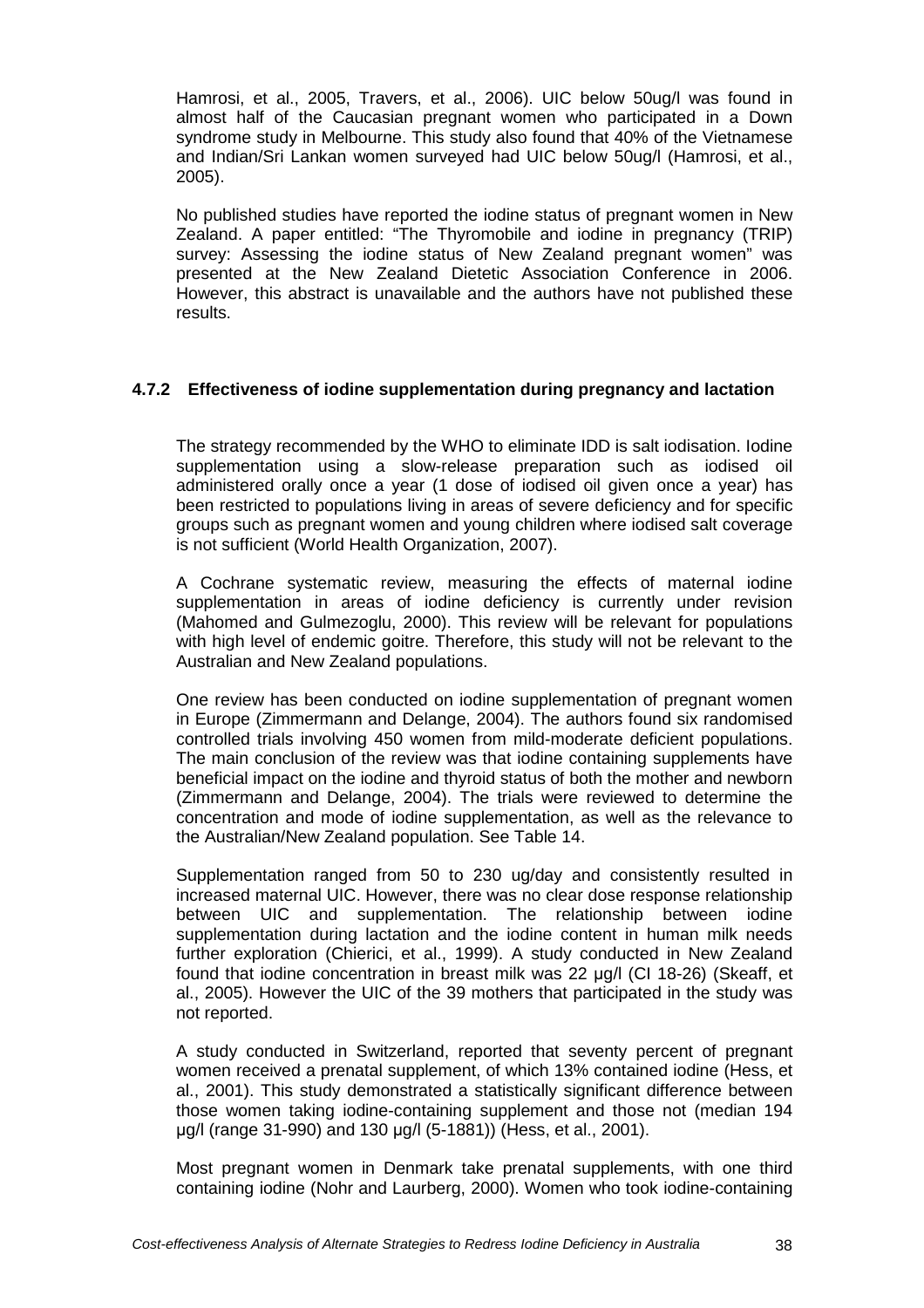supplements had a higher UIC than those who did not (median 57 µg/g cr (IQR 39.8-91.8) and 39.7 µg/g cr (IQR27.1-59.8)) (Nohr, et al., 1993).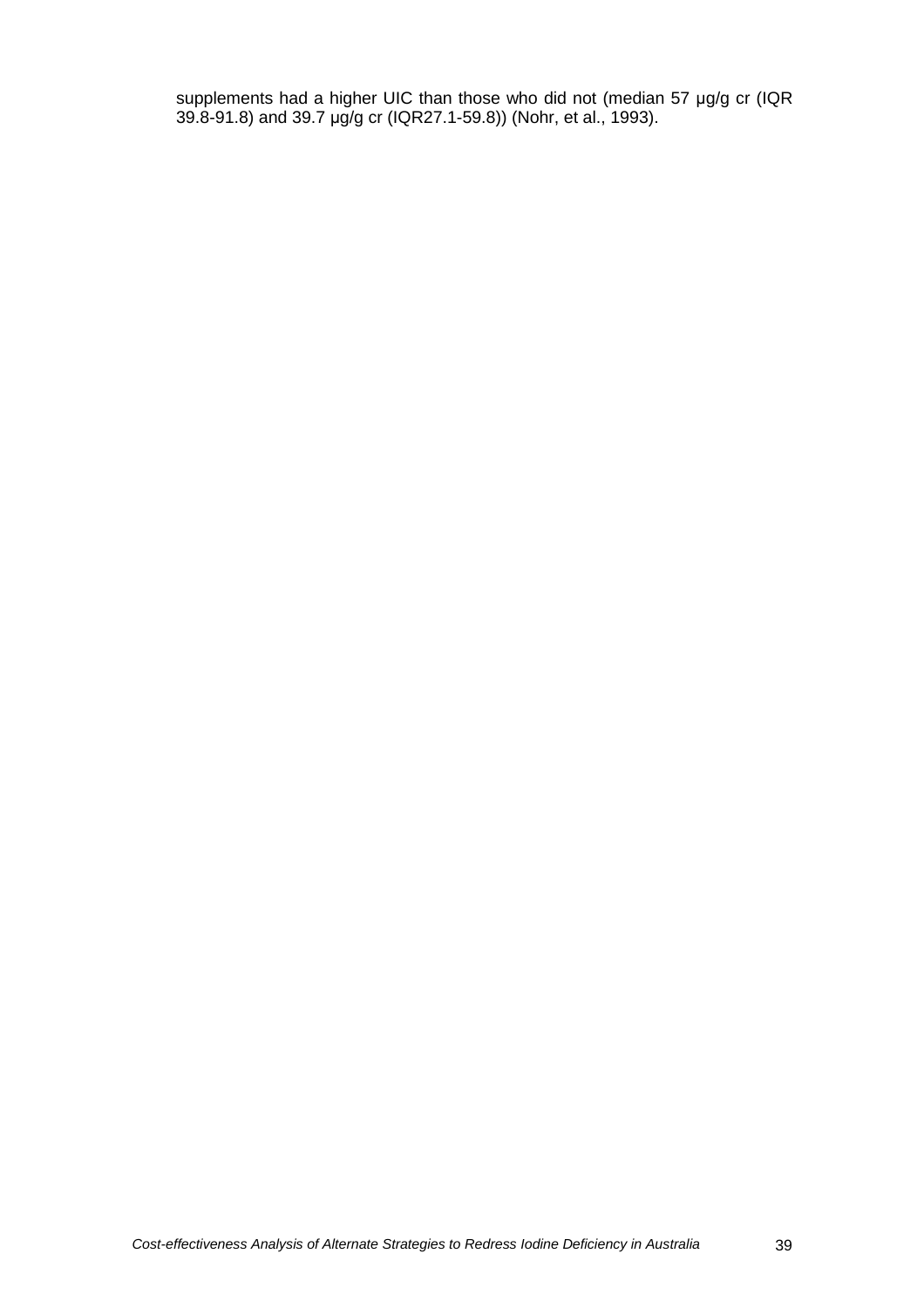| <b>Author &amp; Year</b>    | <b>Study details</b>                                                                                                                                                                                                                                                                                                                     | <b>Intervention</b>                                                                                                                 | <b>Pre treatment</b>                                                                                                                                                                                                               | <b>Post treatment</b>                                                                                                                                                                                                                                      |
|-----------------------------|------------------------------------------------------------------------------------------------------------------------------------------------------------------------------------------------------------------------------------------------------------------------------------------------------------------------------------------|-------------------------------------------------------------------------------------------------------------------------------------|------------------------------------------------------------------------------------------------------------------------------------------------------------------------------------------------------------------------------------|------------------------------------------------------------------------------------------------------------------------------------------------------------------------------------------------------------------------------------------------------------|
| (Romano, et al.,<br>1991)   | Study conducted in Italy in an area of<br>moderate iodine deficiency. Thirty five first<br>trimester pregnant women randomly selected<br>from Obstetrics and Gynaecology Department<br>of the University of L'Aquila.<br>UIC was determined by 24 hour urine<br>collection.<br>Thyroid volume was determined by ultrasound               | lodised salt 20 mg of<br>iodine/kg. Daily lodine intake:<br>120-180 ug<br>Group A (intervention) = $17$<br>Group B (control) = $18$ | First Trimester (mean $\pm$ SD)<br>Group A<br>Iodine excretion ( $\mu$ g/l) = 37.0 ±<br>36.0<br>Thyroid volume: $9.8$ ml $\pm$ 1.9<br>Group B<br>Iodine excretion ( $\mu$ g/l= 30.5 ±<br>42.0<br>Thyroid volume: 10.1 ml $\pm$ 2.3 | Last Trimester (mean $\pm$ SD)<br>Group A<br>Iodine excretion ( $\mu$ g/l) = 100.0 ±<br>39.0<br>Thyroid volume: no significant<br>change<br>Group B<br>Iodine excretion ( $\mu$ g/l) = 50.0 ±<br>37.0<br>Thyroid volume: mean increase 1.6<br>ml $\pm$ 0.6 |
| (Pedersen, et al.,<br>1993) | Study conducted in Denmark in an area of<br>moderate iodine deficiency. Fifty four pregnant<br>women were randomised to receive placebo or<br>iodine supplement from 17-18 weeks of<br>pregnancy until 12 months after delivery.<br>UIC was determined from morning spot urine<br>samples<br>Thyroid volume was determined by ultrasound | 10 drops of potassium iodide.<br>Daily iodine intake: 200 µg<br>Group A (control) = $26$<br>Group B (intervention) = $28$           | Median UIC (95% CI)<br>Group A: 51 µg/l (32-58).<br>Group B: 55 µg/l (30-73).                                                                                                                                                      | Median UIC (95% CI)<br>Group A: Not reported<br>Thyroid volume: increased 30%<br>Group B: 90-110 µg//l.<br>Thyroid volume: increased 16%<br>One woman in the treatment group<br>had persistent biochemical signs of<br>hyperthyroidism                     |

## **Table 14: Summary of studies of iodine supplementation in pregnancy**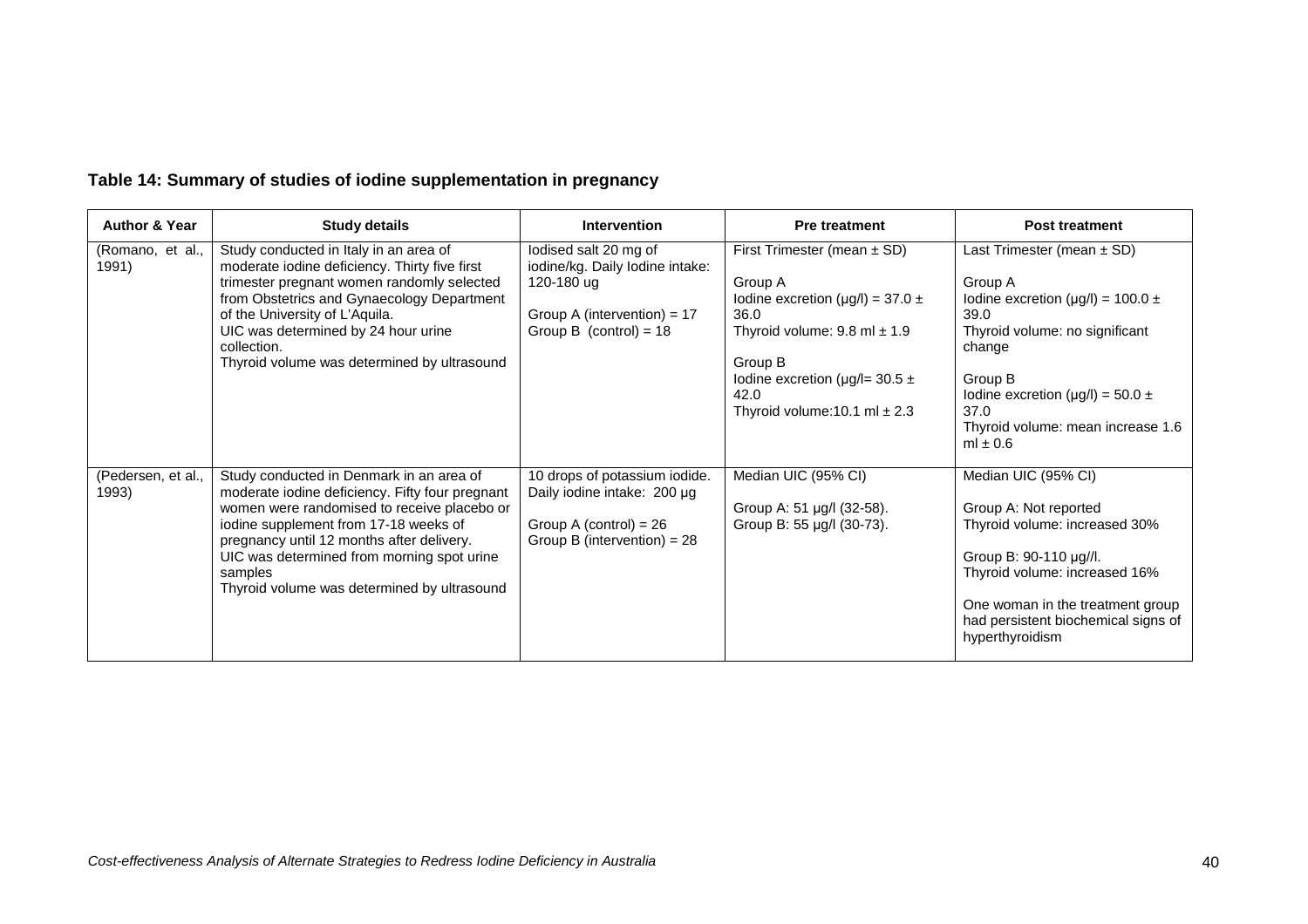| <b>Author &amp; Year</b>        | <b>Study details</b>                                                                                                                                                                                                                                                                                                                                          | <b>Intervention</b>                                                                                                                                                                  | <b>Pre treatment</b>                                                                                                                                                                                 | <b>Post treatment</b>                                                                                                                                                                                                                                   |
|---------------------------------|---------------------------------------------------------------------------------------------------------------------------------------------------------------------------------------------------------------------------------------------------------------------------------------------------------------------------------------------------------------|--------------------------------------------------------------------------------------------------------------------------------------------------------------------------------------|------------------------------------------------------------------------------------------------------------------------------------------------------------------------------------------------------|---------------------------------------------------------------------------------------------------------------------------------------------------------------------------------------------------------------------------------------------------------|
| (Glinoer, et al.,<br>1995)      | Double-blind placebo controlled trial<br>conducted in Belgium in an area of mild<br>deficiency. One hundred and twenty<br>pregnant women at the end of the first<br>trimester with biochemical criteria of<br>excessive thyroid stimulation were<br>randomised into three arms.<br>Thyroid volume was determined by<br>ultrasound                             | Group A: Placebo<br>Group B: 100 µg/day of<br>iodine<br>Group C: 100 µg/day of<br>iodine plus 100 $\mu$ g <sub>L</sub> -T <sub>4</sub> /day.                                         | Before treatment<br>% of women with UIC $\geq$ 100 µg/l<br>Group A: 9<br>Group B: 13<br>Group C: 12<br>Overall mean thyroid volume:<br>14.3 ml $\pm$ 0.5                                             | Third trimester<br>% of women with UIC ≥100 µg/l<br>Group A: 9<br>Group B: 50<br>Group C: 54<br>Thyroid volume (mean increase)<br>Group A: 30%. Gestational goitre: 16%<br>Group B: 15%. Gestational goitre: 10%<br>Group C: 8%. Gestational goitre: 3% |
| (Nohr, et al.,<br>2000)         | Double-blind placebo controlled trial<br>conducted in Denmark. Sixty two pregnant<br>women were randomised according to their<br>thyroid peroxidise antibody (TPO-Ab) level in<br>three groups.<br>UIC was determine by 24h urine collection<br>Development of post partum thyroid<br>dysfunction (PPTD) defined as abnormal<br>TSH in the postpartum period. | Vitamin tablets<br>(LivolSuper®)<br>Daily iodine intake 150 µg<br>Group A (n=22)<br>pregnancy/postpartum<br>Group B (n=20) only<br>pregnancy<br>Group C (n=24) no<br>supplementation | Baseline median UIC µg//L<br>Group A: 50 (35-101) µg//L<br>Group B: 52 (36-81) µg//L<br>Group C: 51 (30-80) µg//L                                                                                    | 35 weeks median UIC µg//l<br>Group A and B: 105 µg//l<br>Group C: 53 µg//l<br>Development of PPTD<br>60% treatment group<br>46% of control                                                                                                              |
| (Antonangeli, et<br>al., 2002)  | Randomised open label trial conducted in a<br>marginal iodine deficient area in Italy. Sixty<br>seven pregnant women completed the study.<br>UIC on casual urinary samples.<br>Thyroid volume was determined by<br>ultrasound                                                                                                                                 | lodid®<br>Group A (n=32): 200 µg/day<br>Group B (n=35): 50 µg/day.                                                                                                                   | Baseline median UIC µg/ g cr<br>Group A: 91 $\mu$ g/g cr $\pm$ 14<br>Group B: 65.5 $\mu$ g/g cr $\pm$ 12<br>Mean $±$ SE<br>Thyroid volume (ml)<br>Group A: $11.3 \pm 0.8$<br>Group B: $11.2 \pm 0.5$ | Pre partum median UIC µg/ g cr<br>Group A: 230 µg/ g cr.<br>Group B: 128 µg/ g cr<br>Mean $±$ SE<br>Thyroid volume (ml)<br>Group A: $12.3 \pm 0.7$<br>Group B: $10.7 \pm 0.9$                                                                           |
| (Liesenkotter, et<br>al., 1996) | Quasi randomised controlled trial conducted<br>in Germany. One hundred and eight<br>pregnant women in a moderate iodine<br>deficient area.<br>UIC in random urine samples<br>Thyroid volume using ultrasound                                                                                                                                                  | 300 µg of Potassium iodide<br>Daily iodine intake 230<br>µg/day<br>Group A (n=38): treatment<br>Group B (n=70): no<br>supplementation                                                | Baseline median UIC: 53 µg/ g cr<br>Group A: 49.2 µg/ g cr<br>Group B: $54.9 \mu g/g$ g cr<br>Thyroid volume (ml)<br>Group A: 16.2<br>Group B: 16.8                                                  | Baseline median UIC: 64 µg//L<br>Group A: 104.5 µg/ g cr p< 0.001<br>Group B: not reported<br>Thyroid volume: iodine supplementation<br>did not prevent an increase on thyroid<br>volume                                                                |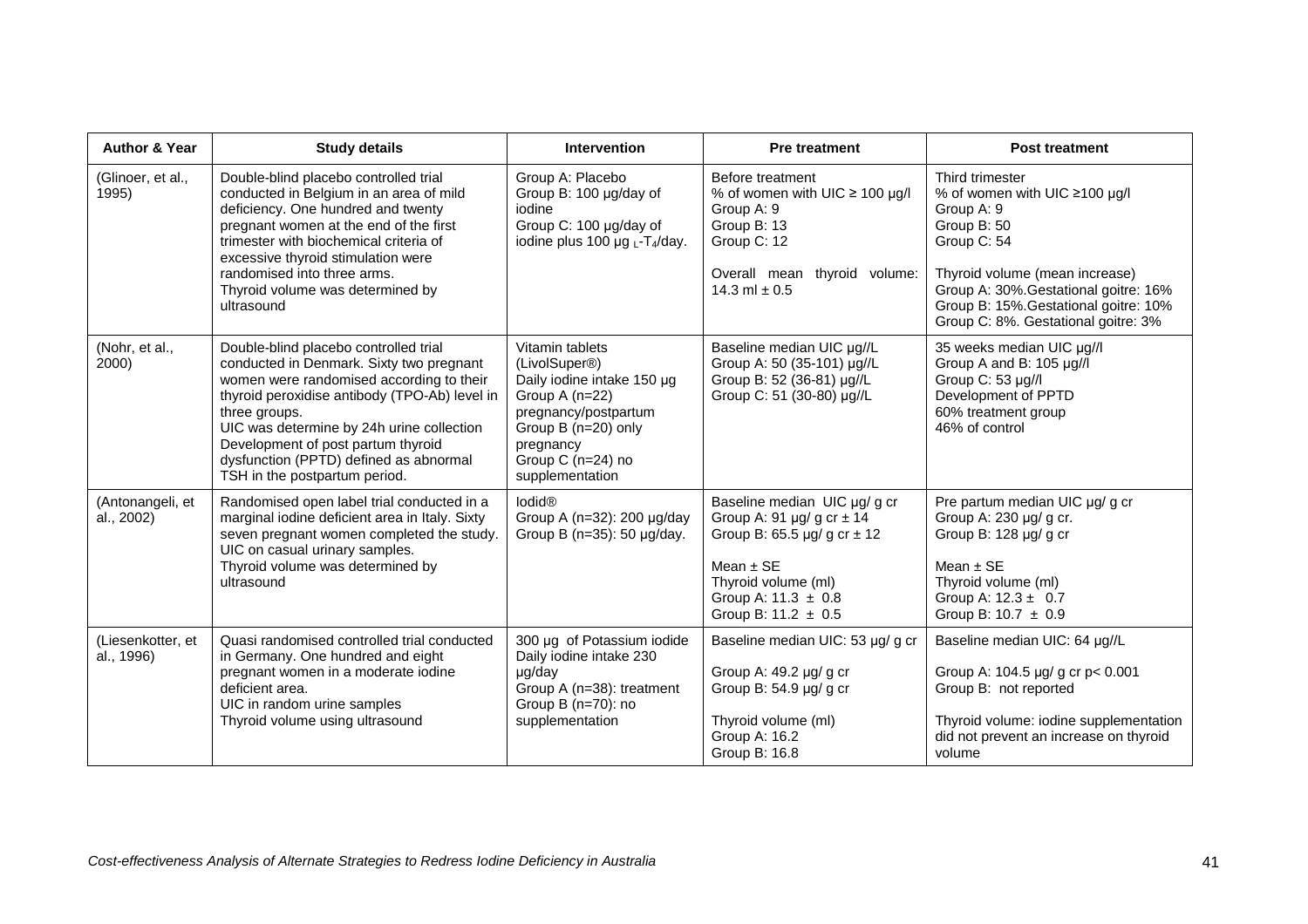## **4.7.3 Availability of iodine-containing supplements**

In Australia, pregnancy supplements can be purchased at pharmacies and health food stores. Of the pregnancy supplements currently available only six contain iodine (as Potassium Iodide – KI). The iodine content of these supplements varies (76.6 to 250 µg/day) and the costs range from A\$16 to A\$25.95 for a month supply.

We did not identify any surveys of Australian or New Zealand women reporting use of iodine-containing supplements during pregnancy and/or lactation. There are no formal policies for iodine supplement usage in pregnant and lactation women in Australia or New Zealand. Furthermore increased iodine intake (i.e. via supplement use) is not currently advised in the fact sheets for pregnant women produced by the Australian Government DOHA $^{12}$  or the Victorian Government<sup>13</sup>.

We did not identify any public health interventions in Australia or New Zealand aimed at increasing the intake of iodine-containing supplements during pregnancy or lactation. A call for iodine supplementation in pregnant and lactating women, in Australia and New Zealand, was made in a newsletter from the Royal Australian and New Zealand College of Obstetricians and Gynaecologists (Eastman, 2005).

<sup>&</sup>lt;sup>12</sup>http://www.healthyactive.gov.au/internet/healthyactive/publishing.nsf/content/pregnant-women 13http://www.betterhealth.vic.gov.au/bhcv2/bhcarticles.nsf/pages/Pregnancy\_and\_diet?open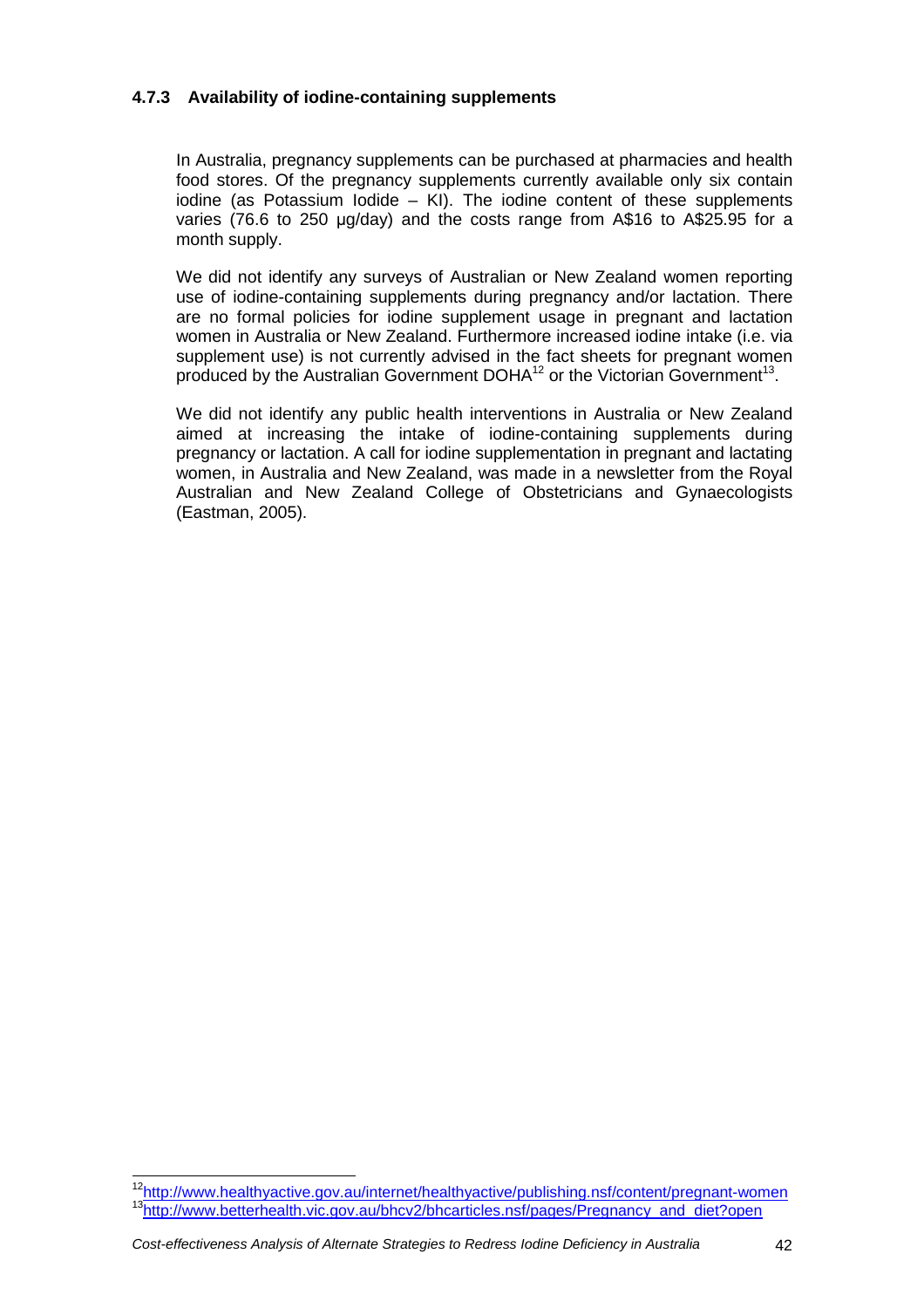# **5 Cost Considerations**

The estimated costs associated with each strategy are presented in this section. The cost of mandatory and voluntary fortification of bread with iodised salt has been adapted from the report prepared by Access Economics<sup>14</sup>. Titled: "Costs of fortifying bread and bread products with iodine" (Access Economics, 2007). We were unable to identify any studies that estimated the costs of implementing an educational program and/or supplementation program specific to iodine, within Australia or New Zealand. Therefore we have based the costs estimates on the costs associated with comparable strategies for addressing folate deficiency. This report was prepared for FSANZ, titled: "Informing a strategy for increasing folate levels to prevent neural tube defects: A cost effectiveness analysis of options". (Segal, et al., 2007)

## **5.1 Costs estimated by Access Economics**

The costs of mandatory fortification of bread as estimated by Access Economics are shown in Table 15. The authors estimated the costs to the salt and bread making industries, and to Government. Government costs are restricted to the administration and enforcement of mandatory fortification. Only the additional costs attributed to the FSANZ proposal are included in the cost analysis. The authors do not include: costs attributable to the restriction in consumer choice; potential adverse health problems associated with excess iodine intake; the costs of monitoring nutrient intake and urinary iodine concentration; complementary policies required alongside fortification that are outside the scope of FSANZ; or health care costs.

|                  | <b>Upfront Cost</b> | Ongoing (per annum) |
|------------------|---------------------|---------------------|
| <b>Australia</b> |                     |                     |
| Salt Industry    | A\$161,000          | A\$314,000          |
| <b>Bakers</b>    | A\$6,950,000        | A\$30,000           |
| Government       | A\$31,000           | A\$137,000          |
| Total            | A\$7.1 million      | A\$482,000          |
| New Zealand      |                     |                     |
| Salt Industry    | NZ\$303,000         | NZ\$20,000          |
| <b>Bakers</b>    | NZ\$1.5 million     | NZ\$30,000          |
| Government       | NZ\$8,000           | NZ\$89,000          |
| <b>Total</b>     | NZ\$1.8 million     | NZ\$138,000         |

## **Table 15: The cost of mandatory fortification of bread (Access Economics)**

Source: (Access Economics, 2007)

 $\overline{a}$ 

These costs refer to a mandatory fortification process. In cost terms, the relative costs of a voluntary fortification process have not been determined. On one hand, it could be assumed that voluntary fortification costs may be higher because of continued advertisement and advocacy required to sustain fortification. On the other hand, enforcement costs may be higher in a mandatory fortification

 $14$  The Access Economic report addresses the cost estimates in much more detail than present in this report. We aim to provide an overview of their cost estimates and any systematic deviations that we have made. For a thorough review please see the Access Economic report.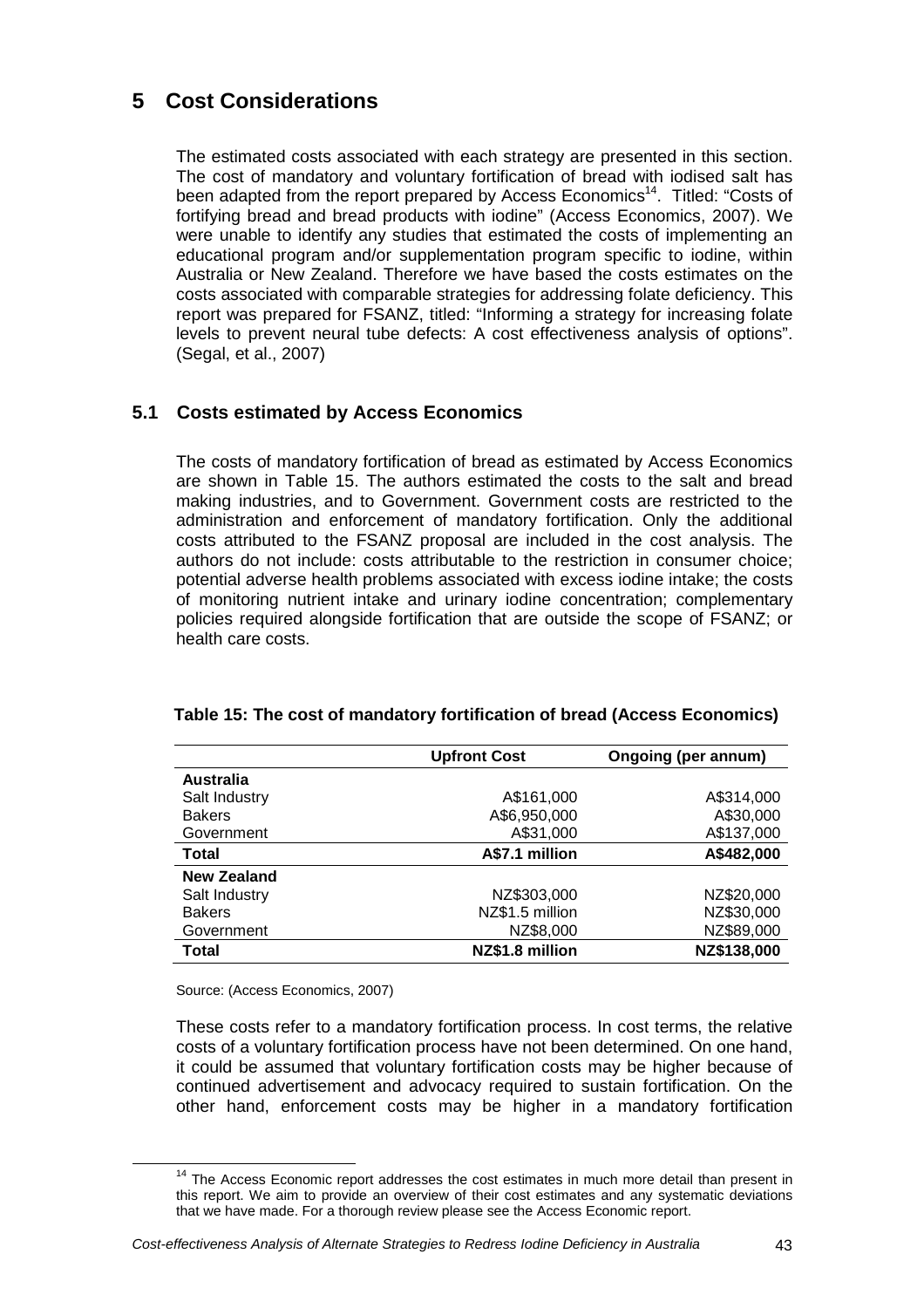program. The net cost of moving between mandatory and voluntary, therefore, introduces a degree of uncertainty. We will deal with this below.

## **5.2 Discount rate**

Discounting in economic evaluations has long been a subject of some debate. Access Economics estimated the discount rate by subtracting the long run inflation rate from the positive time preference (i.e. long term nominal bond rate). This gave discount rates of  $5.8 - 2.5 = 3.3\%$  for Australia and  $6.0 - 2.2 = 3.8\%$ for New Zealand.

The discount rate we have chosen reflects the societal rate of time preferences in Australia. This is consistent with the discount rate used by the Pharmaceutical Benefits Advisory Committee (PBAC) and Medical Services Advisory Committee (MSAC). MSAC and PBAC both use a discount rate of 5%. For consistency, costs and benefits have been discounted at the same rate.

In addition, we have also based the Net Present Value (NPV) over a 10 year period, rather than a 15 year period. Again this is to be more consistent with other economic evaluations.

## **5.3 Cost of mandatory fortification of bread with iodised salt**

The cost of mandatory fortification of bread with iodised salt has been adapted from the costs estimated above, by Access Economics (Access Economics, 2007). We have used the raw data presented in the report and altered some of the assumptions, which we feel are more consistent with other health economic evaluations. Therefore, our total cost estimates are slightly different to those presented earlier. In addition, because of the recent approval of mandatory fortification of bread with folic acid, we have also reduced the costs to reflect the potential 'piggyback' savings. These are reported separately. The following assumptions have been used when modelling the costs:

- o Raw data taken from Access Economic estimates
- o Costs discounted at 5%, same as outcomes
- o Time horizons 10 years
- o A\$ for Australia and NZ\$ for New Zealand.
- o Include/exclude piggyback savings of mandatory fortification of bread with folate.
- o Costs which have been excluded:
	- o Costs associated with loss of consumer choice
	- o Costs of awareness raising amongst GPs
	- o Costs of monitoring the effectiveness of the regulation.

The costs of mandatory fortification are present in Table 16. The costs represented are reflective of those borne by the salt manufacturers, bread manufacturers and Government.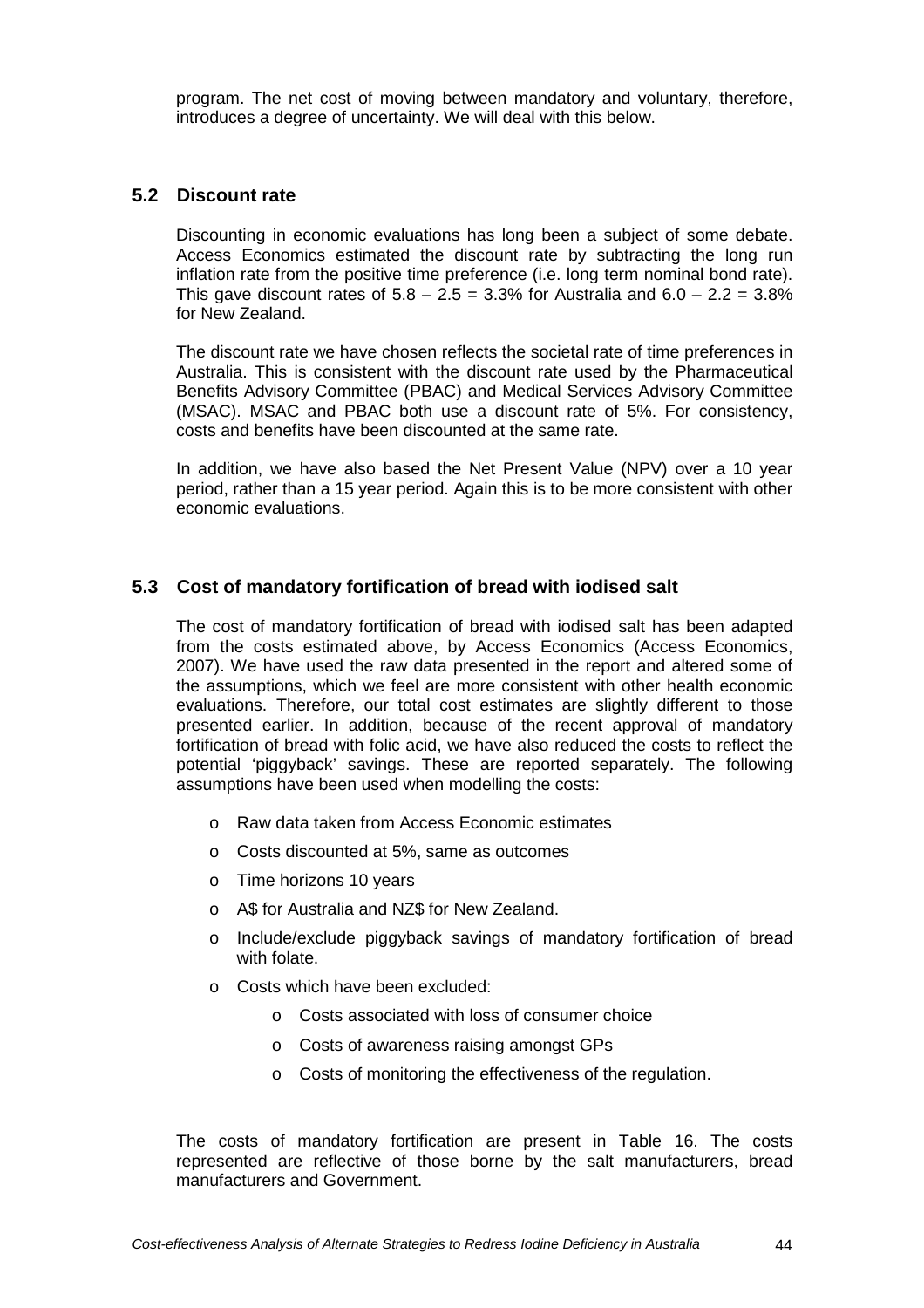### **5.3.1 Costs to the salt manufacturers**

The upfront costs borne by the salt manufacturers are; those of plant upgrades (machinery and instruments). For example, dry mixing systems to enable increased production of iodised salt, and re-labelling of products. These costs are estimated to be A\$143,000 and A\$18,050, respectively in Australia and NZ\$300,000 and NZ\$3,000, respectively in New Zealand. This means the total upfront cost to the salt industry are A\$161050 in Australia and NZ\$303000 in New Zealand.

Ongoing costs relate to the maintenance, transport, process labour, iodine, analytic testing and storage. In Australia, the estimated costs of: maintenance = A\$5,000; iodine = A\$47,736; analytic testing = A\$14,333; transport = A\$233,333; and storage = A\$13,867. This gives a total of A\$314,269 ongoing costs in Australia. In New Zealand, the estimated costs of: maintenance = NZ\$2,000; process labour =  $NZ$3.016$ ; analytic testing =  $NZ$4.000$ ; iodine =  $NZ$8.726$ ; transport =  $NZ\$ <sub>90</sub>; and storage =  $NZ\$  1,933. This gives a total of  $NZ\$ <sub>919,675</sub> ongoing costs in New Zealand.

The NPV, calculated over a 10 year period discounted at 5%, are A\$2,587,752 in Australia and NZ\$454,925 in New Zealand.

### **5.3.2 Costs to the bread manufacturers**

To avoid double counting, iodine costs have been excluded from the bread manufacturers estimates. The upfront costs refer to revising and relabelling the packaging and writing off old packaging. In Australia, these are estimated to be A\$6,950,000 and in New Zealand NZ\$1,495,040

Ongoing costs are associated with analytical testing. In Australia these are A\$30,000 and in New Zealand NZ\$30,000. The NPV, over 10 years, to the bread making industry are \$7,181,652 in Australia and NZ\$ 1,726,692 in New Zealand.

#### **5.3.3 Cost to the Government**

The upfront cost to Government refers to the set-up costs, auditing, and training and awareness of the bread making industry. In Australia, the set-up costs are A\$31,000. In New Zealand the set-up costs are NZ\$2,520, the costs of training and awareness are NZ\$4,800, and the costs of auditing are NZ\$600 (total  $=$ NZ\$7,920).

Ongoing costs are associated with; training and awareness of the bread making industry, administration, auditing and enforcement. In Australia these are estimate to be A\$137,000 per year. In New Zealand the estimated costs are; training NZ\$2,400, administration NZ\$1,320, auditing NZ\$80,000 and enforcement NZ\$4,780 (total NZ\$88,500 per year). The NPV, over 10 years, to the Government are A\$1,088,878 in Australia and NZ\$691,294 in New Zealand.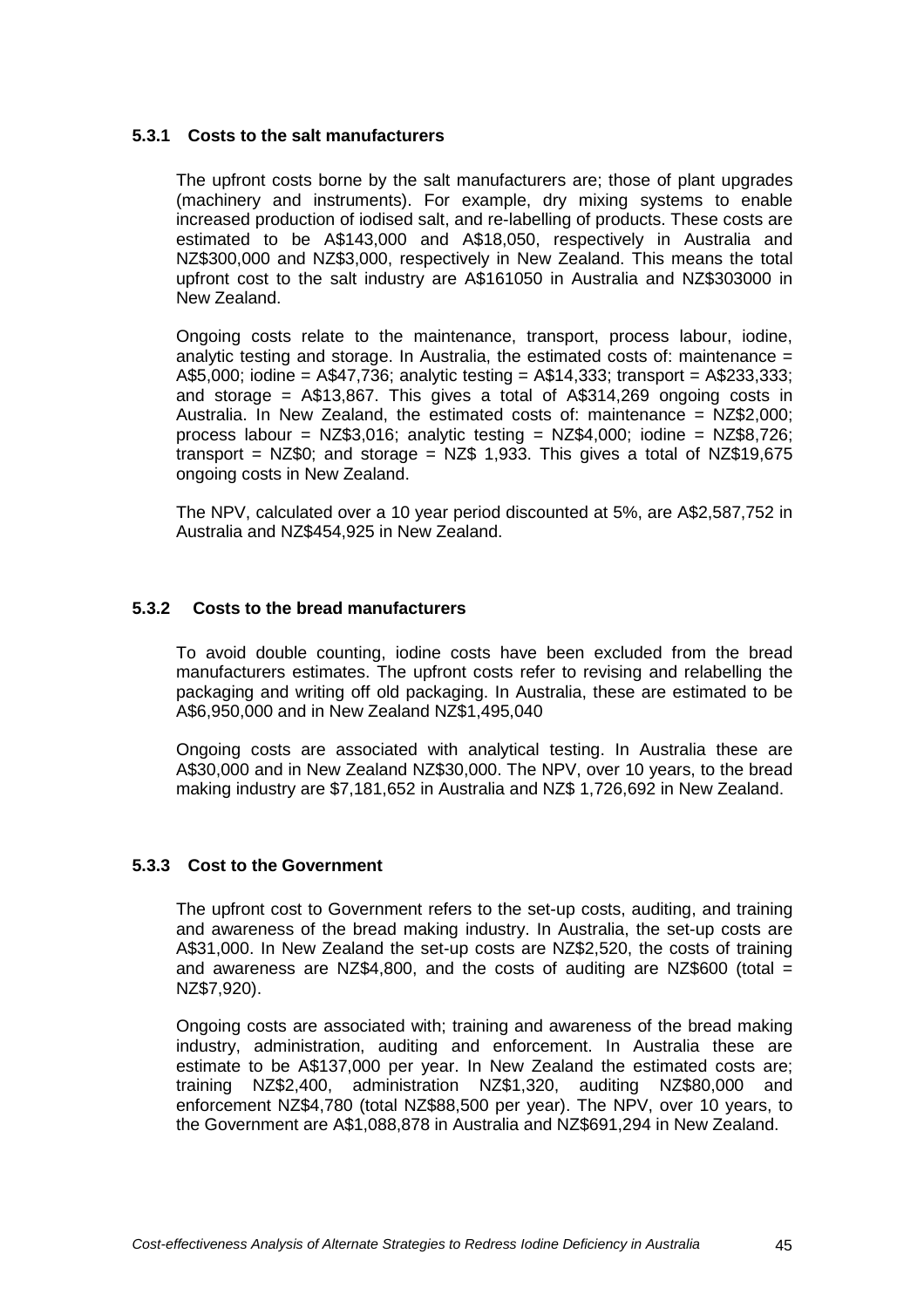## **5.3.4 Summary of the costs of mandatory fortification of bread**

The cost estimates are summarised in Table 16. Total costs are the sum of those borne by the salt and bread manufacturing industries and the Government.

- o In Australia, the total upfront costs are A\$7,142,050, the total ongoing costs are A\$481,269 and NPV = A\$10,858,282.
- o In New Zealand, the total upfront costs are NZ\$1,805,960, the total ongoing costs are NZ\$138,175 and NPV = NZ\$2,872,911.

|                    | <b>Net Present Value</b> | <b>Upfront Cost</b> | <b>Ongoing (per</b> |
|--------------------|--------------------------|---------------------|---------------------|
|                    | (10 years)               |                     | annum)              |
| <b>Australia</b>   |                          |                     |                     |
| Salt Industry      | A\$2,394,818             | A\$161,050          | A\$314,269          |
| <b>Bakers</b>      | A\$7,163,235             | A\$6,950,000        | A\$30,000           |
| Government         | A\$1,004,772             | A\$31,000           | A\$137,000          |
| <b>Total</b>       | A\$10,562,824            | A\$7,142,050        | A\$481,269          |
| <b>New Zealand</b> |                          |                     |                     |
| Salt Industry      | NZ\$442,846              | NZ\$303,000         | NZ\$19,675          |
| <b>Bakers</b>      | NZ\$1,708,275            | NZ\$1,495,040       | NZ\$30,000          |
| Government         | NZ\$636,962              | NZ\$7,920           | NZ\$88,500          |
| Total              | NZ\$2,788,083            | NZ\$1,805,960       | NZ\$138,175         |

## **Table 16: The cost of mandatory fortification of bread**

## **5.3.5 Mandatory fortification minus piggyback costs**

Potential savings through the parallel introduction of mandatory fortification of bread with folic acid and iodised salt may reduce the costs of iodine fortification significantly. Folic acid is not involved in the salt making process; therefore we do not envisage that the salt manufacturing industry would be able to reduce their costs. Consequently, the costs to the salt manufacturers are the same as above.

We estimate that the upfront costs to the bread manufacturers in Australia and New Zealand will be zero. This is because the labels and packaging will need to be changed to accommodate the folic acid permissions. However, ongoing analytic testing will still need to be carried out. Therefore, these costs remain the same.

We estimate that the upfront cost to Government will be reduced to 20% of the original estimate. This is because the costs of administration and training will be zero and we estimate the costs of set-up and auditing will be 50%. Therefore, the upfront costs to government under this option will be A\$6,200 in Australia and NZ\$1,560 in New Zealand. Ongoing costs of auditing and enforcement are also estimated to be 50%.

The cost estimates of mandatory fortification minus piggyback costs are summarised in Table 17. Total costs are those borne by the salt and bread manufacturing industries and the Government.

o In Australia, the total upfront costs are A\$167,250, the total ongoing costs are A\$412,769 and NPV = A\$3,354,543.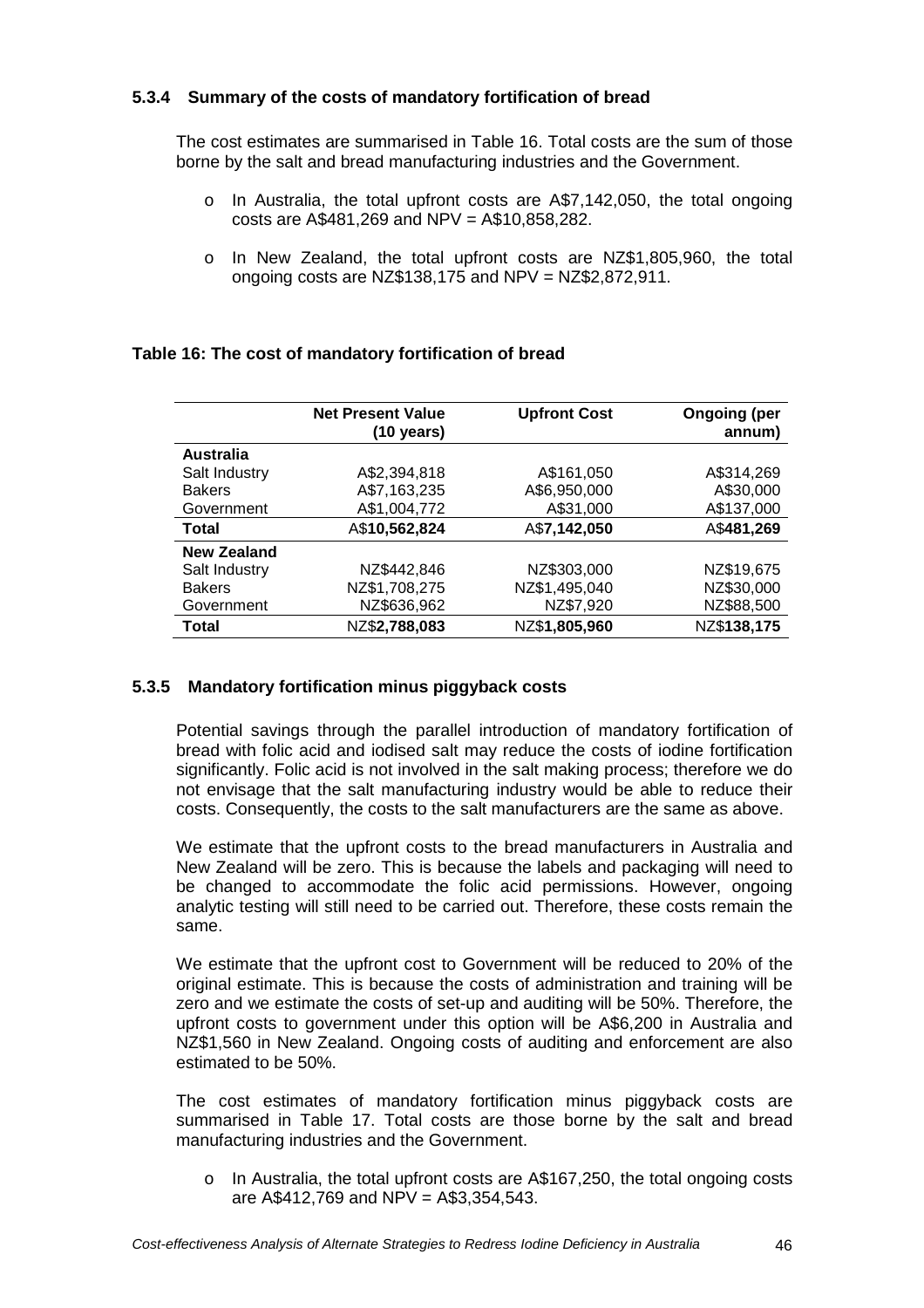o In New Zealand, the total upfront costs are NZ\$304,560, the total ongoing costs are NZ\$92,065 and NPV = NZ\$1,015,462.

|                    | <b>Net Present Value</b><br>(10 years) | <b>Upfront Cost</b> | <b>Ongoing (per</b><br>annum) |
|--------------------|----------------------------------------|---------------------|-------------------------------|
| <b>Australia</b>   |                                        |                     |                               |
| Salt Industry      | A\$2,394,818                           | A\$161,050          | A\$314,269                    |
| <b>Bakers</b>      | A\$213,235                             | A\$0                | A\$30,000                     |
| Government         | A\$493,086                             | A\$6,200            | A\$68,500                     |
| <b>Total</b>       | A\$3,101,138                           | A\$167,250          | A\$412,769                    |
| <b>New Zealand</b> |                                        |                     |                               |
| Salt Industry      | NZ\$442,846                            | NZ\$303,000         | NZ\$19,675                    |
| <b>Bakers</b>      | NZ\$213,235                            | NZ\$0               | NZ\$30,000                    |
| Government         | NZ\$302,861                            | NZ\$1,560           | NZ\$42,390                    |
| Total              | NZ\$958,942                            | NZ\$304,560         | NZ\$92,065                    |

#### **Table 17: The cost of mandatory fortification of bread (minus piggyback costs of mandatory folic acid fortification of bread)**

## **5.4 Cost of voluntary fortification of bread with iodised salt**

The costs of voluntary fortification of bread with iodised salt have been adapted from the section above. We have based our calculations on the experiences of voluntary fortification in Tasmania, where 80% of bread became fortified under the voluntary permission. Like before, because of the recent approval of mandatory fortification of bread with folic acid, we have also reduced the costs to reflect the potential 'piggyback' savings. These are reported separately. The following assumptions have been used when modelling the costs:

- o Raw data taken from Access Economic estimates
- o 80% of bread will be fortified under a voluntary fortification scheme
- o Costs discounted at 5%, same as outcomes
- o Time horizons 10 years
- o A\$ for Australia and NZ\$ for New Zealand.
- o Include/exclude savings through piggyback costs of mandatory fortification of bread with folic acid.
- o Costs which have been excluded:
	- o Costs associated with loss of consumer choice
	- o Costs of awareness raising amongst GPs
	- o Costs of monitoring the effectiveness of the regulation.

The costs of voluntary fortification are present in Table 18. The costs represented are reflective of those borne by the salt manufacturers, bread manufacturers and Government.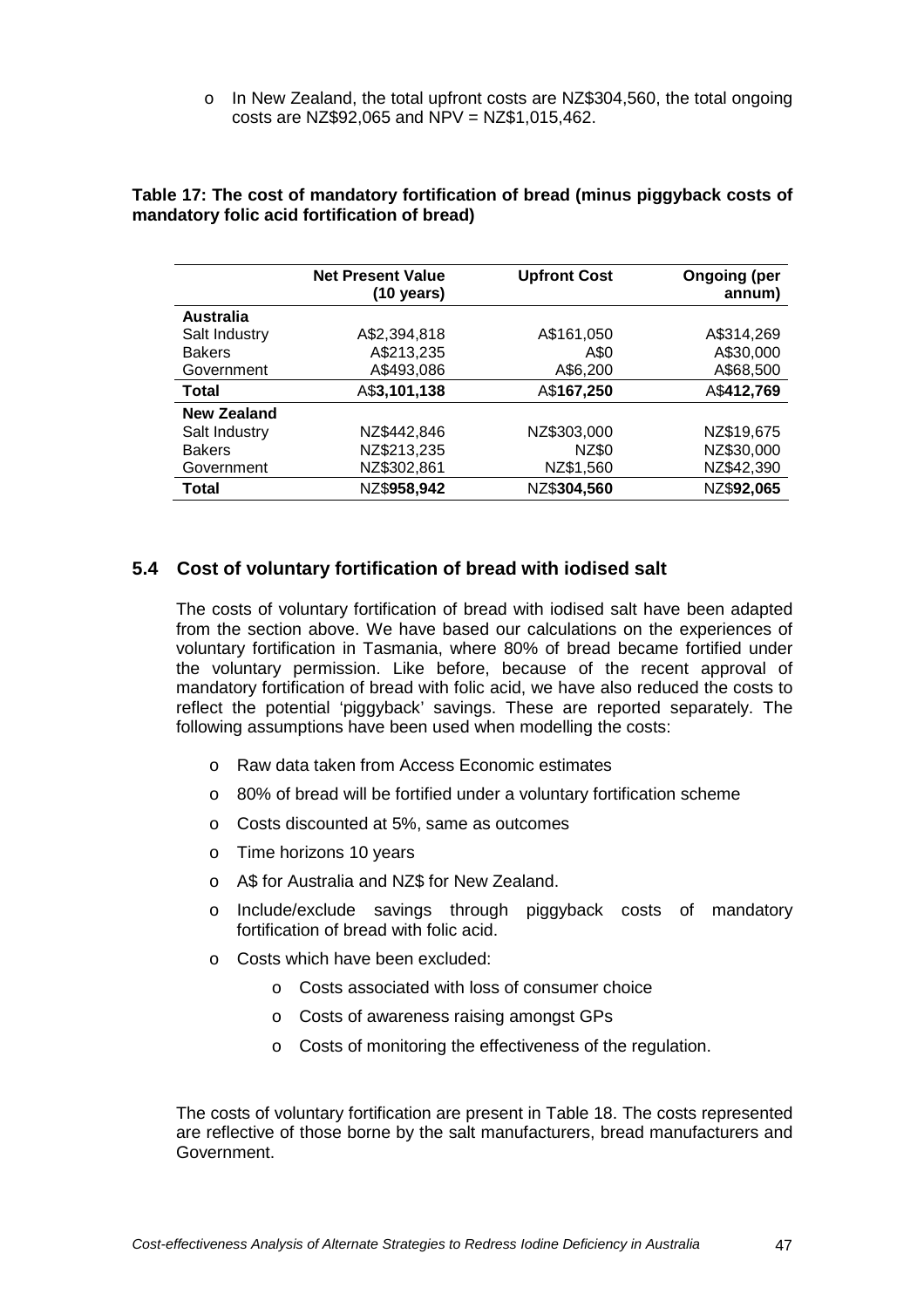### **5.4.1 Costs to the salt manufacturers**

The upfront costs borne by the salt manufacturers remain unchanged. This is because salt is produced by a small number of manufacturers. Therefore plant upgrades would still be required. The only potential saving would be if a manufacturer decides not to supply iodised salt, but this is unlikely since 80% of bread manufacturers would demand iodised salt.

We estimate that some ongoing costs can be reduced by 80%. These include the costs of iodine, labour, analytical testing and transport. The costs of maintenance and storage will potentially remain the same as under the mandatory fortification option.

## **5.4.2 Costs to the bread manufacturers**

The upfront costs of revising and relabelling the packaging, and writing off old packaging will be 80%. This is because if 20% of bakers decide not to fortify their bread, they will incur no costs. Using the same rationale, ongoing costs will also be 80% of the mandatory costs.

## **5.4.3 Cost to the Government**

We estimate that the ongoing and upfront costs to Government will be the same under voluntary and mandatory fortification options. Since the Government will target all bread manufacturers in the first instance. Potentially there may be savings from auditing 80% of manufacturers instead of 100%. However, there may be increased costs of continued promotion, to maintain compliance, without legislative support. However, there is a large amount of uncertainty regarding this issue, so we have not included them in this report.

## **5.4.4 Summary of costs of voluntary fortification of bread**

The cost estimates for voluntary fortification are summarised in Table 18. Total costs are those borne by the salt and bread manufacturing industries and the Government.

- o In Australia, the total upfront costs are A\$5,752,050, the total ongoing costs are A\$416,189 and NPV = A\$8,965,748.
- o In New Zealand, the total upfront costs are NZ\$1,506,952, the total ongoing costs are NZ\$129,027 and NPV = NZ\$2,503,261.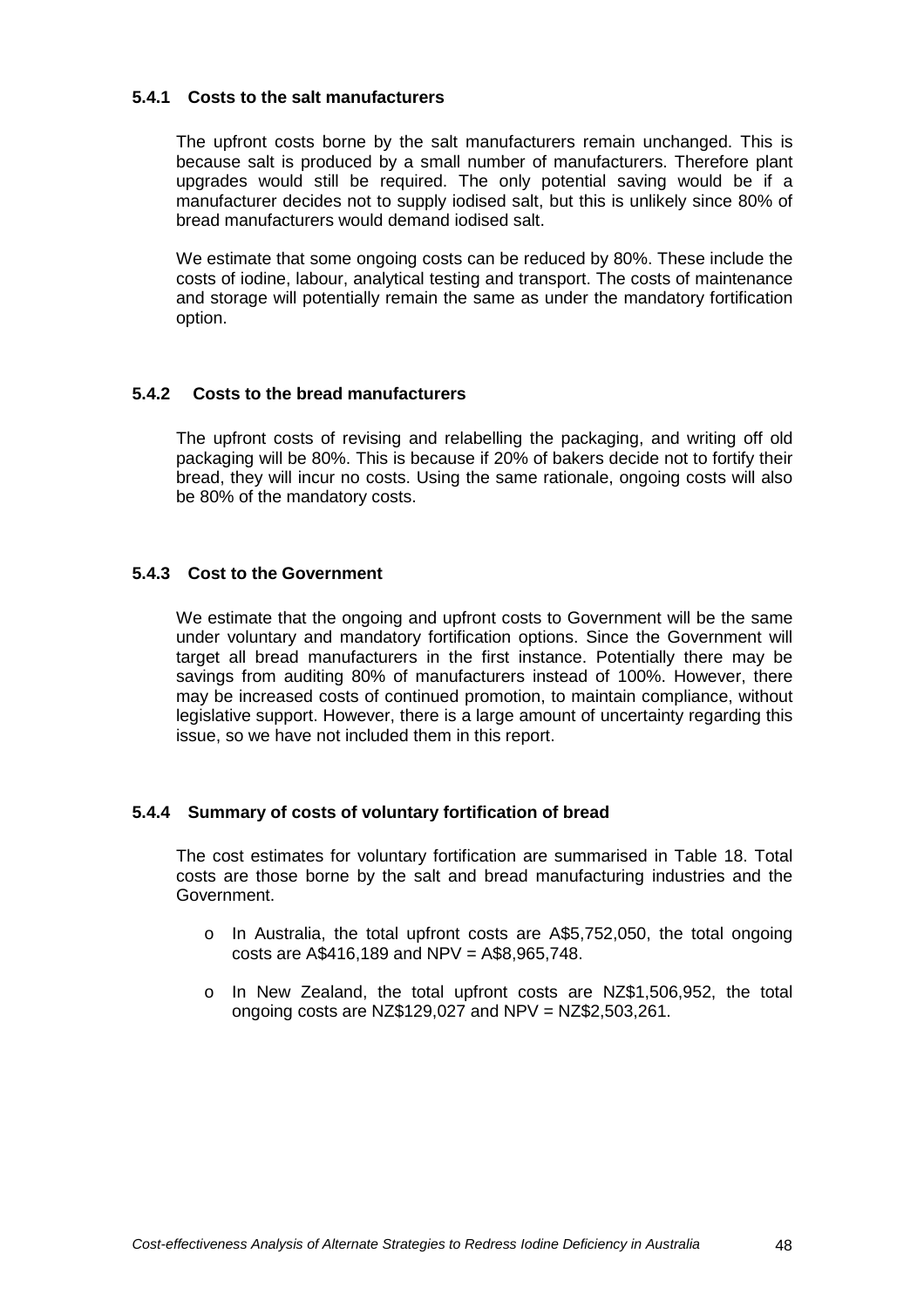#### **Table 18: The cost of voluntary fortification of bread**

|                  | <b>Net Present Value</b><br>$(10 \text{ years})$ | <b>Upfront Cost</b> | <b>Ongoing (per</b><br>annum) |
|------------------|--------------------------------------------------|---------------------|-------------------------------|
| <b>Australia</b> |                                                  |                     |                               |
| Salt Industry    | A\$1,974,885                                     | A\$161,050          | A\$255,189                    |
| <b>Bakers</b>    | A\$5,730,588                                     | A\$5,560,000        | A\$24,000                     |
| Government       | A\$1,004,772                                     | A\$31,000           | A\$137,000                    |
| Total            | A\$8,710,244                                     | A\$5,752,050        | A\$416,189                    |
| New Zealand      |                                                  |                     |                               |
| Salt Industry    | NZ\$420,468                                      | NZ\$303,000         | NZ\$16,527                    |
| <b>Bakers</b>    | NZ\$1,366,620                                    | NZ\$1,196,032       | NZ\$24,000                    |
| Government       | NZ\$636,962                                      | NZ\$7,920           | NZ\$88,500                    |
| <b>Total</b>     | NZ\$2,424,050                                    | NZ\$1,506,952       | NZ\$129,027                   |

## **5.4.5 Voluntary fortification minus piggyback costs**

As before, there are potential savings through the parallel introduction of voluntary fortification of bread with iodised salt and the mandatory fortification of bread with folic acid. As previously discussed we do not envisage any synergies between the salt manufacturers.

We estimate that the upfront costs to the bread manufacturers in Australia and New Zealand will be zero. However, ongoing analytic testing will still need to be carried out. Therefore, these costs remain the same.

We estimate that the upfront cost to Government will be 20% of the original estimate and the set-up costs and auditing will be reduced by 50%. (See before for reasoning)

The cost estimates of voluntary fortification minus piggyback costs are summarised in Table 19. Total costs are those borne by the salt and bread manufacturing industries and the Government.

- o In Australia, the total upfront costs are A\$167,250, the total ongoing costs are  $A$347,689$  and NPV =  $A$2,852,009$ .
- o In New Zealand, the total upfront costs are NZ\$304,560, the total ongoing costs are NZ\$82,917 and NPV = NZ\$944,820.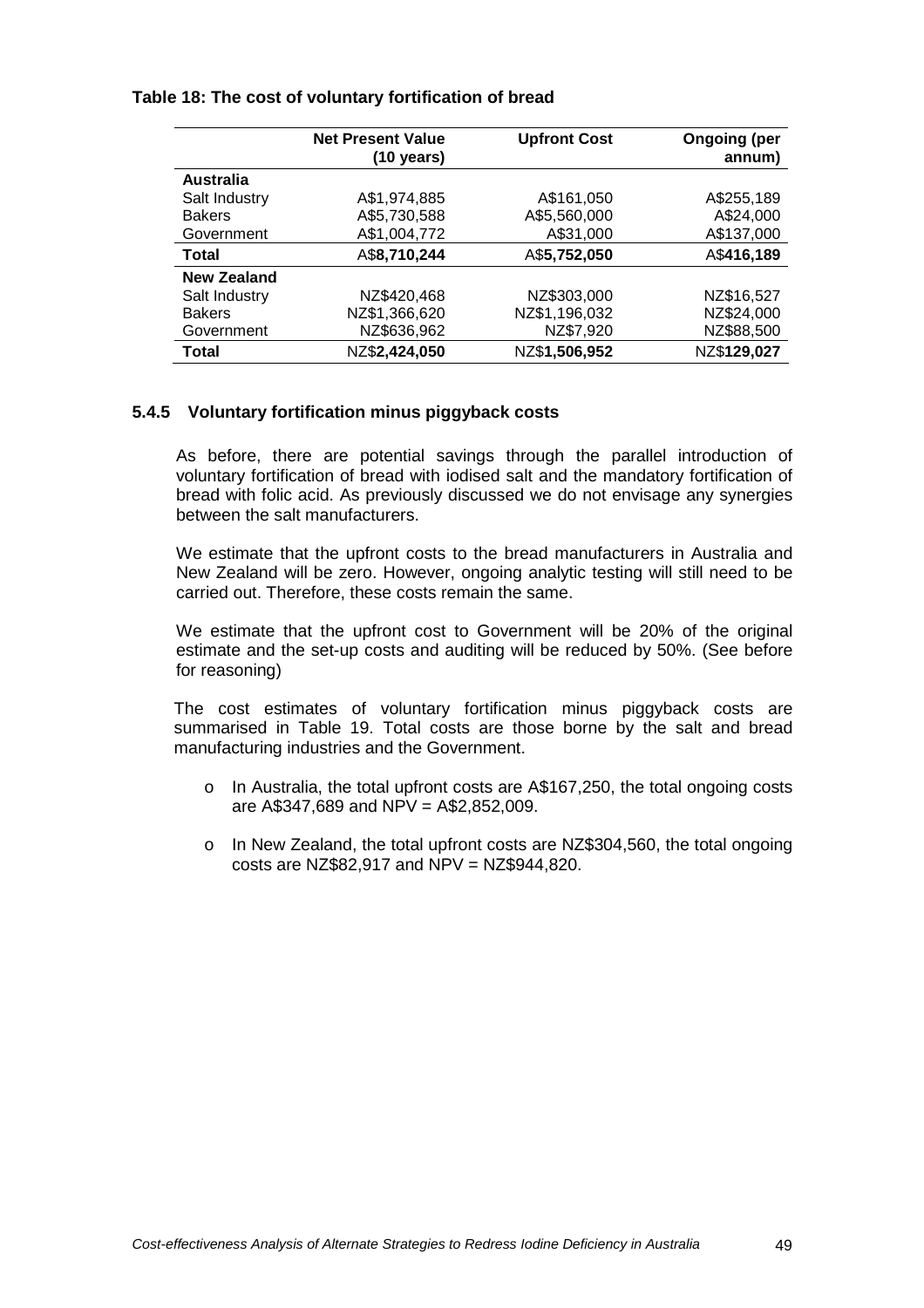**Table 19: The cost of voluntary fortification of bread (minus piggyback costs of mandatory folic acid fortification of bread)**

|                    | <b>Net Present Value</b><br>$(10 \text{ years})$ | <b>Upfront Cost</b> | <b>Ongoing (per</b><br>annum) |
|--------------------|--------------------------------------------------|---------------------|-------------------------------|
| Australia          |                                                  |                     |                               |
| Salt Industry      | A\$1,974,885                                     | A\$161,050          | A\$255,189                    |
| <b>Bakers</b>      | A\$170,588                                       | A\$0                | A\$24,000                     |
| Government         | A\$493,086                                       | A\$6,200            | A\$68,500                     |
| Total              | A\$2,638,559                                     | A\$167,250          | A\$347,689                    |
| <b>New Zealand</b> |                                                  |                     |                               |
| Salt Industry      | NZ\$420,468                                      | NZ\$303,000         | NZ\$16,527                    |
| <b>Bakers</b>      | NZ\$170,588                                      | NZ\$0               | NZ\$24,000                    |
| Government         | NZ\$302,861                                      | NZ\$1,560           | NZ\$42,390                    |
| Total              | NZ\$893,916                                      | NZ\$304,560         | NZ\$82,917                    |

Table 20 demonstrates the reduction in overall cost of voluntary fortification compared to mandatory fortification. Despite 80% of bread becoming iodised under a voluntary option, this does not translate into an 80% reduction in costs.

### **Table 20: The total costs of mandatory versus voluntary fortification (minus piggyback costs)**

|                                 | <b>Net Present Value</b><br>$(10 \text{ years})$ | <b>Upfront Cost</b> | <b>Ongoing (per</b><br>annum) |
|---------------------------------|--------------------------------------------------|---------------------|-------------------------------|
| Not including piggyback savings |                                                  |                     |                               |
| <b>Australia</b>                |                                                  |                     |                               |
| Mandatory                       | A\$1,0562,824                                    | A\$7,142,050        | A\$481,269                    |
| Voluntary                       | A\$8,710,244                                     | A\$5,752,050        | A\$416,189                    |
| Proportion of costs             | 82.5%                                            | 80.5%               | 86.5%                         |
| <b>New Zealand</b>              |                                                  |                     |                               |
| Mandatory                       | NZ\$2,788,083                                    | NZ\$1,805,960       | NZ\$138,175                   |
| Voluntary                       | NZ\$2,424,050                                    | NZ\$1,506,952       | NZ\$129,027                   |
| Proportion of costs             | 86.9%                                            | 83.4%               | 93.4%                         |
|                                 |                                                  |                     |                               |
| Including piggyback savings     |                                                  |                     |                               |
| Australia                       |                                                  |                     |                               |
| Mandatory                       | A\$3,101,138                                     | A\$167,250          | A\$412,769                    |
| Voluntary                       | A\$2,698,559                                     | A\$167,250          | A\$347,689                    |
| Proportion of costs             | 85.1%                                            | 100.0%              | 84.2%                         |
| <b>New Zealand</b>              |                                                  |                     |                               |
| Mandatory                       | NZ\$958,942                                      | NZ\$304,560         | NZ\$92,065                    |
| Voluntary                       | NZ\$893,916                                      | NZ\$304,560         | NZ\$82,917                    |
| Proportion of costs             | 93.2%                                            | 100.0%              | 90.1%                         |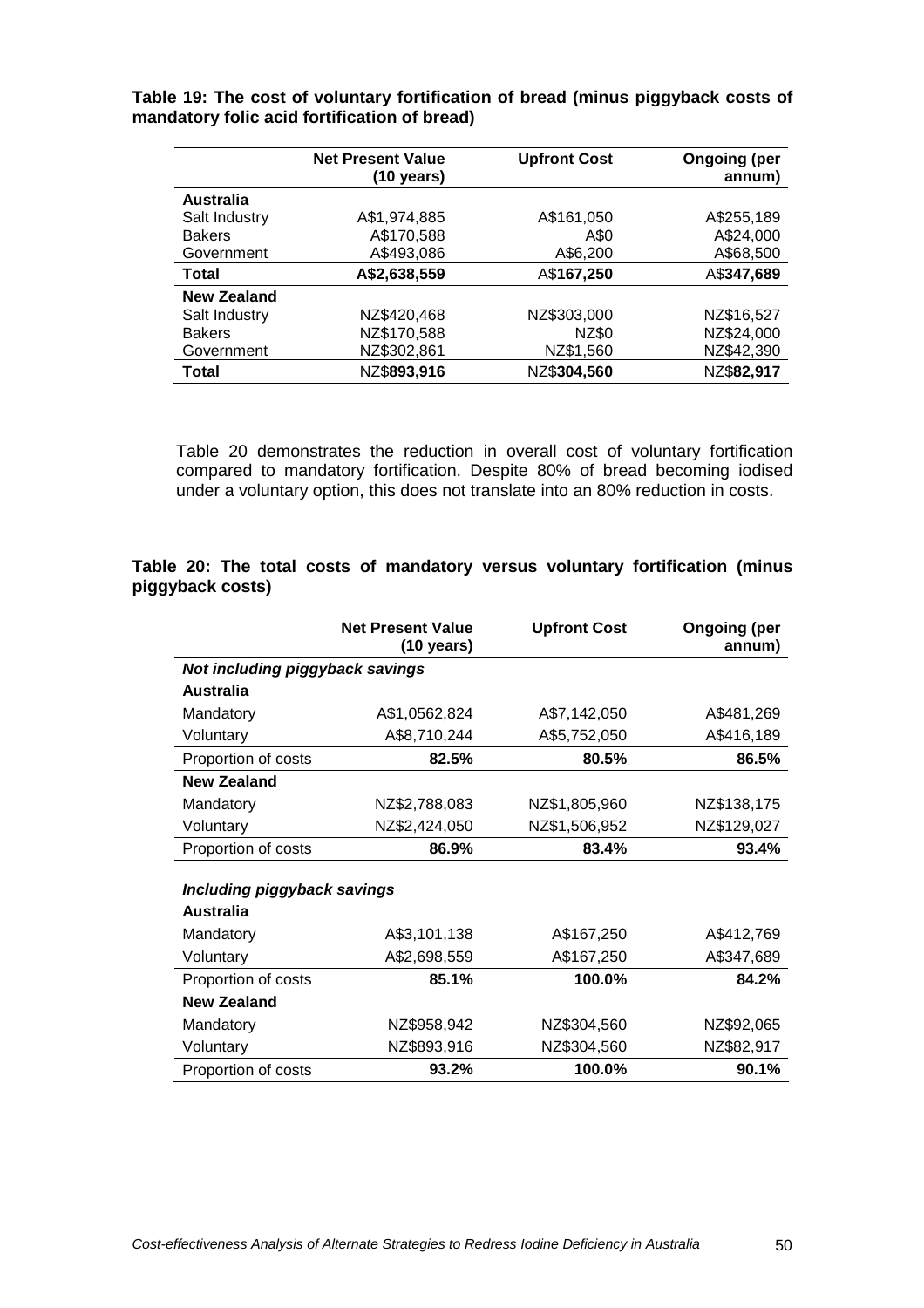## **5.5 Cost of implementing an educational health campaign targeting the whole population**

The costs of implementing an educational health campaign targeting the whole population have been adapted from the costs estimated for a comparable strategy to address folic acid deficiency (Segal, et al., 2007). We have used the raw data presented in the report and altered some of the assumptions. The following assumptions have been used when modelling the costs:

- o Raw data taken from FSANZ report for folic acid
- o Costs discounted at 5%, same as outcomes
- o Time horizons 10 years
- o A\$ for Australia and NZ\$ for New Zealand.
- o Costs are the direct costs of media and community based elements

The costs of comparable high profile national public health campaigns are summarised in Table 21.

### **Table 21: Summary of costs of selected high profile national public health campaigns**

| Campaign                              | <b>Cost</b> (current dollars) |
|---------------------------------------|-------------------------------|
| National Tobacco Campaign 1997        | A\$9 million                  |
| National Go for 2 & 5 Campaign 2005   | A\$4.76 million               |
| <b>Skin Cancer Awareness 2006-7</b>   | A\$5.5 million                |
| TAC Road safety advertising 1990-1992 | A\$4.95-6.83 million per year |

Source: (Segal, et al., 2007)

The authors of the 'Cost-effectiveness of folate supplementation' report (Segal, et al., 2007), estimated that the reasonable cost estimates, based on the above examples, for a national folate education program is A\$5 million up front, plus an ongoing annual investment of A\$1 million for Australia. This would fund a high profile campaign with a combination of media and community-based elements. The values for New Zealand are scaled down by one fifth, using a simple population pro-rota basis. We believe that these values represent a good estimate of the costs of undertaking a similar campaign to encourage the use of iodised salt as an alternative to non-iodised salt. These are summarised in Table 22.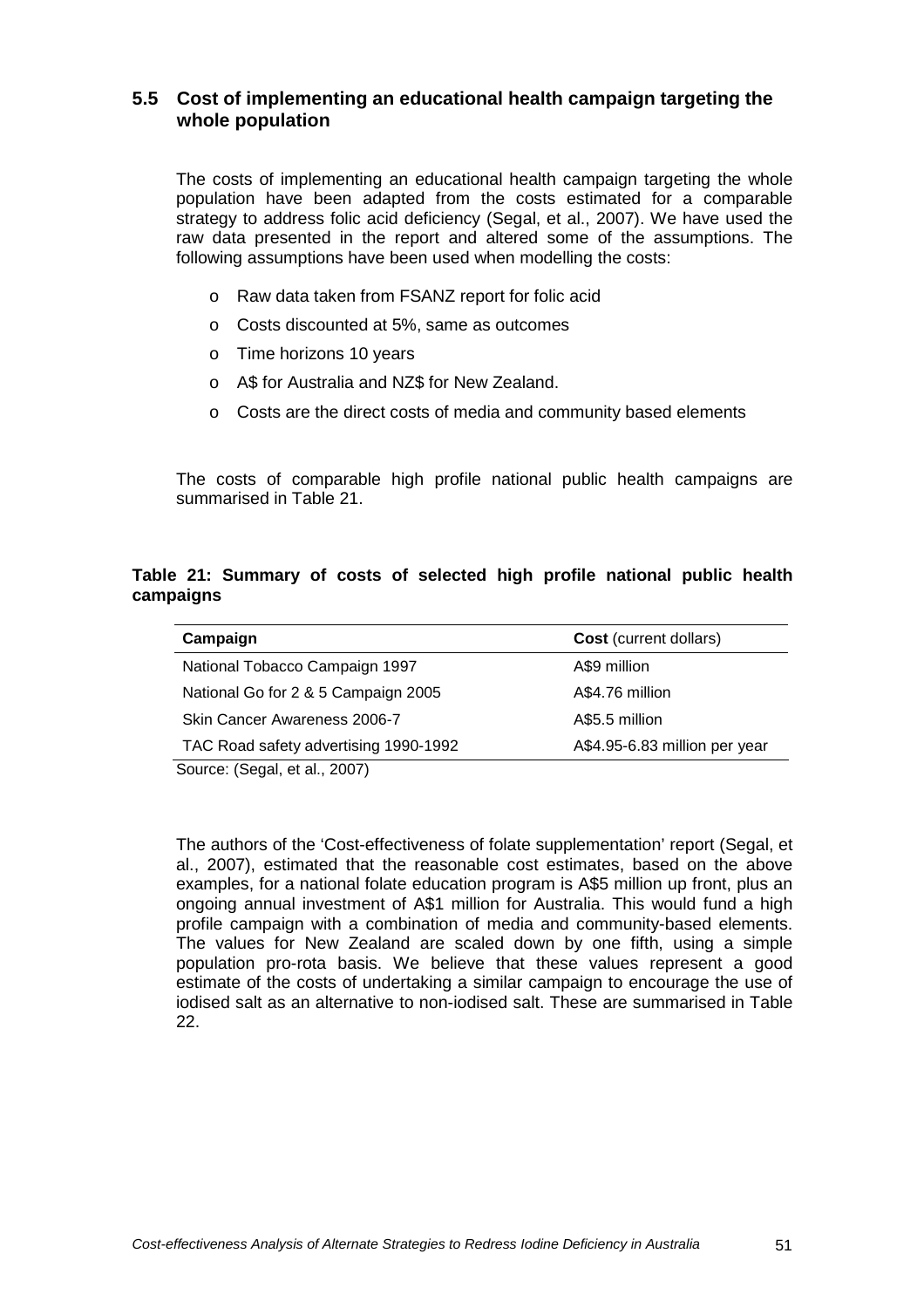## **Table 22: Summary of costs of a high profile national public health campaign**

|                    | <b>Net Present Value</b><br>$(10 \text{ years})$ | <b>Upfront Cost</b> | Ongoing (per annum) |
|--------------------|--------------------------------------------------|---------------------|---------------------|
| Australia          | A\$12,107,822                                    | A\$5 million        | A\$1 million        |
| <b>New Zealand</b> | NZ\$242,1564                                     | NZ\$1 million       | NZ\$200,000         |

## **5.6 Costs of targeting pregnant women**

The costs of targeting pregnant and lactating women are explained in this section. No evidence is available for the costs of this intervention using iodine supplements. Therefore we have adapted the costs estimated for a comparable strategy to address folate deficiency (Segal, et al., 2007). The following assumptions have been made:

- o Raw data taken from FSANZ report for folate
- o Costs discounted at 5%, same as outcomes
- o Time horizons 10 years
- o A\$ for Australia and NZ\$ for New Zealand.
- o Costs are restricted to the cost of physician advice and the costs of iodine supplements

The costs are divided into two types; the costs of physician counselling and the costs to the patient of the iodine supplements.

## **5.6.1 Costs of physician counselling**

Encouraging pregnant women to take additional supplementation is best achieved when the advice is given by a clinician. The costs associated with this intervention are those of training and informing, via information packs, clinicians regarding the importance of iodine supplementation. We assume that the physician counselling, concerning the use of iodine supplements forms part of the standard physician role during a gynaecological consultation. Therefore incurring no additional cost in terms of physician time.

The costs are broken down as follows: 1) Personnel to conduct education campaign to target obstetricians and gynaecologists. We estimate that during the first year between 0.5 to 1 educators per state/territory (total  $=$  4.8 FTE<sup>15</sup>) and for ongoing education 1.5 educators per year in Australian. This would give 4.8 x A\$78,000 (average salary) =  $A$376,000$  set-up costs and 1.5 x A\$78,000 = A\$117,000 ongoing costs. 2) Education campaign material. We estimate that all obstetricians and gynaecologists (1200<sup>16</sup>) would receive a information pack (\$10), therefore the set-up cost would be A\$12,000. Ongoing education material costs are estimate to be A\$4000. The values for New Zealand are scale down by one

 $15$  FTE = Full time equivalent

<sup>&</sup>lt;sup>16</sup> The Royal Australian and New Zealand College of Obstetricians and Gynaecologists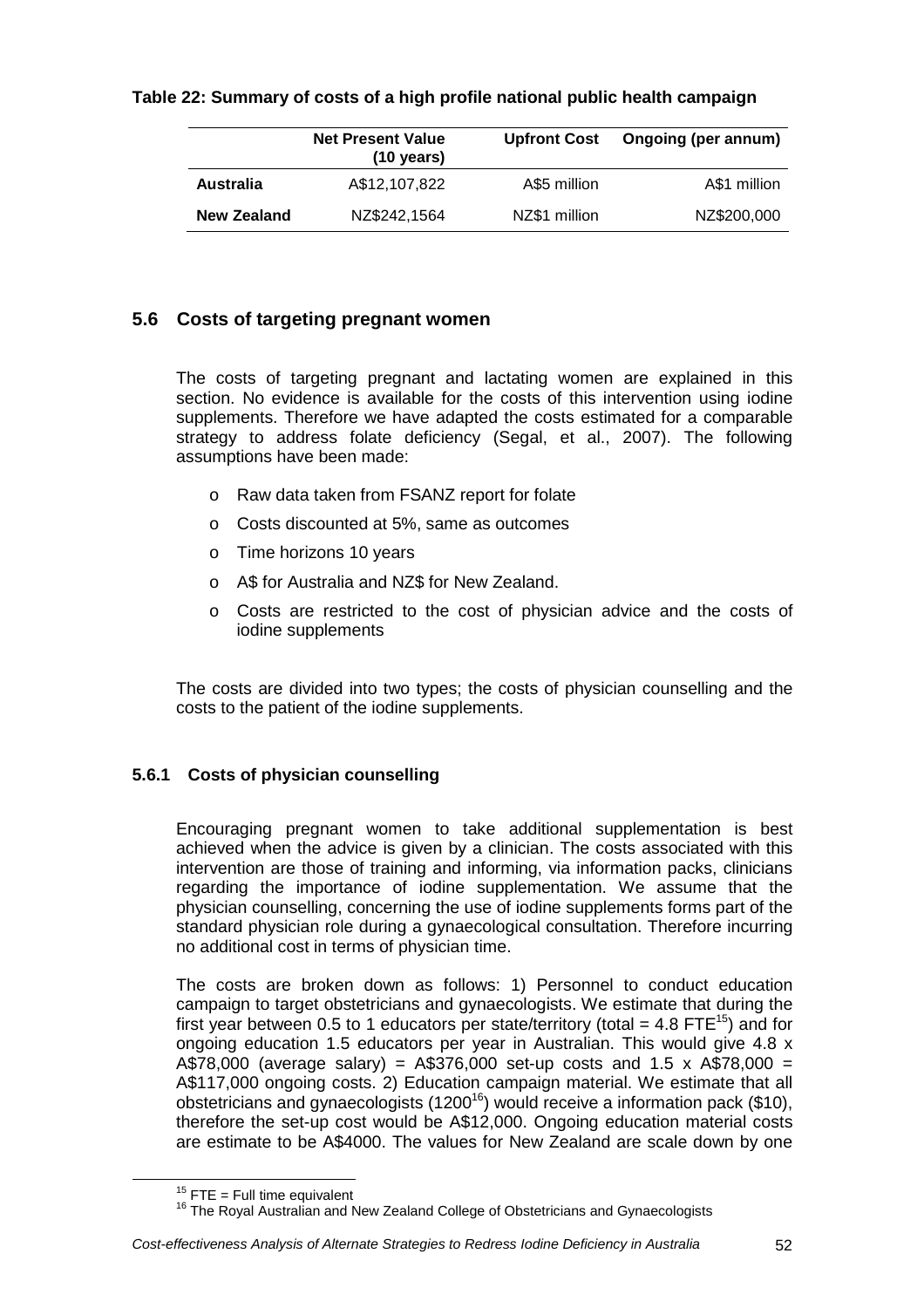fifth, using a simple population pro-rota basis. These data are summarised in Table 23.

|                    | <b>Net Present Value</b><br>$(10 \text{ years})$ | <b>Upfront Cost</b> | Ongoing (per annum) |
|--------------------|--------------------------------------------------|---------------------|---------------------|
| Australia          | A\$1,246,446                                     | A\$386.400          | A\$121,000          |
| <b>New Zealand</b> | NZ\$249,289                                      | NZ\$77,280          | NZ\$24,200          |

#### **Table 23: Costs for a physician counselling intervention**

## **5.6.2 Costs of iodine supplements to pregnant women**

The costs of iodine supplementation are the direct costs faced by the pregnant or lactating women. The estimates are based on pregnant women (168,244 in Australia and 37,062 in New Zealand) taking the supplements for 18 months (three months before pregnancy, nine months during pregnancy and 6 months during breast feeding). We also estimate, based on the evidence presented earlier, that 15% of women will take iodine supplements that would otherwise not have. Finally, the costs of the supplements (A\$19.91 per month) are based on an average of iodine supplements available in Australia, MIMS online. (2007) These data are summarised in Table 24. Total costs of iodine supplementation including physician costs are presented in Table 25.

#### **Table 24: Costs of iodine supplements for pregnant women**

|             | <b>Net Present Value</b><br>$(10 \text{ years})$ | <b>Upfront Cost</b> | Ongoing (per annum) |
|-------------|--------------------------------------------------|---------------------|---------------------|
| Australia   | A\$73,320,305                                    | A\$0                | A\$9,043,157        |
| New Zealand | NZ\$16,151,525                                   | NZ\$0               | NZ\$1,992,092       |

#### **Table 25: Total costs of an iodine supplementation program in pregnant women**

|                    | <b>Net Present</b><br>Value (10 years) | <b>Upfront Cost</b> | <b>Ongoing (per</b><br>annum) |
|--------------------|----------------------------------------|---------------------|-------------------------------|
| <b>Australia</b>   |                                        |                     |                               |
| Physician cost     | A\$1,246,446                           | A\$386,400          | A\$121,000                    |
| Supplement cost    | A\$73,320,305                          | A\$0                | A\$9,043,157                  |
| Total              | A\$74,566,751                          | A\$386,400          | A\$9,164,157                  |
| <b>New Zealand</b> |                                        |                     |                               |
| Physician cost     | NZ\$249,289                            | NZ\$77,280          | NZ\$24,200                    |
| Supplement cost    | NZ\$16,151,525                         | NZ\$0               | NZ\$1,992,092                 |
| Total              | NZ\$16,400,814                         | NZ\$77,280          | NZ\$2,016,292                 |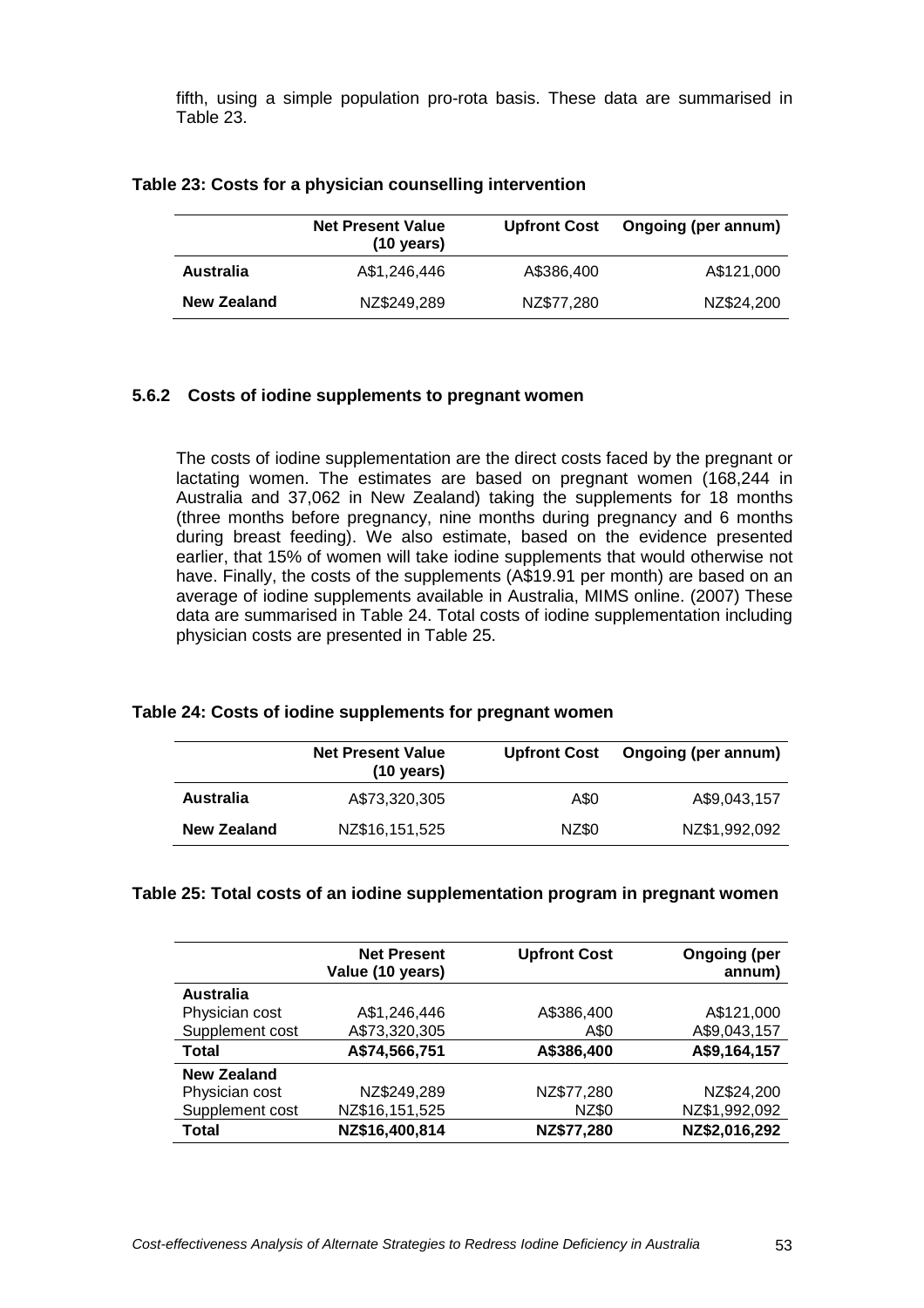# **6 Population level economic modelling of mandatory and voluntary fortification of bread with iodine**

Economic evaluation of new health care initiatives is important where the new initiative offers health benefits at additional costs. When a constraint is applied to the additional cost that would be paid for a given health gain, economic evaluation can determine whether such incremental costs represent value for money.

The usual process for an economic evaluation is first to determine the incremental effectiveness, which is the additional benefits associated with the new initiative relative to current practice. Secondly, to determine the incremental costs, this is the difference in costs between the new initiative and current practice. Finally the incremental cost-effectiveness ratio (ICER) can be calculated using the following ratio:

> ICER =  $Cost<sub>New</sub> - Cost<sub>Comparator</sub>$ Effectiveness  $_{New}$  – Effectiveness  $_{Comparator}$

The economic modelling contained in this report is divided into two sections. In this section, we look at population-level options for improving Iodine status of the Australia and New Zealand populations. The fortification options assessed during the evaluation are:

- o Current approach maintenance of status  $quo$ , which would see the continuation of the existing code which allows for the voluntary addition of iodine to household discretionary salt.
- o The mandatory replacement of salt with iodised salt in bread, with the salt iodisation range from 35-55mg of iodine per kg of salt.
- o The voluntary replacement of salt with iodised salt in bread, with the salt iodisation range from 35-55mg per kg of salt.

Following this, we focus on pregnant women as the reduction of deficiency in this group is of particular importance due to the issues surrounding neurological development of the unborn child, reflected in the WHO recommended level for UIC being 150 µg/l in this group.

## **6.1 Assumptions for population level modelling**

This modelling is based on a series of assumptions, necessitated by a lack of suitable information. These are listed now, and discussed in more depth in this section and the discussion.

- o We do not formally include the costs of treating conditions which may be caused/ prevented by changing levels of Iodine.
- $\circ$  Due to uncertainty regarding the market share of organic bread (which would be exempt from mandatory fortification), we have excluded it from the analysis.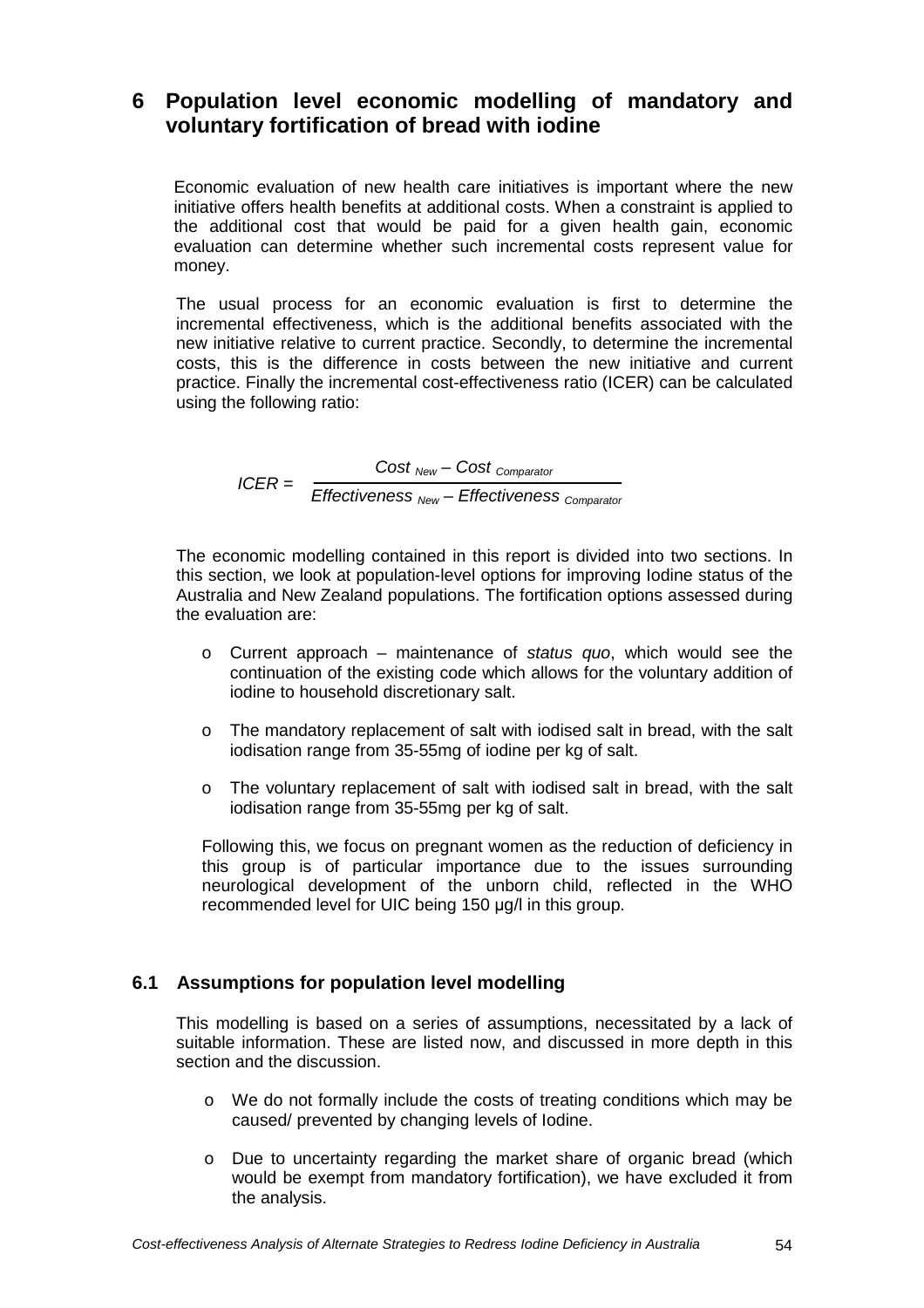- o We have limited our investigation to hyperthyroidism, hypothyroidism, goitre and intellectual impairment.
- $\circ$  In the base case, we have not investigated children aged 0-2 years, as their source of iodine is uncertain, and the effect of fortification on their UIC is uncertain.
- o We have assumed that the Australian population can be summarised by one distribution, although there are areas of iodine deficiency and iodine sufficiency. The median IUC for Australia relates to the most representative value of the whole population.
- o Similarly, we have assumed that voluntary fortification will lead to a reduced penetration of iodised salt, and that this reduced penetration is uncorrelated with individual's current iodine status (that is, a certain proportion of people will not receive iodised salt who would have done under a mandatory scheme, and these people do not differ systematically from the rest of the population).

## **6.2 Introduction**

During the economic evaluation of mandatory and voluntary iodine fortification in bread, we adopted an iterative approach, asking three sequential questions. The answer to each was based on a combination of the previous result and a number of additional assumptions (predominantly drawn from the existing literature).

The three steps are laid out below. For each, we identify the main question contained within the step, sub-questions that provide parameters for the calculations, and the outcome we expect to produce.

### **Step 1: Identification of the number of individuals who would receive iodine-fortified bread who would not have otherwise done so**

- 1. Australian / New Zealand population size
- 2. Proportion of population who eat bread
- 3. Proportion of bread that is currently subject to voluntary fortification
- 4. (Voluntary bread only) Proportion of bread manufacturers who are likely to choose to use fortified salt under a voluntary scheme

The result from this question will be an estimate of the populations over which the two interventions (mandatory and voluntary fortification) would be applied.

#### **Step 2: Identification of the number of individuals with an annual average iodine level of below 50 and 100** µ**g/l, under both interventions (mandatory and voluntary fortification) and status quo**

- 1. Details of the pre-intervention Australian and New Zealand population in terms of urine iodine content (UIC). This is stratified into children, pregnant women, and other adults.
- 2. The likely effect of both fortification schemes on this measure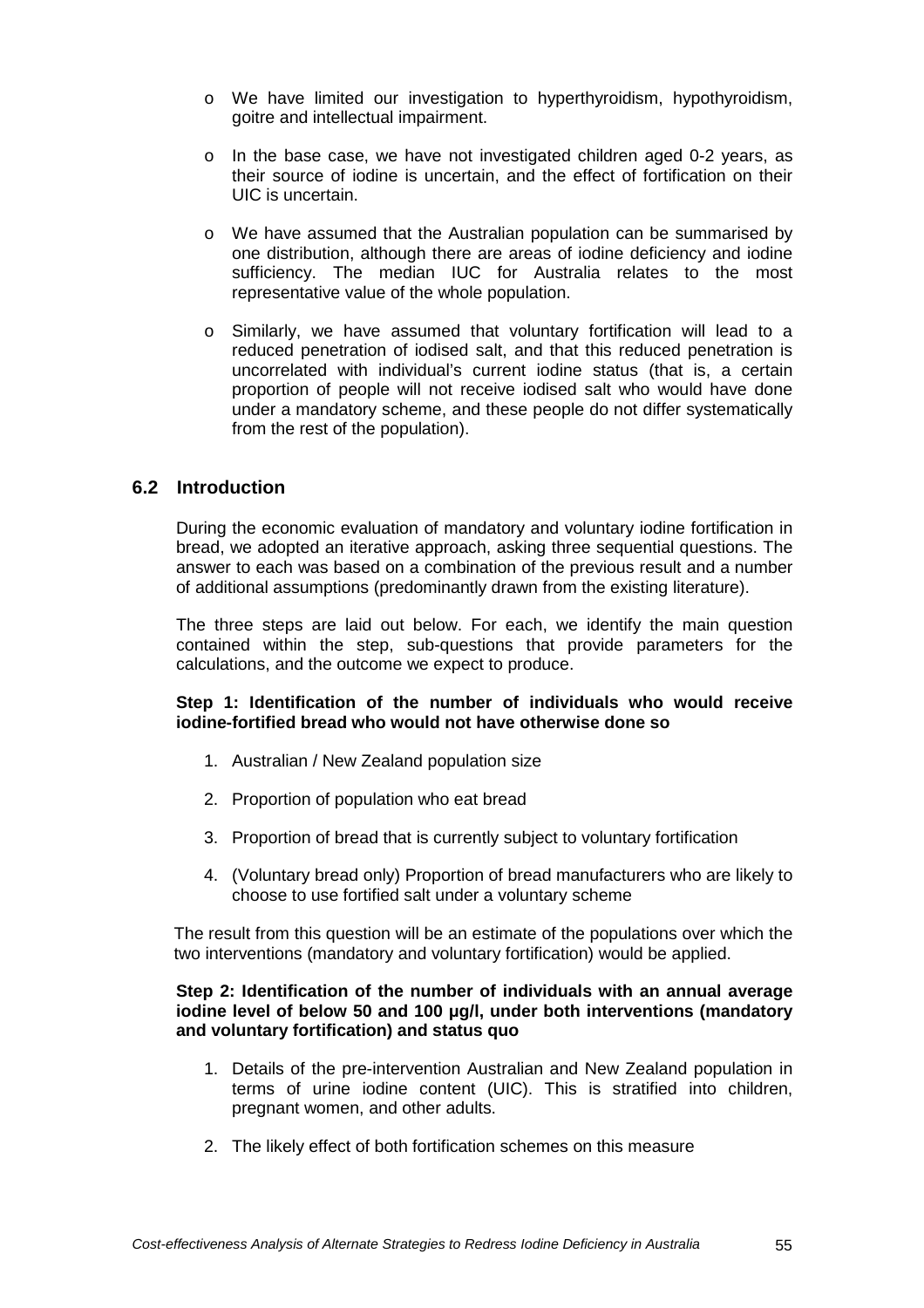The result from this will be the estimated reduction in individuals with an average UIC below 50 µg/l, and between 50 µg/l and 100 µg/l (and also an increase in individuals with a UIC greater than 300 µg/l).

## **Step 3: Identification of the number of cases of condition linked to an IDD that have been averted**

o Probabilities of different conditions (such as hypothyroidism, intellectual impairment, goitre and hyperthyroidism) given mild, moderate or severe IDD, or an excessive UIC.

The result from this will be an estimate of the number of cases of each of these conditions that have been averted. It is worth noting that the level of uncertainty surrounding the results increases as we move from step 1 through to step 3.

## **6.3 Estimation of the impact of iodine-fortified bread**

Step 1: Identification of the number of individuals who would receive iodinefortified bread who would not have otherwise done so

## **6.3.1 Australian / New Zealand population size**

The populations of the two countries were identified through the Australian Bureau of Statistics website<sup>17</sup> and the Statistics New Zealand website<sup>18</sup>. The populations are shown in Table 26. The number of women with unborn children was estimated by multiplying the number of children born in one year by (nine months / 12).

## **Table 26: Population sizes in Australia and New Zealand**

|                                  | Australia  | <b>New Zealand</b> |
|----------------------------------|------------|--------------------|
| <b>Pregnant Women</b>            | 194.850    | 42,600             |
| <b>Children</b> (2-18 years old) | 4,589,076  | 1,000,422          |
| <b>Adults</b> (18 and over)      | 15,496,635 | 2,916,207          |

## **6.3.2 Proportion of population who eat bread**

The proportion of the population who eat bread was identified in a previous FSANZ report at 87% in New Zealand and 88% in Australia (Food Standards Australia New Zealand, 2006). These values were used to estimate the numbers of individuals receiving iodine via bread in each country.

<sup>&</sup>lt;sup>17</sup> http://www.abs.gov.au/

<sup>18</sup> http://www.stats.govt.nz/default.htm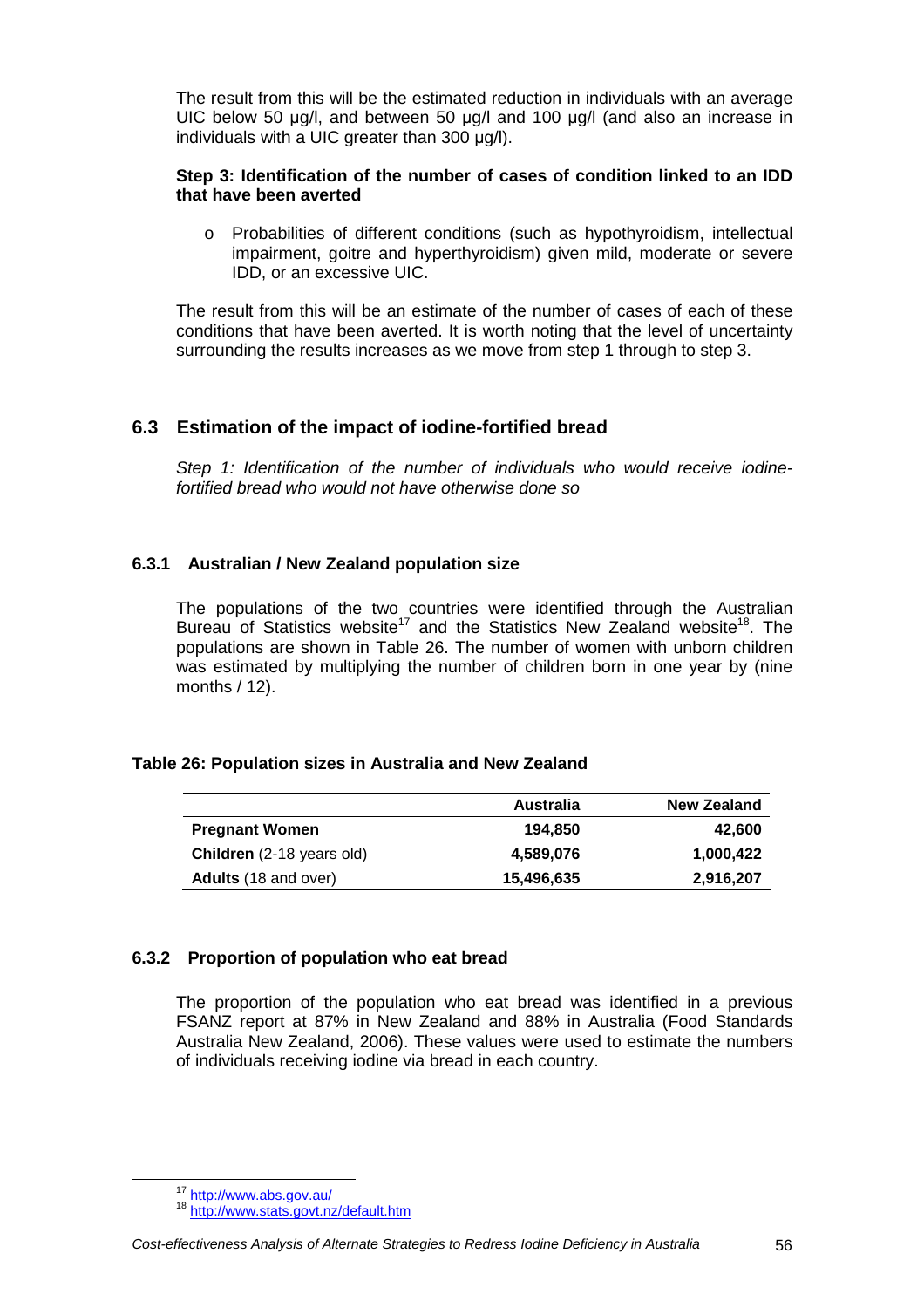## **6.3.3 Proportion of bread that is currently subject to fortification**

At present, there is limited fortification of bread in Australia and New Zealand. The main example of such an approach is in Tasmania, which has a voluntary fortification scheme covering approximately 80% of the bread consumed. Of the entire bread-eating population of Australia, that amounts to approximately 1.88% of the Australian population (based on ABS population figures for Tasmania and Australia). The modelling assumed that there was currently no fortification of bread in New Zealand<sup>19</sup>.

Using these assumptions, and allowing for the number of Tasmanians currently receiving fortified bread, the numbers of people exposed to iodine-fortified bread in Australia and New Zealand who would not have otherwise been, is presented in Table 27.

## **Table 27: The exposed population under mandatory fortification**

|                                  | Australia  | <b>New Zealand</b> |
|----------------------------------|------------|--------------------|
| <b>Pregnant Women</b>            | 168.244    | 37.062             |
| <b>Children</b> (2-18 years old) | 3.962.433  | 870.367            |
| <b>Adults</b> (18 and over)      | 13,380,550 | 2,537,100          |

To illustrate how these figures are derived, consider pregnant women in Australia. The total population is 194,850. 88% of these eat bread (which is equal to 171,468) and, of those 98.12% are not currently receiving fortified bread  $(171,468 \times 0.9812 = 168,244)$ 

For voluntary fortification, it was assumed that, as in Tasmania, 80% of bakers would choose to fortify under a voluntary scheme. Thus, to estimate the exposed population under voluntary fortification, the figures in Table 27 are multiplied through by 0.8. This is shown in Table 28.

## **Table 28: The exposed population under voluntary fortification**

|                             | Australia  | <b>New Zealand</b> |
|-----------------------------|------------|--------------------|
| <b>Pregnant Women</b>       | 134.595    | 29,650             |
| Children (2-18 years old)   | 3.169.946  | 696.294            |
| <b>Adults</b> (18 and over) | 10.704.440 | 2,029,680          |

## **6.4 Estimation of deficiency averted**

Step 2: Identification of the number of individuals with an averted Iodine deficiency disorder (IDD), both under both the interventions (mandatory and voluntary fortification) and the control (status quo)

Cost-effectiveness Analysis of Alternate Strategies to Redress Iodine Deficiency in Australia 57

 $19$  It is worth noting that a proportion of salt is iodised in Australia and New Zealand. However since this proportion is unlikely to change we ignored this from the analysis.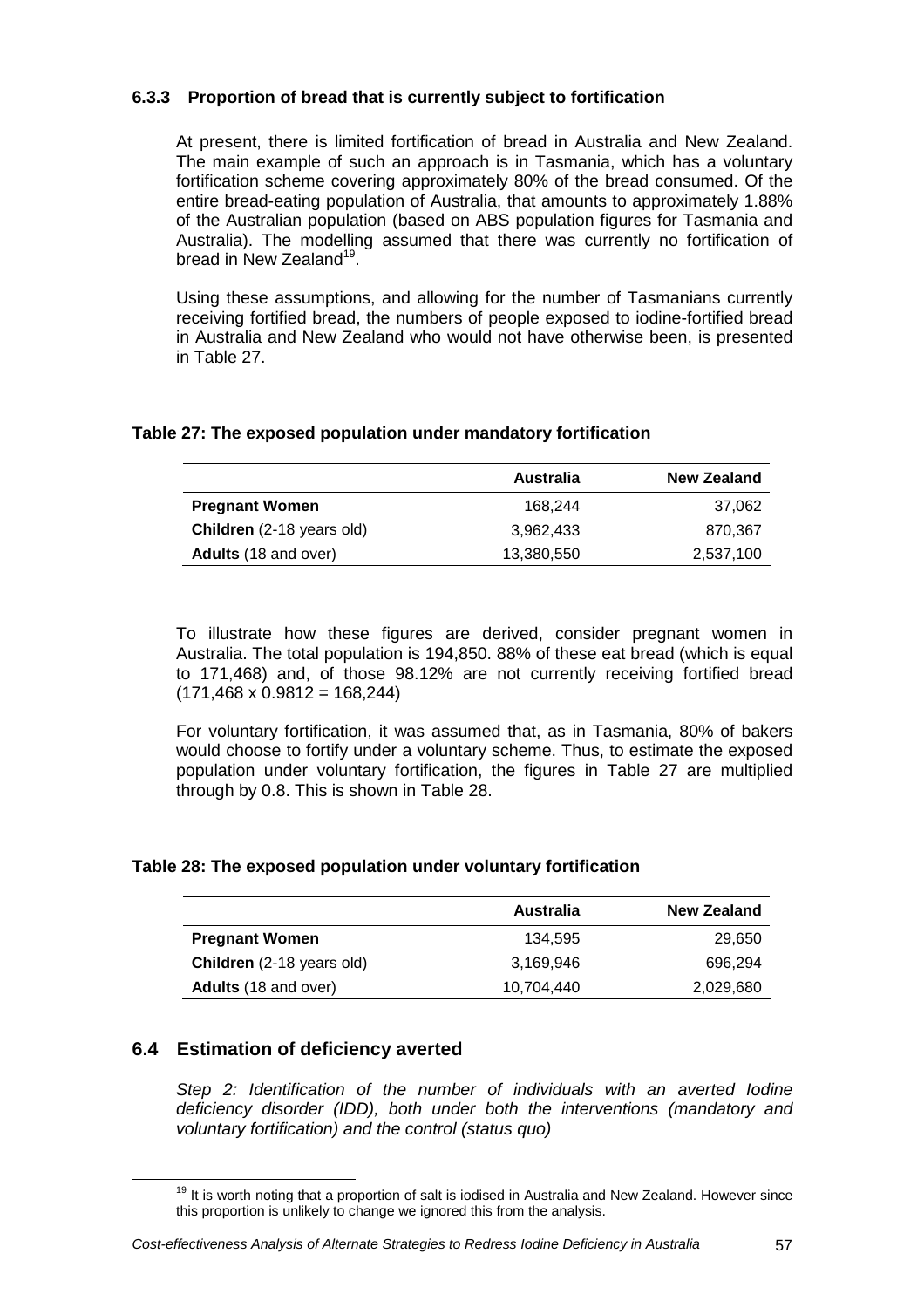o Details of the pre-intervention Australian and New Zealand population in terms of urine iodine content (UIC). This is stratified into children, pregnant women, and other adults.

Due to the limited nature of the evidence, it was necessary to estimate distributional shapes for the present annual average urine iodine contents (UIC). A normal distribution was considered, but rejected on the grounds that most papers identify the UIC distribution to be skewed, which cannot be captured under an assumption of normality. Since we are considering the average iodine level over a year, it could be argued that the Central Limit Theorem applies. However, the gamma distribution modelled the data successfully so we retained it $^{20}$ .

The important feature of the gamma distribution is that it is very flexible, and, by setting alpha and beta correctly, a wide variety of distributions are able to be modelled. The six sub-populations we are considering here (pregnant women, other adults and children in Australia and NZ) have different data on which we fitted the gamma distribution for a pre-intervention distribution. We identified articles which provide details on the current distribution of UIC. The most common measure of this was single UIC levels. However, this is not an inappropriate measure for the estimation of deficiency in an individual since it varies significantly in non-deficient individuals over time. (Andersen, et al., 2001) (Busnardo, et al., 2006) (Rasmussen, et al., 1999) Data from Denmark (Andersen, et al., 2001) suggested that the variation around the mean was 2.4 times larger for individual samples than for annual average values. Therefore, we transformed the distributions, identified in the literature in this way (e.g. an interquartile range (IQR) of 24 in individual observations is transformed into an IQR of 10 for annual average values).

To estimate gamma distributions for the six sub-populations (after adjusting as described previously), we used a systematic approach to varying alpha and beta and identified the distribution which best estimated our desired median and IQR. We generated 1,000 observations under each gamma distribution with an even mean between 40 and 180, and an even standard deviation between 2 and 100 (thus 3,550 distributions providing 3,550,000 observations). Knowing that a particular sub-population had an identified median and IQR (or percentage below a particular threshold), we then identified those combinations of alpha and beta which matched these desired figures (allowing divergence of three in the median, lower and upper quartiles for random variation). If more than one combination of alpha and beta matched our desired properties of the distribution, we averaged the parameters. This information for the six sub-populations is summarised in the appendix, in Figure 3 through to Figure 7.

## **6.4.1 The likely effect of fortification**

 $\overline{a}$ 

One paper which reports both before and after a fortification program is that by Seal et al (2007). Between 2000 and 2003, the median UIC increased from 72

 $20$  The probability density function for the gamma distribution is defined as:

$$
g(x; \alpha, \beta) = x^{\alpha - 1} \frac{\beta^{\alpha} e^{-\beta x}}{\Gamma(\alpha)} \text{ for } x > 0
$$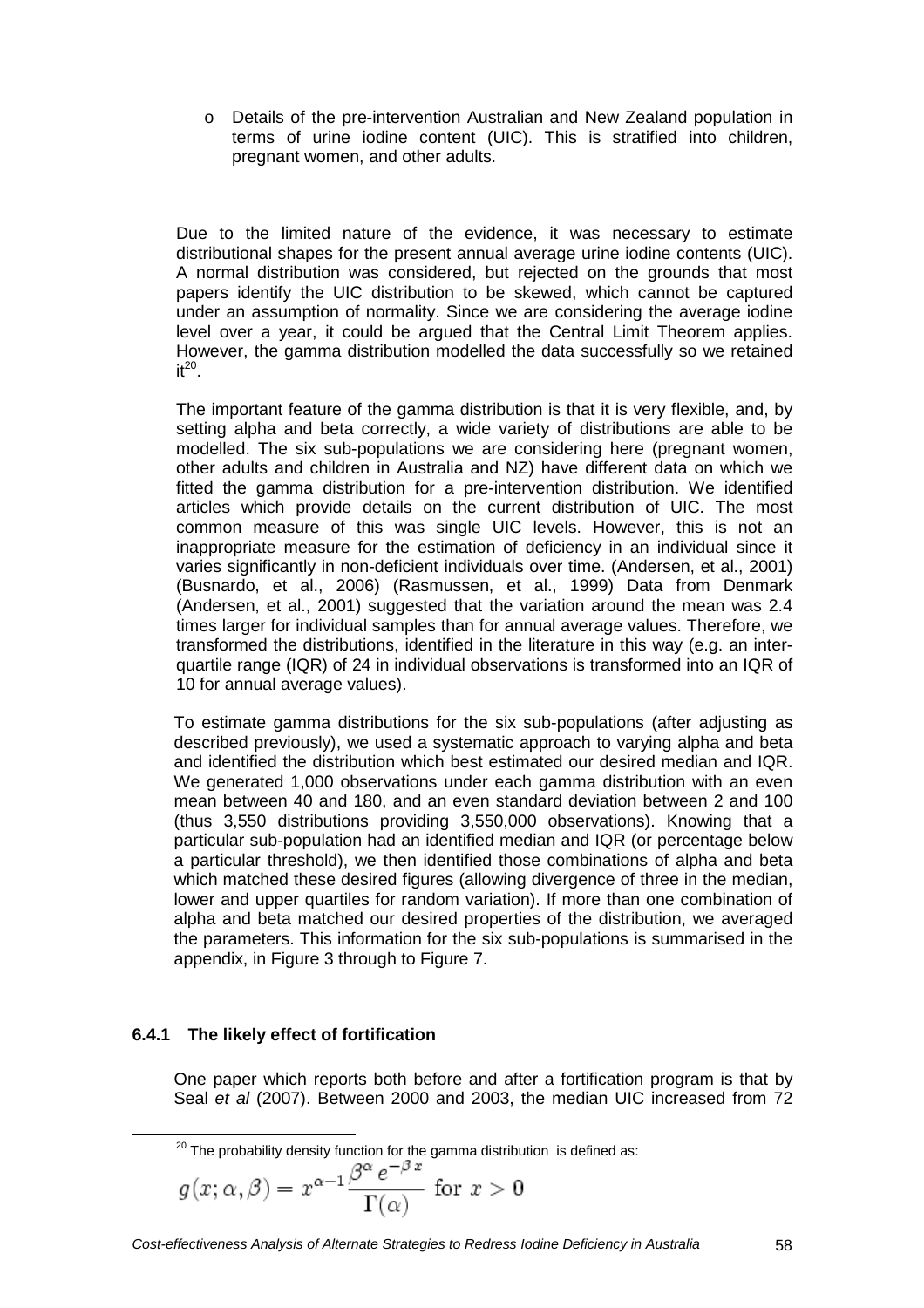µg/l (95%CI:67-84) to 105 µg/l (95%CI:98-111). This increase (of 33 µg/l) was not spread equally across the distribution with the lower quartile rising from 54 µg/l to 72  $\mu$ g/l (18 $\mu$ g/l), and the upper quartile rose from 103  $\mu$ g/l to 147  $\mu$ g/l (44  $\mu$ g/l). Since this paper was based on a voluntary fortification scheme, covering 80% of the population, we assumed that the effect of mandatory fortification would be scaled up to the entire population (i.e. by dividing the increase in UIC by 0.8), as shown in Table 29.

|  |  |  | Table 29: The effect of fortification in Australia on UIC |  |
|--|--|--|-----------------------------------------------------------|--|
|--|--|--|-----------------------------------------------------------|--|

|                           | Lower Quartile |      | Median |                                                   | <b>Upper Quartile</b> |    |
|---------------------------|----------------|------|--------|---------------------------------------------------|-----------------------|----|
|                           | Voluntary      |      |        | Mandatory Voluntary Mandatory Voluntary Mandatory |                       |    |
| Increase in<br>UIC (µg/l) | 18             | 22.5 | 33     | 41.25                                             | 44                    | 55 |

We assumed a linear relationship between pre-existing iodine level and effect of fortification (thus giving us expected effect of fortification across the entire range).

There are two caveats to the assumption presented in Table 29. The first is that recent evidence (Burgess, et al., 2007) has suggested that the effect of voluntary fortification on pregnant women may be below this level. Using the same Tasmanian program, Burgess and colleagues examined the median UIC of women attending the Royal Hobart Hospital (RHH) prior to fortification (2001), and contrasted this with the median UIC for women attending the Hospital in 2006, and in a population of pregnant women attending primary health care centres between 2003 and 2006. If only the comparable RHH populations are considered, the increase in median UIC was 10 µg/l. If this is scaled up to estimate the effect of a mandatory fortification scheme (as in Table 29), the increase in median UIC is 12.5 µg/l. However, the overall results are counterintuitive in that while the lower quartile figure increases by 14 µg/l, the upper quartile decreases by 29 µg/l. Another reason for ignoring these data, is that the pre-fortification distribution was much more dispersed than any of the other population studies identified; thus it is our opinion that this sample was not representative of the true Tasmanian population. For these reasons, we decided to use the figures reported in Seal et al (2007). Although it should be noted that if there is any reason to assume that pregnant women will benefit less by fortification, the reduction in iodine deficiency will be less than that stated here.

The second caveat is that anecdotal evidence suggests that the effect of fortification (either mandatory or voluntary) will be amplified in New Zealand as they tend to eat relatively more bread and have a slightly elevated level of salt in their bread (Personal correspondence with FSANZ). The two factors combined mean that, on average, the effect of fortification will be 1.559 times greater in New Zealand children relative to their Australian contemporaries, 1.569 times greater for pregnant women in New Zealand, and 1.551 times higher for other New Zealand adults.

To investigate the effect of fortification on the proportion of people with an iodine deficiency, the next step was to calculate the proportion of the population under mandatory fortification, voluntary fortification and the status quo who were expected to have an annual average UIC of below 50 µg/l and 100 µg/l, and multiply this by the populations exposed to bread. In this way, we identify the number of people who would have been below these thresholds, but are now not. These populations are shown in Table 32 and Table 33.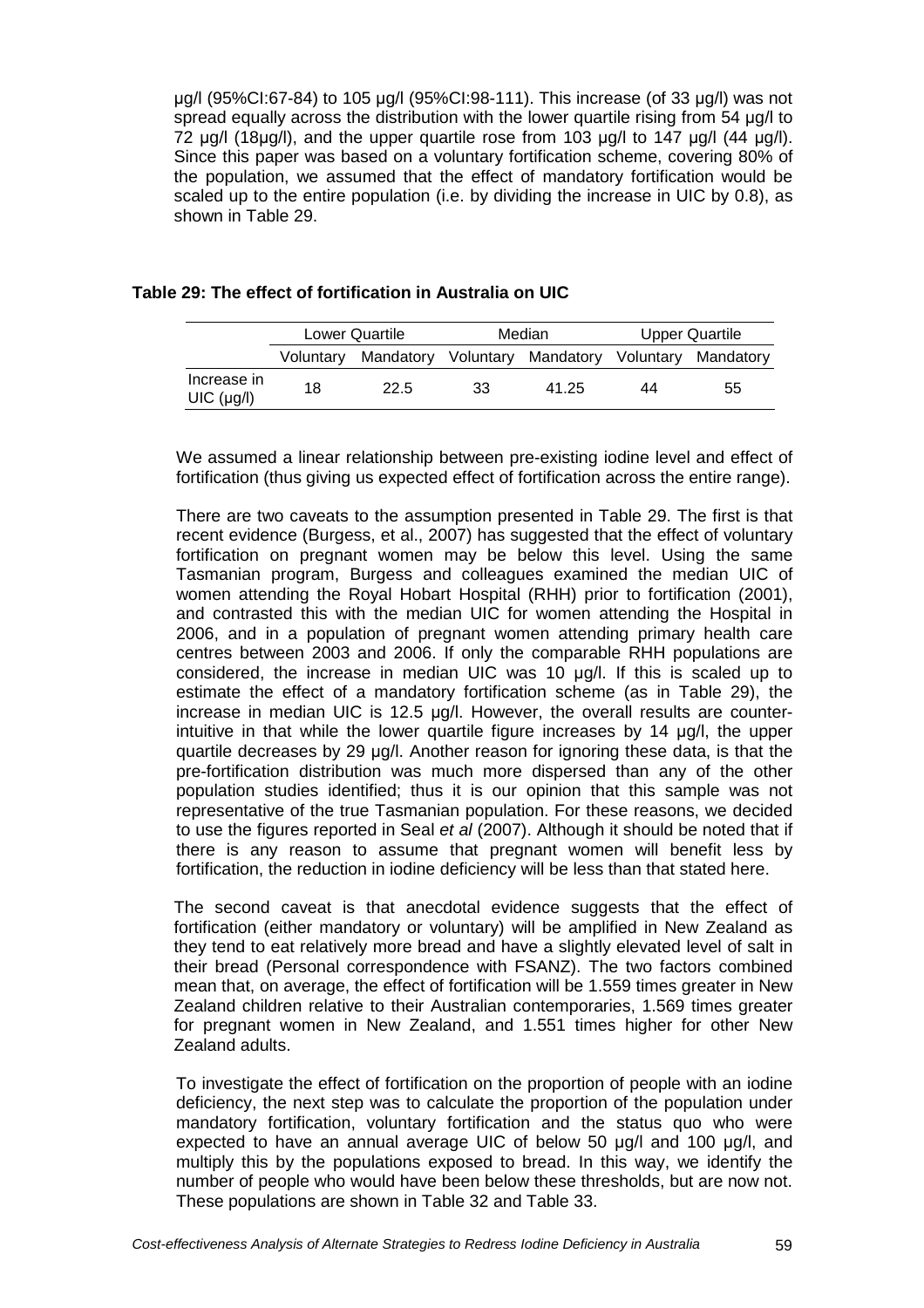It should be noted that the World Health Organisation recommended level of UIC for pregnant women is 150 µg/l. Therefore, it might be appropriate to set different thresholds for this group. However, in the absence of an identified consensus on this issue, we have omitted it from the base case findings.

|                | Adults            |                            | Children          |                            | Pregnant Women    |                            |
|----------------|-------------------|----------------------------|-------------------|----------------------------|-------------------|----------------------------|
| $UIC(\mu g/l)$ | <b>Status Quo</b> | Mandatory<br>Fortification | <b>Status Quo</b> | Mandatory<br>Fortification | <b>Status Quo</b> | Mandatory<br>Fortification |
| 50             | 1.5%              | 0.7%                       | 1.0%              | 0.5%                       | 0.7%              | 0.3%                       |
| 100            | 71.3%             | 27.2%                      | 55.4%             | 22.5%                      | 79.7%             | 27.6%                      |
| 300            | $>99.9\%$         | $>99.9\%$                  | $>99.9\%$         | $>99.9\%$                  | $>99.9\%$         | $>99.9\%$                  |

### **Table 30: Bread eating population percentages below thresholds under mandatory fortification in Australia**

### **Table 31: Bread eating population percentages below thresholds under mandatory fortification in New Zealand**

|                |            | Adults*                    | Children          |                                |  |  |
|----------------|------------|----------------------------|-------------------|--------------------------------|--|--|
| $UIC(\mu g/l)$ | Status Quo | Mandatory<br>Fortification | <b>Status Quo</b> | <b>Mandatory Fortification</b> |  |  |
| 50             | 7.5%       | 1.6%                       | 10.9%             | 2.6%                           |  |  |
| 100            | 97.2%      | 28.6%                      | 96.1%             | 29.5%                          |  |  |
| 300            | $>99.9\%$  | $>99.9\%$                  | $>99.9\%$         | $>99.9\%$                      |  |  |

\* This includes pregnant women due to a lack of baseline evidence in New Zealand in this group.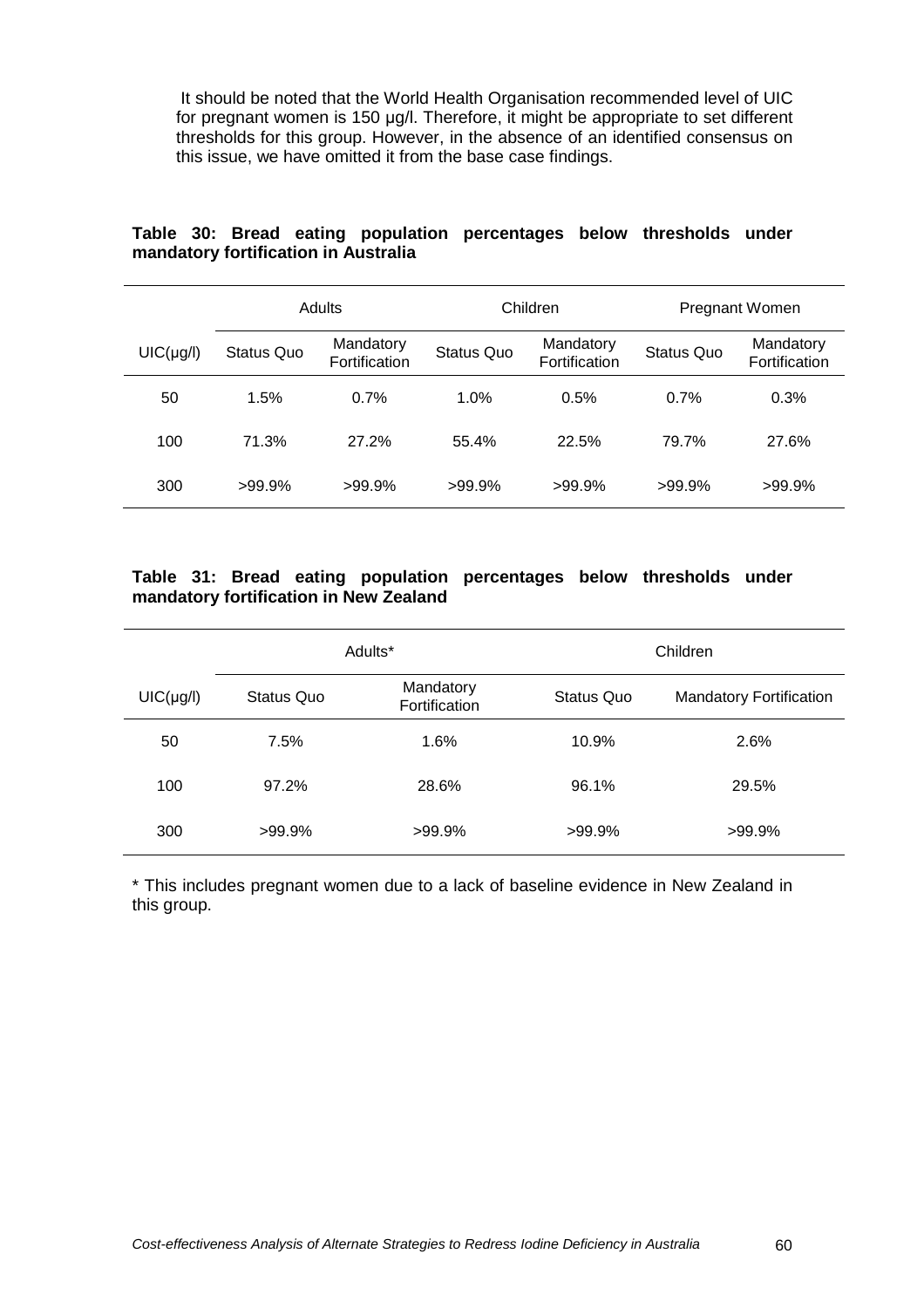|                | Adults     |           |           |            | Children  |           |                   | Pregnant women |           |  |
|----------------|------------|-----------|-----------|------------|-----------|-----------|-------------------|----------------|-----------|--|
| $UIC(\mu g/l)$ | Status Quo | Voluntary | Mandatory | Status Quo | Voluntary | Mandatory | <b>Status Quo</b> | Voluntary      | Mandatory |  |
| $50$           | 200,708    | 115,073   | 93,664    | 39,624     | 23,774    | 19,812    | 1,178             | 640            | 505       |  |
| 50-100         | 9,540,332  | 4,819,674 | 3,639,510 | 2,195,188  | 1,152,275 | 891,547   | 134,090           | 63,966         | 46,435    |  |

**Table 32: Expected levels of iodine deficiency (defined by average annual UIC) in the Australian bread-eating population** 

## **Table 33: Expected levels of iodine deficiency (defined by average annual UIC) in the New Zealand bread-eating population**

|                | Adults            |           |           |            | Children  |           |            | Pregnant women |           |  |
|----------------|-------------------|-----------|-----------|------------|-----------|-----------|------------|----------------|-----------|--|
| $UIC(\mu g/l)$ | <b>Status Quo</b> | Voluntary | Mandatory | Status Quo | Voluntary | Mandatory | Status Quo | Voluntary      | Mandatory |  |
| $50$           | 190,283           | 70,532    | 40,594    | 94,870     | 37,078    | 22,630    | 2,780      | 1,030          | 593       |  |
| 50-100         | 2,466,061         | 1,073,701 | 725,611   | 836,423    | 372,691   | 256,758   | 33,245     | 14,655         | 10,007    |  |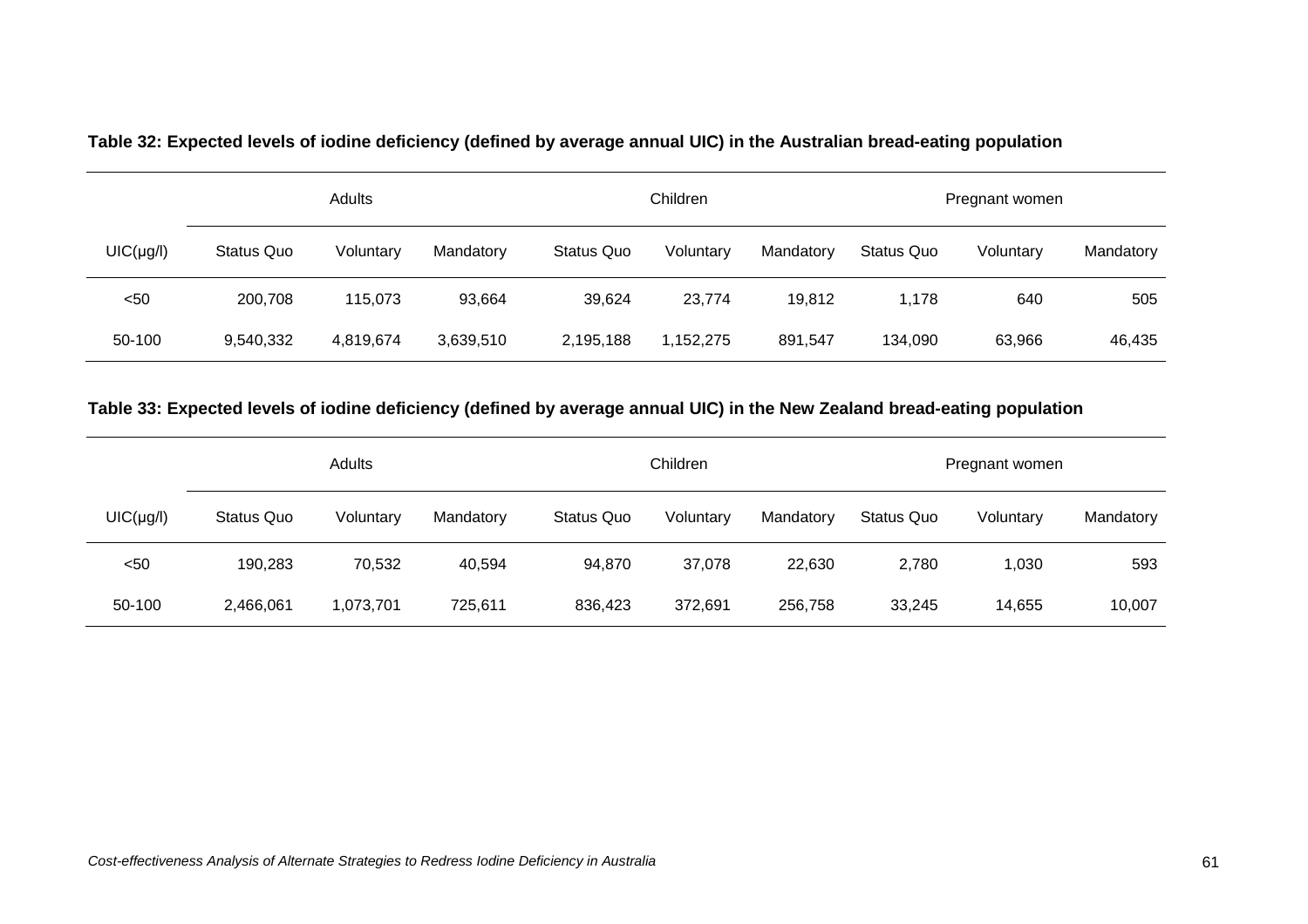### **6.4.2 The likely effect of a population-level education campaign**

As a potential alternative to fortification of salt in bread, we now consider the likely effect of a population-level education campaign to encourage people to use iodised salt. In section 7, we will consider the use of education alongside supplementation in pregnant women. There is significant uncertainty in estimating the effect of a population-level education campaign. For example, we have assumed that evidence from education campaigns in other areas can be generalised to iodine. The structure of our argument is as follows:

- 1) Identify the proportion of the population who are likely to change their diet as a result of a population-level education campaign.
- 2) Estimate the likely cost of such a campaign, using the experiences of similar health-related population-level education campaigns.
- 3) Consider the effect of changing behaviour on UIC levels that would be necessary to make education an option comparable to mandatory fortification in cost-effectiveness terms.

We identified no evidence for the proportion of a population likely to respond to a population level education campaign. It is difficult to ascribe a take-up rate from public health campaigns in general since they, as a group, are likely to be hugely heterogeneous. Segal reported the Western Australia results of a folate promotion campaign (Segal, et al., 2007). In the general population, the increase in folate over the course of the intervention was 10.1%. While there are reasons why this figure might be different for iodine, we decided that, in the absence of more appropriate data, to use it for the base case analysis.

At this point, it is instructive to consider the costs of such an intervention. Previously, we have outlined the major costs associated with a population-level education campaign. The Net Present Value of the costs over ten years were estimated to be \$12,107,822 in Australia, and \$2,421,564 in New Zealand. This contrasts with \$3,101,000 for mandatory fortification in Australia and \$959,000 in New Zealand. Therefore, the public health campaign would cost 3.9 times more in Australia and 2.5 times more in New Zealand than mandatory fortification. We can therefore assert that, to achieve reductions at a similar cost per unit, the reduction in the Australian (New Zealand) population of low iodine individuals would have to be 3.9 (2.5) times larger than that cause by mandatory fortification of bread with iodised salt. Even allowing for the fact that a public health campaign would act over a larger population (since a proportion of the population do not eat bread), it would require more than 100% of those currently below either 50 µg/l or 100 µg/l to be increased above those thresholds to allow a comparable costeffectiveness ratio for education relative to status quo and mandatory fortification relative to status quo. Therefore, a public health campaign affecting the behaviour of 10.1% of the population seems to be more expensive than mandatory fortification, and has less effect. Therefore, it is said to be dominated. While there may be other concerns, such as equity or freedom of choice, the use of a public health campaign is unlikely to be justifiable from a cost-effectiveness perspective on the basis of reducing iodine deficiency compared with mandatory fortification. However, this conclusion does not mean that education should not play a role in sub-groups (such as pregnant women), more that, under our assumptions, it is unlikely to be a better option than mandatory fortification for the entire population.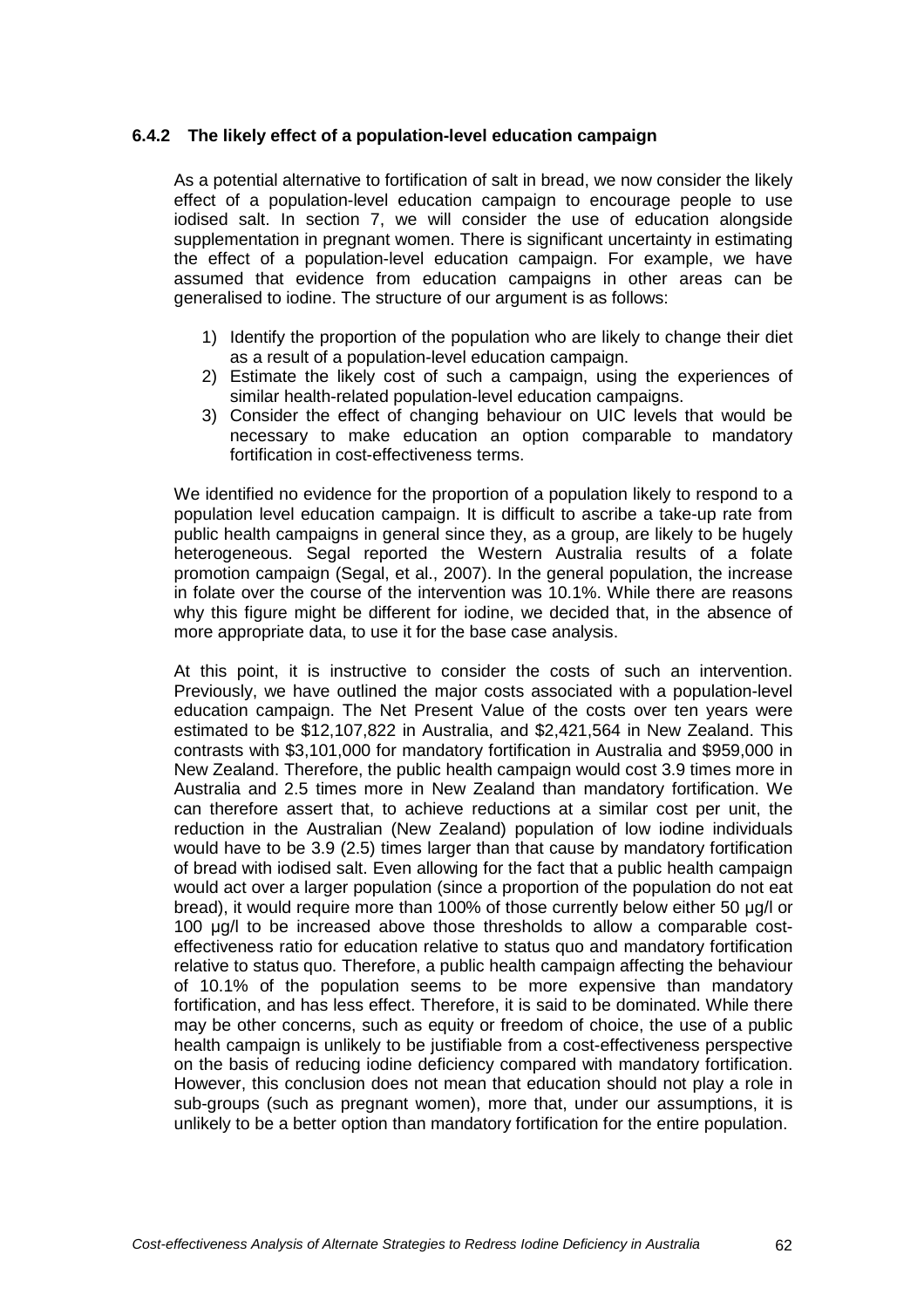## **6.5 Estimated number of IDD linked conditions averted**

It should be noted that this section refers to the effect of mandatory fortification. To calculate the effect of voluntary fortification, multiply the effect by 0.8. Since the evidence presented suggests that the public education campaign is dominated by mandatory fortification, we have not presented the data for this intervention in this section.

Step 3: Identification of the number of cases of condition linked to an IDD that would be averted (or caused in the case of hyperthyroidism)

o Probabilities of different conditions (such as hypothyroidism, intellectual impairment, goitre and hyperthyroidism) given mild, moderate or severe IDD, or an excessive UIC.

We could not identify any good quality studies which demonstrated a quantifiable link between particular levels of iodine deficiency and particular conditions in individuals. However, there is a significant literature identifying a relationship between iodine levels and hypothyroidism, intellectual impairment, goitre and hyperthyroidism at a population level. Additionally, we believe that identifying the proportion of individuals with an annual average UIC of below a particular level (50 µg/l or 100 µg/l) before and after fortifications provides valuable information regarding the size of the at-risk population.

### **6.5.1 Intellectual Impairment**

**Pregnant Women**: As we have already identified, unborn babies are at particular risk from iodine deficiency. Consequently pregnant women are an important cohort as their iodine levels affect those of their unborn infants, with subsequent effects on the intellectual development of these children. If we assume intellectual impairment is most likely to occur in the unborn children of pregnant women with a low iodine level (i.e. a annual average UIC less than 50 µg/l), the modelling we have undertaken here suggests that mandatory fortification will result in a reduction in the at-risk population of 673 in Australia, and 2,187 in New Zealand. This represents a reduction in the at-risk population of 57.1% in Australia and 78.7% in New Zealand.

**Children**: A Spanish study by Santiago-Fernandez and colleagues (2004) identified a significant difference in IQ between those with a UIC below 100 µg/l  $(96.40 \, \text{IQ})$ , and those above 100 ug/l  $(99.03 \, \text{IQ})$ , p-value = 0.01. In our estimation of the parameters, we estimated that fortification would enable an increase in iodine levels to more than the threshold of 100ug/l for 32.9% of children in Australia and 66.6% of children in New Zealand (meaning 1,042,912 children in Australia and 463,732 children in New Zealand). As noted by Access Economics (2006), the importance of this conclusion rests partially on this issue of reversibility of intellectual impairment. However, since mandatory fortification applies to an individual throughout their lives, and hence to the factors which caused the raised IQ level in the iodine-sufficient population, it is reasonable to assume this increase in IQ would apply. Applying this 2.63 IQ point increase to this group, and assuming that no other IQ benefit was elicited (for example, through severely deficient individuals becoming only mildly or moderately deficient), the effect on average IQ in the entire childhood cohort considered in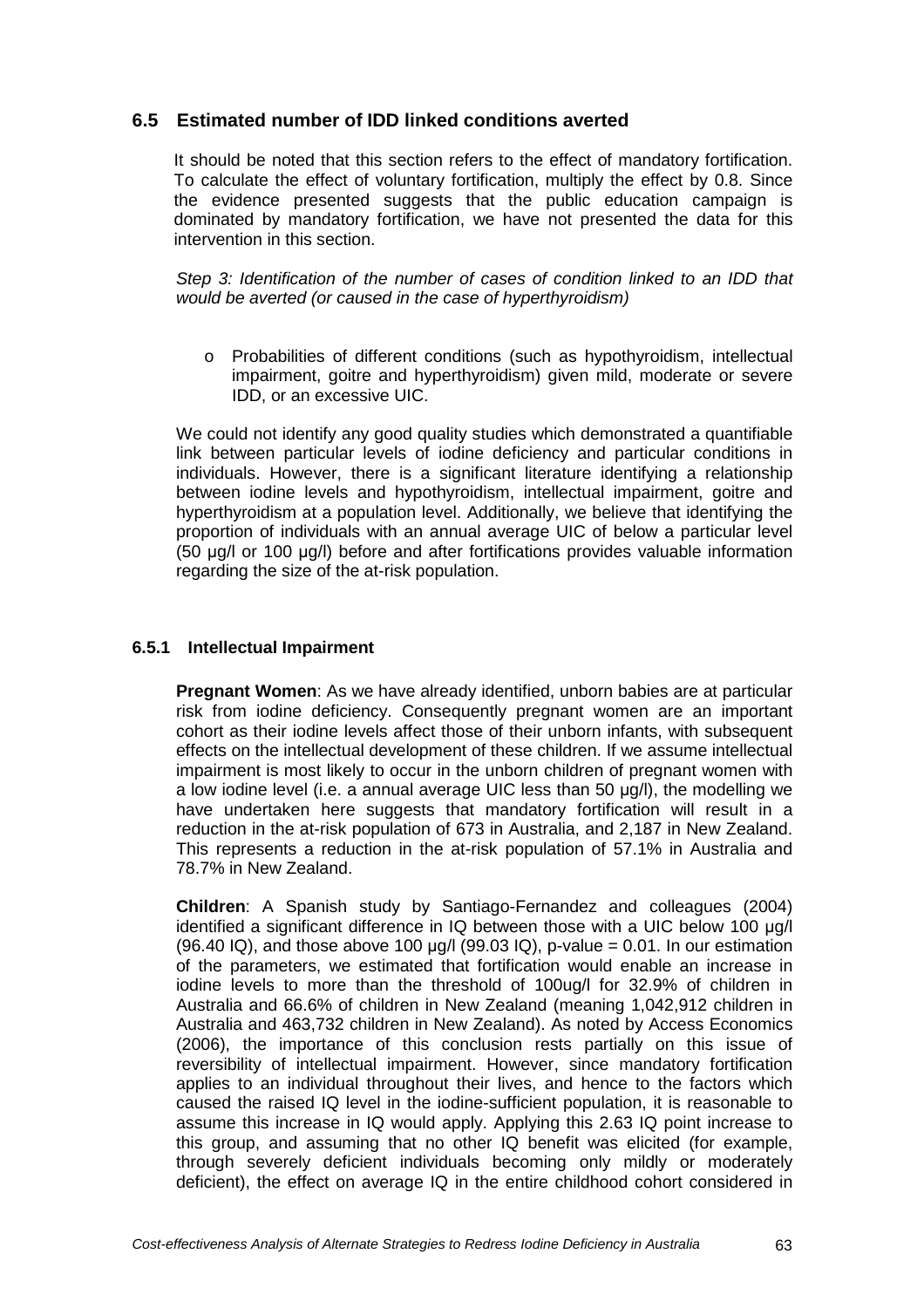Table 27 would be to increase it by 0.598 IQ points in Australia, and by 1.219 IQ points in New Zealand.

## **6.5.2 Hyperthyroidism**

Hyperthyroidism is usually observed in older populations (Laurberg, et al., 2006). While the distributions we generated for the post-fortification population see a large increase in annual average UIC, we do not identify a population with a level greater than 300 µg/l. Bulow Pedersen et al (2006) identified that, while the incidence of hyperthyroidism was consistently higher in older cohorts, the increasing incidence of hyperthyroidism under a fortification scheme was greater in younger populations. The Danish approach had two main stages, as previously discussed in section 4.3.3.

The Copenhagen cohort used in this paper (Bulow Pedersen, et al., 2006) is more representative of the Australian population since, at baseline, it has a mild iodine deficiency (rather than the moderate seen in Aalborg). However, it is likely that Denmark has a long history of iodine deficiency: Thus, the cases of hyperthyroidism observed in the immediate post-fortification period might overestimate those occurring following mandatory fortification in Australia. The respective median UICs for Copenhagen and Aalborg were 61 µg/l and 44 µg/l, both lower levels than those measured in the Australian population. The effect on hyperthyroidism of the program in Copenhagen was to increase it from a baseline figure of approximately 80 cases per 100,000 per year to approximately 100 per 100,000. If these results were applied to the adult population of 13 million identified in Table 27**,** it would suggest an increase in hyperthyroidism cases of 2,676 per year in Australia. However, this might be an overestimate since the Copenhagen population was more iodine deficient than the current Australian population. If the same approach was taken in New Zealand (again assuming that the Copenhagen population was more representative of the Australian and New Zealand populations), the introduction of mandatory fortification would lead to 507 extra cases per year.

The counter view comes from the Swiss experience of fortification (Baltisberger, et al., 1995). In 1980, Switzerland raised the iodine content of salt from 7.5 mg/kg to 15 mg/kg. This raised the iodine level of the population from that of mild deficiency to that of iodine sufficiency (which is similar to the expectation of the effect of fortification in Australia). In the first year, there was a 27% rise in hyperthyroidism. However, this declined year on year until, at the end of a ten year period, the number of cases of hyperthyroidism had reduced to 44% of the level seen before fortification. This was predominantly caused by a decrease in the number of cases of toxic nodular goitre. Thus, the number of cases of hyperthyroidism began at 62.3 per 100,000 per year, increased in year one to approximately 79 per 100,000, and then declined to approximately 27 per 100,000 in year ten.

## **6.5.3 Hypothyroidism and Goitre**

Laurberg et al use the same Danish data to contrast the rates of hypothyroidism and goitre between Copenhagen and Aalborg (Laurberg, et al., 2006). The standardised incidence rates of hypothyroidism in the two areas were 38.9 and 29.2 cases per 100,000 per year respectively. As expected, the area with a greater iodine deficiency had an elevated level of hypothyroidism. However, in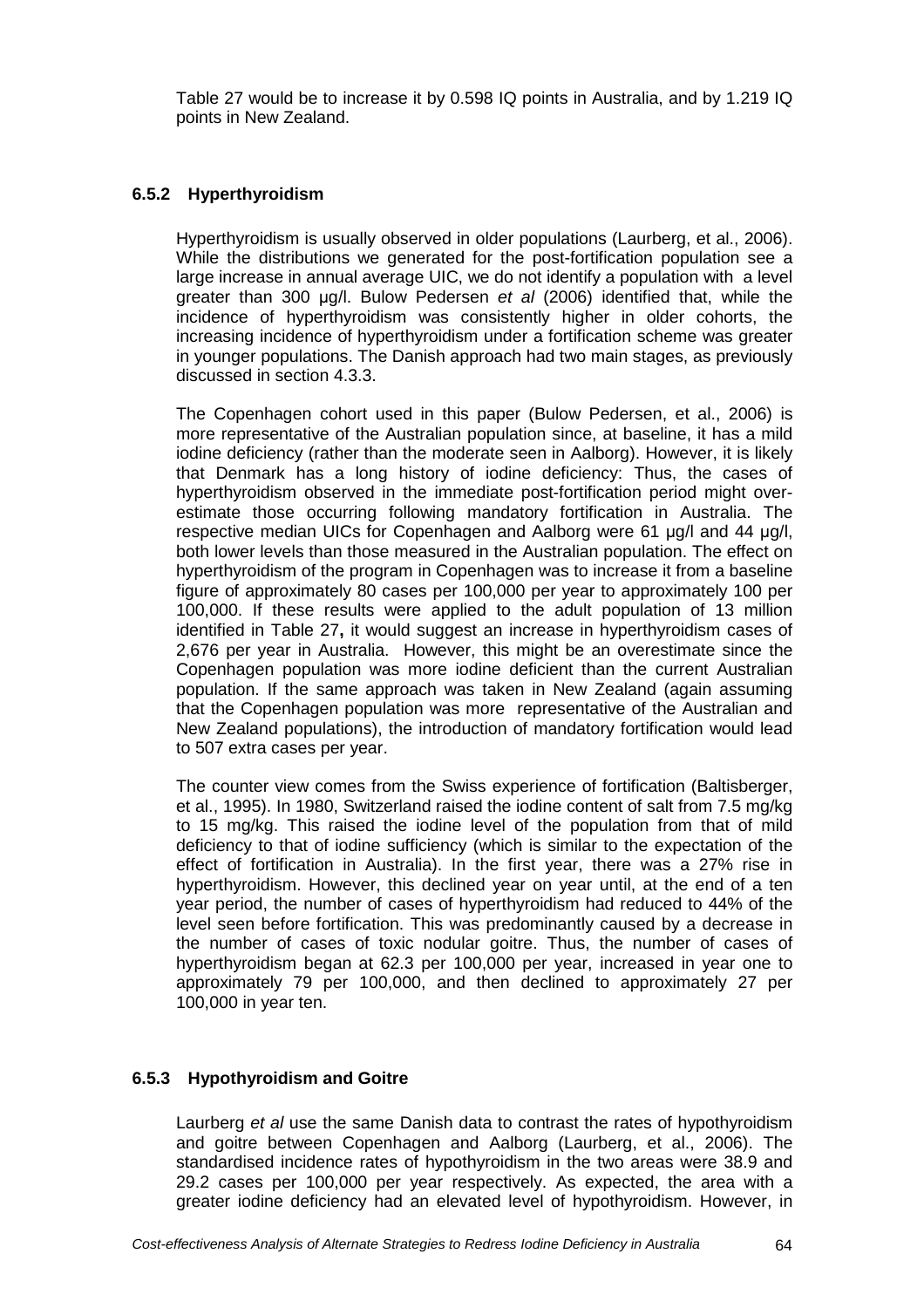the absence of time series data, it is not possible to estimate accurately the number of cases averted through the fortification program.

Similarly, the prevalence of palpable goitre was higher in the Aalborg cohort across four age ranges considered (women aged 18-22, 25-30, 40-45 and 60-65, and men 60-65). However, time series data were not presented. The excess prevalence in the moderately deficient population relative to the mildly deficient one ranged from approximately one percentage point for the youngest cohort of women to almost ten percentage points for the cohort of men aged 60-65.

Due to the uncertainty of these data, we have not estimated the impact of fortification on the cases of hypothyroidism or goitre in Australia and New Zealand.

## **6.6 The cost of fortification**

The cost of mandatory fortification was estimated in a previous report by Access Economics (2006). They estimated the costs as shown in Table 34. We use the same cost for our economic modelling of mandatory fortification, but have adjusted these costs to reflect voluntary fortification as illustrated previously.

|                    | <b>Upfront Cost</b> | Ongoing (per annum) |
|--------------------|---------------------|---------------------|
| <b>Australia</b>   |                     |                     |
| Salt Industry      | A\$161,000          | A\$314,000          |
| <b>Bakers</b>      | A\$6,950,000        | A\$30,000           |
| Government         | A\$31,000           | A\$137,000          |
| Total              | A\$7.1 million      | A\$482,000          |
| <b>New Zealand</b> |                     |                     |
| Salt Industry      | NZ\$303,000         | NZ\$20,000          |
| <b>Bakers</b>      | NZ\$1.5 million     | NZ\$30,000          |
| Government         | NZ\$8,000           | NZ\$89,000          |
| Total              | NZ\$1.8 million     | NZ\$138,000         |

#### **Table 34: The cost of mandatory fortification of bread**

One substantial additional cost issue which needs to be considered is the benefit on productivity of raised IQ levels across the population. In principle, if an increase in IQ across a population leads to an improvement in productivity, the extra production could partially or wholly pay for the costs of implementing the fortification program.

We previously estimated that IQ would increase in Australian children by approximately 0.598 points, and in New Zealand by 1.219 points. The question of how to quantify the benefits of this to society is methodologically challenging. Access Economics approached this using a Human Capital Approach (Access Economics, 2006). This approach attempts to value the growth in expected income caused by an elevated IQ.

The relationship between IQ and earnings is complex. It is difficult to control for other unobserved factors which influence both variables (such as wealth). Zax and Rees (2002) attempt to control for a variety of possible confounding factors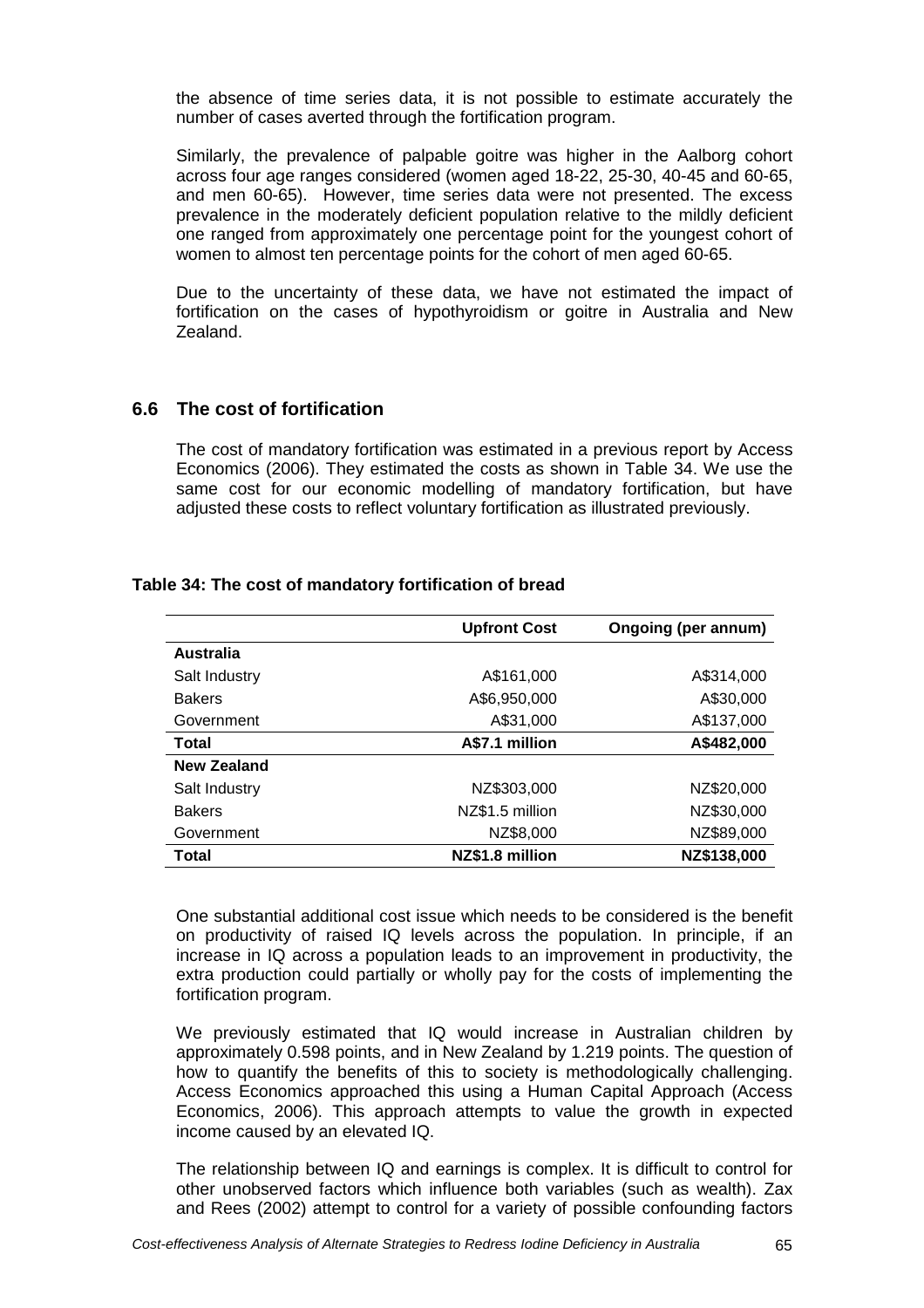at the individual level, and identify that an increase in IQ of one point results in a 0.363% increase in earnings at age 35, and a 0.898% increase at age 53. However, linking this with aggregate data (i.e. saying that if there is an increase in the population mean IQ of one point, GDP will increase by a certain percentage) is a further step which is not justified for three reasons. Firstly, as noted by Access Economics, the market clearing rate may adjust to allow for the increased productivity of the workforce. Secondly, while the population IQ may increase by a certain percentage, the distribution (and therefore the cause) of such an increase is limited to a small group of people who improve dramatically. Therefore, in aggregating to a societal benefit from this percentage improvement, we have to assume that the Zax and Rees figures can be applied in a linear way (i.e. a 50 point increase will cause income to increase by 50 x 0.363% at age 35 etc). Thirdly, societal productivity depends on more than just the intellectual capacity of the population. Issues such as low capital investment can obstruct growth in productivity. Therefore, we prefer to present the increase in IQ as a result in itself, as synergising the various outcomes into one measure of outcome (such as in a cost-benefit analysis) is likely to introduce more uncertainty than it resolves.

# **6.7 Producing cost-effectiveness ratios**

Conventionally, cost-effectiveness analysis results are presented in terms of costeffectiveness ratios. These are obtained by dividing the additional costs associated with the intervention by the additional benefit gained as a result of its use. In this case, we decided that reduction in the number of individuals with annual average UIC levels  $<50$  µg/l, and  $<100$  µg/l, were the key outcome measures.

We decided also that a suitable time horizon was ten years. This period is long enough to allow the amortisation of upfront costs. Thus, we extended the costs identified by Access Economics (2006) over ten years, discounting future costs at five percent per annum<sup>21</sup>. People with low iodine UIC averted were also spread over ten years, and discounted at five percent per annum.

The first important result is that voluntary fortification is shown to be subject to extended domination. That is, relative to the status quo, mandatory fortification leads to a greater reduction in people below either the 50 µg/l or 100 µg/l thresholds, and at a lower cost per person. This result can be explained intuitively in that the reduction in the deficient population is proportional to the proportion of bread that is fortified, while we have estimated that the cost of voluntary fortification is liable to be reduced relative to mandatory, but to a lesser degree than the benefits. Following standard economic evaluation methodology, it is therefore excluded from the incremental analysis.

The education program is excluded for similar reasons. Relative to both voluntary and mandatory fortification, it leads to a smaller population level improvement in Iodine levels, and at a higher cost. Therefore, it is dominated and excluded.

<sup>21</sup> Discounting is an economic tool to account for the empirical finding that individuals consider future events to be less significant than immediate ones. (Gravelle, et al., 2007)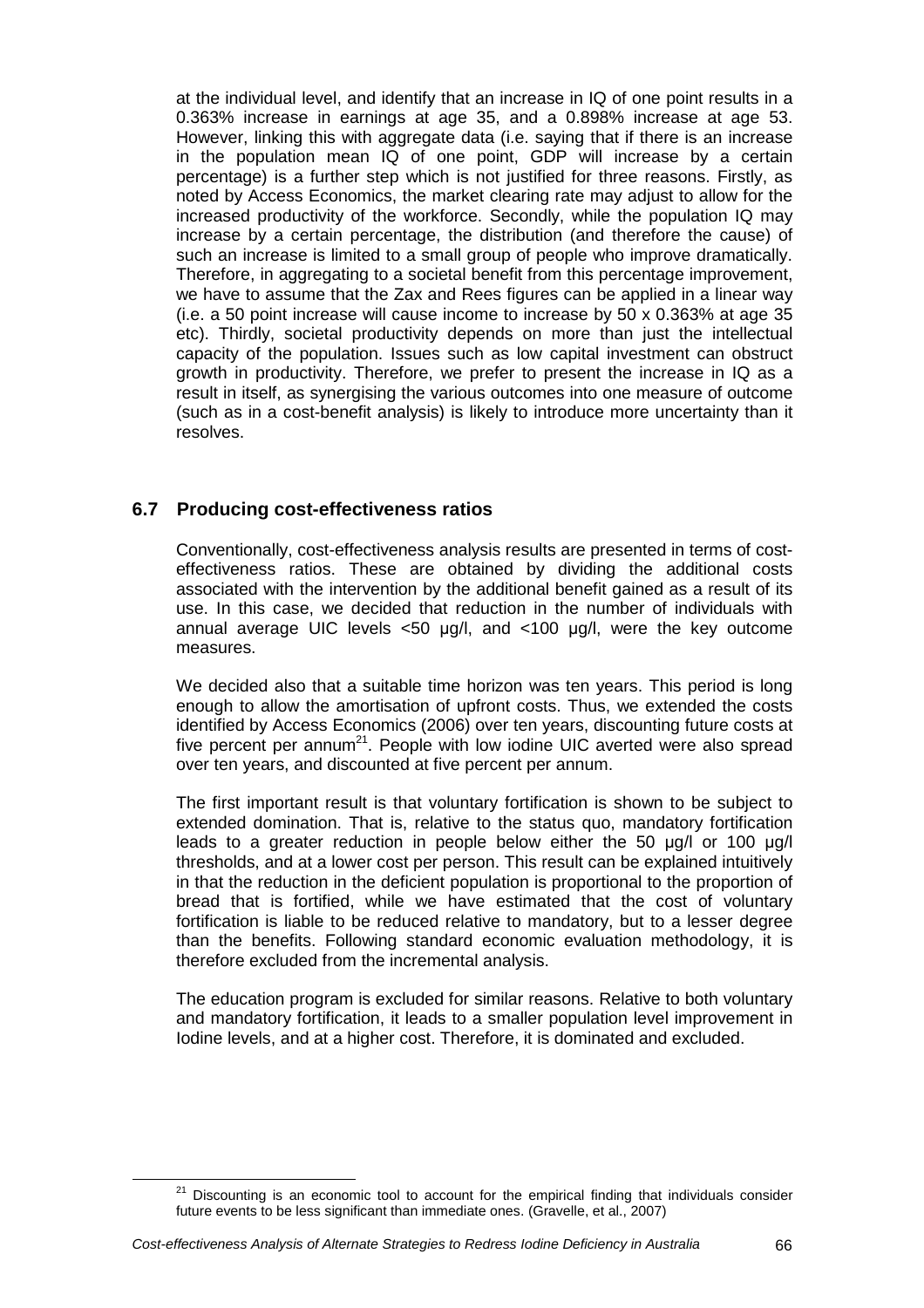|                               |                                                           |      |           | Australia New Zealand |
|-------------------------------|-----------------------------------------------------------|------|-----------|-----------------------|
| back)                         | Cost (10 years) (local\$000) (assumed lower due to piggy- | (A)  | 3,101     | 959                   |
|                               | Cost (10 years) (local\$000) (no piggy-back)              | (B)  | 10,563    | 2,788                 |
| Outcome                       | Reduction in people below 50 µg/l                         | (C)  | 127,529   | 224,116               |
|                               | Total reduction below 100 µg/l                            | (D)  | 7,319,647 | 2,567,469             |
| Piggy-<br>backed<br>costs     | Cost per person reduction below 50<br>(A/C)               | ug/l | \$24.32   | \$4.28                |
|                               | Cost per person reduction below 100 µg/l<br>(A/D)         |      | \$0.42    | \$0.37                |
| Non-piggy-<br>backed<br>costs | Cost per person reduction below 50 µg/l<br>(B/C)          |      | \$82.83   | \$12.44               |
|                               | Cost per person reduction below 100 ug/l<br>(B/D)         |      | \$1.44    | \$1.09                |

#### **Table 35: Cost-effectiveness ratios (Mandatory versus status quo)**

These results should be interpreted as the cost per one person reduction in the deficient group (be it below 50 µg/l or below 100 µg/l) for 10-years. Thus, if we want to reduce the number of people in Australia with an annual average UIC below 50 by 1 for a 10-year period, the cost through mandatory fortification of bread is \$24.32 if we make the assumptions regarding piggy-backing of costs outlined previously (and \$82.83 if we do not make that assumption). We did not identify any benchmark values for these ratios. However, the cost to reduce the population of those at-risk from IDDs seems to be low, especially if we allow costs to be piggy-backed.

## **6.8 Sensitivity Analysis**

This sensitivity analysis considers one major area of uncertainty, specifically that the effect of fortification on UIC may differ from that presented in Table 29.

The key driver of the results presented here is the effect of fortification on the median iodine urine content. Therefore, we undertook a simple univariate analysis, investigating the effect of changing this model parameter. In the base case, we assumed that median UIC increased by 41.25 µg/l, representing the data from Seal et al (2007) scaled up from an 80% voluntary fortification scheme to a 100% mandatory fortification scheme. The purpose of this sensitivity analysis is to investigate what would happen if this figure were 25% higher or lower. This means an increase of 30.9375 for the lower pessimistic range, and of 51.5625 for the upper optimistic range.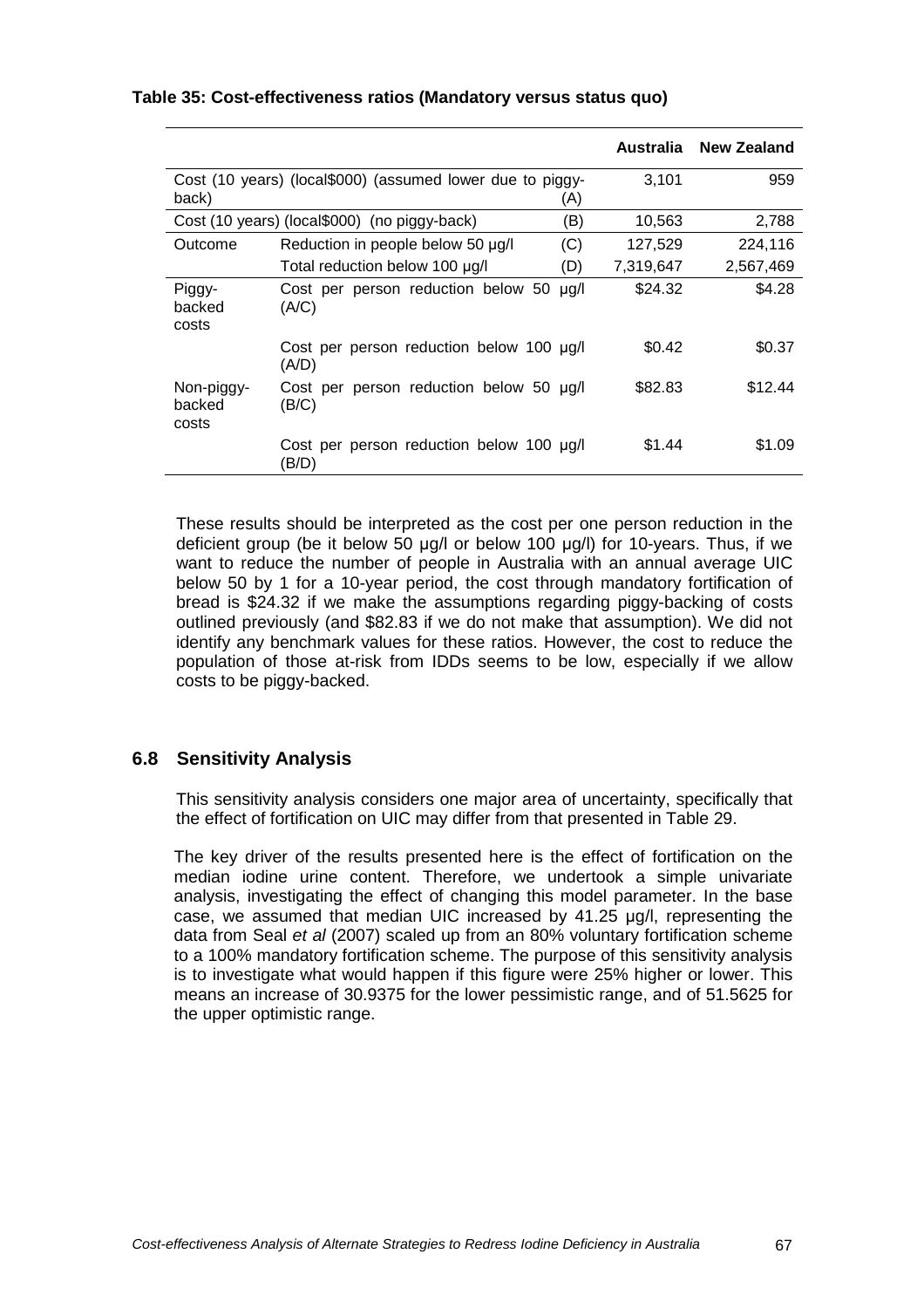



**Figure 2: The reduction in the population of New Zealand, below 100** µ**g/l, under mandatory fortification** 



The sensitivity analysis suggests that the effect is responsive to a changing assumption around the increase in urine iodine content due to fortification. However, fortification still has a large effect on the total number of iodine deficient individuals in both countries under the pessimistic assumption. In Australia, this amounts to a reduction in individuals with an annual average UIC of below 50 of 127,000 (compared to 148,000 in the base case) and in New Zealand of 199,000 (compared to 224,000)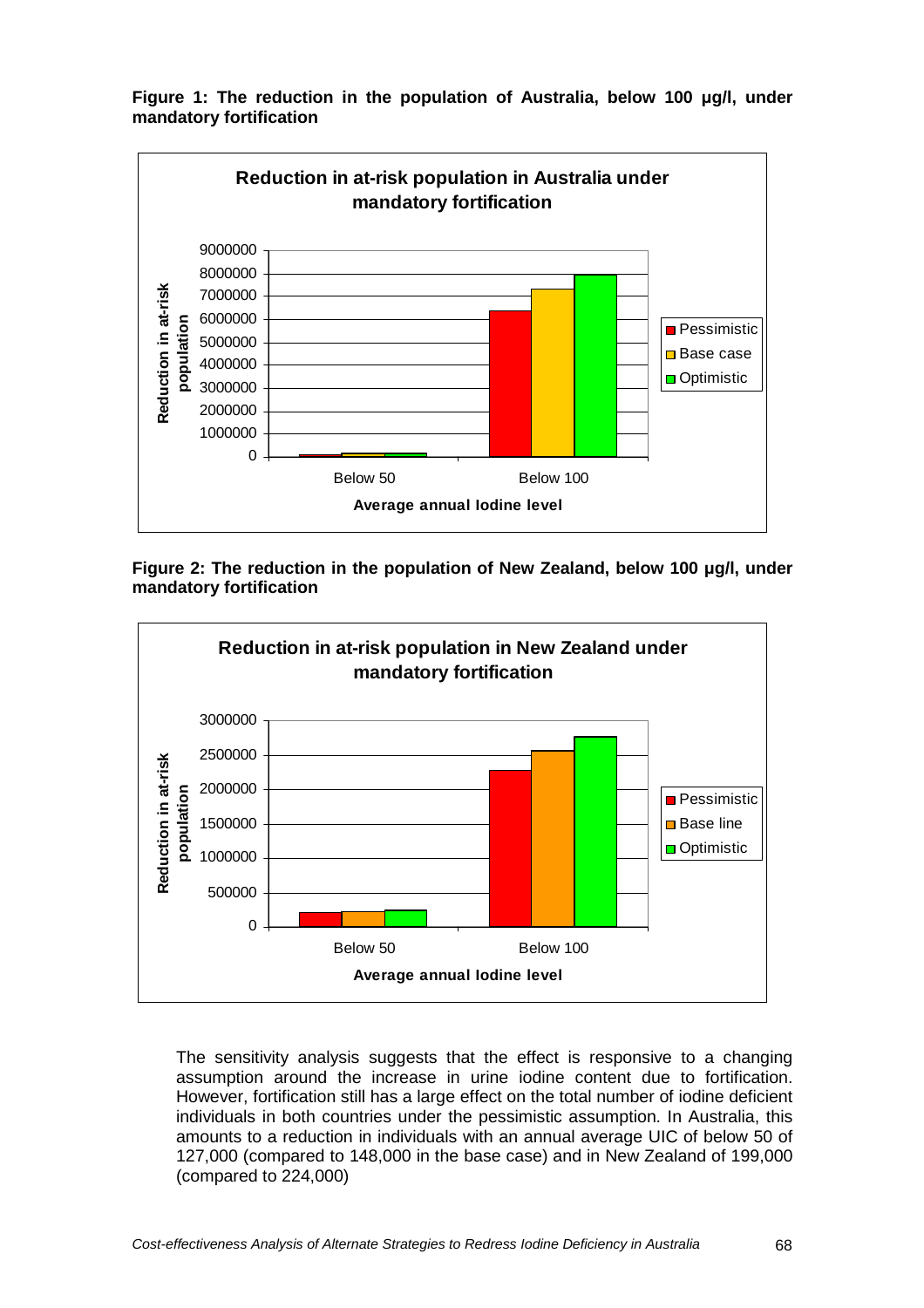# **7 Economic modelling of options relevant to pregnant women**

The results in the previous section suggested that mandatory fortification will make both the Australian and New Zealand populations iodine sufficient (see Table 41 in the Discussion for details). However, there may be a further role for supplementation and education in targeting those with the greatest capacity to benefit from increased iodine intake. As noted previously, reducing the numbers of individuals with low iodine levels is of particular importance in pregnant women. We have identified that, relative to mandatory fortification, population-level education has a lesser effect per dollar on iodine deficiency. This section is concerned with whether education and supplementation has a role to play in pregnant women as an addition to mandatory fortification of bread with iodised salt. This additional intervention applies both to the bread-eating population, and others, so has the capacity to reach populations not affected by mandatory fortification.

We now summarise the results for mandatory and voluntary fortification with regards to pregnant women.

### **Table 36: The pregnant women below 50** µ**g/l and 150** µ**g/l under voluntary and mandatory fortification**

|           | Australia  |           |           |                      | New Zealand |           |
|-----------|------------|-----------|-----------|----------------------|-------------|-----------|
| UIC(µq/l) | Status Quo | Voluntary | Mandatory | Status Quo Voluntary |             | Mandatory |
| $50$      | 1.178      | 640       | 505       | 2.780                | 1.030       | 593       |
| 50-150    | 167,066    | 130.995   | 121.977   | 34.245               | 25.351      | 23.127    |

The question this section investigates is the extent to which iodine deficiency can be reduced further in this population through targeted education and supplementation for pregnant women, and at what cost to society.

The structure of this section is as follows:

- o Identify any evidence linking supplementation, supported by education, with increased nutrient intake (due to lack of evidence, this includes areas beyond iodine)
- o Estimate the effect of supplementation of individual UIC levels
- o Estimate the cost of providing this supplementation and education program
- o Generate cost-effectiveness ratios based on these estimates

A previous FSANZ report identifies studies showing the effect on take-up of supplements (in this case, folate) (Segal, et al., 2007). A key finding of this investigation was that increase in take-up across settings and organisational structure was notably constant at approximately 15%. This settings included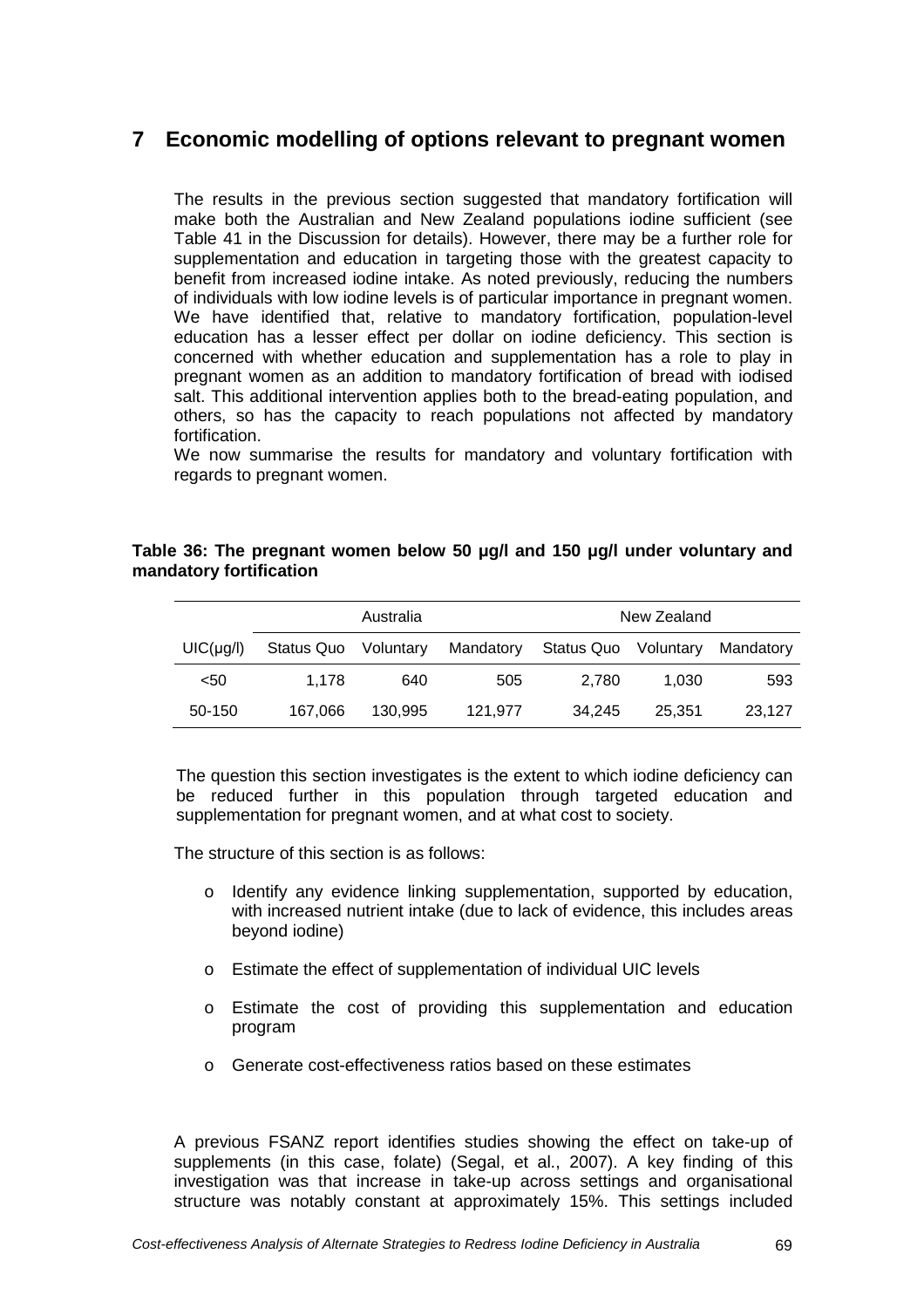Western Australia (Marsack, et al., 1995) (Bower, et al., 1997), South Australia (Chan, et al., 2001), and a range of American settings. (Chacko, et al., 2003, Robbins, et al., 2005) Therefore, this figure was used in the analysis.

Of the 15% of pregnant women who can be expected to take up supplementation, the next step is to identify the effect on UIC of this increased uptake. As noted in section 4, the published evidence is also relatively stable. Of those reporting UIC, Pedersen identifies an increase of 45 ug/l (Pre-Intervention: 55 ug/l, Post-Intervention 100 ug/l) and Nohr identifies an increase of between 53 and 55 ug/l. depending on the supplementation used (Pedersen, et al., 1993) (Nohr, et al., 2000). Therefore, we assumed that the 15% who take up supplementation increase in UIC by 50 µg/l. The effect in the bread-eating population of using this in parallel with mandatory fortification is shown in Table 37, in those who do not eat bread in Table 38, and summed in Table 39.

**Table 37: The effect of using supplementation in parallel with mandatory fortification on the at-risk population of pregnant women (bread eating)** 

|                | Australia            |           |                           |                      | New Zealand |                          |
|----------------|----------------------|-----------|---------------------------|----------------------|-------------|--------------------------|
| $UIC(\mu g/l)$ | <b>Status</b><br>Quo | Mandatory | Mandatory &<br>Supplement | <b>Status</b><br>Quo | Mandatory   | Mandatory&<br>Supplement |
| $50$           | 1.178                | 505       | 429                       | 2.780                | 593         | 504                      |
| 50-150         | 167.066              | 121.977   | 110.646                   | 34.245               | 23,127      | 21,159                   |

**Table 38: The effect of using supplementation in parallel with mandatory fortification on the at-risk population of pregnant women (not bread eating)** 

|                | Australia     |           |                           |                      | New Zealand |                          |
|----------------|---------------|-----------|---------------------------|----------------------|-------------|--------------------------|
| $UIC(\mu g/l)$ | Status<br>Quo | Mandatory | Mandatory &<br>Supplement | <b>Status</b><br>Quo | Mandatory   | Mandatory&<br>Supplement |
| $50$           | 161           | 161       | 137                       | 415                  | 415         | 353                      |
| 50-150         | 22.782        | 22.782    | 21.972                    | 5.117                | 5.117       | 5,094                    |

#### **Table 39: The effect of using supplementation in parallel with mandatory fortification on the at-risk population of pregnant women (total)**

|                | Australia            |           |                           |                      | New Zealand |                          |
|----------------|----------------------|-----------|---------------------------|----------------------|-------------|--------------------------|
| $UIC(\mu g/l)$ | <b>Status</b><br>Quo | Mandatory | Mandatory &<br>Supplement | <b>Status</b><br>Quo | Mandatory   | Mandatory&<br>Supplement |
| $50$           | 1.339                | 666       | 566                       | 3.195                | 1,008       | 857                      |
| 50-150         | 189.848              | 144,759   | 132,618                   | 39.362               | 28,244      | 26,253                   |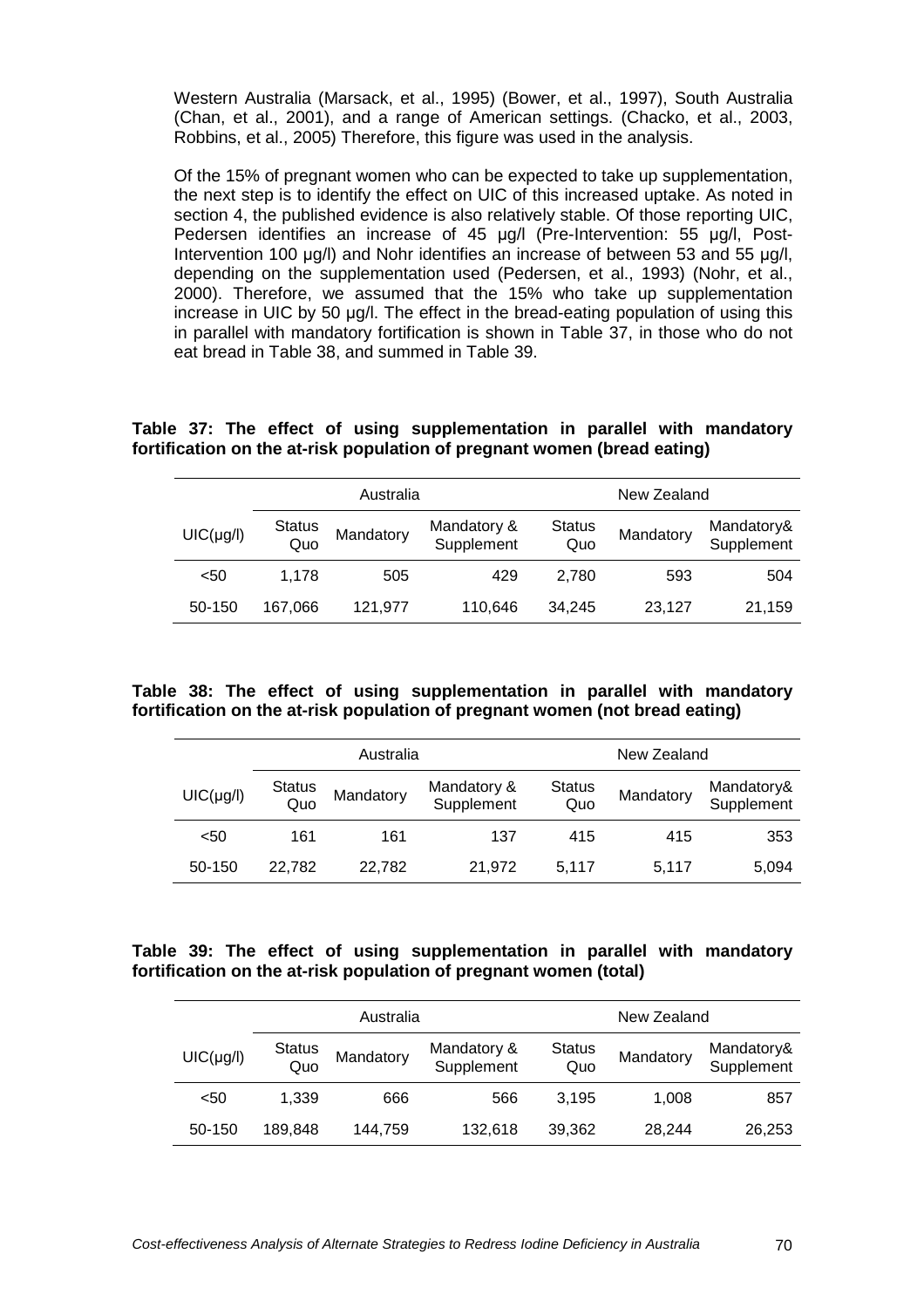This table should be interpreted as showing (for example) that, in New Zealand, the number of pregnant women with an annual average UIC of below 50 µg/l is 3,195 at present, would fall to 1,008 if mandatory fortification of salt in bread was introduced, and would fall to 857 if pregnant women were targeted with education and supplementation.

Our methods for estimating the cost of this program are described in detail in Section 5. We assumed that only 15% of pregnant women use supplements and they received them for an average of 18 months. This gave a total cost over ten years of supplementation and education of \$74,566,751 in Australia and \$16,400,814 in New Zealand (both local currencies). Relative to mandatory fortification alone, this reduced the population of women with a UIC below 50 (150) µg/l by 100 (12,241) in Australia, and by 151 (2,042) in New Zealand. The cost-effectiveness ratios are presented in Table 40.

### **Table 40: Cost-effectiveness ratios for adding supplementation and education for pregnant women to mandatory fortification**

|         |                                                                                         | <b>Australia</b> | <b>New</b><br><b>Zealand</b> |
|---------|-----------------------------------------------------------------------------------------|------------------|------------------------------|
|         | Cost (10 years) (local\$000) (A)                                                        | 74,567           | 16,401                       |
| Outcome | Reduction in people below 50 µg/l<br>B)                                                 | 100              | 151                          |
|         | (C)<br>Total reduction of those below 150µg/l                                           | 12,241           | 2,042                        |
|         | Cost per person reduction below 50 µg/l<br>(rounded to nearest \$100)<br>(A/B)          | 745,700          | 108,600                      |
|         | person reduction below<br>150<br>Cost<br>per<br>µg/l(rounded to nearest \$100)<br>(A/C) | 6,100            | 8,000                        |

The first issue to note with these ratios is that they are not comparable to those identified in Table 35, since the outcome is different. In the general population table, we are considering the cost of reducing the population level of low iodine by one unit. Here, we are considering the cost of reducing the number of pregnant women with low iodine by one. This is likely to be a more important outcome due to the importance of iodine in the neurological development of the infant. However, having noted this, the cost-effectiveness ratios seem high. This may be a consequence of uncertainty surrounding the cost of a mass supplementation program. However, it is also largely driven by the fact that mandatory fortification prevents a significant proportion of the expected deficiency under status quo, so the population likely to benefit from further supplementation is small.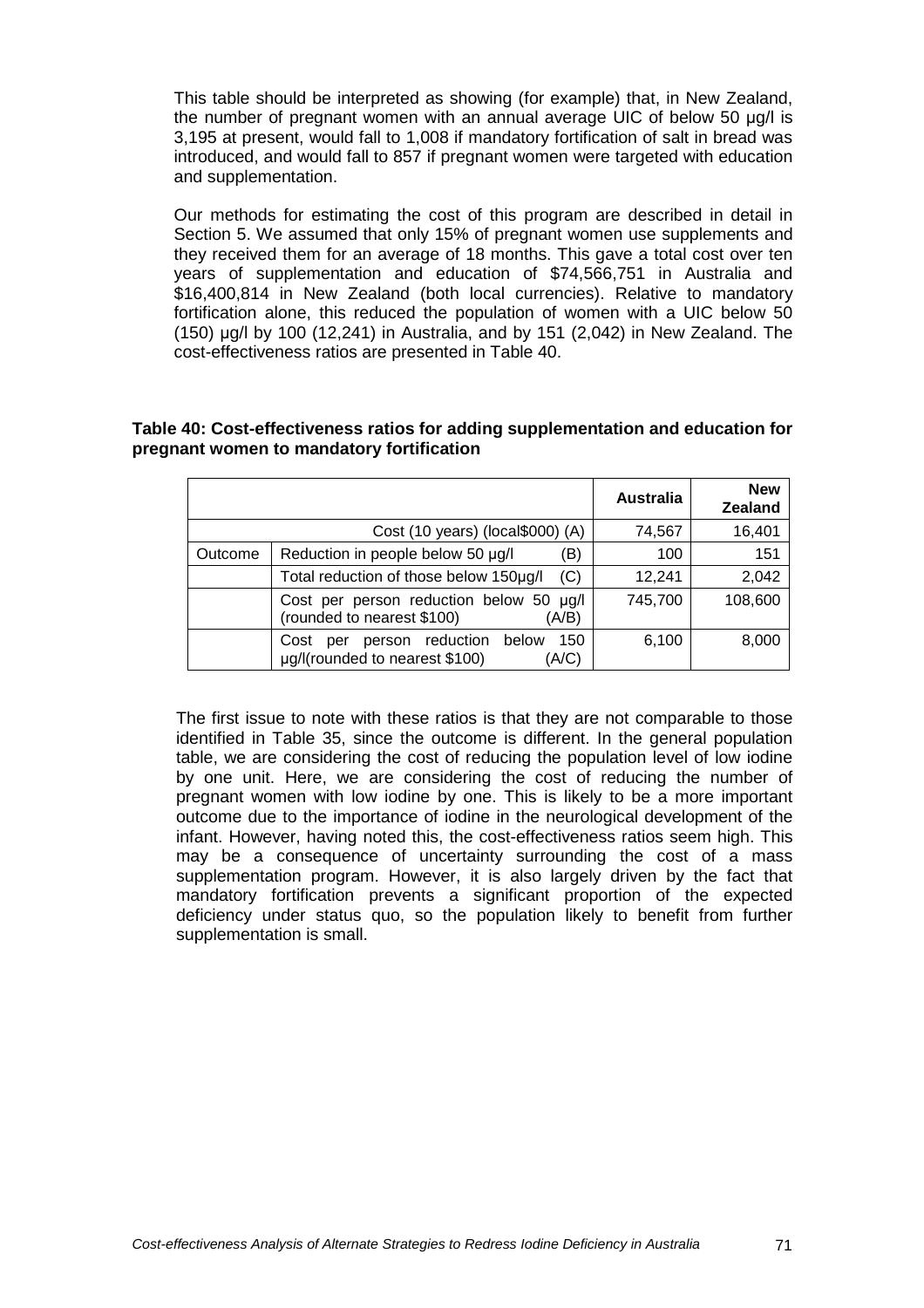# **8 Discussion**

As part of proposal P230, Food Standards Australia New Zealand (FSANZ) are currently preparing a proposal for the mandatory fortification of bread-making salt with iodine. The motivation for FSANZ proposal P230, is the re-emergence of iodine deficiency in Australia and New Zealand. In the context of the preparation of this proposal, DOHA commissioned CHERE, University of Technology, Sydney, to perform a cost effectiveness analysis of strategies that are aimed at reducing the prevalence of iodine deficiency in Australia and New Zealand (including but not limited to the mandatory iodine fortification of bread-making salt).

We initially attempted to calculate the current burden of disease associated with iodine deficiency in Australia and New Zealand. However, there is limited evidence of specific IDDs in either country, and whether these are attributable to iodine insufficiency is debatable. On the other hand the link between iodine deficiency and specific conditions is tenuous, especially in populations which are only mildly iodine deficient. Far more evidence is available in developing countries, which often have populations with severe iodine deficiency. However, the comparability of these populations to those in Australia and New Zealand is limited. This report mainly draws on data from Denmark, Spain and Switzerland, which are developed countries where evidence is available linking mild iodine deficiency with IDDs (Laurberg, et al., 2006, Santiago-Fernandez, et al., 2004, Zimmermann, et al., 2005). The most significant impact of IDD is on the developing brain (Boyages, 1994). This is why we focussed primarily on the relationship between mild iodine deficiency and diminution of IQ.

## **Results of cost-effectiveness analysis**

The cost-effectiveness analysis involved two major components. Firstly, we looked at population-level interventions. These were the mandatory and voluntary fortification of bread, and the use of an educational program. The second component focused on pregnant women as they are of particular significance due to their iodine status playing a significant role in the neurological development of their unborn child.

We modelled the distribution of urine iodine concentration (UIC) in both Australia and New Zealand, stratified into children, pregnant women, and other adults. This modelling accounted for both the median level of UIC and the distribution of levels around this median. We found that a gamma distribution provided the best fit for the published evidence as this distribution has sufficient flexibility to reflect any underlying skewness in the distribution. Using Tasmanian data on voluntary fortification, we estimated the effect on the mean, median and standard deviation of the distributions, and then plotted how the various population groups would lie in relation to previous UIC after mandatory fortification. The results suggest a decrease in individuals with annual average iodine levels below 50 µg/l, alongside a large reduction in the number of people with a level below 100 µg/l. For estimates of the reduction in the iodine deficient population, see Table 32 and Table 33. This result is relatively robust to changing the effect of fortification by 25% (Figure 1).

We also estimate the cost per person (mandatory and voluntary) removed from cohorts with levels below 50 µg/l and 100 µg/l over a ten year period. For mandatory fortification, our estimates suggest that there will be approximately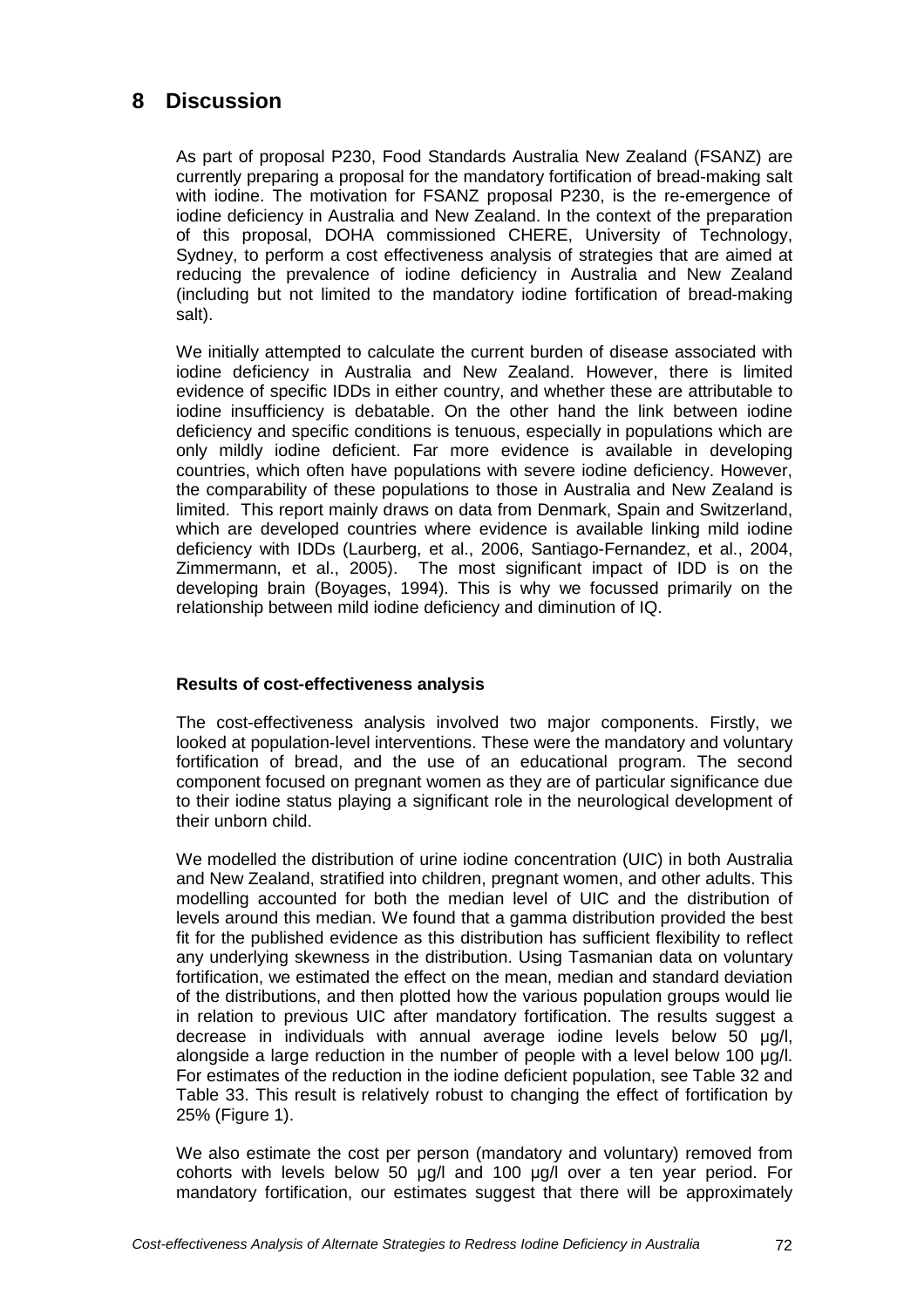128,000 and 7,320,000 fewer people with average annual iodine levels of <50 µg/l and <100 µg/l respectively in Australia. In New Zealand the corresponding figures are 224,000 and 2,567,000 for the  $\lt 50$  µg/l and  $\lt 100$  µg/l cohorts, respectively. The relatively greater impact in New Zealand reflects the higher severity of iodine deficiency at baseline. Finally, the cost-effectiveness ratios, which estimate the costs of reducing the population below 50 µg/l UIC (100 µg/l) by one for a ten-year period are \$24.32 (\$0.42) for Australia and \$4.28 (\$0.37) for New Zealand.

For voluntary fortification, our estimates suggest that there will be 102,200 and 5,834,000 fewer person with an annual average UIC of <50 µg/l and <100 µg/l respectively in Australia. In New Zealand the corresponding figures are 179,000 and 1,874,300 for the  $<50$  ug/l and  $<100$  ug/l cohorts, respectively. Finally, the cost-effectiveness ratios, which estimate the costs of reducing the population below 50 µg/l UIC (100 µg/l) for a ten-year period are \$25.82 (\$0.45) for Australia and \$4.99 (\$0.48) for New Zealand.

It should be noted that, in comparing voluntary fortification with mandatory fortification, economic evaluation would conventionally exclude voluntary fortification since it is subject to extended dominance. Mandatory fortification has a greater effect in reducing iodine deficiency, and reduces the population at a lower cost per person (despite having a higher overall cost).

Looking at the targeted strategies for pregnant women, the cost of reducing the at-risk population by one person was, as expected, higher than for the population. This was because the population of pregnant women below 50 and 150 µg/l was small, especially if mandatory fortification of salt in bread in undertaken in parallel. The cost of reducing the Australian (New Zealander) population below 50 µg/l by one unit was \$745,700 (\$108,600). Regarding the WHO criterion for pregnant women of 150 µg/l, the respective figures for Australia and New Zealand were \$6,100 and \$8,000.

#### **The WHO criteria**

As discussed, the WHO/ICCIDD criteria for a iodine adequate population are that the median urinary iodine levels in the target population should be at least 100 µg/l, and no more than 20% of the population should have a urinary iodine level of less than 50 µg/l (World Health Organization. WHO. UNICEF. ICCIDD, 1994). Based on the evidence collated in this report, both Australian and New Zealand populations demonstrated mild deficiency, since the median UIC in both countries is less than 100 µg/l. After mandatory fortification we estimate that both the Australian and New Zealand population will be iodine sufficient, since the median UIC will be greater than 100 µg/l and less than 20% of the population will have an UIC below 50 µg/l.

Similarly, after voluntary fortification, we estimate that both the Australian and the New Zealand population will be iodine sufficient. The difference between voluntary and mandatory fortification is that, under mandatory fortification, the WHO criteria are exceeded by a larger margin.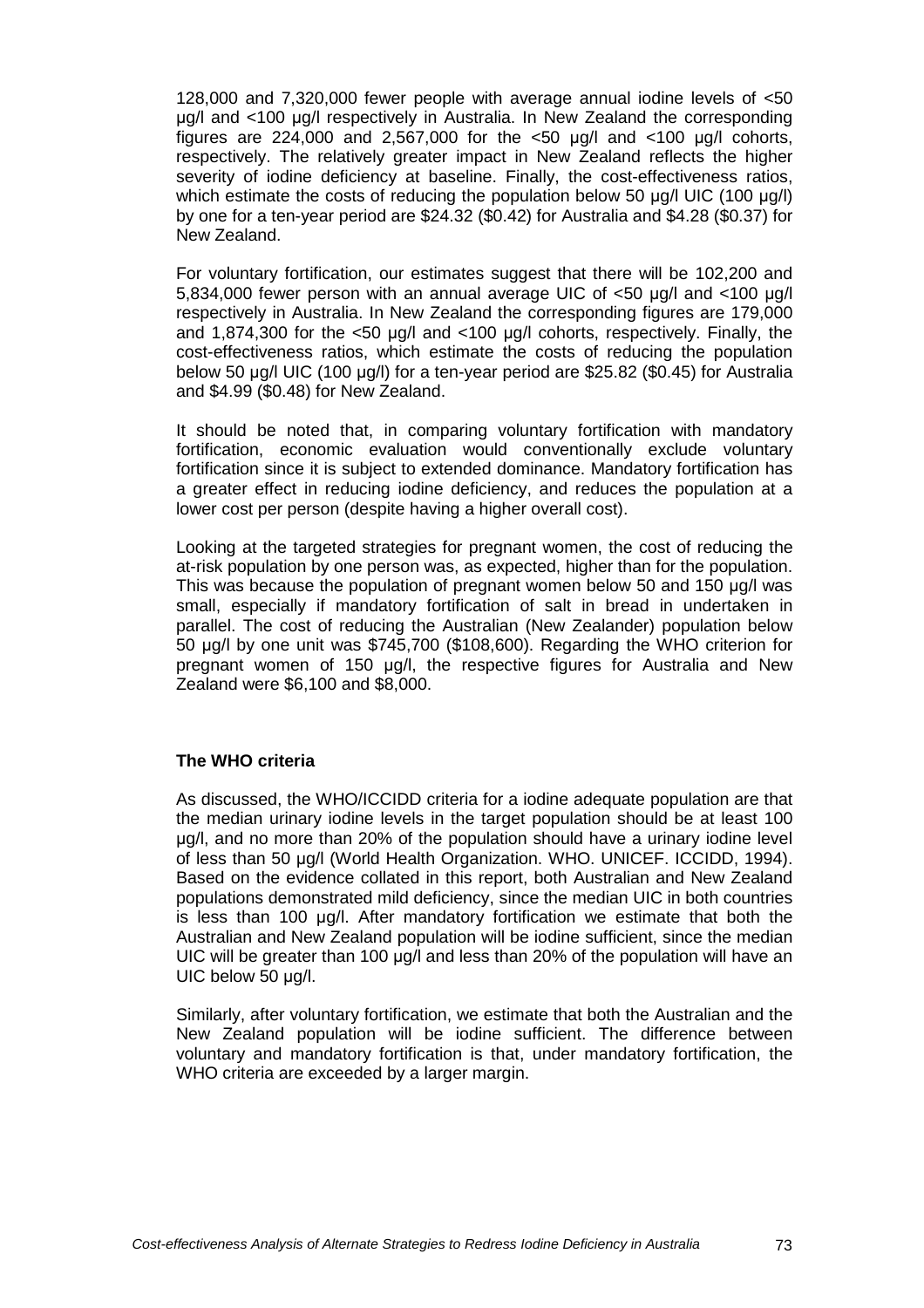|  | Table 41: lodine status as defined by the WHO criteria |
|--|--------------------------------------------------------|
|--|--------------------------------------------------------|

| <b>WHO criteria</b>                                 | <b>Australia</b> | <b>New Zealand</b> |
|-----------------------------------------------------|------------------|--------------------|
| No Fortification (current practice)                 |                  |                    |
| Median urinary iodine level $>100 \mu g/l$          | X                | X                  |
| <20% of population with UIC below 50 µg/l           | ✓                | X                  |
| <b>Mandatory Fortification of Bread</b>             |                  |                    |
| Median urinary iodine level >100 µg/l               | ✓                |                    |
| $\langle 20\%$ of population with UIC below 50 µg/l | ✓                |                    |
| <b>Voluntary Fortification of Bread</b>             |                  |                    |
| Median urinary iodine level >100 µg/l               | ✓                |                    |
| <20% of population with UIC below 50 µg/l           | ✔                |                    |

Our evidence suggests that the median UIC for pregnant and lactating women in Australia and New Zealand will be significantly below the WHO recommended 150 µg/l. Therefore in this cohort, additional supplementation may be required.

# **Limitation of using urinary iodine concentration**

The motivation for using UIC as a measure of iodine deficiency in the Australian and New Zealand populations was driven by the availability of published data. Virtually all international studies and studies conducted in Australia and New Zealand report UIC rather than dietary intake. The main reason for its use is that UIC has been demonstrated to be a very good proxy for recent iodine intake (Soldin, 2002, Stanbury, et al., 1998, World Health Organization. WHO. UNICEF. ICCIDD, 1994, World Health Organization. WHO. UNICEF. ICCIDD, 2001), and it is estimated that 85-90% of iodine intake is directly measurable in urine (Gibson, 1995). UIC is easy to collect and measure compared to self-reported measures of iodine intake which are usually estimated using food diaries, which may suffer from memory bias. One limitation of using UIC is that during the day an individual's level of iodine will fluctuate. Therefore we cannot automatically infer that an individual with a low UIC will develop an IDD. Consequently when using UIC it is important to remember that the data refer to the population level rather than the individual level. The median urinary iodine concentration is the best indicator, at the population level, to assess the iodine nutrition of pregnant and lactating women, and of young children less than 2 years.

For the purpose of this investigation, we assumed that the variability around single urinary iodine concentration observations across individuals was 2.4 times larger than that of average annual levels (Andersson, et al., 2005).

## **Costs**

The costs used in this report are based on the estimates derived by Access Economics (2007). These costs relate to the direct costs to the salt industry, bread making industry and Government for administrating and enforcing mandatory fortification. A broader societal perspective may be preferred. Other associated costs that have not been included are; the costs of monitoring nutrient intake and urinary iodine concentration within the population after fortification,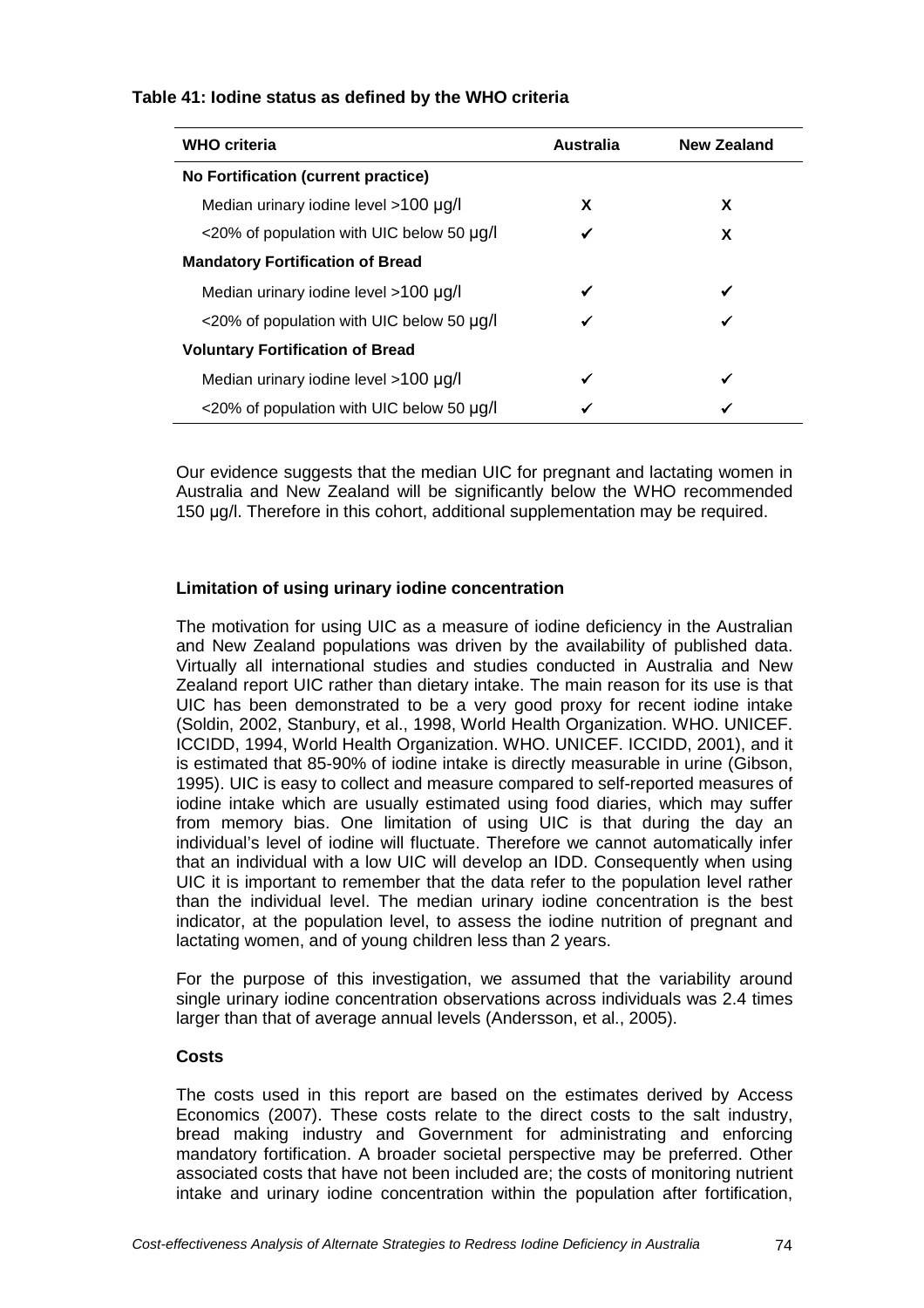and complementary health information programs. There is also uncertainty regarding the costs to the health service, since it can be argued that alleviation of IDDs will be associated with a negative cost, but the potential adverse health problems linked with excess iodine intake may have a positive health cost component. It could also be argued that there are costs attributable to the restriction in consumer choice which would follow mandatory fortification; however modelling such a cost would be problematic if not futile.

By comparing voluntary and mandatory fortification programs, we demonstrated that the reduction in bread fortified under a voluntary scheme does not automatically translate into a proportional reduction in costs. This is intuitive, since some costs will be variable and some will be fixed under either option. In cost terms, the relative cost of a voluntary fortification process adds additional uncertainty. On the one hand, voluntary fortification is likely to require continued advertisement and advocacy to sustain fortification. On the other hand, enforcement costs may be higher in a mandatory fortification program. The net cost of moving between mandatory and voluntary is therefore, in our opinion, uncertain.

Also related to costs is the possibility of combining iodine fortification with the recent approved mandatory fortification of bread with folic acid, (piggyback saving). We have highlighted significant synergies and cost savings between programs. Therefore, the cost of both voluntary and mandatory options may be much less than originally estimated.

We could only estimate the cost of a public health campaign from the costs provided from other, similar programs. This was because no public health campaign has been undertaken for iodine deficiency. However, given the convergence of costs between different public health campaigns we feel our estimate is likely to be realistic.

Costs of iodine supplementation appear high. This is primarily because of the cost of iodine-containing tablets (approximately A\$20 per month). It is worth noting that if iodine supplementation became recommended, such as with folic acid, the cost of iodine supplements would likely fall.

#### **Iodine and IDD**

One substantial additional cost issue which needs to be considered is the benefit on productivity of raised IQ levels across the population. In principle, an increase in IQ across the population should lead to an improvement in productivity. We estimated that IQ would increase in Australian children by approximately 0.598 points, and in New Zealand by 1.219 points. The question of how to quantify the benefits of this to society is methodologically challenging. The Access Economics report used a Human Capital Approach and estimated a significant net benefit of fortification (Access Economics, 2006). The uncertainty around this estimate of net benefit is substantial. Consequently, we chose not to duplicate this method which would run the risk of coming to the same or very similar conclusions. Instead, if the reader is prepared to accept the basic tenet that increased IQ leads to increased productivity without market clearing, then the additional production which would occur as a result of mandatory fortification would partially or wholly pay for the costs of implementing the fortification program. In reality most nominal benefits added to the economic model would probably dwarf the costs of implementing mandatory fortification.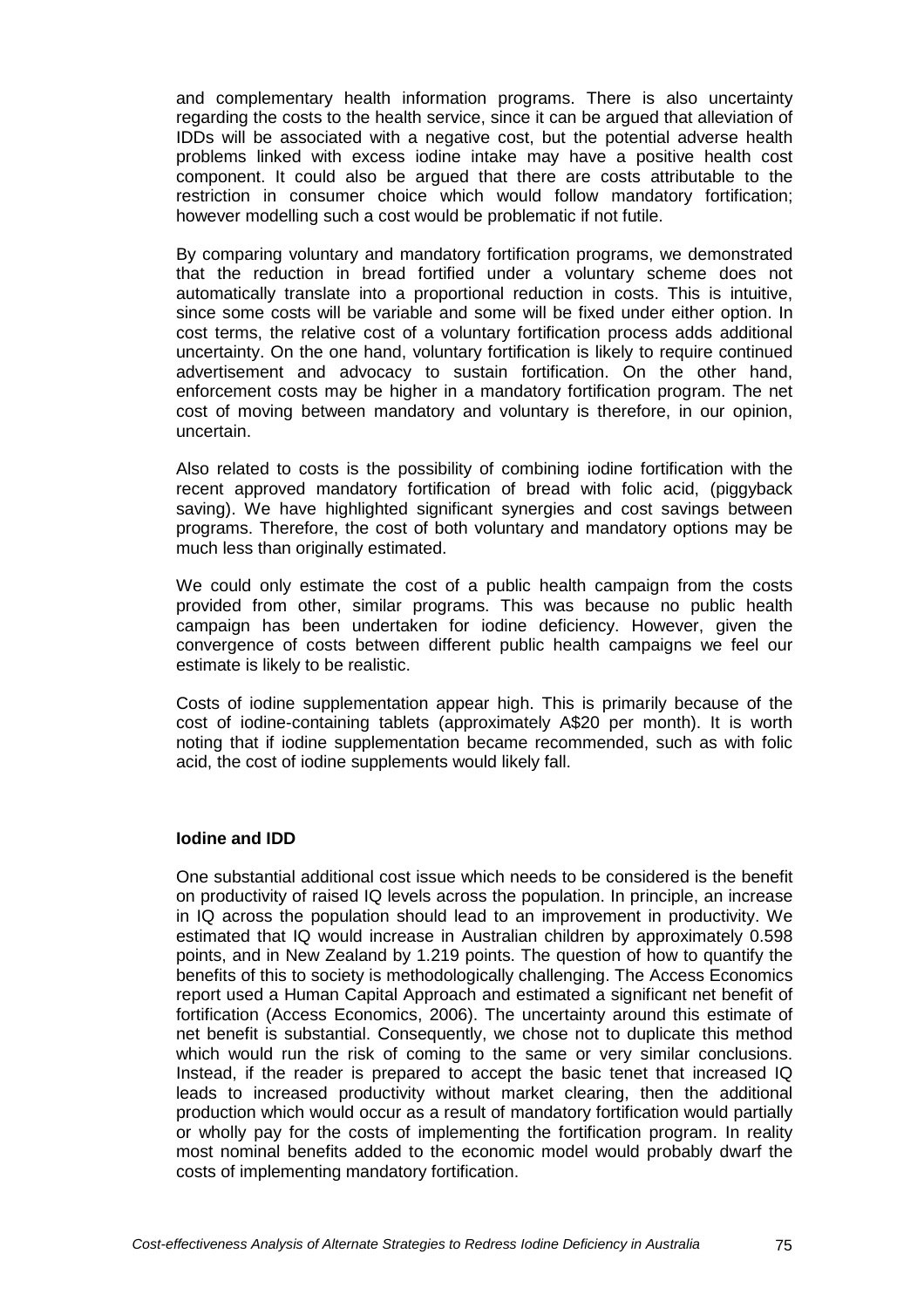Linking reduced iodine deficiency with averted cases of various conditions was difficult due to limitations in the scope and consistency of the evidence reported in the literature. Firstly, linking specific UIC levels to labels referring to deficiency is difficult as an individual's UIC fluctuates over time. Any benefit in terms of IQ has to be balanced against the possibility that fortification will result in increased numbers of cases of hyperthyroidism (a maximum of 3,200 extra cases of hyperthyroidism in Australia and New Zealand per year) although this figure is likely to decline in subsequent years, with some evidence suggesting that nine years after fortification, the number of cases would be below the pre-fortification level.

#### **Bread as the fortification vehicle**

As was discussed, bread is the preferred vehicle for fortification, because it is locally produced, has a short self-life and is a staple part of most individual's daily diet. However, 12% of Australians and 13% of New Zealanders do not consume bread (Food Standards Australia New Zealand, 2007) and will not benefit from fortification of bread. In addition, organic bread and non-yeast containing bread will be exempt from mandatory requirements. We did not model the effect of organic bread because it is believed to constitute a very small proportion of the whole bread consumed in Australia and New Zealand. It could also be postulated that the cohort most likely to purchase organic bread is the group least likely to be iodine deficient.

Fortifying bread with iodine does not target one of the most vulnerable groups of individuals, 0-2 year olds. As discussed, iodine is important for normal cognitive development in very young children. This group is unlikely to consume bread; however, it can be assumed reasonably that some of the benefit bestowed by the lactating mother will be passed onto the baby (presuming the baby receives breast milk).

# **8.1 Mandatory versus voluntary fortification of bread with iodine**

One of the problems of voluntary fortification of bread is that it relies upon 'good will' or 'setting the correct incentives', to ensure that the bakeries adopt the strategy. In Tasmania, 20% of bread is not fortified with iodised salt, which means that some individuals will not be receiving the potential benefits. The obvious solution to this problem is to implement mandatory fortification.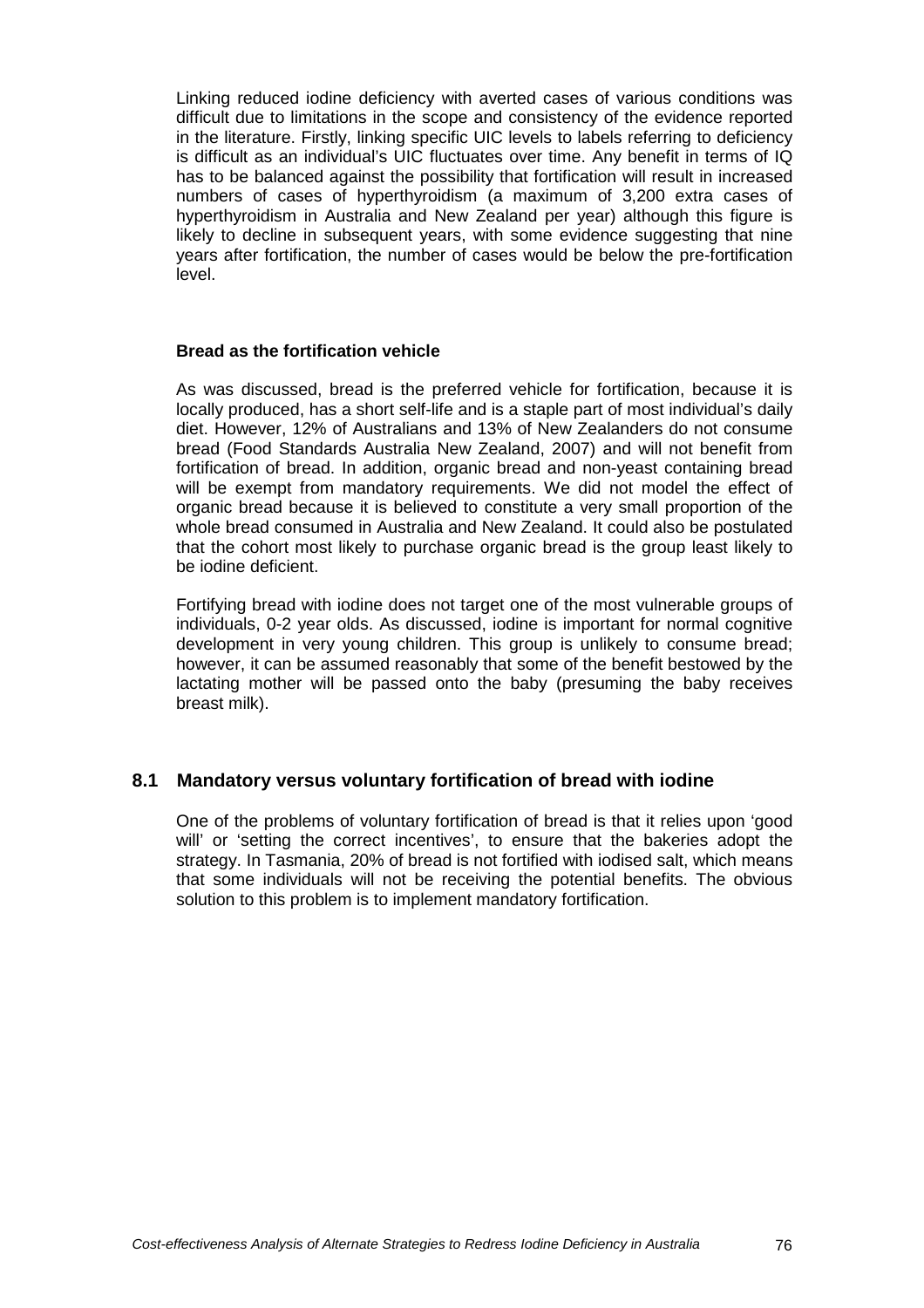**Box 1: Summarises the factors that must be present when considering the successful implementation of a new public health initiative.** 

#### **Box 1. Requirements for public health intervention**

Any public health initiatives designed to increase the nutrient intake of iodine in a population are required where:

- o There is demonstrated evidence of iodine deficiency and the current low intake may be detrimental to health. This may relate to the whole, or a subgroup of the population,
- o Iodine requirements can not be realistically replenished by normal dietary practices,
- o The intervention does not raise the iodine intake to levels that are judged unsafe, and
- o Any intervention considered can demonstrate relative costeffectiveness.

Proponents of mandatory iodine fortification suggest several advantages when compared to voluntary fortification. Firstly equity, since the introduction of mandatory codes will enable the benefits to reach the largest proportion of individuals, especially from the lowest socio-economic groups. Secondly sustainability, since this type of code ensures that changes in food industry practices and manufacturing techniques persist over time. Finally, there would be enhanced certainty in food–related iodine levels, which should make monitoring levels and intake in the population more feasible and reliable. Voluntary fortification also has the inherent flaw that the lack of legislative framework can lead to inaction. Therefore ongoing investment and promotion may be required to maintain support for the program.

On the negative side, opponents of mandatory fortification argue against the lack of consumer choice although organic products will be free of any mandatory obligations. Ironically, this raises equity issues, since organic foods are generally more expensive than their non-organic equivalent.

Potential problems with voluntary rather than mandatory fortification of bread are as follows: (Stanley, et al., 2005)

- o Voluntary fortification of bread is susceptible to changes in the cost of iodised salt and/or changes in baking practices, for example, reliance on premixed dough.
- $\circ$  There is a potential lack of coverage in some rural areas, where residents may rely on one bakery. If this bakery chose not to fortify their bread with iodine, the whole population in that area would be at risk of iodine deficiency. Even a thorough monitoring program would not be able to identify all isolated pockets of iodine deficiency.
- o Initial savings to the industry of not implementing a mandatory fortification program may be lost by having to monitor and maintain an ongoing promotion of the voluntary program to the industry, as well as the cost of encouraging consumers to buy fortified bread which potentially may be more expensive than non-fortified bread. Therefore, a voluntary program has the potential to be more expensive than a mandatory program.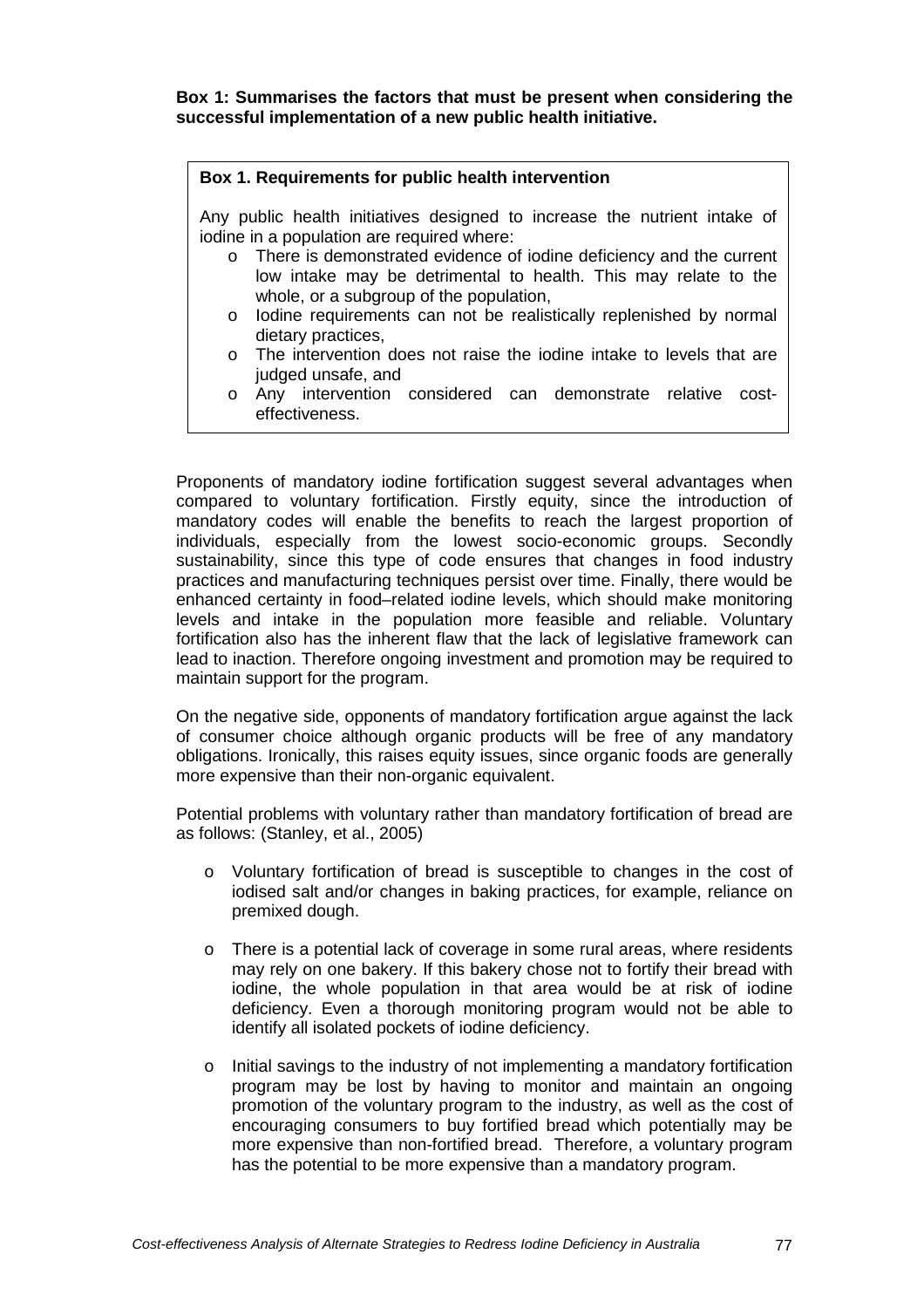There are alternatives to iodine fortification of bread such as the use of supplements and dietary education. Both alternatives have drawbacks. Supplements have the advantage of being able to target a defined population sub-group, such as pregnant women. However, if supplements are required in early pregnancy, the target population can be missed in the event of an unplanned pregnancy<sup>22</sup>, but these women will still benefit during late pregnancy. Supplement usage is also more concentrated amongst higher socio-economic groups, therefore raising equity issues. Also supplement use requires significant levels of public health resources for ongoing promotion. Like supplement use, dietary education requires ongoing public health promotion to maintain effectiveness and is likely to be most beneficial in well-educated individuals (Stanley, et al., 2005). It also relies on the assumption that sufficient iodine is available in the general food supply, which may not be the case. We also demonstrated from a cost-effectiveness perspective, that a public health campaign would not be as effective as mandatory fortification.

The final option is to maintain the status quo, which is the best option if iodine deficiency is demonstrated not to be a serious public health concern or none of the alternative options demonstrate safety, effectiveness and cost-effectiveness.

# **9 Conclusion**

Our findings are based on estimates of iodine deficiency obtained from recently published peer-reviewed journal articles pertaining to the Australian and New Zealand population. Consequently our assumptions are based on the fact that these papers are representative of the respective populations. Any deviation from this assumption will bias our results and introduce uncertainty.

Our findings suggest that both the Australian and New Zealand populations are mildly iodine deficient, as defined by the WHO. This deficiency is more pronounced in New Zealand. After either mandatory or voluntary iodine fortification of bread, we estimate that Australia and New Zealand will become iodine adequate.

Assessed in terms of cost-effectiveness ratios, the cost of moving individuals from the cohort with median levels of iodine below 50 µg/l (those most at risk of developing IDDs in the future), appears small compared with the potential benefits associated with improved health, reduced health care costs and/or gains in productivity and GDP.

The following points will require further clarification as the published evidence becomes available:

- o An accurate estimate of the benefit of the potential increase in population IQ in terms of productivity gains and therefore increases in GDP.
- o A more detailed estimate of the costs associated with mandatory fortification. These should reflect a broader societal perspective and include the costs of health care utilisation (both negative and positive), and the costs associated with ongoing monitoring of iodine levels in the population.
- o Irrespective of whether FSANZ/DOHA decides to adopt mandatory/voluntary fortification of bread with iodine, the evidence

 $22$  A significantly large proportion of pregnancies in Australia and New Zealand are unplanned.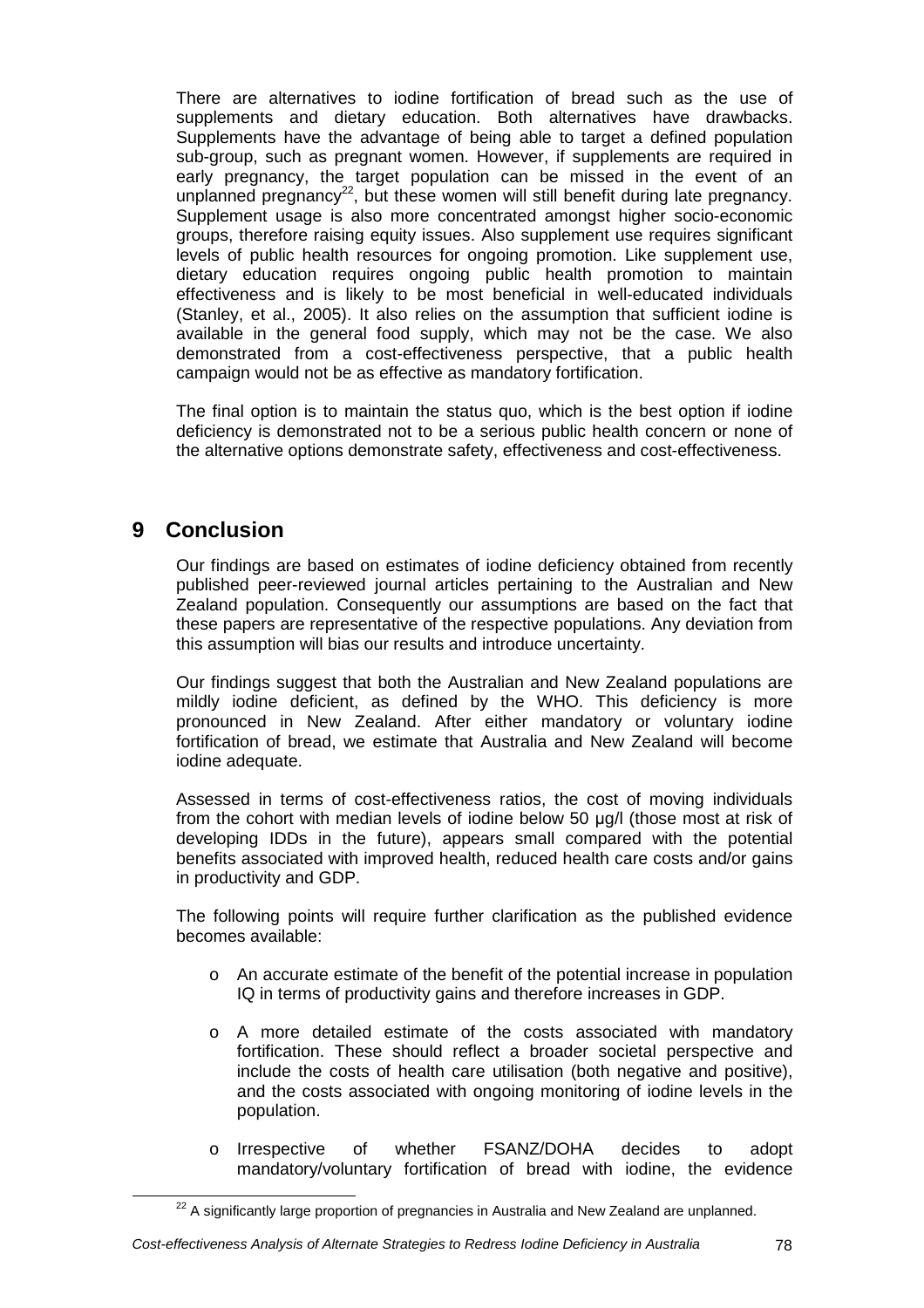pertaining to the re-emergence of iodine deficiency in Australia and New Zealand warrants the development of a strategic ongoing nutrition monitoring and surveillance program.

As stated in the introduction, our aim was to produce a report that builds upon the considerable evidence that has already been assimilated by FSANZ (including a detailed cost-benefit analysis completed by Access Economics). We did not attempt to duplicate any of this work for obvious reasons. This report is therefore to be viewed both as a stand-alone piece of evidence, and in the context of this stream of evidence.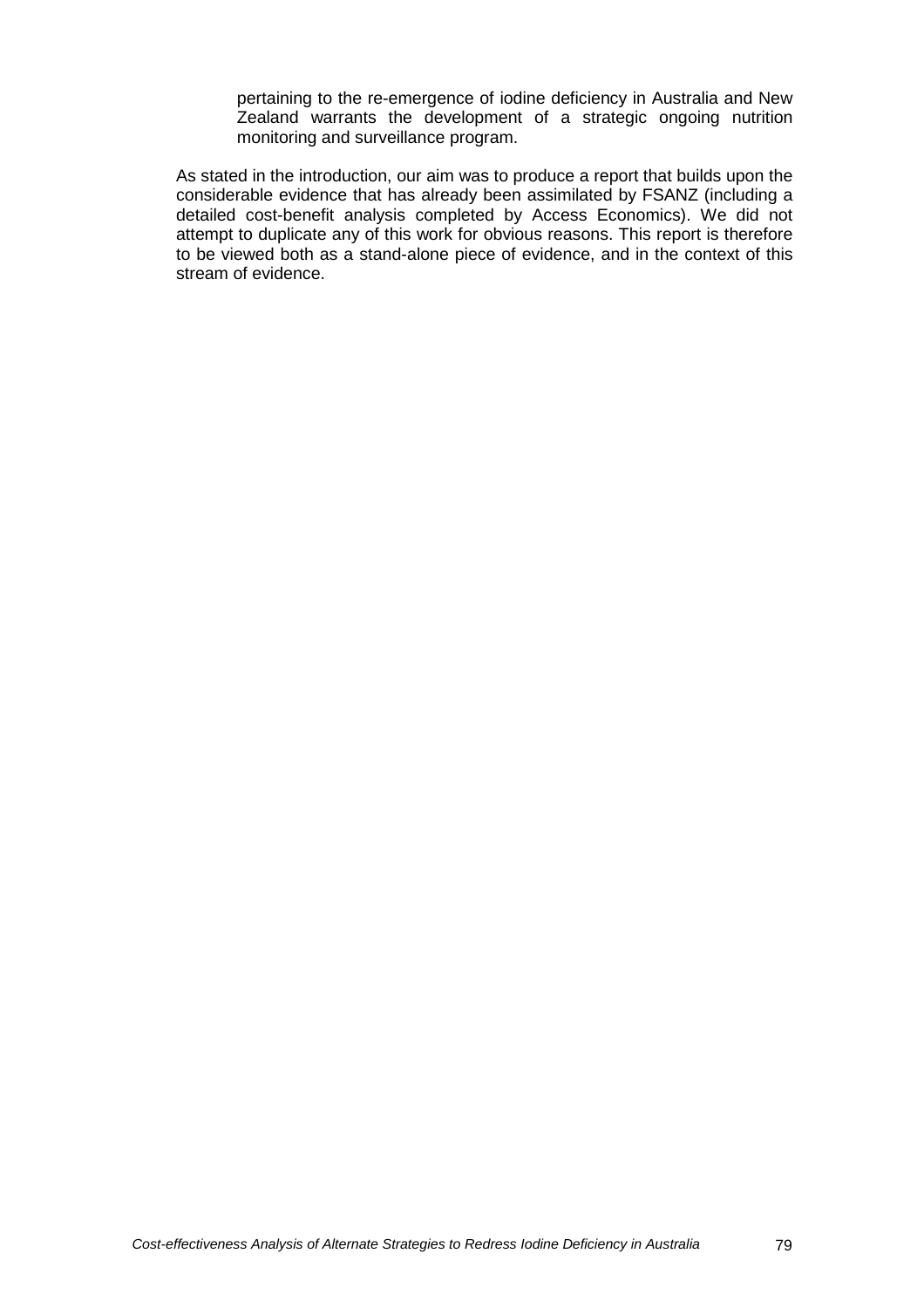# **10 References**

1. MIMS online. http://mims.hcn.net.au.ezproxy.lib.uts.edu.au/ifmx-nsapi/mimsdata/?MIval=2MIMS\_ssearch [Accessed on 7 August 07].

2. Access Economics. Costs of fortifying bread and bread products with iodine: Report by Access Economics for Food Standards Australia New Zealand. Access Economics: Melbourne, 2007.

3. Access Economics. Cost benefit analysis of fortifying the food supply with iodine: Report by Access Economics for Food Standards Australia New Zealand. Access Economics: Melbourne, 2006.

4. Andersen S, Pedersen KM, Pedersen IB, Laurberg P. Variations in urinary iodine excretion and thyroid function. A 1-year study in healthy men. Eur J of Endocrinol 2001; **144**: 461-465.

5. Andersson M, Takkouche B, Egli I, Allen HE, de Benoist B. Current global iodine status and progress over the last decade towards the elimination of iodine deficiency. Bull. World Health Organ. 2005; **83**: 518-525.

6. Angermayr L, Clar C. Iodine supplementation for preventing iodine deficiency disorders in children. Cochrane Database of Systematic Reviews 2004: CD003819.

7. Anonymous. Standardization of ultrasound and urinary iodine determination for assessing iodine status: Report of a technical consultation. IDD Newsletter 2000; **16**: 19-23.

8. Antonangeli L, Maccherini D, Cavaliere R, Di Giulio C, Reinhardt B, Pinchera A, et al. Comparison of two different doses of iodide in the prevention of gestational goiter in marginal iodine deficiency: A longitudinal study. Eur J of Endocrinol 2002; **147**: 29- 34.

9. Azizi F, Kalani H, Kimiagar M, Ghazi A, Sarshar A, Nafarabadi M, et al. Physical, neuromotor and intellectual impairment in non-cretinous schoolchildren with iodine deficiency. International Journal for Vitamin & Nutrition Research 1995; **65**: 199- 205.

10. Azizi F, Sarshar A, Nafarabadi M, Ghazi A, Kimiagar M, Noohi S, et al. Impairment of neuromotor and cognitive development in iodine-deficient schoolchildren with normal physical growth. Acta Endocrinol. (Copenh). 1993; **129**: 501-504.

11. Baltisberger BL, Minder CE, Burgi H. Decrease of incidence of toxic nodular goitre in a region of Switzerland after full correction of mild iodine deficiency. Eur J of Endocrinol 1995; **132**: 546-549.

12. Bauman AE, Bellew B, Owen N, Vita P. Impact of an Australian mass media campaign targeting physical activity in 1998. Am. J. Prev. Med. 2001; **21**: 41-47.

13. Becker DV, Braverman LE, Delange F, Dunn JT, Franklyn JA, Hollowell JG, et al. Iodine supplementation for pregnancy and lactation-United States and Canada: Recommendations of the American thyroid association. Thyroid 2006; **16**: 949-951.

14. Bleichrodt N, Born MP. A meta-analysis of research on iodine and its relationship to cognitive development. In The damaged brain of iodine deficiency: Cognitive, behavioral, neuromotor, and educative aspects, Stanbury JB, (ed). Cognizant Communication Corporation: New York, 1994; 195-200.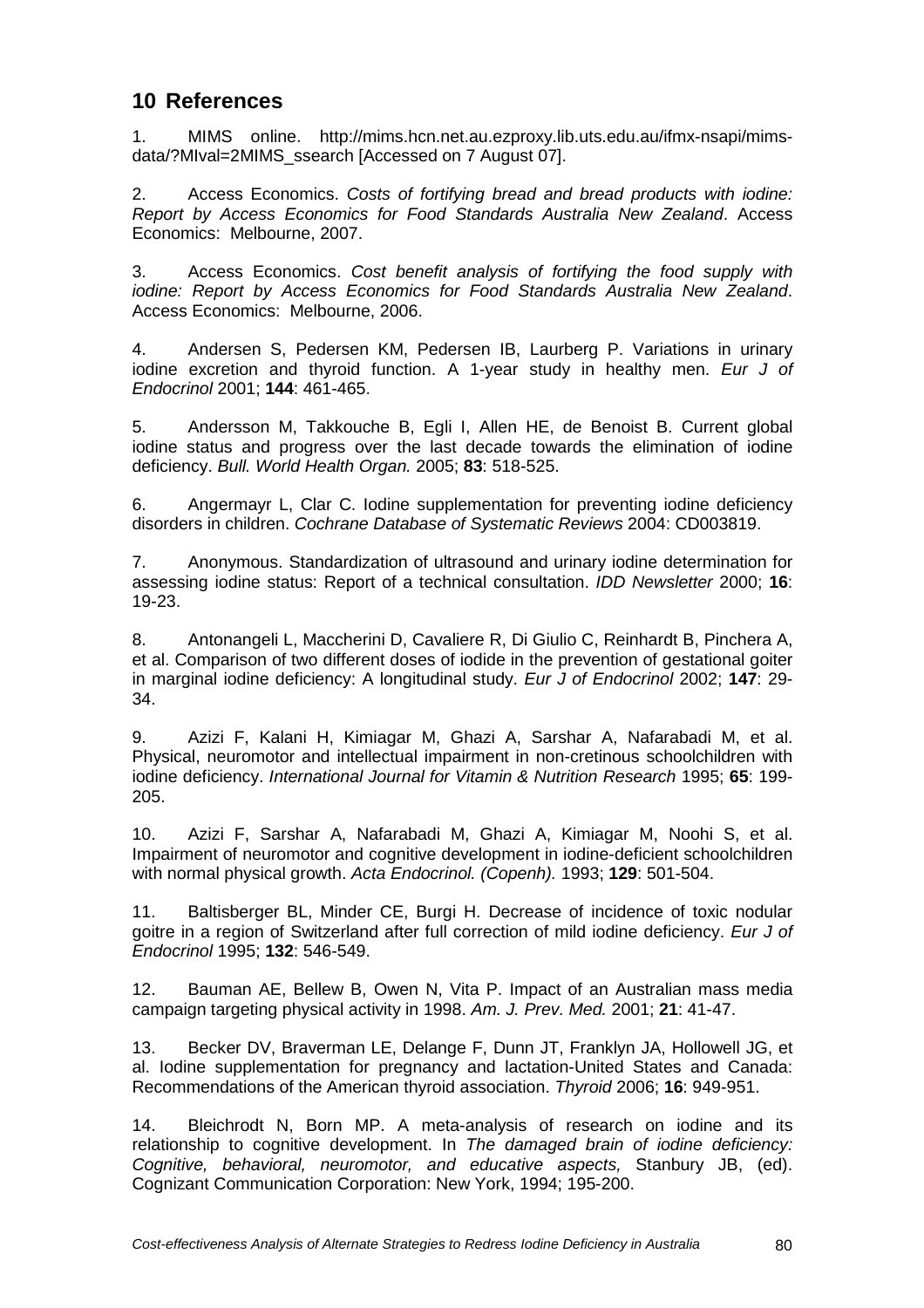15. Bower C, Blum L, O'Daly K, Higgins C, Loutsky F, Kosky C. Promotion of folate for the prevention of neural tube defects: Knowledge and use of periconceptional folic acid supplements in western Australia, 1992 to 1995. Aust. N. Z. J. Public Health 1997; **21**: 716-721.

16. Boyages S. The damaged brain of iodine deficiency: Evidence for a continuum of effect on the population at risk. In The damaged brain of iodine deficiency Stanbury JB, (ed). Cognizant Communication Corporation: Elmsford NY, 1994; 251-258.

17. Boyages SC. Clinical review 49: Iodine deficiency disorders. J. Clin. Endocrinol. Metab. 1993; **77**: 587-591.

18. Bulow Pedersen I, Laurberg P, Knudsen N, Jorgensen T, Perrild H, Ovesen L, et al. Increase in incidence of hyperthyroidism predominantly occurs in young people after iodine fortification of salt in Denmark. J. Clin. Endocrinol. Metab. 2006; **91**: 3830- 3834.

19. Burgess JR, Seal JA, Stilwell GM, Reynolds PJ, Taylor ER, Parameswaran V. A case for universal salt iodisation to correct iodine deficiency in pregnancy: Another salutary lesson from Tasmania. Med. J. Aust. 2007; **186**: 574-576.

20. Burgi H, Supersaxo Z, Selz B. Iodine deficiency diseases in Switzerland one hundred years after Theodor Kocher's survey: A historical review with some new goitre prevalence data. Acta Endocrinol. (Copenh). 1990; **123**: 577-590.

21. Busnardo B, Nacamulli D, Zambonin L, Mian C, Piccolo M, Girelli ME. Restricted intraindividual urinary iodine concentration variability in nonfasting subjects. Eur. J. Clin. Nutr. 2006; **60**: 421-425.

22. Can G, Okten A, Green J. The role of local mass media in promoting the consumption of iodized table salt. Health Educ. Res. 2001; **16**: 603-607.

23. Cappuccio FP. Salt and cardiovascular disease. BMJ 2007; **334**: 859-860.

24. Chacko MR, Anding R, Kozinetz CA, Grover JL, Smith PB. Neural tube defects: Knowledge and preconceptional prevention practices in minority young women. Pediatrics 2003; **112**: 536-542.

25. Chan A, Pickering J, Haan E, Netting M, Burford A, Johnson A, et al. "Folate before pregnancy": The impact on women and health professionals of a populationbased health promotion campaign in south Australia. Med. J. Aust. 2001; **174**: 631-636.

26. Chan SS, Hams G, Wiley V, Wilcken B, McElduff A. Postpartum maternal iodine status and the relationship to neonatal thyroid function. Thyroid 2003; **13**: 873-876.

27. Chierici R, Saccomandi D, Vigi V. Dietary supplements for the lactating mother: Influence on the trace element content of milk. Acta Paediatrica Supplement 1999; **88**: 7-13.

28. Connolly RJ, Vidor GI, Stewart JC. Increase in thyrotoxicosis in endemic goitre area after iodation of bread. Lancet 1970; **1**: 500-502.

29. Copeland DL, Sullivan KM, Houston R, May W, Mendoza I, Salamatullah Q, et al. Comparison of neonatal thyroid-stimulating hormone levels and indicators of iodine deficiency in school children. Public Health Nutrition 2002; **5**: 81-87.

30. Delange F. Epidemiology and impact of iodine deficiency in pediatrics. J. Pediatr. Endocrinol. 2005; **18 Suppl 1**: 1245-1251.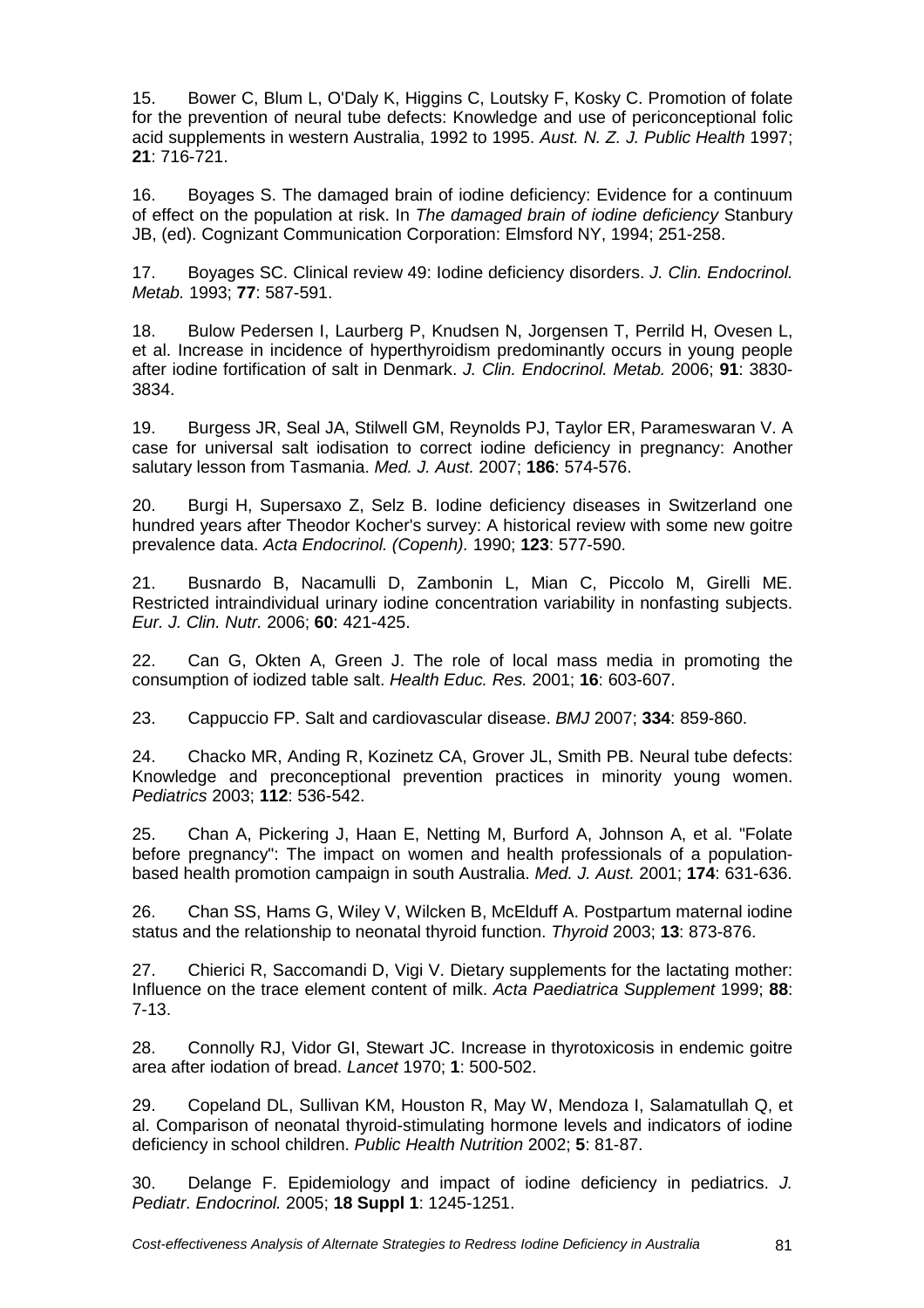31. Delange F, Benker G, Caron P, Eber O, Ott W, Peter F, et al. Thyroid volume and urinary iodine in European schoolchildren: Standardization of values for assessment of iodine deficiency. Eur J of Endocrinol 1997; **136**: 180-187.

32. Dunn JT. Complacency: The most dangerous enemy in the war against iodine deficiency. Thyroid 2000; **10**: 681-683.

33. Dunn JT, Delange F. Damaged reproduction: The most important consequence of iodine deficiency. J Clin Endocrinol Metab 2001; **86**: 2360-2363.

34. Eastman C. Iodine supplementation: The benefits for pregnant and lactating women in Australia and New Zealand. RANZCOG O&G 2005; **7**: 65-66.

35. Food Standards Australia New Zealand. Draft assessment report: Proposal P230 consideration of mandatory fortification with iodine. Food Standards Australia New Zealand: Canberra, 2006.

36. Food Standards Australia New Zealand. Proposal P230 consideration of mandatory fortification with iodine: Key issues for consideration at final assessment. Food Standards Australia New Zealand: Canberra, 2007.

37. Food Standards Australia New Zealand. Initial assessment report: Proposal P230 iodine fortification. Food Standards Australia New Zealand: Canberra, 2004.

38. Gibson HB. Surveillance of iodine deficiency disorders in Tasmania 1949-1984. Hobart, Tasmania., 1995.

39. Glinoer D, De Nayer P, Delange F, Lemone M, Toppet V, Spehl M, et al. A randomized trial for the treatment of mild iodine deficiency during pregnancy: Maternal and neonatal effects. J. Clin. Endocrinol. Metab. 1995; **80**: 258-269.

40. Gravelle H, Brouwer W, Niessen L, Postma M, Rutten F. Discounting in economic evaluations: Stepping forward towards optimal decision rules. Health Econ. 2007; **16**: 307-317.

41. Gunton JE, Hams G, Fiegert M, McElduff A. Iodine deficiency in ambulatory participants at a Sydney teaching hospital: Is Australia truly iodine replete? Med. J. Aust. 1999; **171**: 467-470.

42. Guttikonda K, Burgess JR, Hynes K, Boyages S, Byth K, Parameswaran V. Recurrent iodine deficiency in Tasmania, Australia: A salutary lesson in sustainable iodine prophylaxis and its monitoring. J. Clin. Endocrinol. Metab. 2002; **87**: 2809-2815.

43. Guttikonda K, Travers CA, Lewis PR, Boyages S. Iodine deficiency in urban primary school children: A cross-sectional analysis. Med. J. Aust. 2003; **179**: 346-348.

44. Hamrosi MA, Wallace EM, Riley MD. Iodine status in pregnant women living in Melbourne differs by ethnic group. Asia Pac J Clin Nutr 2005; **14**: 27-31.

45. Hess SY, Zimmermann MB, Torresani T, Burgi H, Hurrell RF. Monitoring the adequacy of salt iodization in Switzerland: A national study of school children and pregnant women. Eur. J. Clin. Nutr. 2001; **55**: 162-166.

46. Hynes KL, Blizzard CL, Venn AJ, Dwyer T, Burgess JR. Persistent iodine deficiency in a cohort of Tasmanian school children: Associations with socio-economic status, geographical location and dietary factors. Australian & New Zealand Journal of Public Health 2004; **28**: 476-481.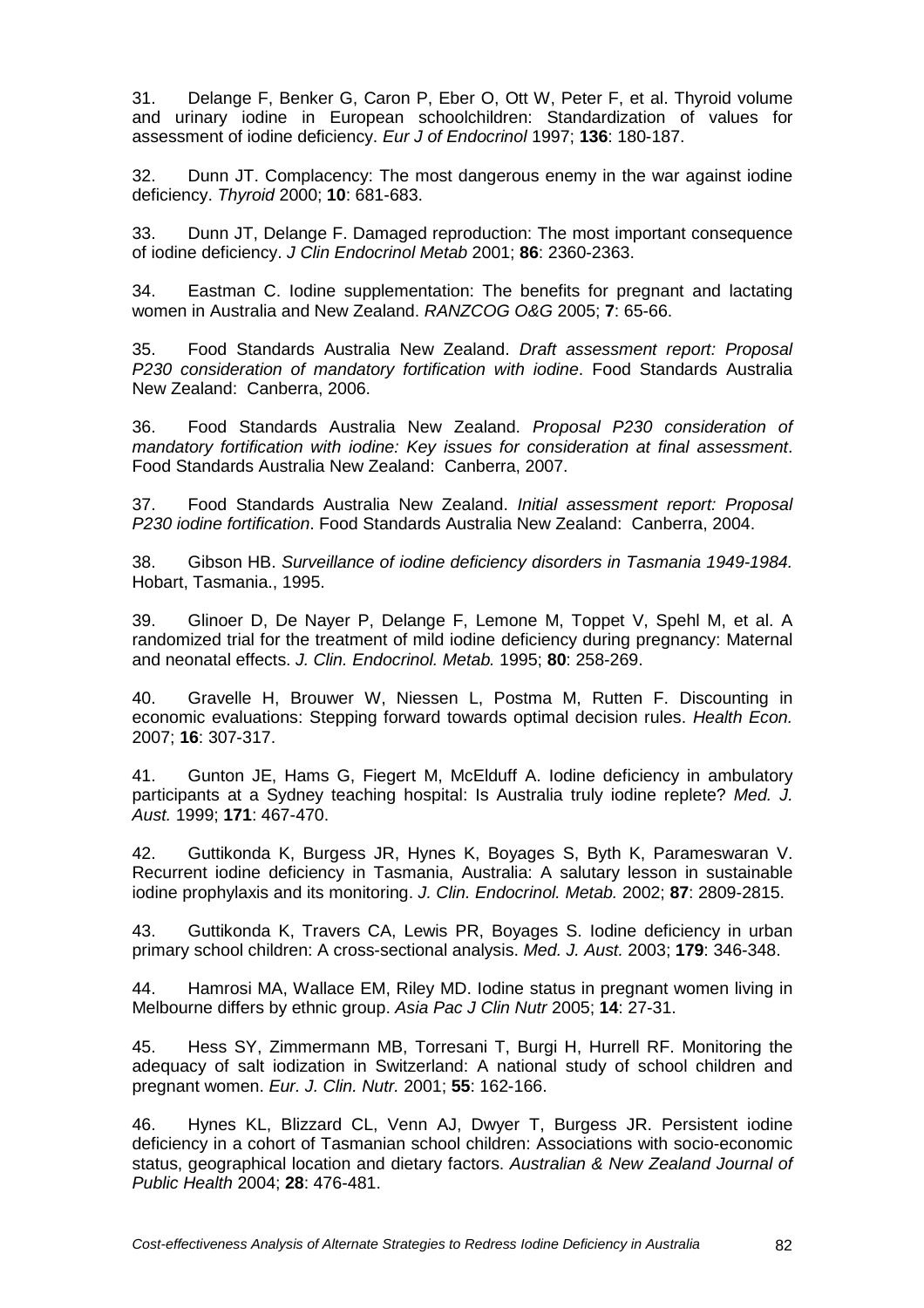47. International Council for Control of Iodine Deficiency Disorders. Iodine requirements in pregnancy and infancy. IDD Newsletter 2007; **23**.

48. Kim JY, Moon SJ, Kim KR, Sohn CY, Oh JJ. Dietary iodine intake and urinary iodine excretion in normal Korean adults. Yonsei Med. J. 1998; **39**: 355-362.

49. Laurberg P, Jorgensen T, Perrild H, Ovesen L, Knudsen N, Pedersen IB, et al. The Danish investigation on iodine intake and thyroid disease, DanThyr: Status and perspectives. Eur J of Endocrinol 2006; **155**: 219-228.

50. Li M, Chapman S, Agho K, Eastman CJ. Can even minimal news coverage influence consumer health-related behaviour? A case study of iodized salt sales, Australia. Health Educ. Res. 2007. 10.1093/her/cym028

51. Li M, Eastman CJ, Waite KV, Ma G, Zacharin MR, Topliss DJ, et al. Are Australian children iodine deficient? Results of the Australian national iodine nutrition study. Med. J. Aust. 2006; **184**: 165-169.

52. Li M, Ma G, Boyages SC, Eastman CJ. Re-emergence of iodine deficiency in Australia. Asia Pac J Clin Nutr 2001; **10**: 200-203.

53. Li M, Waite KV, Ma G, Eastman CJ. Declining iodine content of milk and reemergence of iodine deficiency in Australia. Med. J. Aust. 2006; **184**: 307.

54. Liesenkotter KP, Gopel W, Bogner U, Stach B, Gruters A. Earliest prevention of endemic goiter by iodine supplementation during pregnancy. Eur J of Endocrinol 1996; **134**: 443-448.

55. Little P, Kelly J, Barnett J, Dorward M, Margetts B, Warm D. Randomised controlled factorial trial of dietary advice for patients with a single high blood pressure reading in primary care. BMJ 2004; **328**: 1054.

56. Mahomed K, Gulmezoglu AM. Maternal iodine supplements in areas of deficiency. Cochrane Database of Systematic Reviews 2000: CD000135.

57. Mann JI, Aitken E. The re-emergence of iodine deficiency in New Zealand? N. Z. Med. J. 2003; **116**: U351.

58. Mannar MG. Successful food-based programmes, supplementation and fortification. Journal of Pediatric Gastroenterology & Nutrition 2006; **43 Suppl 3**: S47- 53.

59. Markou K, Georgopoulos N, Kyriazopoulou V, Vagenakis AG. Iodine-induced hypothyroidism. Thyroid 2001; **11**: 501-510.

60. Marsack CR, Alsop CL, Kurinczuk JJ, Bower C. Pre-pregnancy counselling for the primary prevention of birth defects: Rubella vaccination and folate intake. Med. J. Aust. 1995; **162**: 403-406.

61. McDonnell CM, Harris M, Zacharin MR. Iodine deficiency and goitre in schoolchildren in Melbourne, 2001. Med. J. Aust. 2003; **178**: 159-162.

62. McElduff A, McElduff P, Gunton JE, Hams G, Wiley V, Wilcken BM. Neonatal thyroid-stimulating hormone concentrations in northern Sydney: Further indications of mild iodine deficiency? Med. J. Aust. 2002; **176**: 317-320.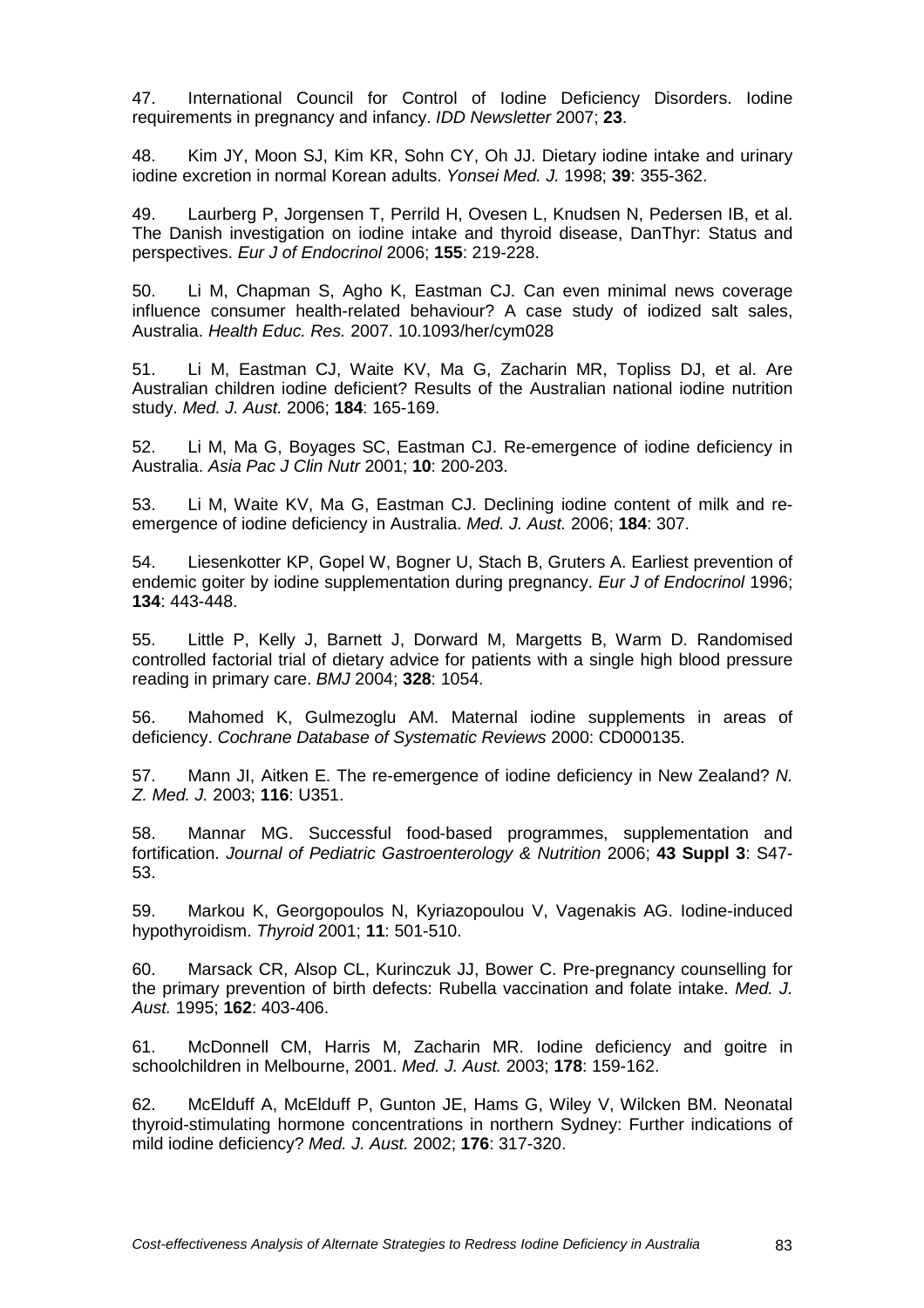63. Mostbeck A, Galvan G, Bauer P, Eber O, Atefie K, Dam K, et al. The incidence of hyperthyroidism in Austria from 1987 to 1995 before and after an increase in salt iodization in 1990. Eur. J. Nucl. Med. 1998; **25**: 367-374.

64. Nutrient reference values for Australia and New Zealand including recommended dietary intakes.

http://www.nhmrc.gov.au/publications/synopses/\_files/n36.pdf

65. Nohr SB, Jorgensen A, Pedersen KM, Laurberg P. Postpartum thyroid dysfunction in pregnant thyroid peroxidase antibody-positive women living in an area with mild to moderate iodine deficiency: Is iodine supplementation safe? J. Clin. Endocrinol. Metab. 2000; **85**: 3191-3198.

66. Nohr SB, Laurberg P. Opposite variations in maternal and neonatal thyroid function induced by iodine supplementation during pregnancy. J. Clin. Endocrinol. Metab. 2000; **85**: 623-627.

67. Nohr SB, Laurberg P, Borlum KG, Pedersen KM, Johannesen PL, Damm P, et al. Iodine deficiency in pregnancy in Denmark. Regional variations and frequency of individual iodine supplementation. Acta Obstet. Gynecol. Scand. 1993; **72**: 350-353.

68. Findings of the 2002 national children's nutrition survey. http://www.moh.govt.nz/moh.nsf/wpg\_index/publications-NZ+Food,+NZ+Children#Maindocument [Accessed on 17 May 2007].

69. Pedersen KM, Laurberg P, Iversen E, Knudsen PR, Gregersen HE, Rasmussen OS, et al. Amelioration of some pregnancy-associated variations in thyroid function by iodine supplementation. J. Clin. Endocrinol. Metab. 1993; **77**: 1078-1083.

70. The thyromobile and iodine in pregnancy (trip) survey: Assessing the iodine status of New Zealand pregnant women. New Zealand Dietetic Association 2006; Wellington.

71. Picciano MF. Pregnancy and lactation: Physiological adjustments, nutritional requirements and the role of dietary supplements. J. Nutr. 2003; **133**: 1997S-2002S.

72. Rasmussen LB, Andersson G, Haraldsdottir J, Kristiansen E, Molsted K, Laurberg P, et al. Iodine. Do we need an enrichment program in Denmark? International Journal of Food Sciences & Nutrition 1996; **47**: 377-381.

73. Rasmussen LB, Ovesen L, Bulow I, Jorgensen T, Knudsen N, Laurberg P, et al. Dietary iodine intake and urinary iodine excretion in a Danish population: Effect of geography, supplements and food choice. Br. J. Nutr. 2002; **87**: 61-69.

74. Rasmussen LB, Ovesen L, Christensen T, Knuthsen P, Larsen EH, Lyhne N, et al. Iodine content in bread and salt in Denmark after iodization and the influence on iodine intake. Int J Food Sci Nutr 2007; **58**: 231-239.

75. Rasmussen LB, Ovesen L, Christiansen E. Day-to-day and within-day variation in urinary iodine excretion. Eur. J. Clin. Nutr. 1999; **53**: 401-407.

76. Reger B, Wootan MG, Booth-Butterfield S. A comparison of different approaches to promote community-wide dietary change. Am. J. Prev. Med. 2000; **18**: 271-275.

77. Robbins JM, Cleves MA, Collins HB, Andrews N, Smith LN, Hobbs CA. Randomized trial of a physician-based intervention to increase the use of folic acid supplements among women. Am. J. Obstet. Gynecol. 2005; **192**: 1126-1132.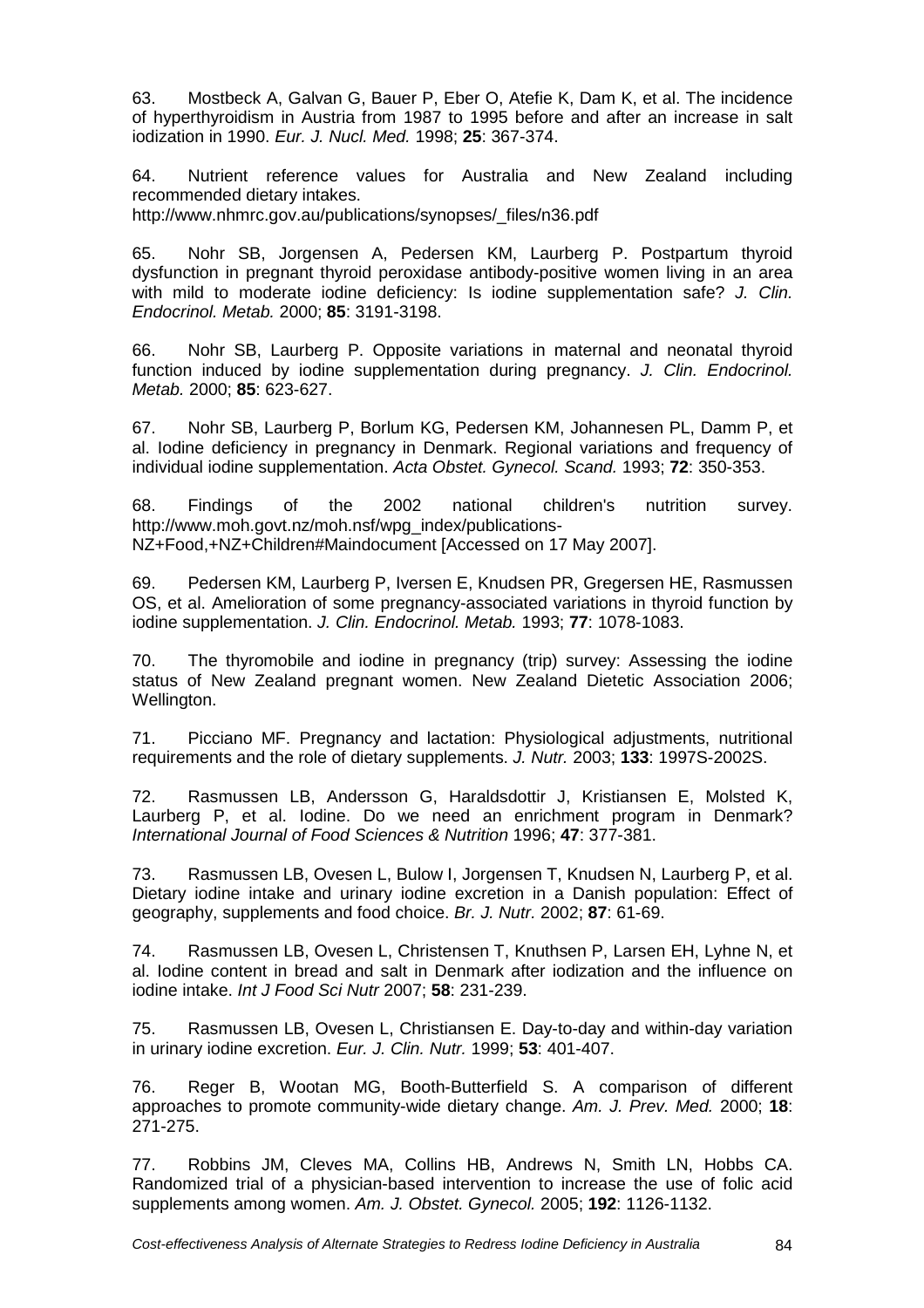78. Romano R, Jannini EA, Pepe M, Grimaldi A, Olivieri M, Spennati P, et al. The effects of iodoprophylaxis on thyroid size during pregnancy. American Journal of Obstetrics & Gynecology 1991; **164**: 482-485.

79. Rossi L, Branca F. Salt iodisation and public health campaigns to eradicate iodine deficiency disorders in Armenia. Public Health Nutrition 2003; **6**: 463-469.

80. Santiago-Fernández P, Torres-Barahona R, Muela-Martínez JA, Rojo-Martínez G, García-Fuentes E, Garriga MJ, et al. Intelligence quotient and iodine intake: A cross-sectional study in children. J. Clin. Endocrinol. Metab. 2004; **89**: 3851-3857.

81. Schooler C, Chaffee SH, Flora JA, Roser C. Health campaign channels: Tradeoffs among reach, specificity, and impact. Human Communication Research 1998; **24**: 410-432.

82. Seal JA, Doyle Z, Burgess JR, Taylor R, Cameron AR. Iodine status of Tasmanians following voluntary fortification of bread with iodine. Med. J. Aust. 2007; **186**: 69-71.

83. Seal JA, Johnson EM, Doyle Z, Shaw K. Tasmania: Doing its wee bit for iodine nutrition. Med. J. Aust. 2003; **179**: 451-452.

84. Segal L, Dalziel K, Katz R. Proposal P295 - consideration of mandatory fortification with folic acid -a report to FSANZ informing a strategy for increasing folate levels to prevent neural tube defects: A cost-effectiveness analysis of options. 2007.

85. Skeaff SA, Ferguson EL, McKenzie JE, Valeix P, Gibson RS, Thomson CD. Are breast-fed infants and toddlers in New Zealand at risk of iodine deficiency? Nutrition 2005; **21**: 325-331.

86. Skeaff SA, Thomson CD, Gibson RS. Mild iodine deficiency in a sample of New Zealand schoolchildren. Eur. J. Clin. Nutr. 2002; **56**: 1169-1175.

87. Soldin OP. Controversies in urinary iodine determinations. Clin. Biochem. 2002; **35**: 575-579.

88. Stanbury JB, Ermans AE, Bourdoux P, Todd C, Oken E, Tonglet R, et al. Iodine-induced hyperthyroidism: Occurrence and epidemiology. Thyroid 1998; **8**: 83- 100.

89. Stanley F, Eastman C, Mann J, Binns C. The effectiveness of mandatory fortification as a public health strategy to increase nutrient intake, with reference to iodine and folate: Expert public health advice prepared for the Australian health ministers Advisory council. Australian Health Ministers Advisory Council: Canberra, 2005.

90. Teng W, Shan Z, Teng X, Guan H, Li Y, Teng D, et al. Effect of iodine intake on thyroid diseases in China. N. Engl. J. Med. 2006; **354**: 2783-2793.

91. The George Institute for International Health. Australians smart on salt but slow to act: The George institute launches the 'drop the salt!' campaign. George Research: Newsletter of the George Institute for International Health 2007; **6**: 6.

92. Thomson CD. Australian and New Zealand reference values for iodine, a report prepared for the Ministry of Health. 2003.

93. Thomson CD. Selenium and iodine intakes and status in New Zealand and Australia. Br. J. Nutr. 2004; **91**: 661-672.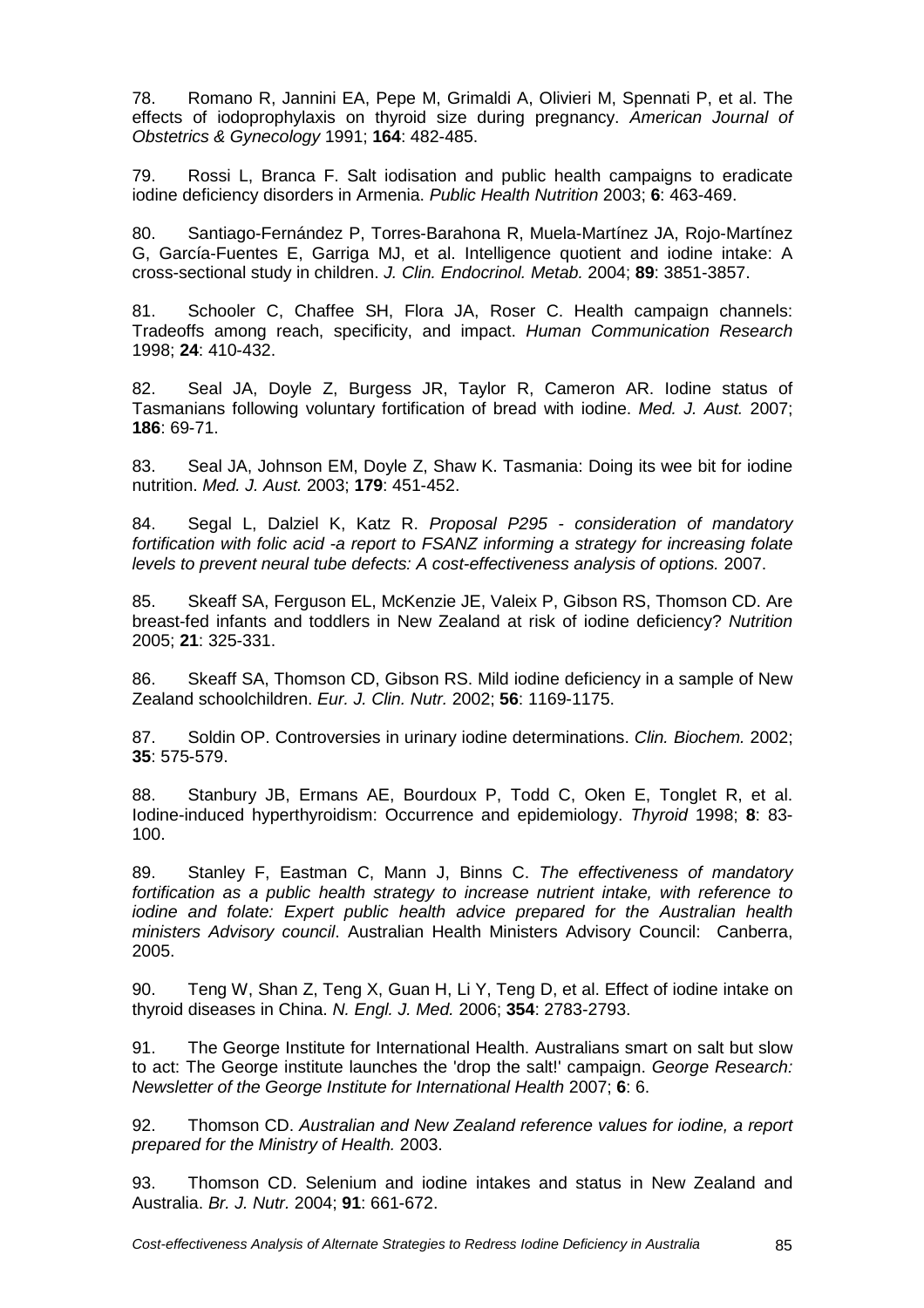94. Thomson CD, Colls AJ, Conaglen JV, Macormack M, Stiles M, Mann J. Iodine status of New Zealand residents as assessed by urinary iodide excretion and thyroid hormones. Br. J. Nutr. 1997; **78**: 901-912.

95. Thomson CD, McLachlan SK, Grant AM, Paterson E, Lillico AJ. The effect of selenium on thyroid status in a population with marginal selenium and iodine status. Br. J. Nutr. 2005; **94**: 962-968.

96. Thomson CD, Packer MA, Butler JA, Duffield AJ, O'Donaghue KL, Whanger PD. Urinary selenium and iodine during pregnancy and lactation. J. Trace Elem. Med. Biol. 2001; **14**: 210-217.

97. Thomson CD, Woodruffe S, Colls AJ, Joseph J, Doyle TC. Urinary iodine and thyroid status of New Zealand residents. Eur. J. Clin. Nutr. 2001; **55**: 387-392.

98. Travers CA, Guttikonda K, Norton CA, Lewis PR, Mollart LJ, Wiley V, et al. Iodine status in pregnant women and their newborns: Are our babies at risk of iodine deficiency? Med. J. Aust. 2006; **184**: 617-620.

99. Umemoto NS, Houston RA, Solomons N, Mendoza I. Development and evaluation of an educational program to promote the use of iodized salt in Guatemala. Nutrition Research 1999; **19**: 1603-1612.

100. United Nations. World declaration on the survival, protection and development of children and a plan of action for implementing the world declaration on the survival, protection and development of children in the 1990s. New York, 1990.

101. Utiger RD. Maternal hypothyroidism and fetal development. N. Engl. J. Med. 1999; **341**: 601-602.

102. van den Briel T, West CE, Bleichrodt N, van de Vijver FJ, Ategbo EA, Hautvast JG. Improved iodine status is associated with improved mental performance of schoolchildren in Benin. Am J Clin Nutr 2000; **72**: 1179-1185.

103. Visser TJ. The elemental importance of sufficient iodine intake: A trace is not enough. Endocrinology 2006; **147**: 2095-2097.

104. World Health Organization. Reducing salt intake in populations: Report of a WHO forum and technical meeting, 5-7october 2006. Paris, 2007.

105. World Health Organization. WHO. UNICEF. ICCIDD. Recommended iodine levels in salt and guidelines for monitoring their adequacy and effectiveness. WHO: Geneva, 1996.

106. World Health Organization. WHO. UNICEF. ICCIDD. Indicators for assessing iodine deficiency disorders and their control through salt iodisation. WHO: Geneva, 1994.

107. World Health Organization. WHO. UNICEF. ICCIDD. Assessment of the iodine deficiency disorders and monitoring their elimination. WHO: Geneva, 2001.

108. Zax JS, Rees DI. IQ, academic performance, environment, and earnings. Rev. Econ. Stat. 2002; **84**: 600-616.

109. Zimmermann M, Delange F. Iodine supplementation of pregnant women in Europe: A review and recommendations. Eur. J. Clin. Nutr. 2004; **58**: 979-984.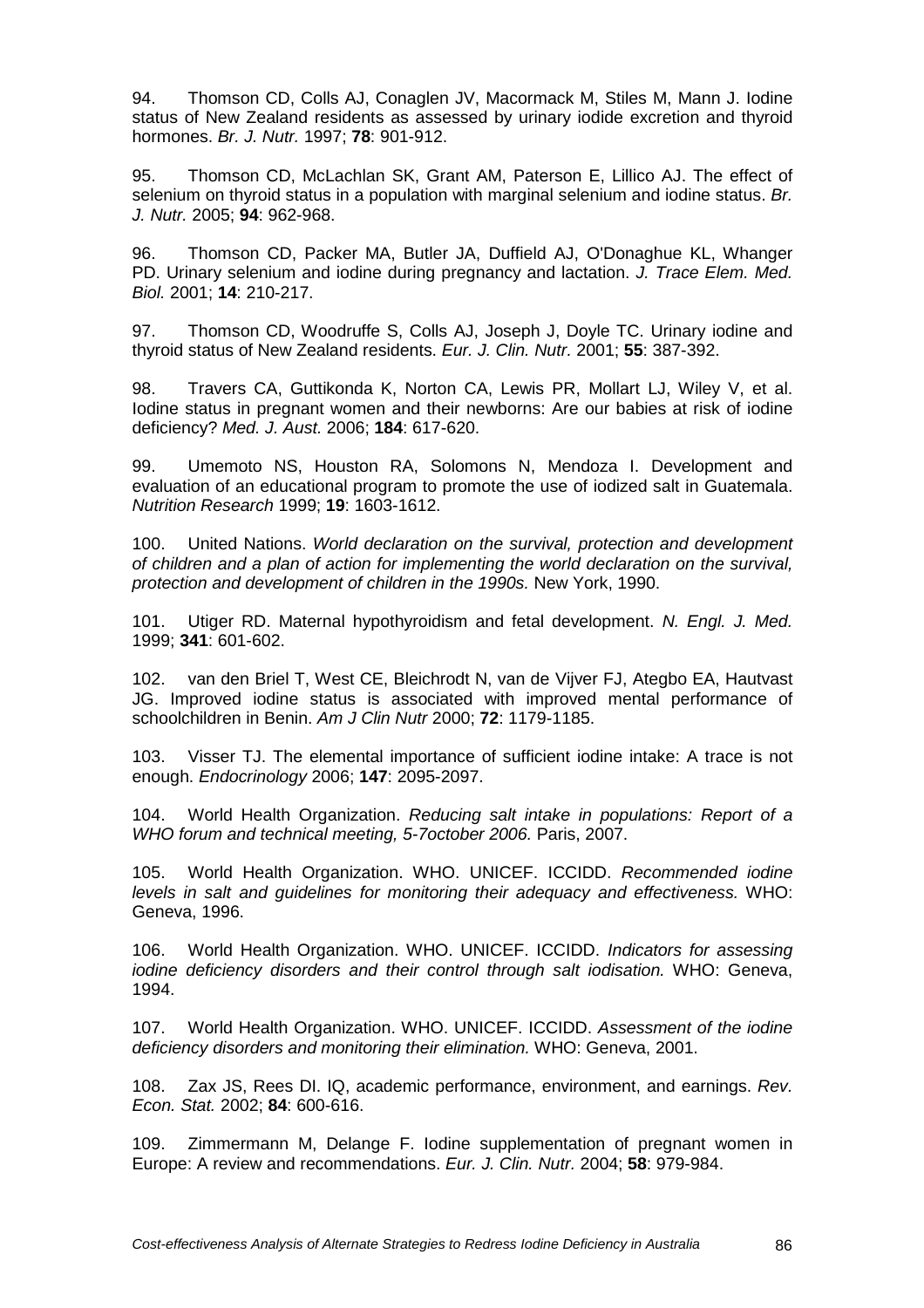110. Zimmermann MB, Aeberli I, Torresani T, Burgi H. Increasing the iodine concentration in the Swiss iodized salt program markedly improved iodine status in pregnant women and children: A 5-y prospective national study. Am J Clin Nutr 2005; **82**: 388-392.

111. Zimmermann MB, Connolly K, Bozo M, Bridson J, Rohner F, Grimci L. Iodine supplementation improves cognition in iodine-deficient schoolchildren in Albania: A randomized, controlled, double-blind study. Am J Clin Nutr 2006; **83**: 108-114.

112. Zimmermann MB, Hess S, Zeder C, Hurrell RF. Urinary iodine concentrations in Swiss schoolchildren from the Zurich area and the Engadine valley. Schweiz. Med. Wochenschr. 1998; **128**: 770-774.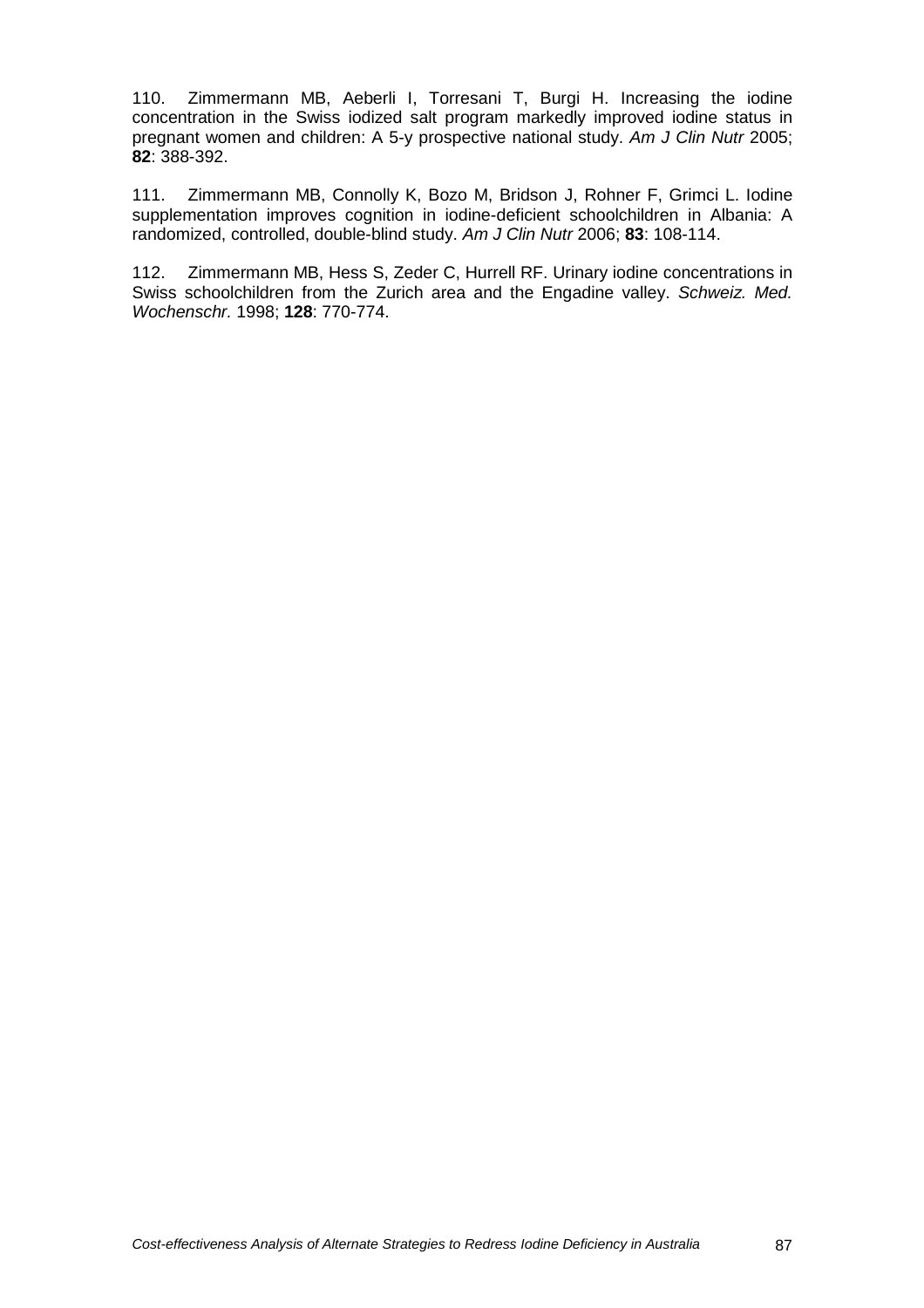# **11 Appendix**

|                          | Children, NZ                      | <b>Children, Aus</b>  | <b>Adults, NZ</b>          | <b>Adults, Aus</b>    | <b>Pregnant</b><br>women, Aus |
|--------------------------|-----------------------------------|-----------------------|----------------------------|-----------------------|-------------------------------|
|                          | (NZ Food NZ<br>Children,<br>2003) | (Li, et al.,<br>2006) | (Thomson, et<br>al., 2001) | (Li, et al.,<br>2001) | (Travers, et al.,<br>2006)    |
| Paper                    |                                   |                       |                            |                       |                               |
| <b>SD</b>                | 16.2                              | 24.73                 | 14.5                       | 21                    | 17                            |
| <b>Desired</b><br>mean   | 69.2                              | 98.73                 | 69.75                      | 89.5                  | 86.333                        |
| <b>Desired</b><br>median | 66                                | 94                    | 68                         | 88                    | 85                            |
|                          | 28% should be                     |                       |                            | 20.6%<br>should       | 16.6%<br>should               |
| Other                    | below                             | IQR of 84.42-         | 26.5%<br>should            | below<br>be           | below<br>be                   |
| Info                     | 59.33333                          | 116.08                | be below 60.5              | 72.1666               | 70.41666                      |
| Alpha                    | 18.24661                          | 15.9386               | 23.13942                   | 18.16383              | 25                            |
| <b>Beta</b>              | 3.792486                          | 6.194398              | 3.014337                   | 4.927374              | 3.4                           |

**Table 42: Generating Gamma Distributions**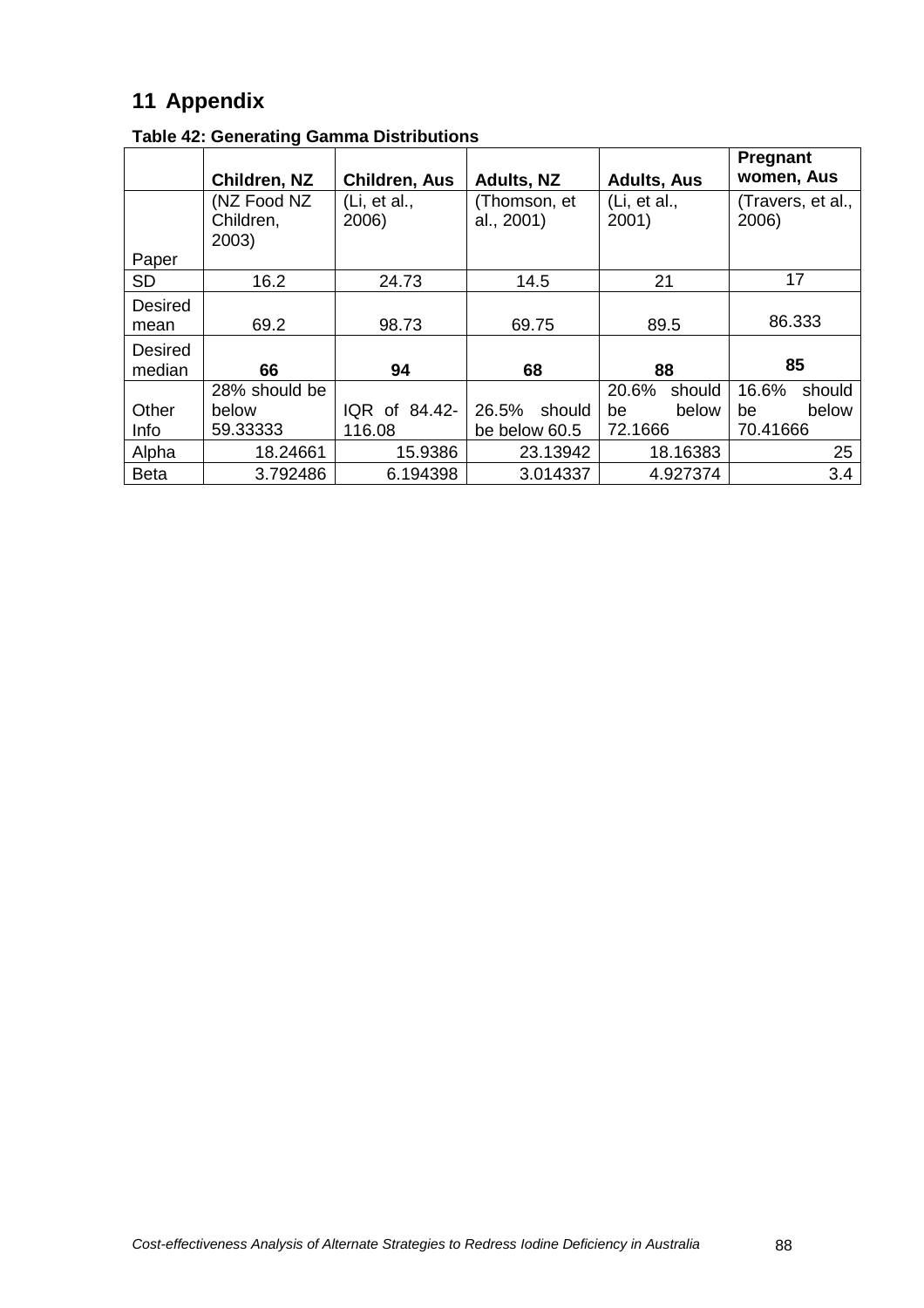



**Effect of Iodine Fortification on Australian Children**

**Figure 4: UIC Distribution in New Zealand Children** 



**Effect of Iodine Fortification on New Zealand Children**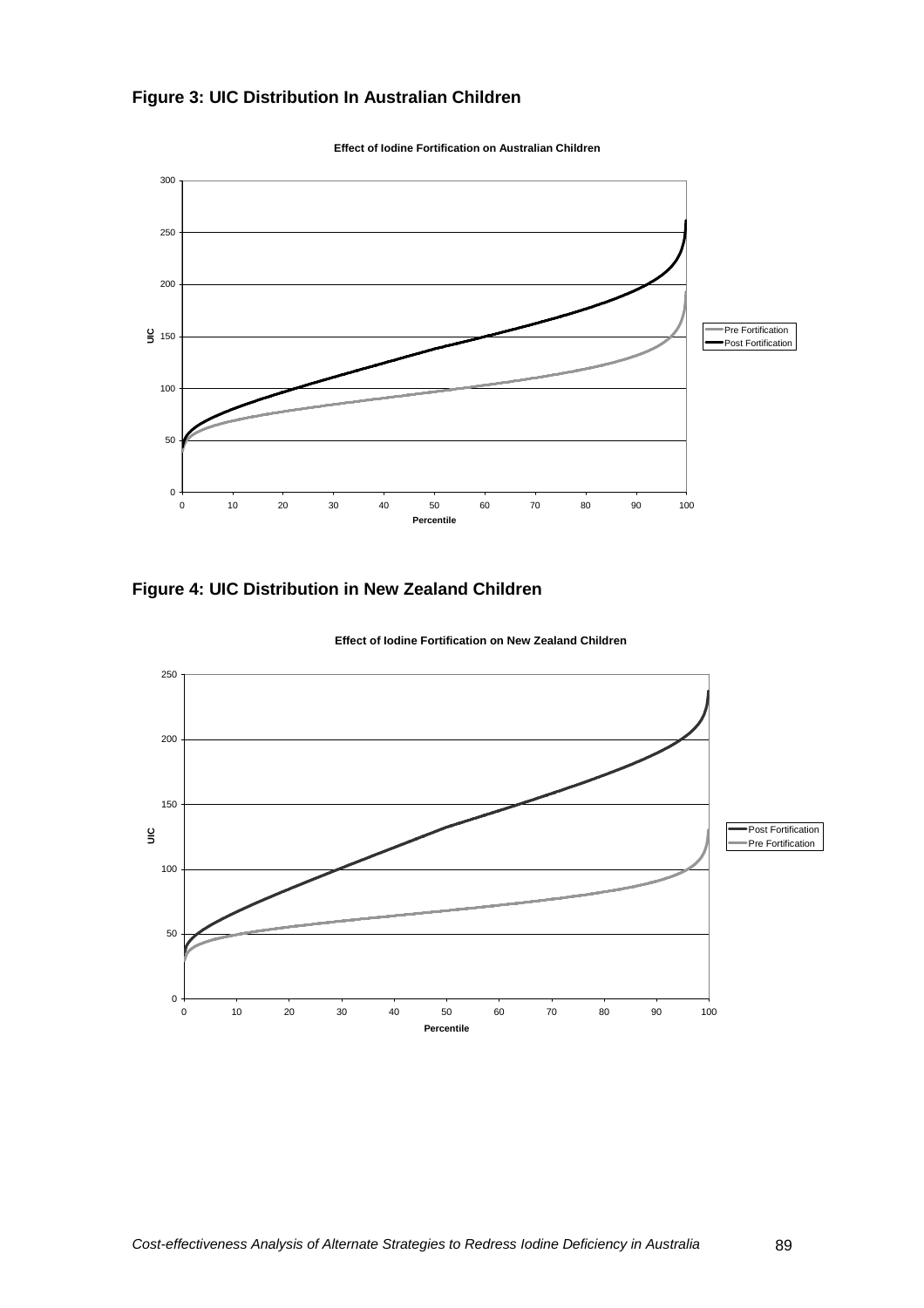# **Figure 5: UIC Distribution in Australian Adults**



**The Effect of Fortification on Australian Adults**